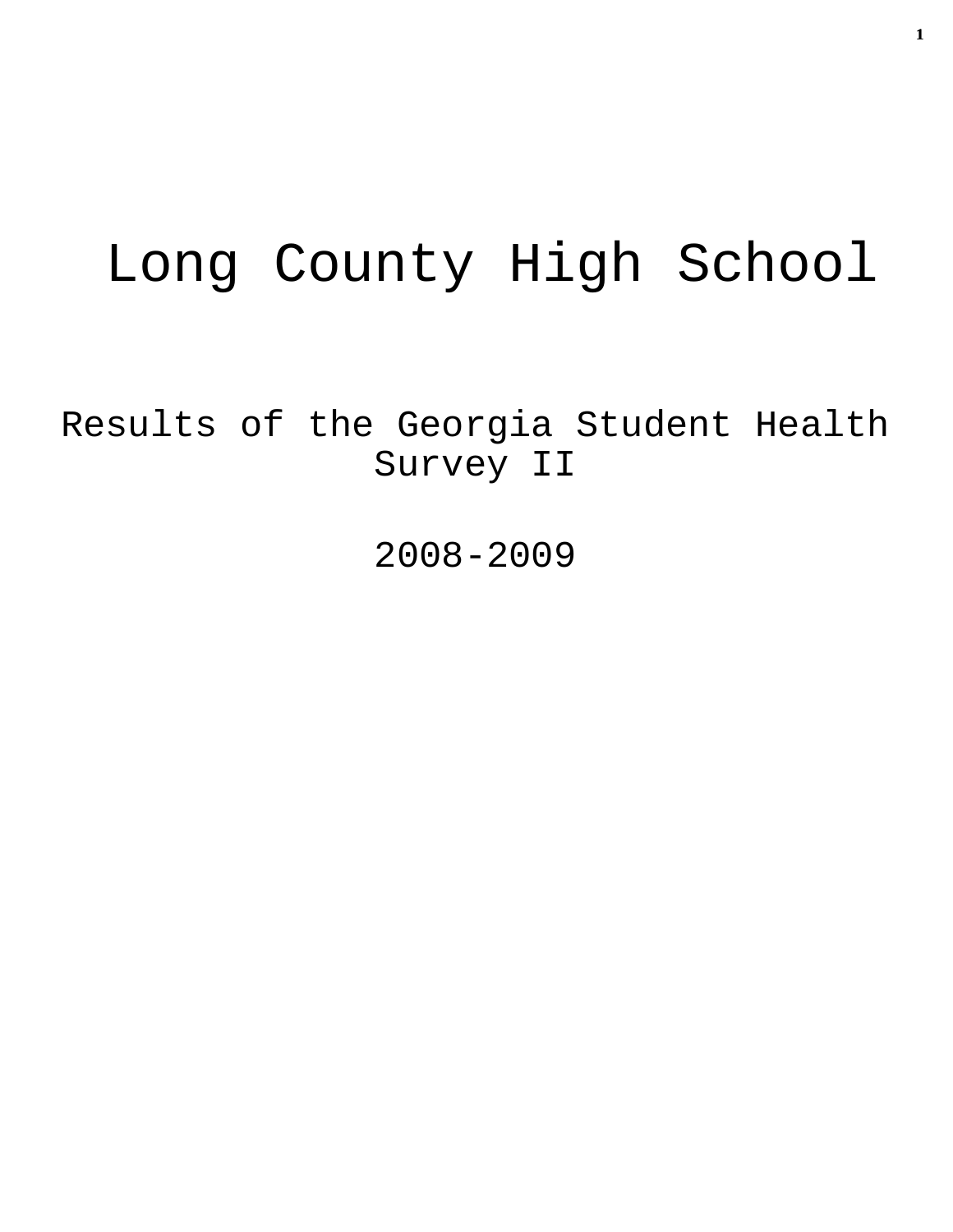# *Demographics* **2**

| Grade                    |    |  |
|--------------------------|----|--|
| <b>Grade   Frequency</b> |    |  |
| 10                       | 14 |  |
| 12<br>30                 |    |  |

| <b>Frequency</b> | <b>Table of Gender by Grade</b> |              |             |              |  |
|------------------|---------------------------------|--------------|-------------|--------------|--|
| <b>Col Pct</b>   |                                 | Grade(Grade) |             |              |  |
|                  | Gender(Gender)                  | 10           | 12          | <b>Total</b> |  |
|                  | <b>Female</b>                   | 35.71        | 16<br>53.33 | 21           |  |
|                  | <b>Male</b>                     | q<br>64.29   | 14<br>46.67 | 23           |  |
|                  | <b>Total</b>                    | 14           | 30          | 44           |  |

| Frequency      | <b>Table of Ethnicity by Grade</b> |              |             |                |
|----------------|------------------------------------|--------------|-------------|----------------|
| <b>Col Pct</b> |                                    | Grade(Grade) |             |                |
|                | <b>Ethnicity</b> (Ethnicity)       | 10           | 12          | <b>Total</b>   |
|                | <b>Black</b>                       | 6<br>42.86   | 10<br>33.33 | 16             |
|                | <b>Hispanic</b>                    | 0<br>0.00    | 3<br>10.00  | 3              |
|                | <b>White</b>                       | 7<br>50.00   | 13<br>43.33 | 20             |
|                | <b>Asian</b>                       | 0<br>0.00    | 1<br>3.33   |                |
|                | <b>Other</b>                       | 7.14         | 3<br>10.00  | $\overline{4}$ |
|                | <b>Total</b>                       | 14           | 30          | 44             |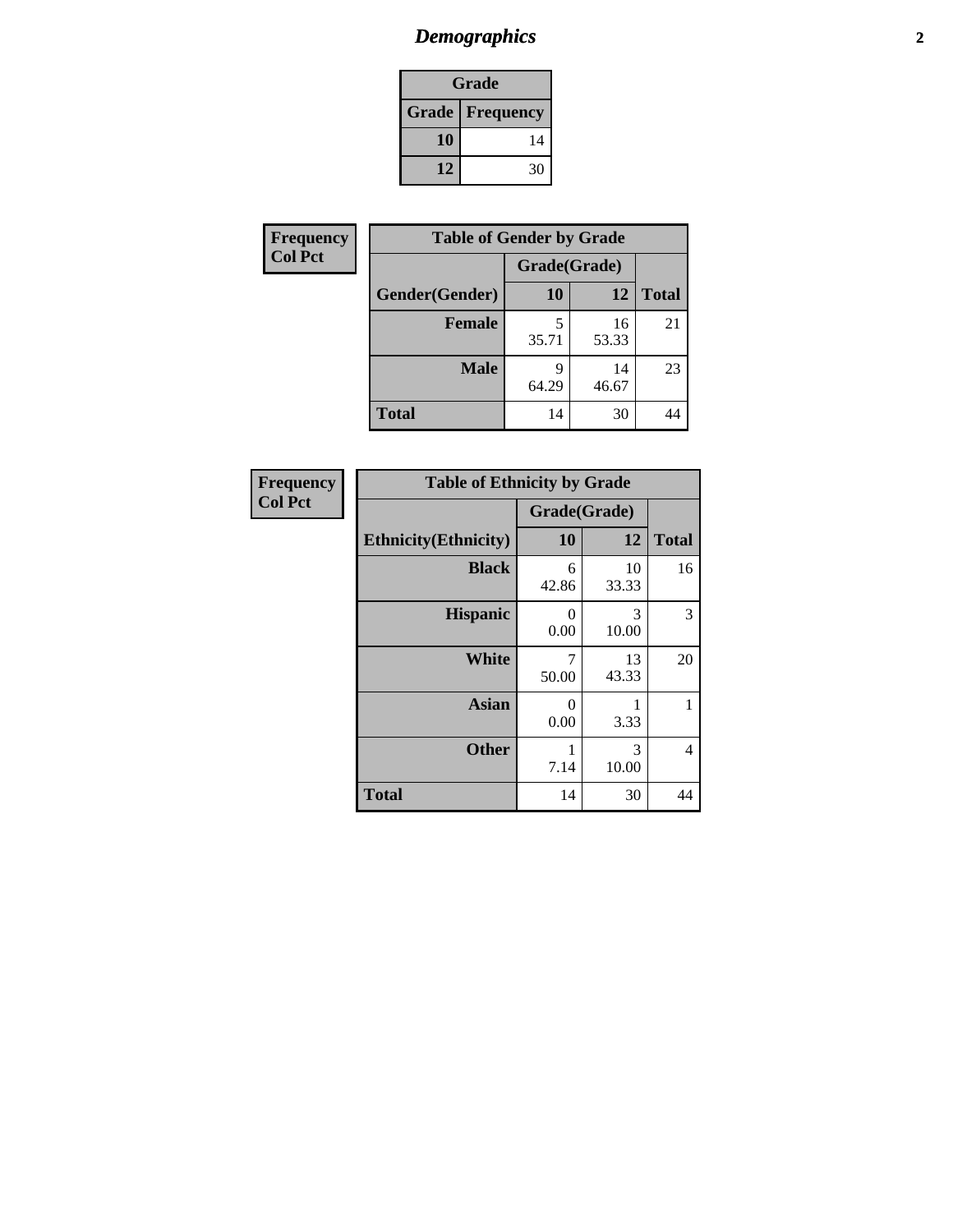#### *Title IV, Part A, Schedule A* **3** *Goal 1: Ensure that all schools are drug-free Baseline Data: Year 2008-2009 Prevalence of Drug Use*

| Frequency<br><b>Col Pct</b> | <b>Table of AlcoholAlt by Grade</b> |              |             |              |  |
|-----------------------------|-------------------------------------|--------------|-------------|--------------|--|
|                             | AlcoholAlt(Alcohol                  | Grade(Grade) |             |              |  |
|                             | use, past 30 days)                  | 10           | <b>12</b>   | <b>Total</b> |  |
|                             | <b>Yes</b>                          | 5<br>35.71   | 3<br>10.00  | 8            |  |
|                             | N <sub>0</sub>                      | q<br>64.29   | 27<br>90.00 | 36           |  |
|                             | <b>Total</b>                        | 14           | 30          | 44           |  |

| <b>Frequency</b><br><b>Col Pct</b> | <b>Table of TobaccoAny by Grade</b> |              |             |              |  |
|------------------------------------|-------------------------------------|--------------|-------------|--------------|--|
|                                    | TobaccoAny(Tobacco                  | Grade(Grade) |             |              |  |
|                                    | use, past 30 days)                  | <b>10</b>    | 12          | <b>Total</b> |  |
|                                    | Yes                                 | 5<br>35.71   | 5<br>16.67  | 10           |  |
|                                    | N <sub>0</sub>                      | q<br>64.29   | 25<br>83.33 | 34           |  |
|                                    | <b>Total</b>                        | 14           | 30          | 44           |  |

| Frequency      | <b>Table of MarijuanaAlt by Grade</b> |              |                  |              |  |
|----------------|---------------------------------------|--------------|------------------|--------------|--|
| <b>Col Pct</b> | MarijuanaAlt(Marijuana                | Grade(Grade) |                  |              |  |
|                | use, past 30 days)                    | <b>10</b>    | 12               | <b>Total</b> |  |
|                | Yes                                   | 3<br>21.43   | $\left($<br>0.00 | 3            |  |
|                | N <sub>0</sub>                        | 11<br>78.57  | 30<br>100.00     | 41           |  |
|                | <b>Total</b>                          | 14           | 30               | 44           |  |

| Frequency<br><b>Col Pct</b> | <b>Table of OtherDrugAny by Grade</b>                  |             |                       |              |
|-----------------------------|--------------------------------------------------------|-------------|-----------------------|--------------|
|                             | <b>OtherDrugAny(Other</b><br>Grade(Grade)<br>drug use, |             |                       |              |
|                             | past 30 days)                                          | 10          | 12                    | <b>Total</b> |
|                             | <b>Yes</b>                                             | 4<br>28.57  | $\mathcal{O}$<br>0.00 | 4            |
|                             | N <sub>0</sub>                                         | 10<br>71.43 | 30<br>100.00          | 40           |
|                             | <b>Total</b>                                           | 14          | 30                    | 44           |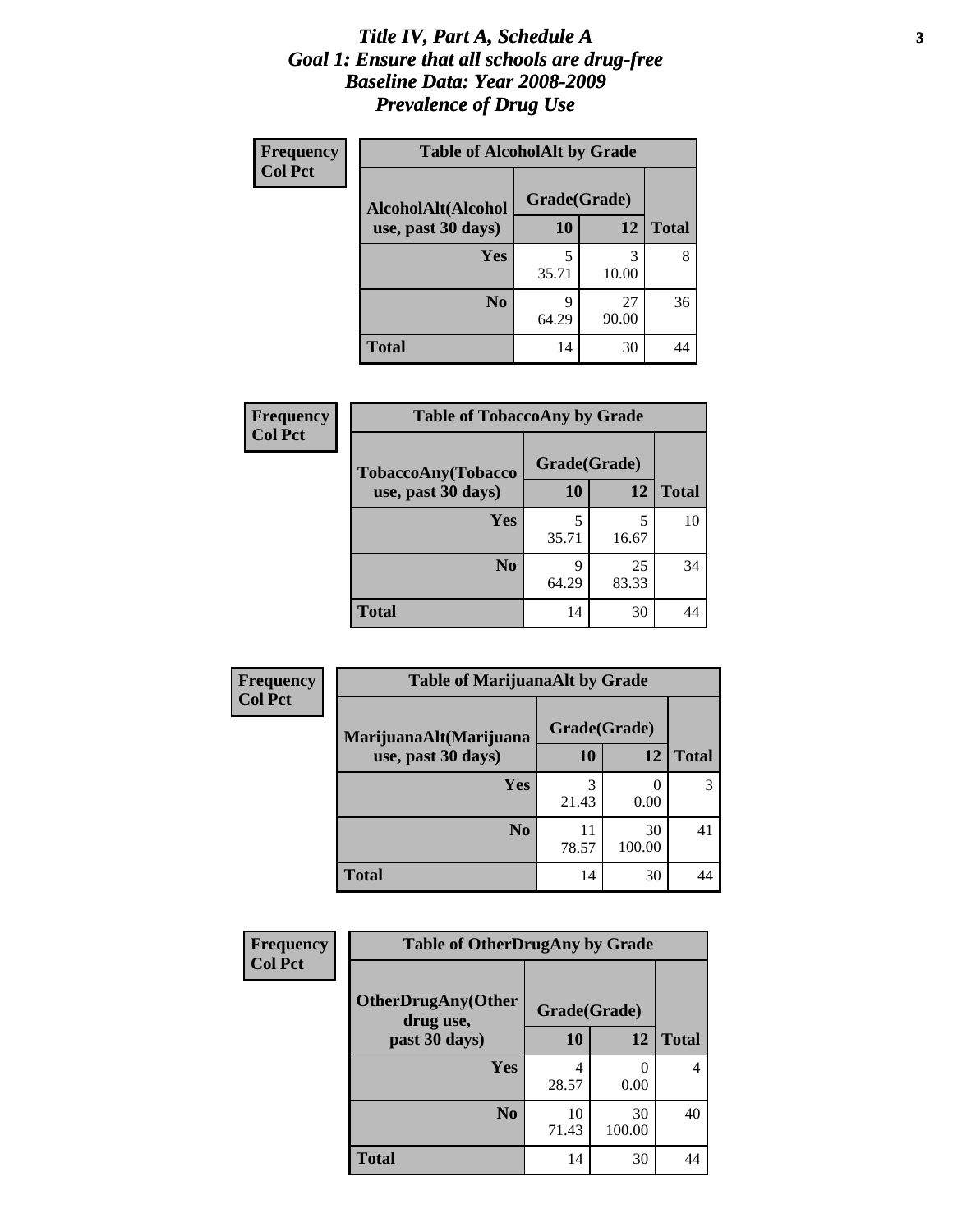#### *Average Age of Onset of Use* **4** *Results for "Average Age of Onset of Use" questions exclude students who said they did not use that substance*

| <b>Variable</b>    | Label                                                              | <b>Mean</b> |
|--------------------|--------------------------------------------------------------------|-------------|
| Alcoholinit2       | I started using alcohol when I was                                 | 14.63       |
| Cigarettesinit2    | I started smoking tobacco when I was                               | 13.00       |
| Smokelessinit2     | I started chewing tobacco when I was                               | 14.20       |
| Marijuanainit2     | I started using marijuana when I was                               | 14.44       |
| Cocaineinit2       | I started using cocaine when I was                                 |             |
| Inhalantsinit2     | I started using inhalants when I was                               | 12.00       |
| Steroidsinit2      | I started using steroids when I was                                |             |
| Ecstasyinit2       | I started using ecstasy when I was                                 | 15.75       |
| Methinit2          | I started using methamphetamines when I was                        |             |
| Hallucinogensinit2 | I started using hallucinogens when I was                           |             |
| Prescriptioninit2  | I started using prescription drugs not prescribed to me when I was | 15.00       |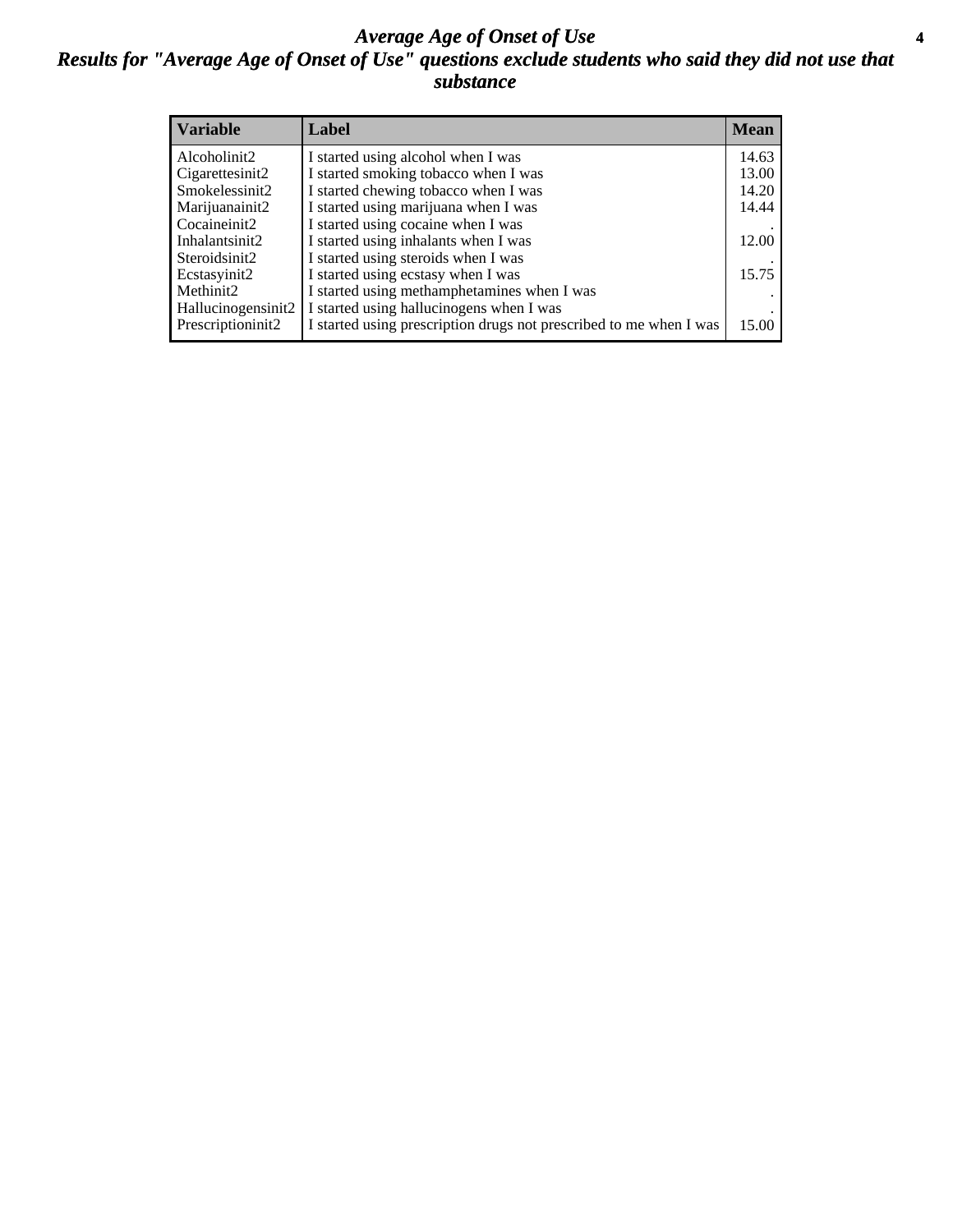# *Perception of Health Risk* **5**

| Frequency      | <b>Table of Alcoholharmdich by Grade</b> |              |             |              |
|----------------|------------------------------------------|--------------|-------------|--------------|
| <b>Col Pct</b> | Alcoholharmdich(I<br>think alcohol is    | Grade(Grade) |             |              |
|                | harmful)                                 | 10           | 12          | <b>Total</b> |
|                | Yes                                      | 5<br>35.71   | 27<br>90.00 | 32           |
|                | N <sub>0</sub>                           | q<br>64.29   | 10.00       | 12           |
|                | <b>Total</b>                             | 14           | 30          | 44           |

| <b>Frequency</b> | <b>Table of Tobaccoharmdich by Grade</b> |              |             |              |
|------------------|------------------------------------------|--------------|-------------|--------------|
| <b>Col Pct</b>   | Tobaccoharmdich(I<br>think tobacco is    | Grade(Grade) |             |              |
|                  | harmful)                                 | 10           | 12          | <b>Total</b> |
|                  | Yes                                      | q<br>64.29   | 29<br>96.67 | 38           |
|                  | N <sub>0</sub>                           | 5<br>35.71   | 3.33        | 6            |
|                  | Total                                    | 14           | 30          |              |

| <b>Frequency</b> | <b>Table of Marijuanaharmdich by Grade</b> |              |             |              |  |
|------------------|--------------------------------------------|--------------|-------------|--------------|--|
| <b>Col Pct</b>   | Marijuanaharmdich(I<br>think marijuana is  | Grade(Grade) |             |              |  |
|                  | harmful)                                   | <b>10</b>    | 12          | <b>Total</b> |  |
|                  | <b>Yes</b>                                 | 6<br>42.86   | 25<br>83.33 | 31           |  |
|                  | N <sub>0</sub>                             | 8<br>57.14   | 5<br>16.67  | 13           |  |
|                  | <b>Total</b>                               | 14           | 30          | 44           |  |

| Frequency      | <b>Table of Otherdrugharmdich by Grade</b>                   |            |             |              |
|----------------|--------------------------------------------------------------|------------|-------------|--------------|
| <b>Col Pct</b> | Otherdrugharmdich(I<br>Grade(Grade)<br>think other drugs are |            |             |              |
|                | harmful)                                                     | <b>10</b>  | 12          | <b>Total</b> |
|                | Yes                                                          | Q<br>64.29 | 27<br>90.00 | 36           |
|                | N <sub>0</sub>                                               | 35.71      | 10.00       | 8            |
|                | <b>Total</b>                                                 | 14         | 30          | 44           |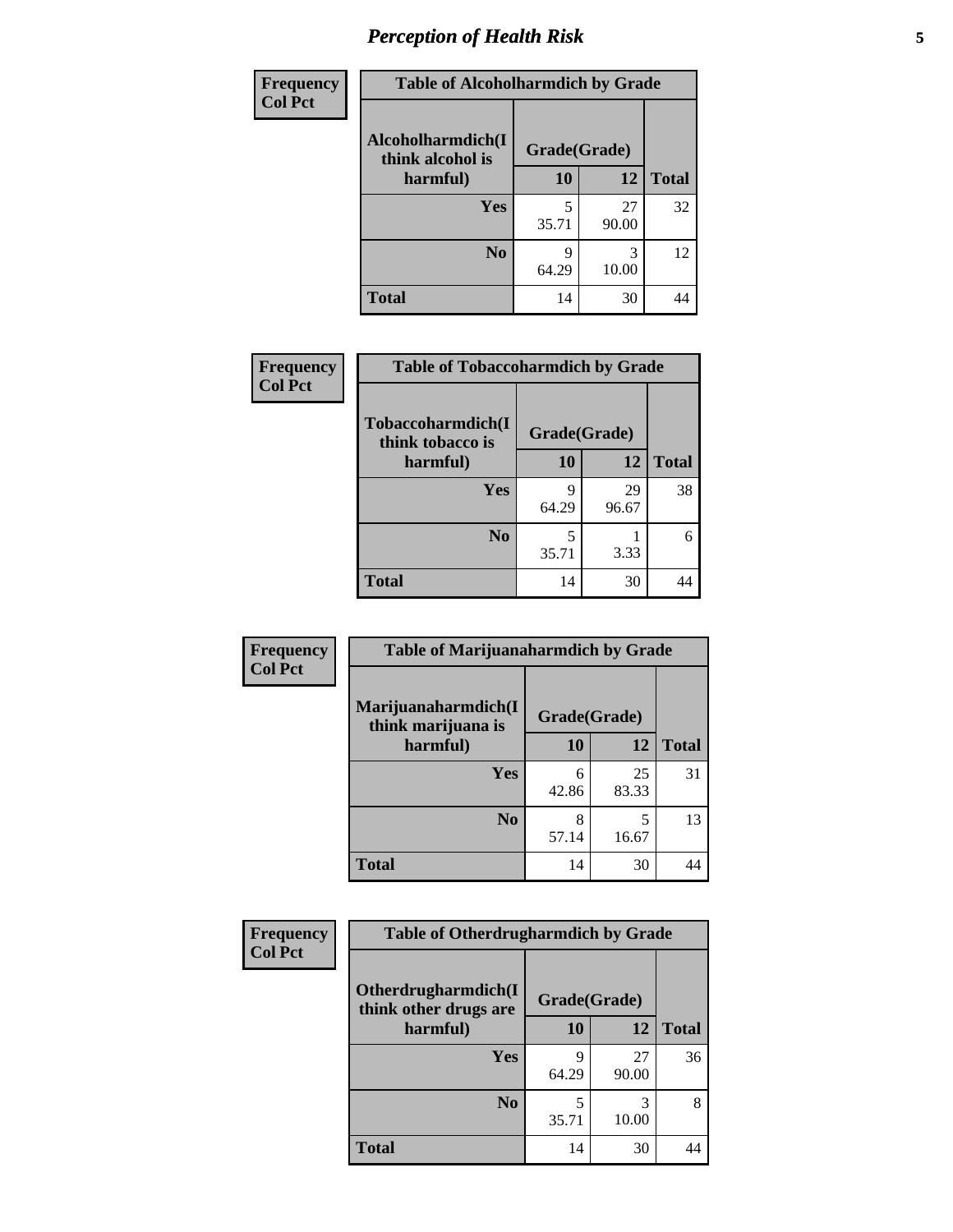### *Social Disapproval* **6**

| <b>Frequency</b> | <b>Table of Alcoholpeerdich by Grade</b>                    |              |             |              |  |
|------------------|-------------------------------------------------------------|--------------|-------------|--------------|--|
| <b>Col Pct</b>   | Alcoholpeerdich(My<br>friends would<br>disapprove if I used | Grade(Grade) |             |              |  |
|                  | alcohol)                                                    | 10           | 12          | <b>Total</b> |  |
|                  | <b>Yes</b>                                                  | 4<br>28.57   | 15<br>50.00 | 19           |  |
|                  | N <sub>0</sub>                                              | 10<br>71.43  | 15<br>50.00 | 25           |  |
|                  | <b>Total</b>                                                | 14           | 30          | 44           |  |

| <b>Frequency</b> |
|------------------|
| <b>Col Pct</b>   |

| <b>Table of Tobaccopeerdich by Grade</b>                    |              |             |              |  |  |  |
|-------------------------------------------------------------|--------------|-------------|--------------|--|--|--|
| Tobaccopeerdich(My<br>friends would<br>disapprove if I used | Grade(Grade) |             |              |  |  |  |
| tobacco)                                                    | 10           | 12          | <b>Total</b> |  |  |  |
| Yes                                                         | 4<br>28.57   | 16<br>53.33 | 20           |  |  |  |
| N <sub>0</sub>                                              | 10<br>71.43  | 14<br>46.67 | 24           |  |  |  |
| <b>Total</b>                                                | 14           | 30          |              |  |  |  |

| Frequency      | <b>Table of Marijuanapeerdich by Grade</b>                    |              |             |              |  |
|----------------|---------------------------------------------------------------|--------------|-------------|--------------|--|
| <b>Col Pct</b> | Marijuanapeerdich(My<br>friends would<br>disapprove if I used | Grade(Grade) |             |              |  |
|                | marijuana)                                                    | 10           | 12          | <b>Total</b> |  |
|                | <b>Yes</b>                                                    | 3<br>21.43   | 19<br>63.33 | 22           |  |
|                | N <sub>0</sub>                                                | 11<br>78.57  | 11<br>36.67 | 22           |  |
|                | <b>Total</b>                                                  | 14           | 30          | 44           |  |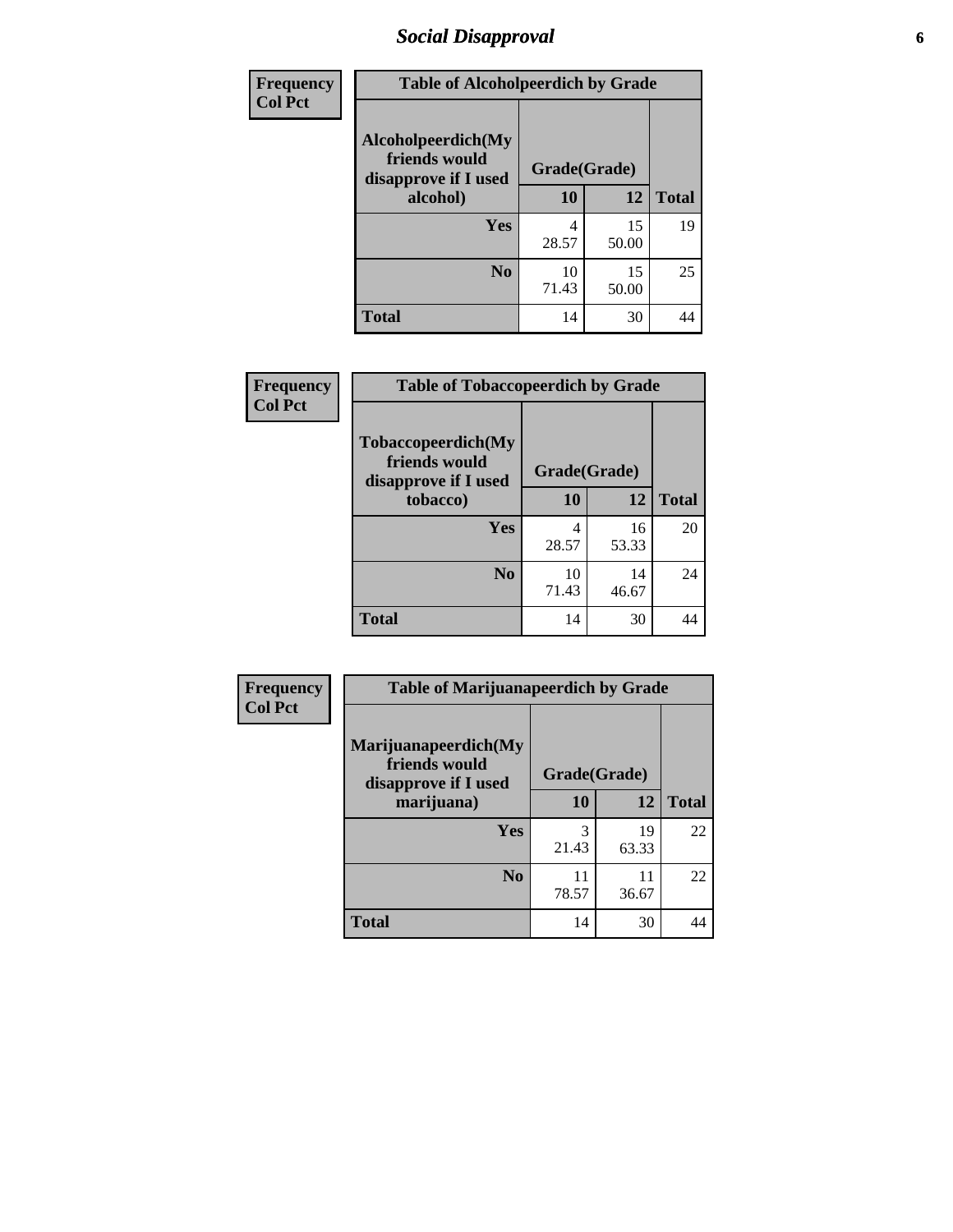### *Social Disapproval* **7**

| Frequency      | <b>Table of Otherdrugpeerdich by Grade</b>                    |              |             |              |  |
|----------------|---------------------------------------------------------------|--------------|-------------|--------------|--|
| <b>Col Pct</b> | Otherdrugpeerdich(My<br>friends would<br>disapprove if I used | Grade(Grade) |             |              |  |
|                | other drugs)                                                  | 10           | 12          | <b>Total</b> |  |
|                | <b>Yes</b>                                                    | 6<br>42.86   | 23<br>76.67 | 29           |  |
|                | N <sub>0</sub>                                                | 8<br>57.14   | 23.33       | 15           |  |
|                | <b>Total</b>                                                  | 14           | 30          | 44           |  |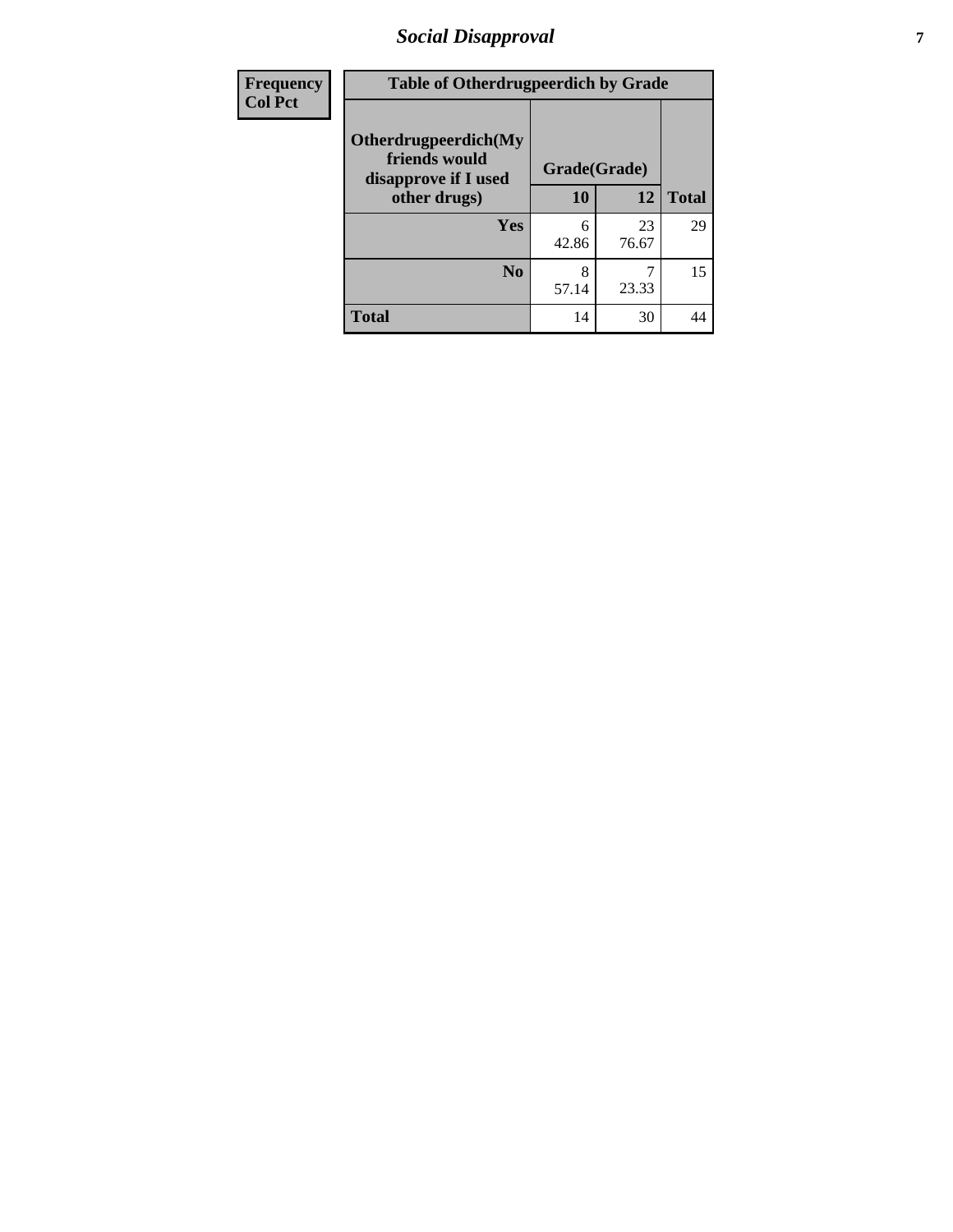#### Title IV, Part A, Schedule A **8** *Goal 2: To help ensure that all schools are safe and disciplined Baseline Data: Year 2008-2009 Student Involvement in Gang Activity*

| Frequency      | <b>Table of Gangself by Grade</b>                                                                 |                    |             |              |  |
|----------------|---------------------------------------------------------------------------------------------------|--------------------|-------------|--------------|--|
| <b>Col Pct</b> | Gangself(I<br>have<br>participated<br>in illegal<br>gang<br>activities in<br>the past 30<br>days) | Grade(Grade)<br>10 | 12          | <b>Total</b> |  |
|                | Yes                                                                                               | 3<br>21.43         | 4<br>13.33  | 7            |  |
|                | N <sub>0</sub>                                                                                    | 11<br>78.57        | 26<br>86.67 | 37           |  |
|                | <b>Total</b>                                                                                      | 14                 | 30          | 44           |  |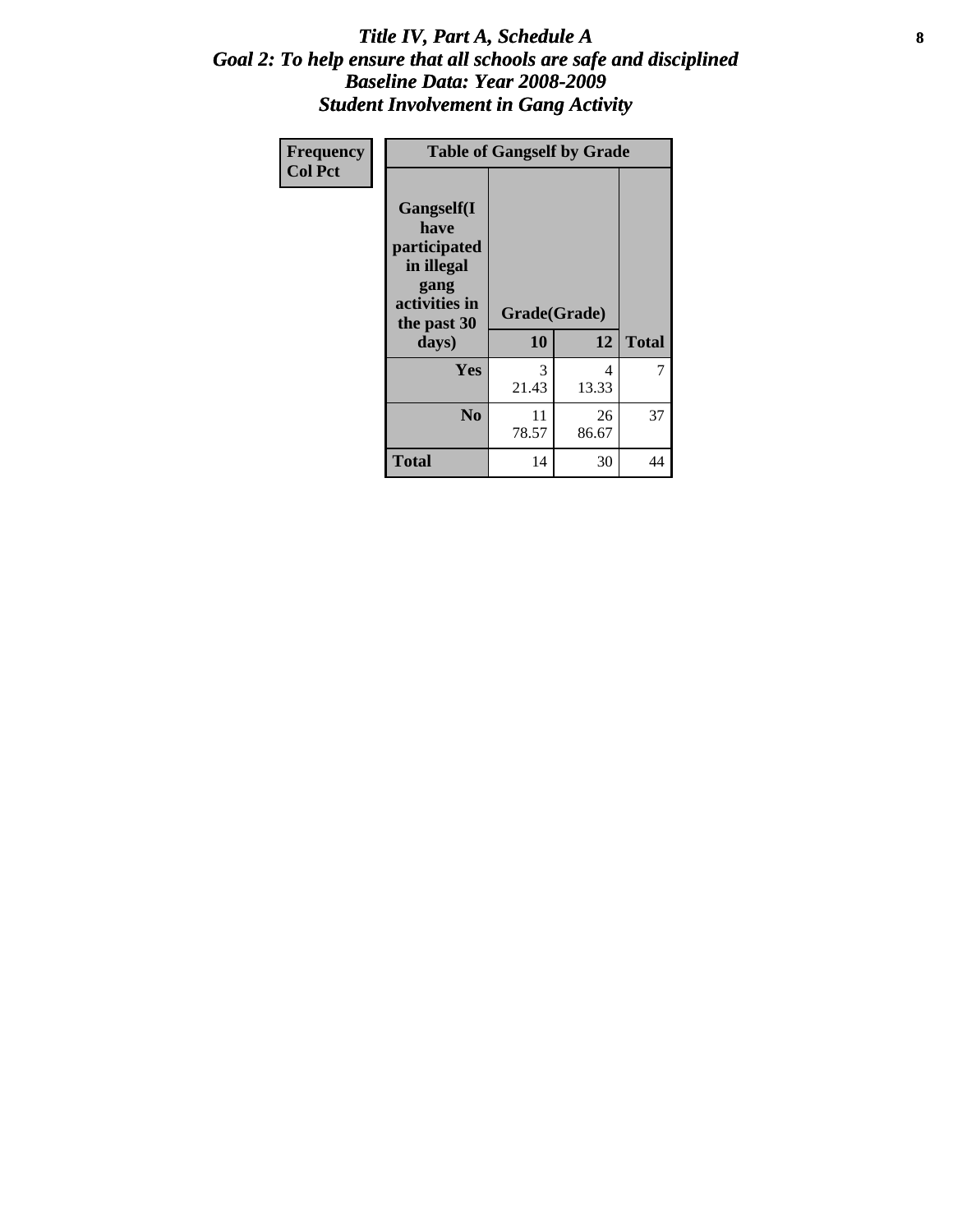# *Student Perception of School Safety* **9**

| <b>Frequency</b><br>Row Pct |
|-----------------------------|
|                             |

| <b>Table of Grade by Safeschool</b> |                          |                                                                                                               |            |            |    |  |  |  |
|-------------------------------------|--------------------------|---------------------------------------------------------------------------------------------------------------|------------|------------|----|--|--|--|
|                                     |                          | Safeschool (School is a place at which I feel<br>safe)                                                        |            |            |    |  |  |  |
| Grade(Grade)                        | <b>Strongly</b><br>Agree | Somewhat<br><b>Somewhat</b><br><b>Strongly</b><br><b>Disagree</b><br><b>Disagree</b><br><b>Total</b><br>Agree |            |            |    |  |  |  |
| 10                                  | 0.00                     | 4<br>28.57                                                                                                    | 2<br>14.29 | 8<br>57.14 | 14 |  |  |  |
| 12                                  | 6<br>20.00               | q<br>30.00                                                                                                    | 6<br>20.00 | 9<br>30.00 | 30 |  |  |  |
| Total                               | 6                        | 13                                                                                                            | 8          | 17         |    |  |  |  |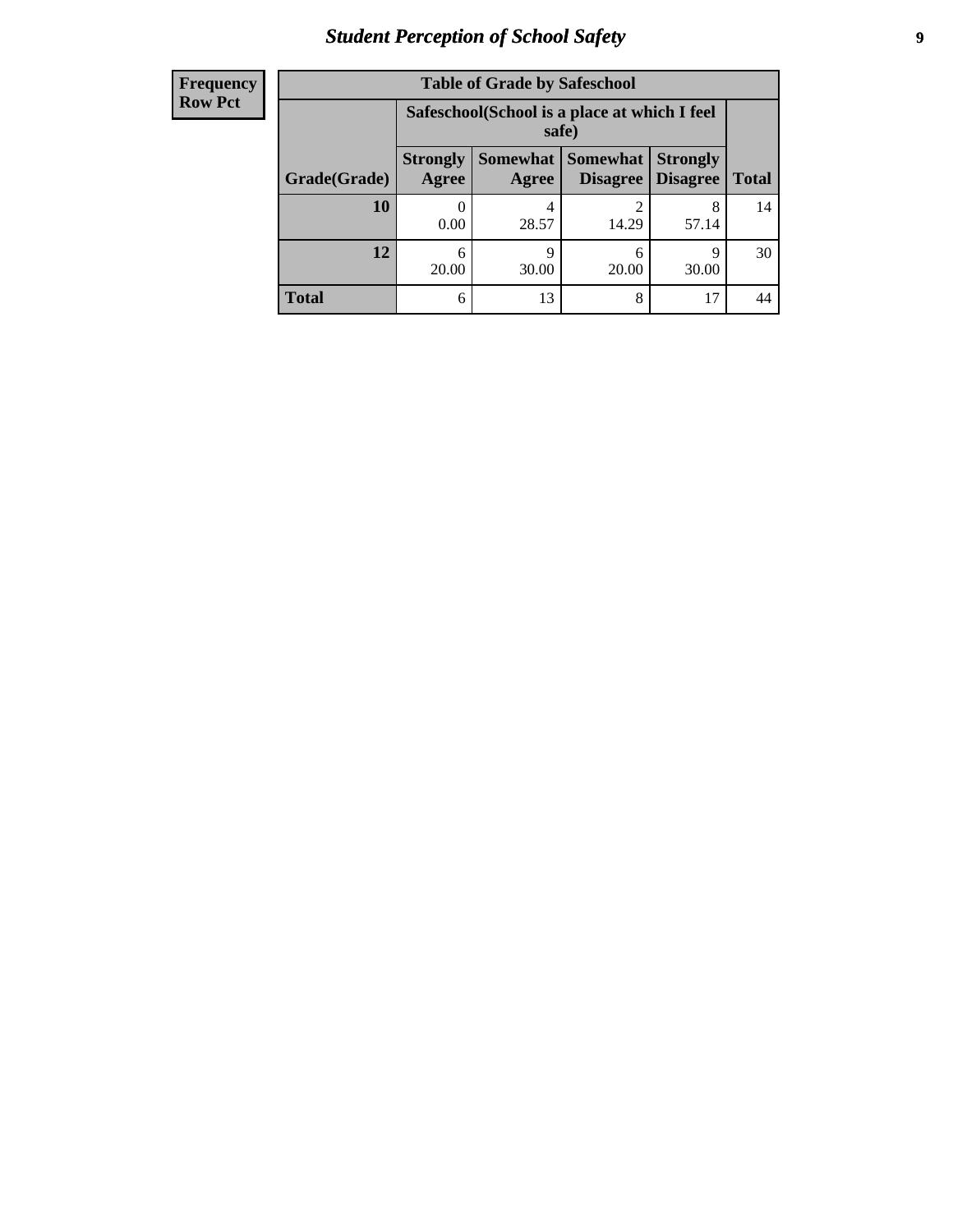#### *Students Who Have Been Bullied* **10**

| <b>Frequency</b> | <b>Table of Grade by Bullied</b> |                                                                               |                         |           |                                     |                       |           |              |
|------------------|----------------------------------|-------------------------------------------------------------------------------|-------------------------|-----------|-------------------------------------|-----------------------|-----------|--------------|
| <b>Row Pct</b>   |                                  | <b>Bullied</b> (I have been bullied by other<br>students in the past 30 days) |                         |           |                                     |                       |           |              |
|                  |                                  | $\mathbf 0$                                                                   | 1 or                    | 3 to<br>5 | 6 to<br>9                           | <b>10</b><br>to<br>19 | All<br>30 |              |
|                  | Grade(Grade)                     | <b>Days</b>                                                                   | days                    | days      | days                                | days                  | days      | <b>Total</b> |
|                  | <b>10</b>                        | 12<br>85.71                                                                   | $\overline{2}$<br>14.29 | 0<br>0.00 | $\Omega$<br>0.00                    | $\Omega$<br>0.00      | 0<br>0.00 | 14           |
|                  | 12                               | 22<br>73.33                                                                   | $\mathfrak{D}$<br>6.67  | 3.33      | $\mathcal{D}_{\mathcal{L}}$<br>6.67 | 3.33                  | 2<br>6.67 | 30           |
|                  | <b>Total</b>                     | 34                                                                            | 4                       |           | $\mathfrak{D}$                      |                       | 2         | 44           |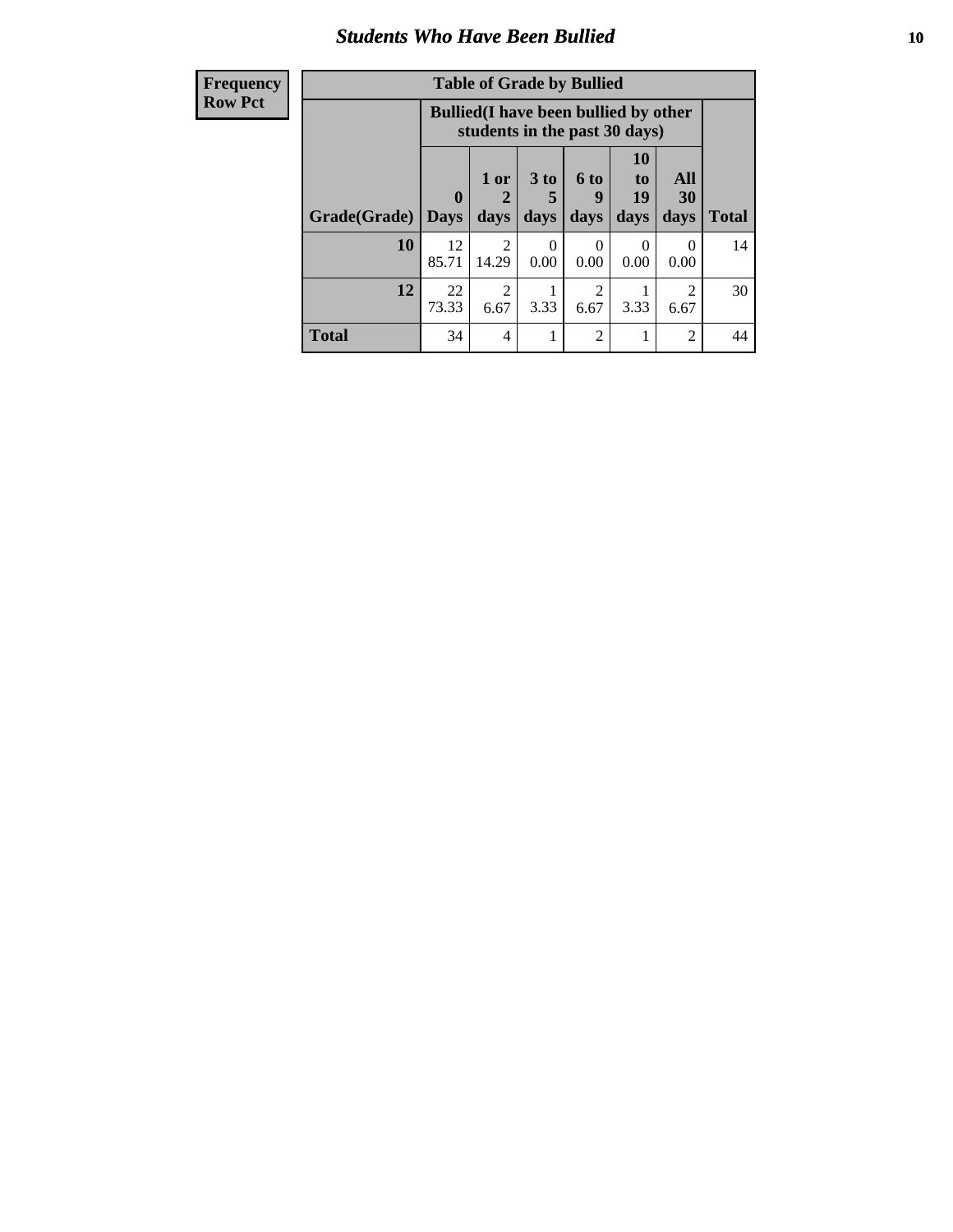#### *School Climate* **11**

| Frequency      | <b>Table of SchoolClimate1 by Grade</b> |                         |             |              |  |
|----------------|-----------------------------------------|-------------------------|-------------|--------------|--|
| <b>Col Pct</b> | SchoolClimate1(I<br>like school)        | Grade(Grade)<br>10      | 12          | <b>Total</b> |  |
|                | <b>Strongly Agree</b>                   | $\mathfrak{D}$<br>14.29 | 5<br>16.67  |              |  |
|                | <b>Somewhat Agree</b>                   | 6<br>42.86              | 19<br>63.33 | 25           |  |
|                | <b>Somewhat Disagree</b>                | $\mathfrak{D}$<br>14.29 | 3<br>10.00  | 5            |  |
|                | <b>Strongly Disagree</b>                | 4<br>28.57              | 3<br>10.00  | 7            |  |
|                | <b>Total</b>                            | 14                      | 30          | 44           |  |

| Frequency<br>Col Pct |  |
|----------------------|--|
|                      |  |

| <b>Table of SchoolClimate2 by Grade</b>           |            |                    |              |  |  |  |
|---------------------------------------------------|------------|--------------------|--------------|--|--|--|
| SchoolClimate2(I<br>feel successful at<br>school) | 10         | Grade(Grade)<br>12 | <b>Total</b> |  |  |  |
| <b>Strongly Agree</b>                             | 3<br>21.43 | 9<br>30.00         | 12           |  |  |  |
| <b>Somewhat Agree</b>                             | 8<br>57.14 | 17<br>56.67        | 25           |  |  |  |
| <b>Somewhat Disagree</b>                          | 0<br>0.00  | 3.33               |              |  |  |  |
| <b>Strongly Disagree</b>                          | 3<br>21.43 | 3<br>10.00         | 6            |  |  |  |
| <b>Total</b>                                      | 14         | 30                 | 44           |  |  |  |

| Frequency      | <b>Table of SchoolClimate3 by Grade</b>               |                                      |             |              |
|----------------|-------------------------------------------------------|--------------------------------------|-------------|--------------|
| <b>Col Pct</b> | SchoolClimate3(My<br>school has high<br>standards for | Grade(Grade)                         |             |              |
|                | achievement)                                          | 10                                   | 12          | <b>Total</b> |
|                | <b>Strongly Agree</b>                                 | $\mathcal{D}_{\mathcal{L}}$<br>14.29 | 9<br>30.00  | 11           |
|                | <b>Somewhat Agree</b>                                 | 50.00                                | 13<br>43.33 | 20           |
|                | <b>Somewhat Disagree</b>                              | 7.14                                 | 6<br>20.00  |              |
|                | <b>Strongly Disagree</b>                              | 4<br>28.57                           | 2<br>6.67   | 6            |
|                | Total                                                 | 14                                   | 30          | 44           |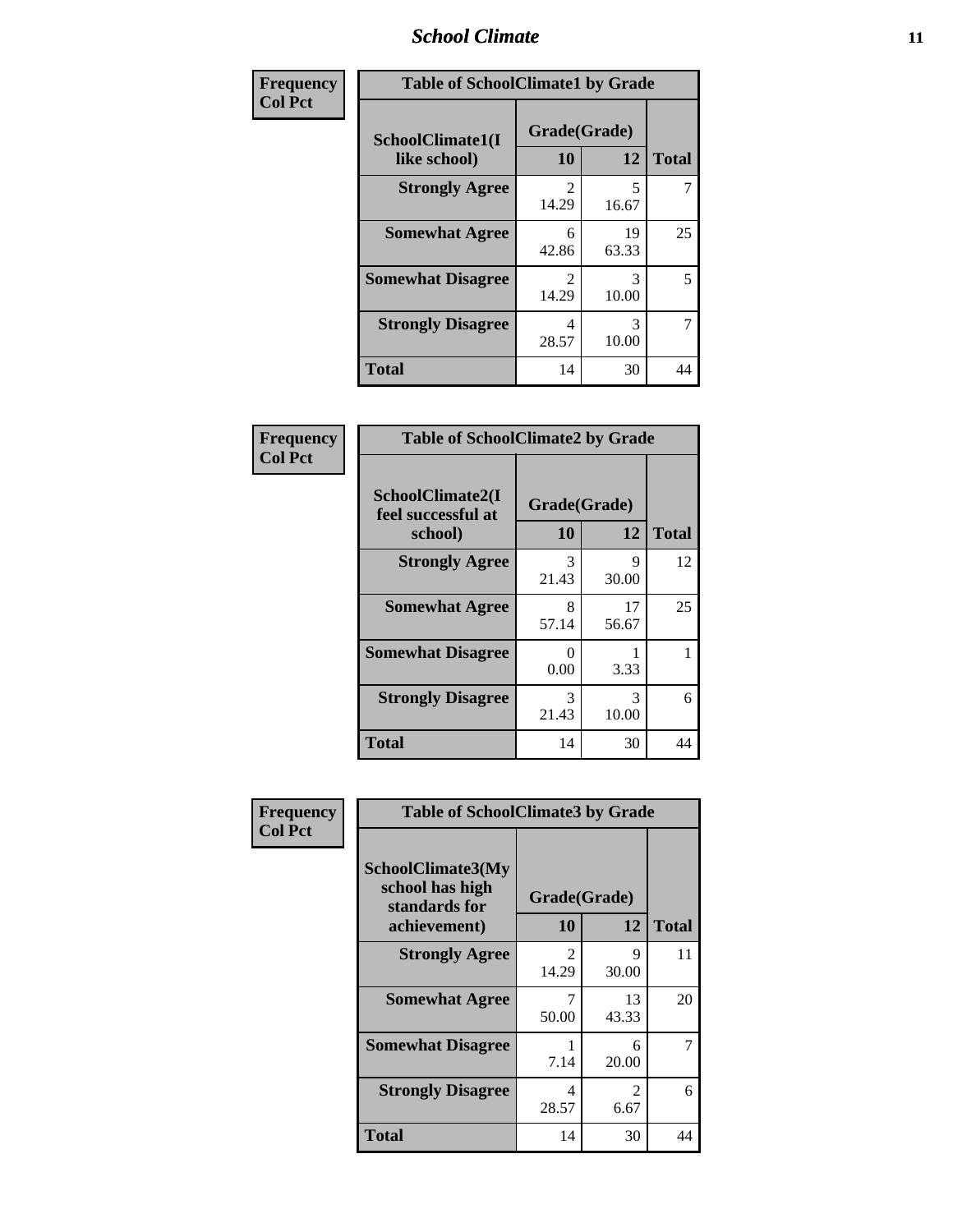#### *School Climate* **12**

| Frequency      | <b>Table of SchoolClimate4 by Grade</b>                              |                    |                        |              |
|----------------|----------------------------------------------------------------------|--------------------|------------------------|--------------|
| <b>Col Pct</b> | <b>SchoolClimate4(My</b><br>school sets clear<br>rules for behavior) | Grade(Grade)<br>10 | 12                     | <b>Total</b> |
|                | <b>Strongly Agree</b>                                                | 3<br>21.43         | 8<br>26.67             | 11           |
|                | <b>Somewhat Agree</b>                                                | 6<br>42.86         | 11<br>36.67            | 17           |
|                | <b>Somewhat Disagree</b>                                             | 7.14               | 9<br>30.00             | 10           |
|                | <b>Strongly Disagree</b>                                             | 4<br>28.57         | $\mathfrak{D}$<br>6.67 | 6            |
|                | <b>Total</b>                                                         | 14                 | 30                     | 44           |

| <b>Table of SchoolClimate5 by Grade</b>                              |                    |                        |    |  |
|----------------------------------------------------------------------|--------------------|------------------------|----|--|
| SchoolClimate5(I<br>know what to do in<br>an emergency at<br>school) | Grade(Grade)<br>10 | <b>Total</b>           |    |  |
|                                                                      |                    | 12                     |    |  |
| <b>Strongly Agree</b>                                                | 5<br>35.71         | 13<br>43.33            | 18 |  |
| <b>Somewhat Agree</b>                                                | 4<br>28.57         | 12<br>40.00            | 16 |  |
| <b>Somewhat Disagree</b>                                             | 3<br>21.43         | $\mathfrak{D}$<br>6.67 | 5  |  |
| <b>Strongly Disagree</b>                                             | 2<br>14.29         | 3<br>10.00             | 5  |  |
| <b>Total</b>                                                         | 14                 | 30                     | 44 |  |

| Frequency      | <b>Table of SchoolClimate6 by Grade</b>                  |                    |             |              |  |
|----------------|----------------------------------------------------------|--------------------|-------------|--------------|--|
| <b>Col Pct</b> | <b>SchoolClimate6(Teachers</b><br>treat me with respect) | Grade(Grade)<br>10 | 12          | <b>Total</b> |  |
|                | <b>Strongly Agree</b>                                    | 7.14               | 23.33       | 8            |  |
|                | <b>Somewhat Agree</b>                                    | 4<br>28.57         | 14<br>46.67 | 18           |  |
|                | <b>Somewhat Disagree</b>                                 | 4<br>28.57         | 5<br>16.67  | 9            |  |
|                | <b>Strongly Disagree</b>                                 | 5<br>35.71         | 4<br>13.33  | 9            |  |
|                | <b>Total</b>                                             | 14                 | 30          | 44           |  |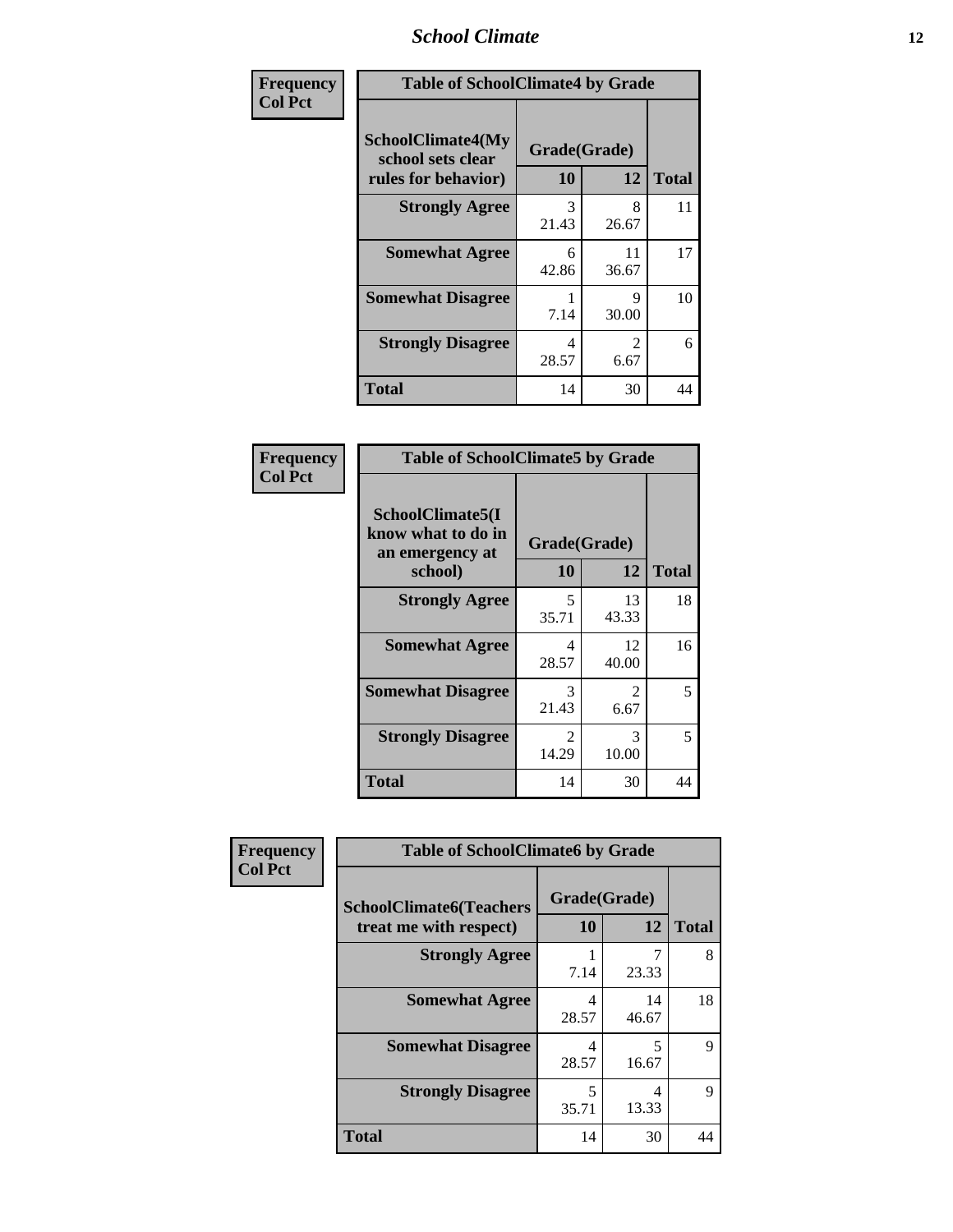#### *School Climate* **13**

| Frequency      | <b>Table of SchoolClimate7 by Grade</b>                                       |                         |             |              |
|----------------|-------------------------------------------------------------------------------|-------------------------|-------------|--------------|
| <b>Col Pct</b> | <b>SchoolClimate7(Behaviors</b><br>in my class allow the<br>teacher to teach) | Grade(Grade)<br>10      | 12          | <b>Total</b> |
|                | <b>Strongly Agree</b>                                                         | 7.14                    | 6<br>20.00  |              |
|                | <b>Somewhat Agree</b>                                                         | 4<br>28.57              | 12<br>40.00 | 16           |
|                | <b>Somewhat Disagree</b>                                                      | $\mathfrak{D}$<br>14.29 | 4<br>13.33  | 6            |
|                | <b>Strongly Disagree</b>                                                      | 7<br>50.00              | 8<br>26.67  | 15           |
|                | <b>Total</b>                                                                  | 14                      | 30          | 44           |

| Frequency      | <b>Table of SchoolClimate8 by Grade</b>                                 |              |             |              |
|----------------|-------------------------------------------------------------------------|--------------|-------------|--------------|
| <b>Col Pct</b> | <b>SchoolClimate8(Students</b><br>are frequently<br>recognized for good | Grade(Grade) |             |              |
|                | behavior)                                                               | 10           | 12          | <b>Total</b> |
|                | <b>Strongly Agree</b>                                                   | 7.14         | 3<br>10.00  | 4            |
|                | <b>Somewhat Agree</b>                                                   | 4<br>28.57   | 16<br>53.33 | 20           |
|                | <b>Somewhat Disagree</b>                                                | 3<br>21.43   | 8<br>26.67  | 11           |
|                | <b>Strongly Disagree</b>                                                | 6<br>42.86   | 3<br>10.00  | 9            |
|                | <b>Total</b>                                                            | 14           | 30          | 44           |

| <b>Frequency</b> | <b>Table of SchoolClimate9 by Grade</b>                                           |                                   |             |              |
|------------------|-----------------------------------------------------------------------------------|-----------------------------------|-------------|--------------|
| <b>Col Pct</b>   | SchoolClimate9(School<br>counselor would be<br>helpful if I needed<br>assistance) | Grade(Grade)<br>10                | 12          | <b>Total</b> |
|                  | <b>Strongly Agree</b>                                                             | 3<br>21.43                        | 18<br>60.00 | 21           |
|                  | <b>Somewhat Agree</b>                                                             | $\overline{\mathcal{L}}$<br>35.71 | 7<br>23.33  | 12           |
|                  | <b>Somewhat Disagree</b>                                                          | 7.14                              | 3<br>10.00  | 4            |
|                  | <b>Strongly Disagree</b>                                                          | 5<br>35.71                        | 2<br>6.67   | 7            |
|                  | Total                                                                             | 14                                | 30          | 44           |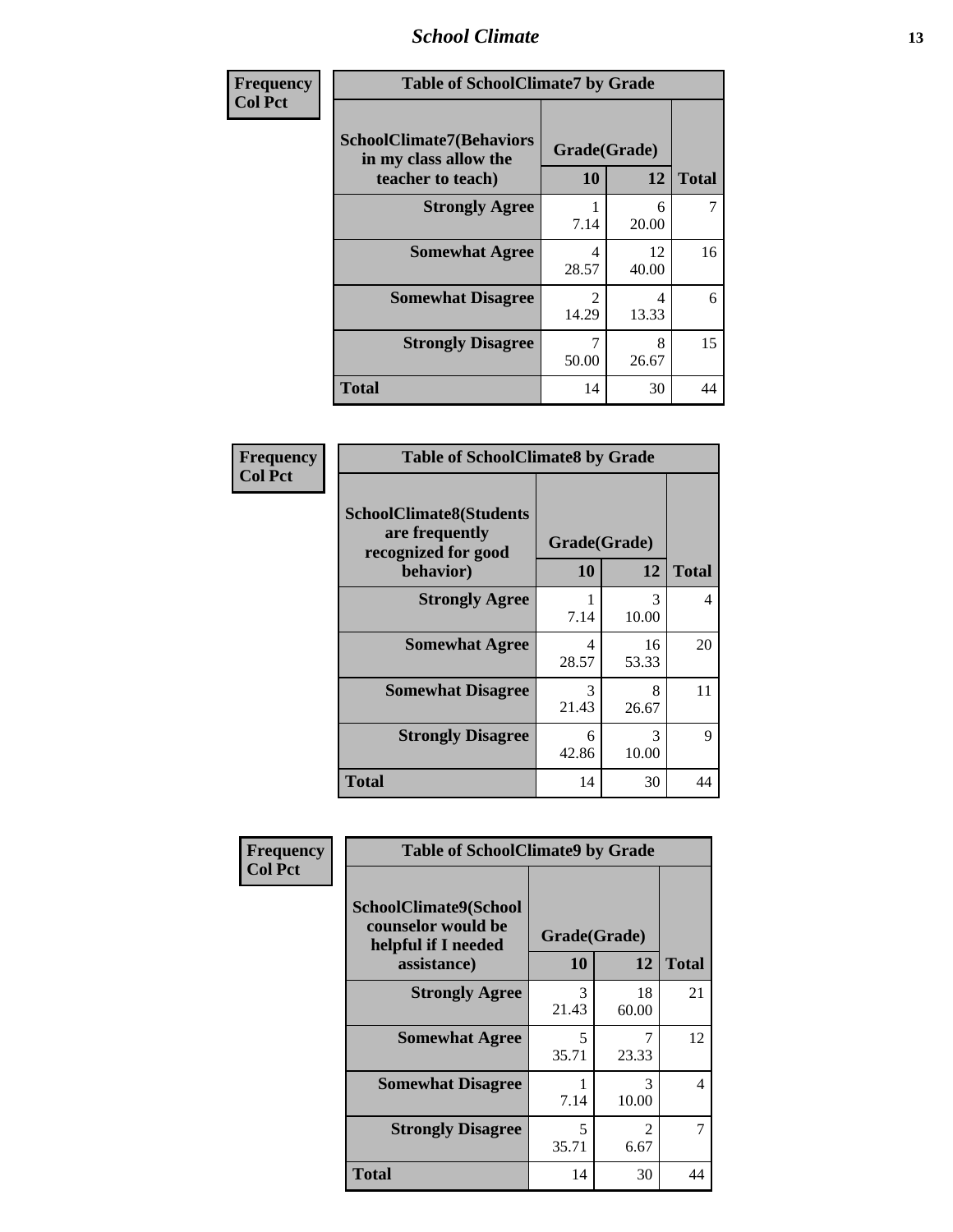#### *Reasons for Dropping Out* **14**

| Frequency      | <b>Table of Dropoutreason by Grade</b>                                   |                         |             |              |
|----------------|--------------------------------------------------------------------------|-------------------------|-------------|--------------|
| <b>Col Pct</b> | Dropoutreason(If<br>I dropped out the<br>reason would<br>most likely be) | Grade(Grade)<br>10      | 12          | <b>Total</b> |
|                | <b>Won't Drop out</b>                                                    | 5<br>35.71              | 10<br>33.33 | 15           |
|                | <b>Bored</b>                                                             | 1<br>7.14               | 2<br>6.67   | 3            |
|                | <b>Family Reasons</b>                                                    | $\mathfrak{D}$<br>14.29 | 6<br>20.00  | 8            |
|                | <b>Being Bullied</b>                                                     | 1<br>7.14               | 2<br>6.67   | 3            |
|                | <b>Other</b>                                                             | 5<br>35.71              | 10<br>33.33 | 15           |
|                | Total                                                                    | 14                      | 30          | 44           |

| Frequency<br><b>Col Pct</b> | <b>Table of Dropout by Grade</b>                                       |                    |             |              |  |
|-----------------------------|------------------------------------------------------------------------|--------------------|-------------|--------------|--|
|                             | Dropout(I<br>have<br>thought<br>about<br>dropping<br>out of<br>school) | Grade(Grade)<br>10 | 12          | <b>Total</b> |  |
|                             | Yes                                                                    | 6                  | 10          | 16           |  |
|                             |                                                                        | 42.86              | 33.33       |              |  |
|                             | N <sub>0</sub>                                                         | 8<br>57.14         | 20<br>66.67 | 28           |  |
|                             | <b>Total</b>                                                           | 14                 | 30          | 44           |  |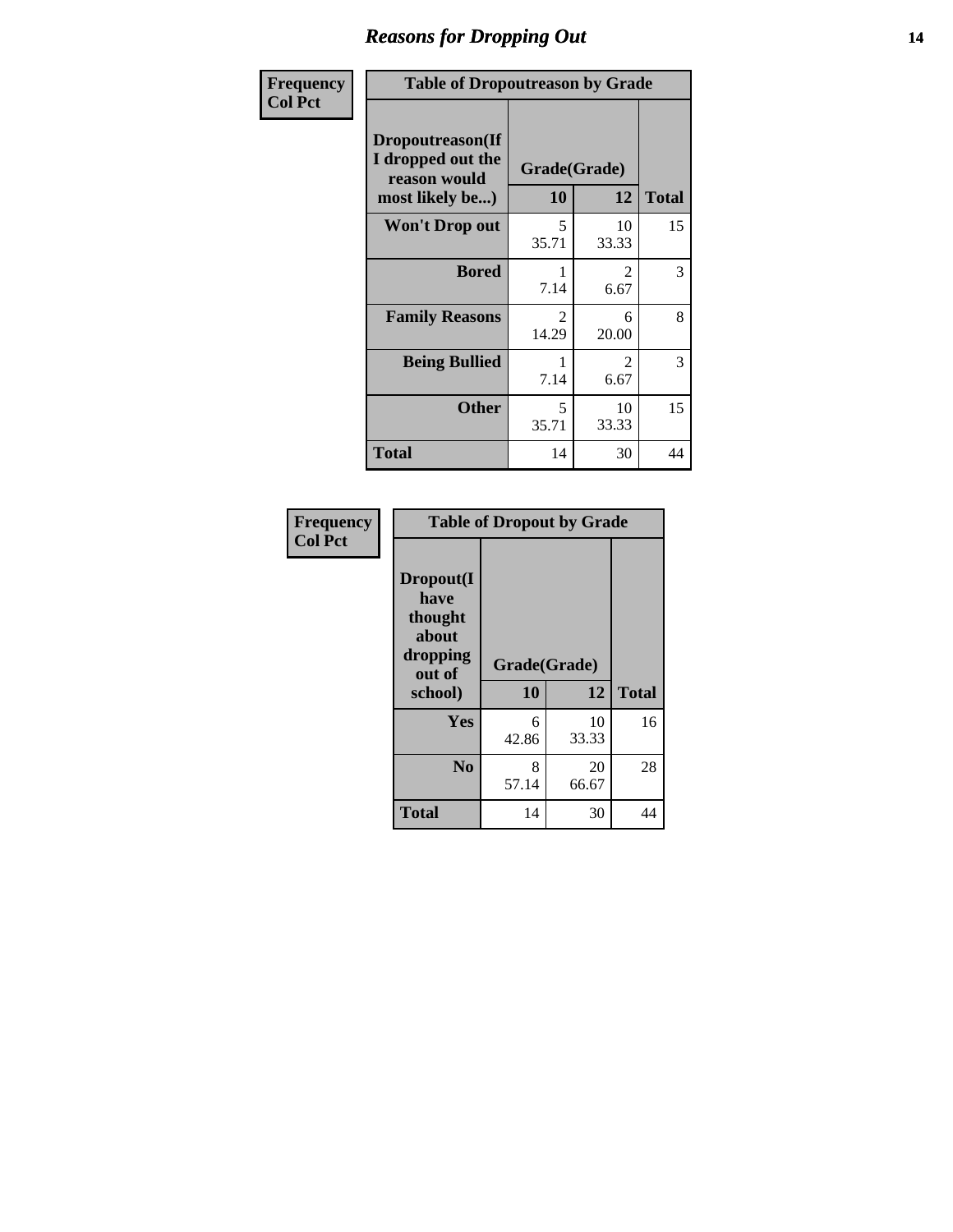*School Safety* **15**

| Frequency      |                                                                                                   | <b>Table of Gangself by Grade</b> |             |              |  |
|----------------|---------------------------------------------------------------------------------------------------|-----------------------------------|-------------|--------------|--|
| <b>Col Pct</b> | Gangself(I<br>have<br>participated<br>in illegal<br>gang<br>activities in<br>the past 30<br>days) | Grade(Grade)<br>10                | 12          | <b>Total</b> |  |
|                | Yes                                                                                               | 3<br>21.43                        | 4<br>13.33  | 7            |  |
|                | N <sub>0</sub>                                                                                    | 11<br>78.57                       | 26<br>86.67 | 37           |  |
|                | <b>Total</b>                                                                                      | 14                                | 30          | 44           |  |

| Frequency<br><b>Col Pct</b> | <b>Table of Gangpeers by Grade</b>                                                                                             |                    |             |              |
|-----------------------------|--------------------------------------------------------------------------------------------------------------------------------|--------------------|-------------|--------------|
|                             | <b>Gangpeers</b> (I<br>have friends<br>who have<br>participated<br>in illegal<br>gang<br>activities in<br>the past 30<br>days) | Grade(Grade)<br>10 | 12          | <b>Total</b> |
|                             | Yes                                                                                                                            | 7<br>50.00         | 10<br>33.33 | 17           |
|                             | N <sub>0</sub>                                                                                                                 | 7<br>50.00         | 20<br>66.67 | 27           |
|                             | <b>Total</b>                                                                                                                   | 14                 | 30          | 44           |

| Frequency      | <b>Table of Pickedon by Grade</b>                                  |                         |              |              |
|----------------|--------------------------------------------------------------------|-------------------------|--------------|--------------|
| <b>Col Pct</b> | <b>Pickedon(I have</b><br>been picked on or<br>teased at school in |                         | Grade(Grade) |              |
|                | the past 30 days)                                                  | 10                      | 12           | <b>Total</b> |
|                | <b>Strongly Agree</b>                                              | $\mathfrak{D}$<br>14.29 | 23.33        | Q            |
|                | <b>Somewhat Agree</b>                                              | 0.00                    | 4<br>13.33   | 4            |
|                | <b>Somewhat Disagree</b>                                           | 7.14                    | 3<br>10.00   | 4            |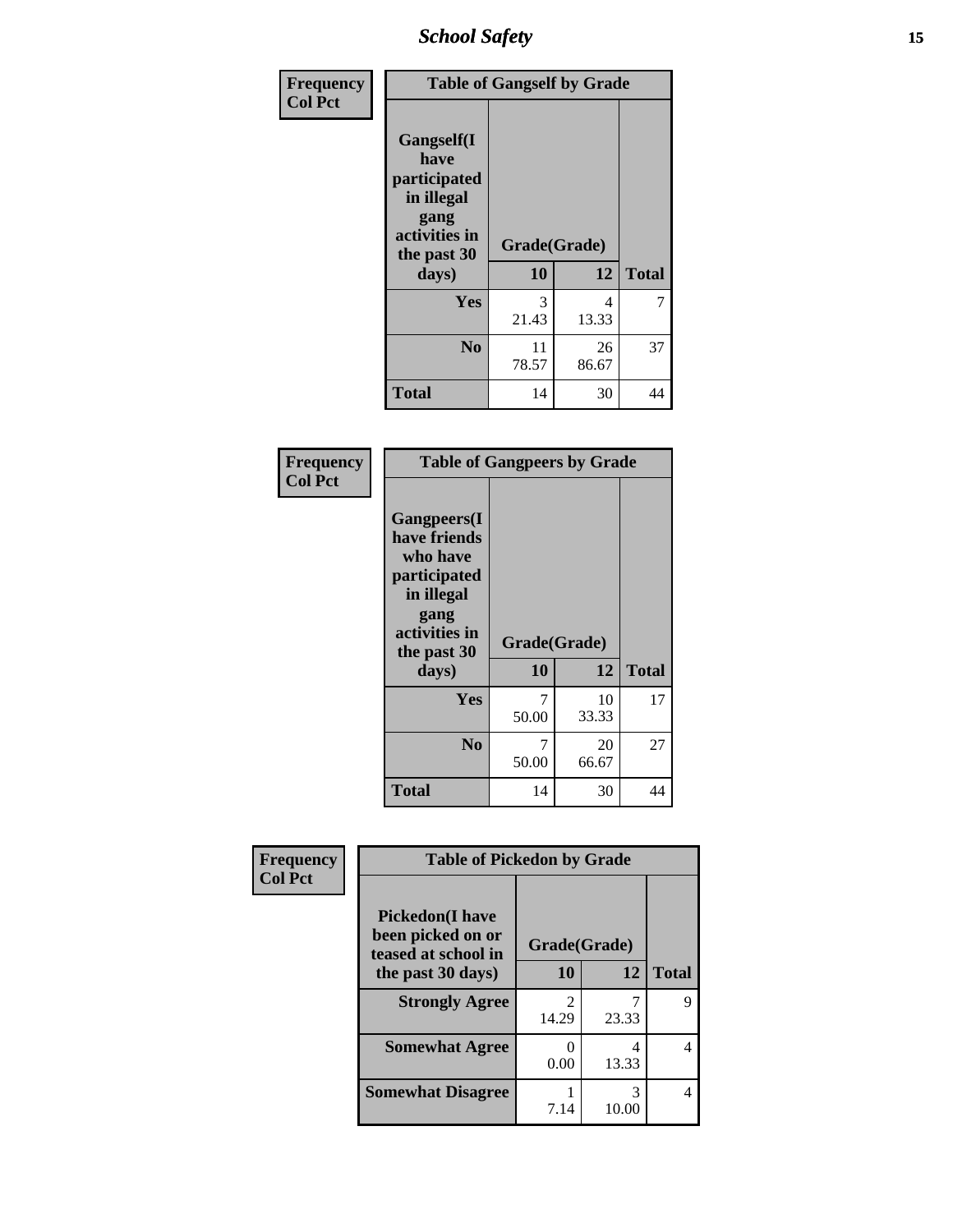# *School Safety* **16**

| <b>Frequency</b> |                                                                                          | <b>Table of Pickedon by Grade</b> |             |              |  |  |
|------------------|------------------------------------------------------------------------------------------|-----------------------------------|-------------|--------------|--|--|
| <b>Col Pct</b>   | <b>Pickedon</b> (I have<br>been picked on or<br>teased at school in<br>the past 30 days) | Grade(Grade)<br>10                | 12          | <b>Total</b> |  |  |
|                  | <b>Strongly Disagree</b>                                                                 | 11<br>78.57                       | 16<br>53.33 | 27           |  |  |
|                  | Total                                                                                    | 14                                | 30          |              |  |  |

| Frequency      |                                                          | <b>Table of Safeschool by Grade</b> |            |              |  |  |  |  |  |
|----------------|----------------------------------------------------------|-------------------------------------|------------|--------------|--|--|--|--|--|
| <b>Col Pct</b> | Safeschool(School<br>is a place at which I<br>feel safe) | Grade(Grade)<br><b>10</b>           | 12         | <b>Total</b> |  |  |  |  |  |
|                | <b>Strongly Agree</b>                                    | 0<br>0.00                           | 6<br>20.00 | 6            |  |  |  |  |  |
|                | <b>Somewhat Agree</b>                                    | 4<br>28.57                          | 9<br>30.00 | 13           |  |  |  |  |  |
|                | <b>Somewhat Disagree</b>                                 | 2<br>14.29                          | 6<br>20.00 | 8            |  |  |  |  |  |
|                | <b>Strongly Disagree</b>                                 | 8<br>57.14                          | 9<br>30.00 | 17           |  |  |  |  |  |
|                | <b>Total</b>                                             | 14                                  | 30         | 44           |  |  |  |  |  |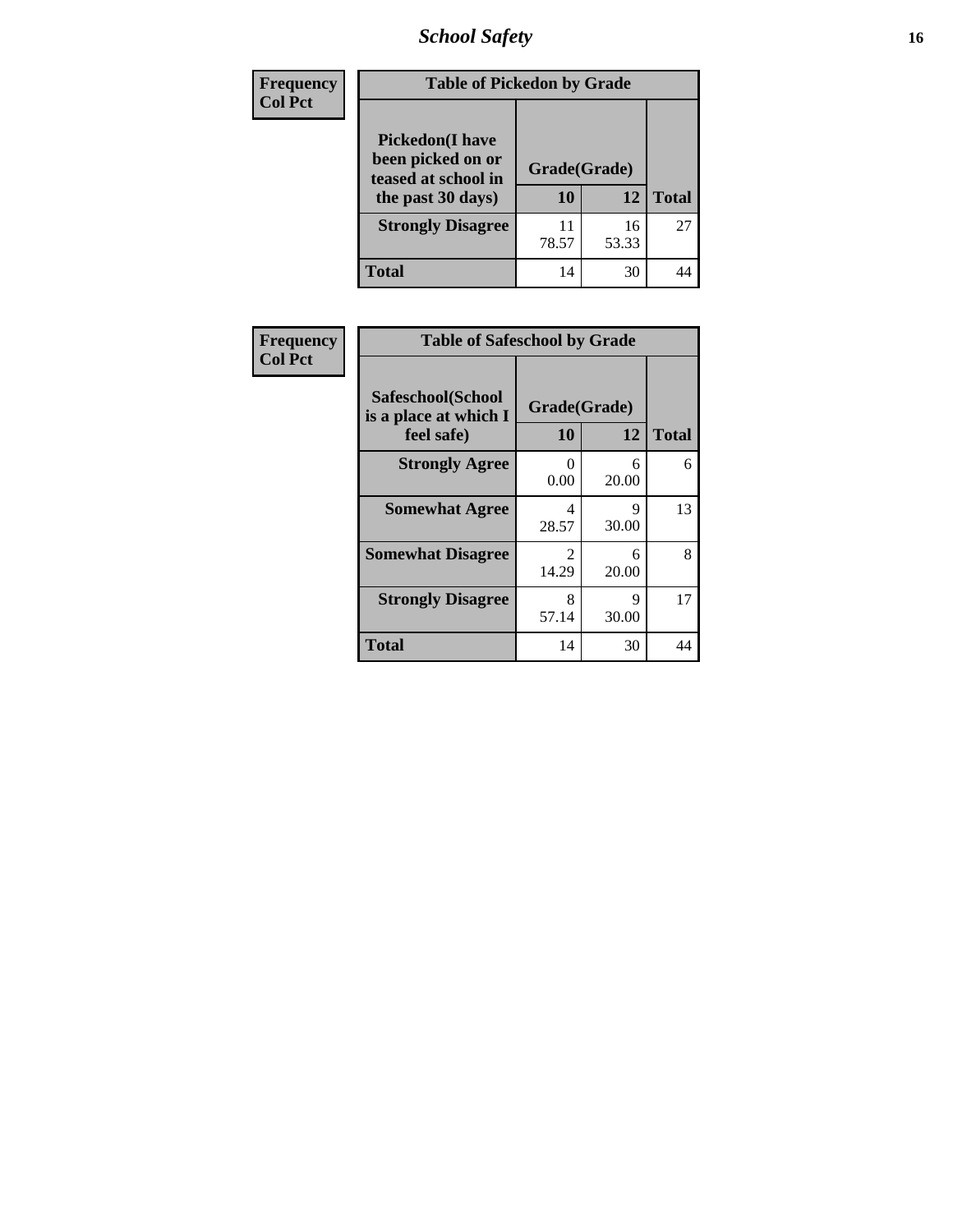*School Safety* **17**

| <b>Frequency</b> | <b>Table of Grade by Bullied</b> |              |                                                                               |                      |                  |                       |                |              |
|------------------|----------------------------------|--------------|-------------------------------------------------------------------------------|----------------------|------------------|-----------------------|----------------|--------------|
| Row Pct          |                                  |              | <b>Bullied</b> (I have been bullied by other<br>students in the past 30 days) |                      |                  |                       |                |              |
|                  |                                  | $\mathbf{0}$ | 1 or                                                                          | 3 <sub>to</sub><br>5 | <b>6 to</b><br>9 | <b>10</b><br>to<br>19 | All<br>30      |              |
|                  | <b>Grade</b> (Grade) Days        |              | days                                                                          | days                 | days             | days                  | days           | <b>Total</b> |
|                  | 10                               | 12<br>85.71  | $\mathfrak{D}$<br>14.29                                                       | $\Omega$<br>0.00     | $\Omega$<br>0.00 | 0<br>0.00             | 0<br>0.00      | 14           |
|                  | 12                               | 22<br>73.33  | $\overline{2}$<br>6.67                                                        | 3.33                 | 6.67             | 3.33                  | 2<br>6.67      | 30           |
|                  | <b>Total</b>                     | 34           | 4                                                                             |                      | $\overline{2}$   |                       | $\overline{2}$ | 44           |

| <b>Frequency</b> | <b>Table of Grade by Bulliedothers</b> |              |                                                                |                              |                   |                               |              |
|------------------|----------------------------------------|--------------|----------------------------------------------------------------|------------------------------|-------------------|-------------------------------|--------------|
| <b>Row Pct</b>   |                                        |              | <b>Bulliedothers</b> (I bullied others<br>in the past 30 days) |                              |                   |                               |              |
|                  | <b>Grade</b> (Grade) Days              | $\mathbf{0}$ | $1$ or $ $<br>days                                             | 3 <sub>to</sub><br>5<br>days | 6 to<br>g<br>days | <b>20</b><br>to<br>29<br>days | <b>Total</b> |
|                  | 10                                     | 11<br>78.57  | 7.14                                                           | 7.14                         | 0.00              | 7.14                          | 14           |
|                  | 12                                     | 28<br>93.33  | 3.33                                                           | 0<br>0.00                    | 3.33              | $\Omega$<br>0.00              | 30           |
|                  | <b>Total</b>                           | 39           | $\mathfrak{D}$                                                 | 1                            |                   | 1                             | 44           |

| Frequency      | <b>Table of Grade by Weaponschool</b> |                  |                                                                                 |                  |              |  |  |
|----------------|---------------------------------------|------------------|---------------------------------------------------------------------------------|------------------|--------------|--|--|
| <b>Row Pct</b> |                                       |                  | <b>Weaponschool</b> (I<br>brought a weapon<br>to school in the past<br>30 days) |                  |              |  |  |
|                | Grade(Grade)                          | 0<br><b>Days</b> | 1 or<br>$\mathbf{2}$<br>days                                                    | $3$ to 5<br>days | <b>Total</b> |  |  |
|                | 10                                    | 12<br>85.71      | 7.14                                                                            | 7.14             | 14           |  |  |
|                | 12                                    | 30<br>100.00     | 0<br>0.00                                                                       | 0<br>0.00        | 30           |  |  |
|                | <b>Total</b>                          | 42               | 1                                                                               |                  | 44           |  |  |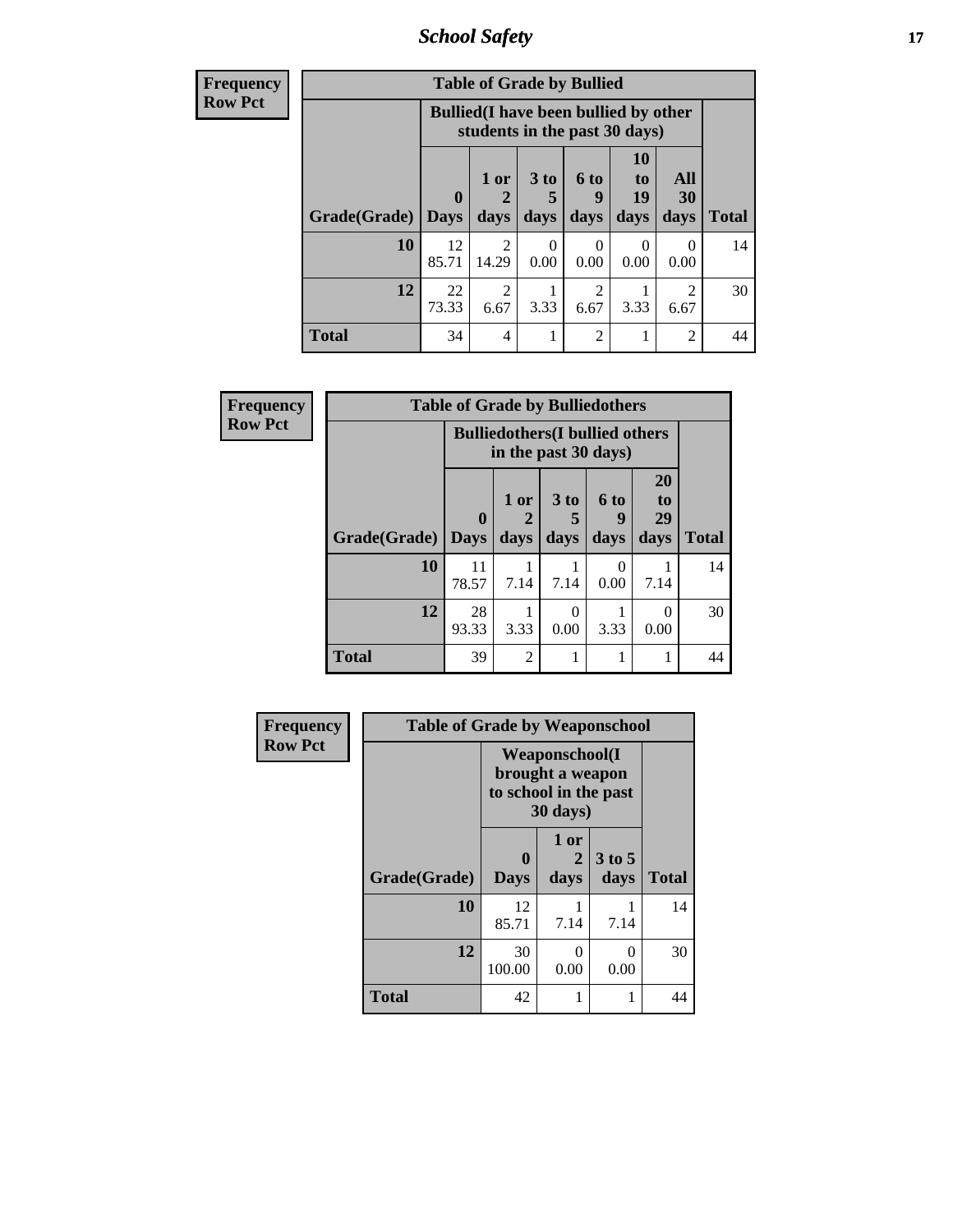*School Safety* **18**

| <b>Frequency</b> |              | <b>Table of Grade by Absentunsafe</b> |                                                                      |                                      |                          |                           |              |  |  |  |
|------------------|--------------|---------------------------------------|----------------------------------------------------------------------|--------------------------------------|--------------------------|---------------------------|--------------|--|--|--|
| <b>Row Pct</b>   |              |                                       | <b>Absentunsafe(I have missed</b><br>school because I felt unsafe in | the past 30 days)                    |                          |                           |              |  |  |  |
|                  | Grade(Grade) | $\mathbf{0}$<br><b>Days</b>           | 1 or<br>2<br>days                                                    | $3$ to<br>5<br>days                  | <b>6 to</b><br>9<br>days | 10<br>to<br>19<br>days    | <b>Total</b> |  |  |  |
|                  | 10           | 9<br>64.29                            | 3<br>21.43                                                           | $\mathcal{D}_{\mathcal{L}}$<br>14.29 | 0<br>0.00                | $\mathbf{\Omega}$<br>0.00 | 14           |  |  |  |
|                  | 12           | 15<br>50.00                           | 23.33                                                                | 2<br>6.67                            | $\overline{c}$<br>6.67   | 4<br>13.33                | 30           |  |  |  |
|                  | <b>Total</b> | 24                                    | 10                                                                   | 4                                    | $\overline{c}$           | 4                         | 44           |  |  |  |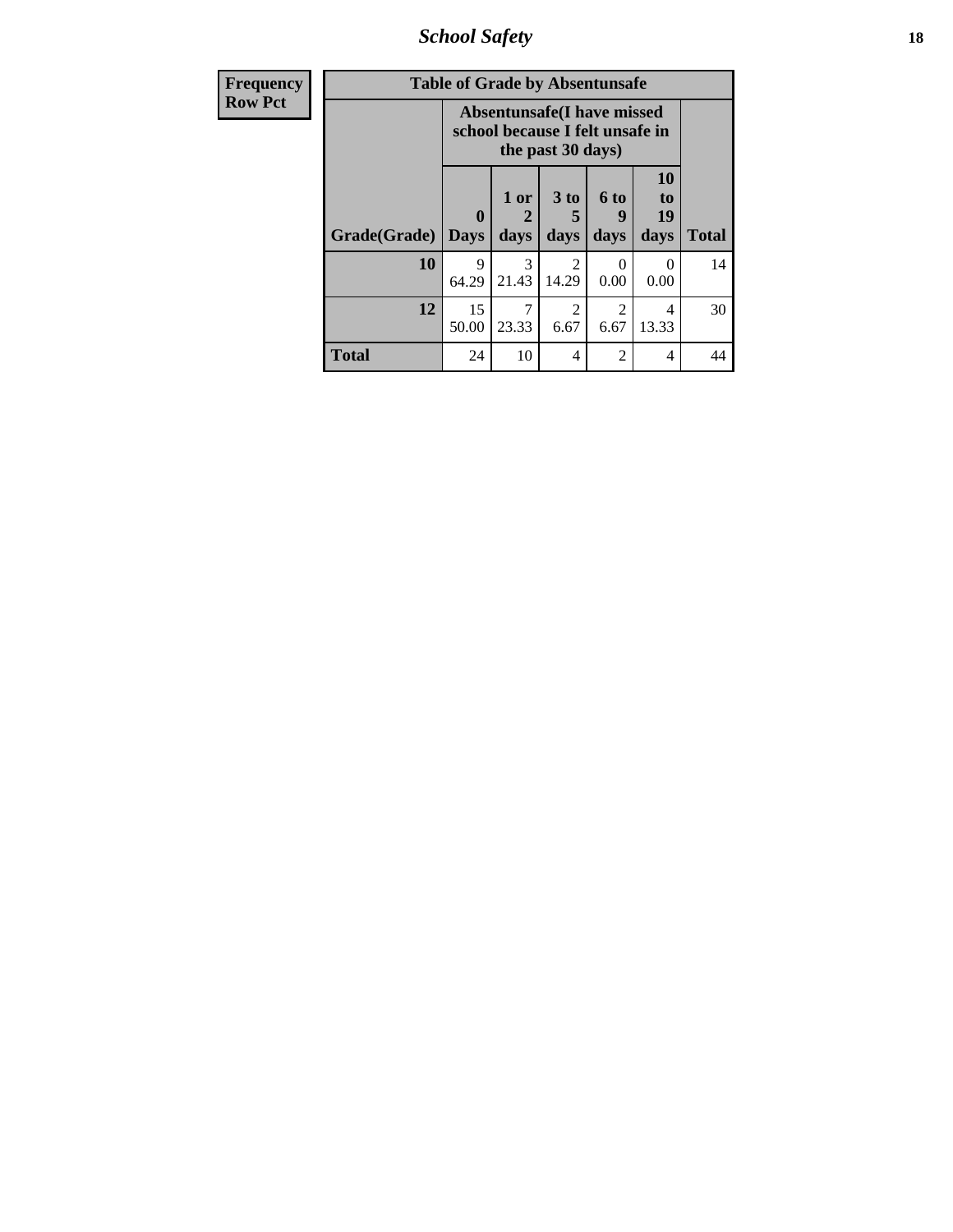### *Drug Use During Last 30 Days* **19**

#### **Frequency Row Pct**

| <b>Table of Grade by Alcohol</b> |                                 |                                    |                 |                 |               |                     |              |
|----------------------------------|---------------------------------|------------------------------------|-----------------|-----------------|---------------|---------------------|--------------|
|                                  |                                 | Alcohol(Alcohol use, past 30 days) |                 |                 |               |                     |              |
| Grade(Grade)                     | <b>Did</b><br>not<br><b>use</b> | $1 - 2$<br>days                    | $3 - 5$<br>days | $10-19$<br>days | 20-29<br>days | <b>Every</b><br>day | <b>Total</b> |
| 10                               | Q<br>64.29                      | 3<br>21.43                         | 0<br>0.00       | 0.00            | 7.14          | 7.14                | 14           |
| 12                               | 27<br>90.00                     | $\Omega$<br>0.00                   | 3.33            | 3.33            | 0.00          | 3.33                | 30           |
| <b>Total</b>                     | 36                              | 3                                  |                 |                 |               | 2                   | 44           |

| Frequency      |              |                                                          |                         | <b>Table of Grade by Cigarettes</b> |                     |              |
|----------------|--------------|----------------------------------------------------------|-------------------------|-------------------------------------|---------------------|--------------|
| <b>Row Pct</b> |              | <b>Cigarettes</b> (Smoking<br>tobacco use, past 30 days) |                         |                                     |                     |              |
|                | Grade(Grade) | <b>Did</b><br>not<br><b>use</b>                          | $1-2$<br>days           | $20 - 29$<br>days                   | <b>Every</b><br>day | <b>Total</b> |
|                | 10           | 10<br>71.43                                              | $\mathfrak{D}$<br>14.29 | 7.14                                | 7.14                | 14           |
|                | 12           | 28<br>93.33                                              | 3.33                    | 0<br>0.00                           | 3.33                | 30           |
|                | <b>Total</b> | 38                                                       | 3                       |                                     | $\overline{2}$      | 44           |

| Frequency      |              | <b>Table of Grade by Smokeless</b> |                 |                                                        |                           |                     |              |  |
|----------------|--------------|------------------------------------|-----------------|--------------------------------------------------------|---------------------------|---------------------|--------------|--|
| <b>Row Pct</b> |              |                                    |                 | <b>Smokeless</b> (Chewing tobaccouse,<br>past 30 days) |                           |                     |              |  |
|                | Grade(Grade) | <b>Did</b><br>not<br><b>use</b>    | $1 - 2$<br>days | $10-19$<br>days                                        | $20 - 29$<br>days         | <b>Every</b><br>day | <b>Total</b> |  |
|                | 10           | 13<br>92.86                        | 7.14            | $\Omega$<br>0.00                                       | $\mathbf{\Omega}$<br>0.00 | $\Omega$<br>0.00    | 14           |  |
|                | 12           | 27<br>90.00                        | 0<br>0.00       | 3.33                                                   | 3.33                      | 3.33                | 30           |  |
|                | <b>Total</b> | 40                                 |                 |                                                        |                           |                     | 44           |  |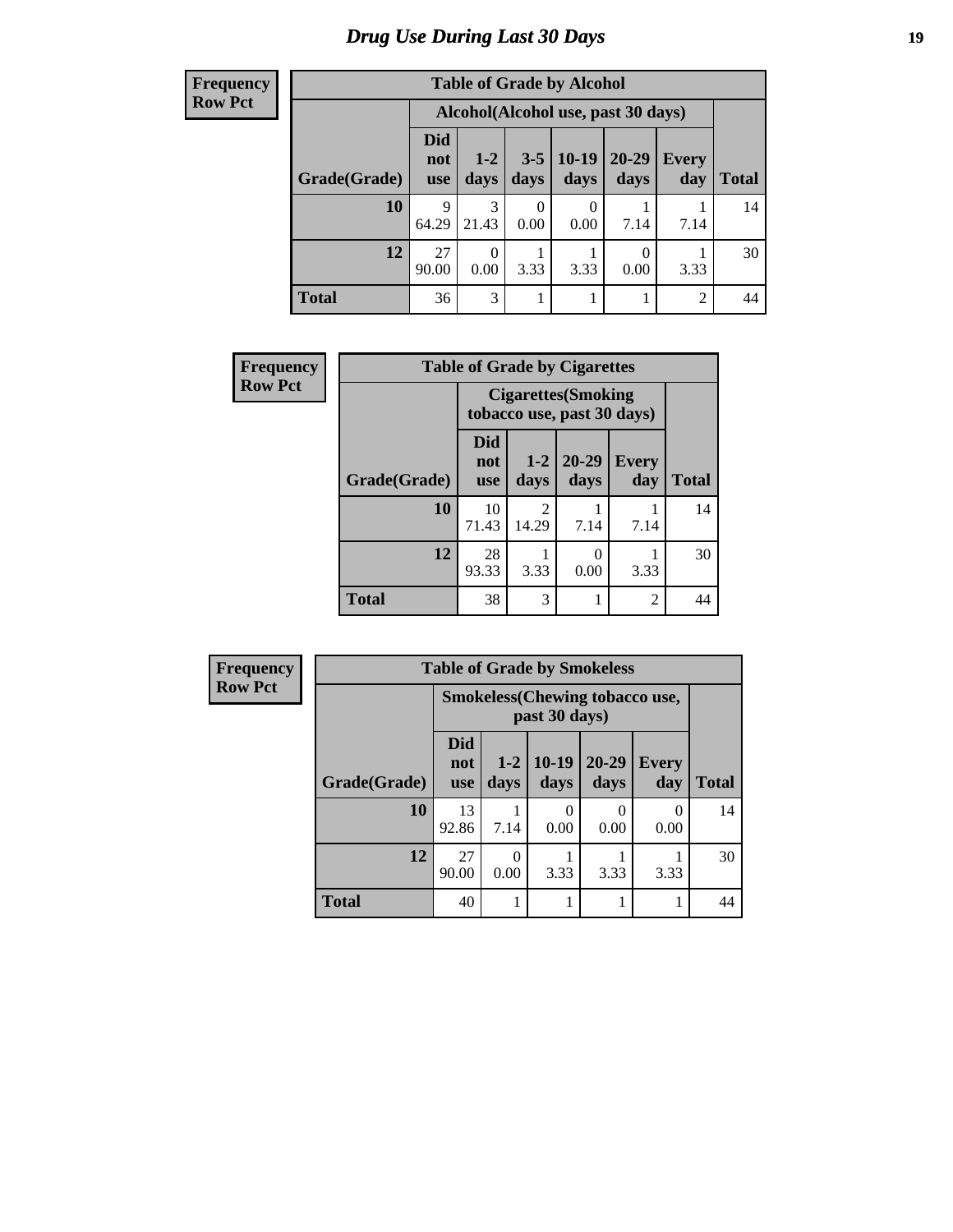# *Drug Use During Last 30 Days* 20

| <b>Frequency</b> |              | <b>Table of Grade by Marijuana</b> |                  |                           |                   |              |
|------------------|--------------|------------------------------------|------------------|---------------------------|-------------------|--------------|
| <b>Row Pct</b>   |              |                                    | past 30 days)    | Marijuana (Marijuana use, |                   |              |
|                  | Grade(Grade) | <b>Did</b><br>not<br><b>use</b>    | $1 - 2$<br>days  | $10-19$<br>days           | $20 - 29$<br>days | <b>Total</b> |
|                  | 10           | 11<br>78.57                        | 7.14             | 7.14                      | 7.14              | 14           |
|                  | 12           | 30<br>100.00                       | $\Omega$<br>0.00 | 0<br>0.00                 | 0<br>0.00         | 30           |
|                  | <b>Total</b> | 41                                 |                  |                           |                   | 44           |

| Frequency      |              | <b>Table of Grade by Cocaine</b>              |            |              |
|----------------|--------------|-----------------------------------------------|------------|--------------|
| <b>Row Pct</b> |              | <b>Cocaine</b> (Cocaine<br>use, past 30 days) |            |              |
|                | Grade(Grade) | Did not<br><b>use</b>                         | $3-5$ days | <b>Total</b> |
|                | 10           | 13<br>92.86                                   | 7.14       | 14           |
|                | 12           | 30<br>100.00                                  | 0.00       | 30           |
|                | <b>Total</b> | 43                                            |            | 44           |

| Frequency      | <b>Table of Grade by Inhalants</b> |                                                  |              |  |  |  |
|----------------|------------------------------------|--------------------------------------------------|--------------|--|--|--|
| <b>Row Pct</b> |                                    | <b>Inhalants</b> (Inhalant<br>use, past 30 days) |              |  |  |  |
|                | Grade(Grade)                       | Did not use                                      | <b>Total</b> |  |  |  |
|                | 10                                 | 14<br>100.00                                     | 14           |  |  |  |
|                | 12                                 | 30<br>100.00                                     | 30           |  |  |  |
|                | <b>Total</b>                       | 44                                               | 44           |  |  |  |

| Frequency      | <b>Table of Grade by Steroids</b> |                                                   |              |  |  |
|----------------|-----------------------------------|---------------------------------------------------|--------------|--|--|
| <b>Row Pct</b> |                                   | <b>Steroids</b> (Steroid<br>use,<br>past 30 days) |              |  |  |
|                | Grade(Grade)                      | Did not use                                       | <b>Total</b> |  |  |
|                | 10                                | 14<br>100.00                                      | 14           |  |  |
|                | 12                                | 30<br>100.00                                      | 30           |  |  |
|                | <b>Total</b>                      | 44                                                | 44           |  |  |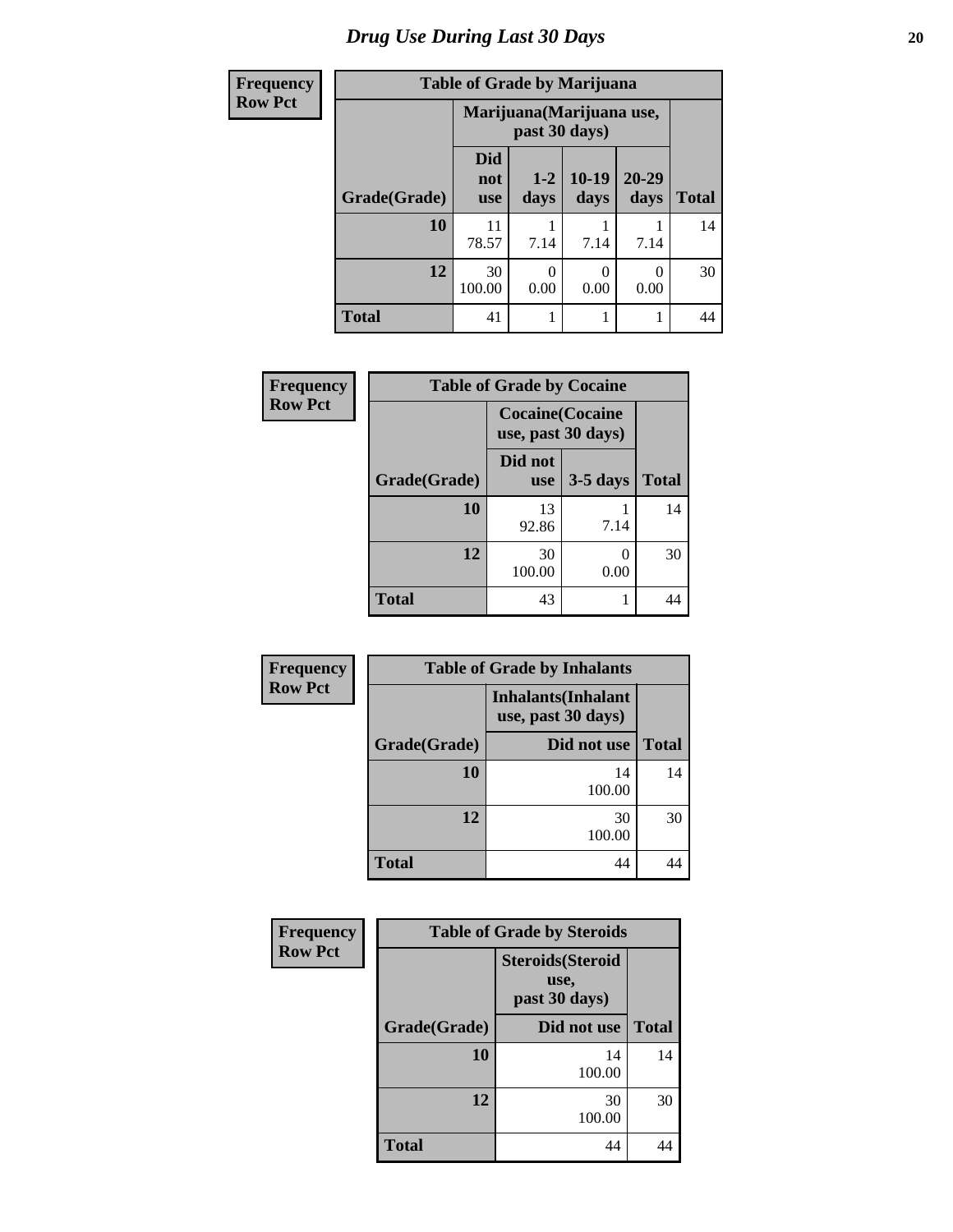# *Drug Use During Last 30 Days* **21**

| <b>Frequency</b> | <b>Table of Grade by Ecstasy</b> |                         |                    |              |  |
|------------------|----------------------------------|-------------------------|--------------------|--------------|--|
| <b>Row Pct</b>   |                                  | <b>Ecstasy</b> (Ecstasy | use, past 30 days) |              |  |
|                  | Grade(Grade)                     | Did not<br><b>use</b>   | $3 - 5$<br>days    | <b>Total</b> |  |
|                  | 10                               | 13<br>92.86             | 7.14               | 14           |  |
|                  | 12                               | 30<br>100.00            | 0<br>0.00          | 30           |  |
|                  | <b>Total</b>                     | 43                      |                    | 44           |  |

| <b>Frequency</b> |                                                    | <b>Table of Grade by Meth</b> |              |  |  |
|------------------|----------------------------------------------------|-------------------------------|--------------|--|--|
| <b>Row Pct</b>   | <b>Meth</b> (Methamphetamine<br>use, past 30 days) |                               |              |  |  |
|                  | Grade(Grade)                                       | Did not use                   | <b>Total</b> |  |  |
|                  | 10                                                 | 14<br>100.00                  | 14           |  |  |
|                  | 12                                                 | 30<br>100.00                  | 30           |  |  |
|                  | <b>Total</b>                                       | 44                            |              |  |  |

| <b>Frequency</b> | <b>Table of Grade by Hallucinogens</b>            |              |              |  |  |  |
|------------------|---------------------------------------------------|--------------|--------------|--|--|--|
| <b>Row Pct</b>   | Hallucinogens (Hallucinogen<br>use, past 30 days) |              |              |  |  |  |
|                  | Grade(Grade)                                      | Did not use  | <b>Total</b> |  |  |  |
|                  | 10                                                | 14<br>100.00 | 14           |  |  |  |
|                  | 12                                                | 30<br>100.00 | 30           |  |  |  |
|                  | <b>Total</b>                                      | 44           |              |  |  |  |

| <b>Frequency</b> | <b>Table of Grade by Prescription</b> |                                                                                   |            |          |              |  |
|------------------|---------------------------------------|-----------------------------------------------------------------------------------|------------|----------|--------------|--|
| <b>Row Pct</b>   |                                       | <b>Prescription</b> (Prescription<br>drugs not prescribed to me,<br>past 30 days) |            |          |              |  |
|                  | Grade(Grade)                          | Did not<br><b>use</b>                                                             | $1-2$ days | 6-9 days | <b>Total</b> |  |
|                  | 10                                    | 12<br>85.71                                                                       | 7.14       | 7.14     | 14           |  |
|                  | 12                                    | 30<br>100.00                                                                      | 0.00       | 0.00     | 30           |  |
|                  | <b>Total</b>                          | 42                                                                                |            |          |              |  |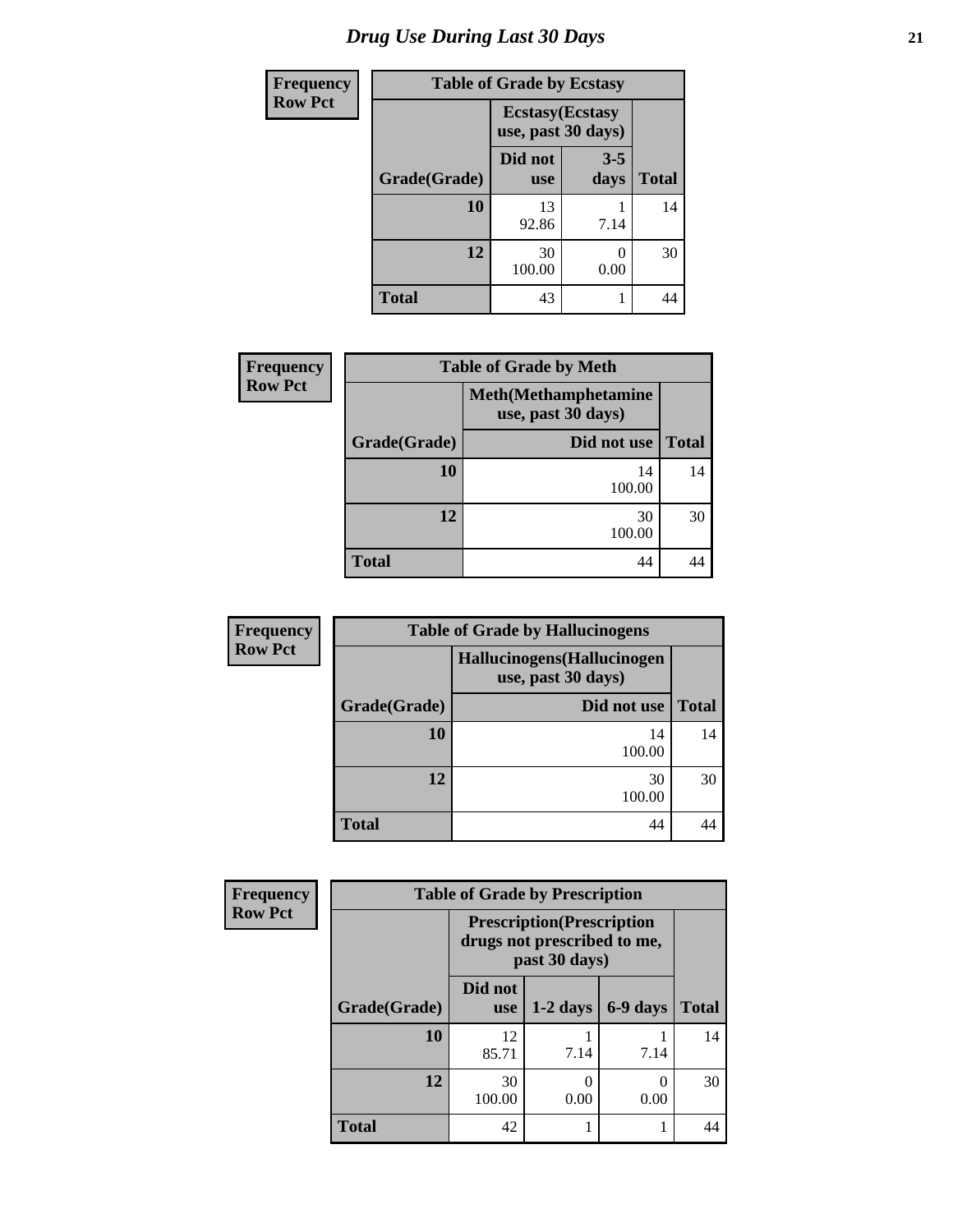| Frequency      | <b>Table of Alcoholease by Grade</b>              |                         |             |                |  |
|----------------|---------------------------------------------------|-------------------------|-------------|----------------|--|
| <b>Col Pct</b> | <b>Alcoholease</b> (It is<br>easy to get alcohol) | Grade(Grade)<br>10      | 12          | <b>Total</b>   |  |
|                | <b>Strongly Agree</b>                             | 50.00                   | 15<br>50.00 | 22             |  |
|                | <b>Somewhat Agree</b>                             | $\mathfrak{D}$<br>14.29 | 9<br>30.00  | 11             |  |
|                | <b>Somewhat Disagree</b>                          | 7.14                    | 3.33        | $\overline{2}$ |  |
|                | <b>Strongly Disagree</b>                          | 4<br>28.57              | 5<br>16.67  | 9              |  |
|                | <b>Total</b>                                      | 14                      | 30          | 44             |  |

| Frequency<br>Col Pct |
|----------------------|

| <b>Table of Cigarettesease by Grade</b>                 |                    |             |              |  |  |
|---------------------------------------------------------|--------------------|-------------|--------------|--|--|
| Cigarettesease(It is<br>easy to get smoking<br>tobacco) | Grade(Grade)<br>10 | 12          | <b>Total</b> |  |  |
| <b>Strongly Agree</b>                                   | 8<br>57.14         | 17<br>56.67 | 25           |  |  |
| <b>Somewhat Agree</b>                                   | ∩<br>0.00          | 6<br>20.00  | 6            |  |  |
| <b>Somewhat Disagree</b>                                | 7.14               | 3<br>10.00  | 4            |  |  |
| <b>Strongly Disagree</b>                                | 5<br>35.71         | 4<br>13.33  | 9            |  |  |
| <b>Total</b>                                            | 14                 | 30          | 44           |  |  |

| Frequency      | <b>Table of Smokelessease by Grade</b>                         |                    |             |                |  |
|----------------|----------------------------------------------------------------|--------------------|-------------|----------------|--|
| <b>Col Pct</b> | <b>Smokelessease</b> (It is<br>easy to get chewing<br>tobacco) | Grade(Grade)<br>10 | 12          | <b>Total</b>   |  |
|                | <b>Strongly Agree</b>                                          | 4<br>28.57         | 15<br>50.00 | 19             |  |
|                | <b>Somewhat Agree</b>                                          | 7.14               | 9<br>30.00  | 10             |  |
|                | <b>Somewhat Disagree</b>                                       | 7.14               | 3.33        | $\mathfrak{D}$ |  |
|                | <b>Strongly Disagree</b>                                       | 8<br>57.14         | 5<br>16.67  | 13             |  |
|                | <b>Total</b>                                                   | 14                 | 30          | 44             |  |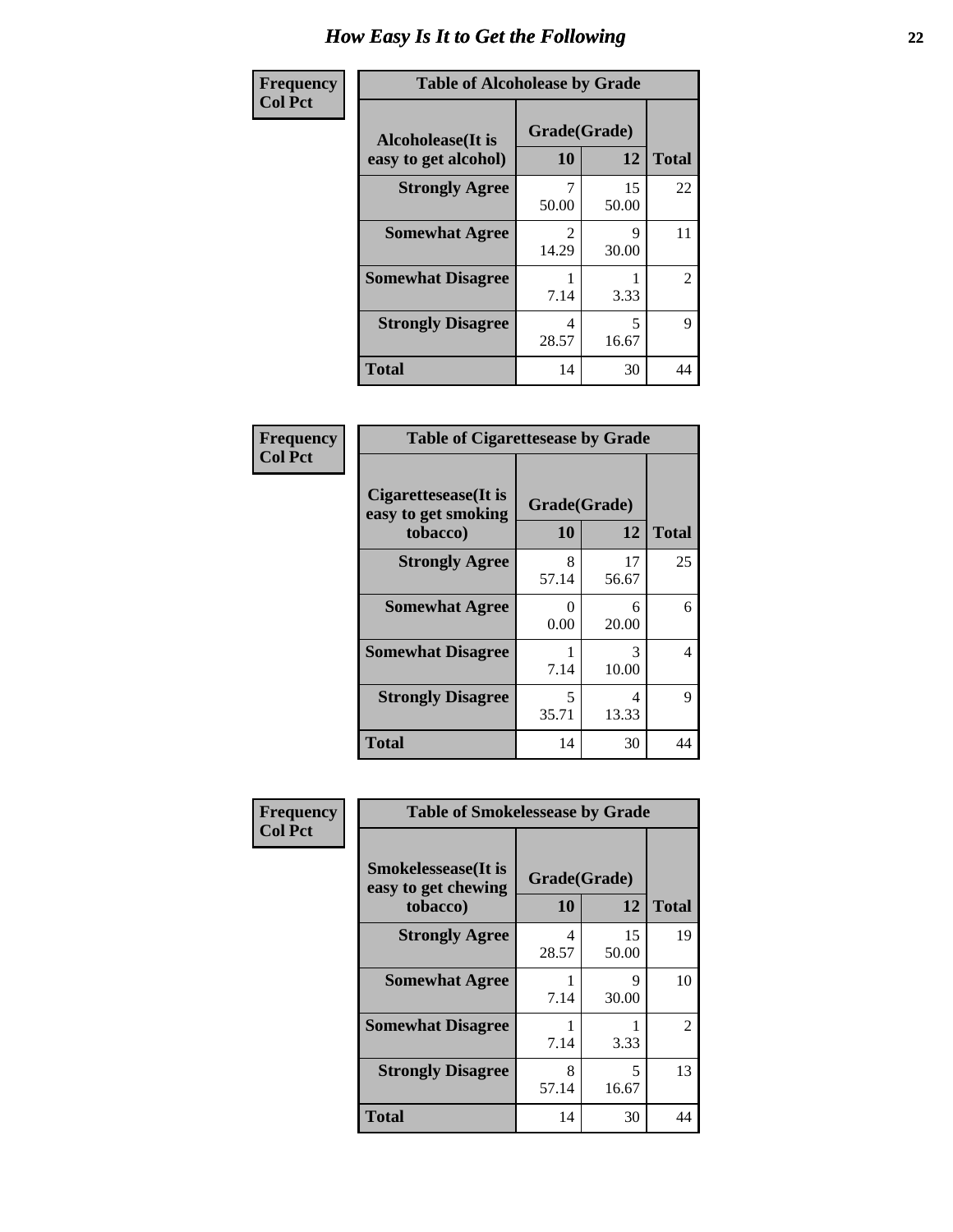| Frequency      | <b>Table of Marijuanaease by Grade</b>           |                         |             |              |  |
|----------------|--------------------------------------------------|-------------------------|-------------|--------------|--|
| <b>Col Pct</b> | Marijuanaease(It is<br>easy to get<br>marijuana) | Grade(Grade)<br>10      | 12          | <b>Total</b> |  |
|                | <b>Strongly Agree</b>                            | 5<br>35.71              | 12<br>40.00 | 17           |  |
|                | <b>Somewhat Agree</b>                            | $\mathfrak{D}$<br>14.29 | 8<br>26.67  | 10           |  |
|                | <b>Somewhat Disagree</b>                         | $\mathfrak{D}$<br>14.29 | 5<br>16.67  | 7            |  |
|                | <b>Strongly Disagree</b>                         | 5<br>35.71              | 5<br>16.67  | 10           |  |
|                | <b>Total</b>                                     | 14                      | 30          | 44           |  |

| <b>Table of Cocaineease by Grade</b>      |                         |             |    |  |  |  |
|-------------------------------------------|-------------------------|-------------|----|--|--|--|
| Cocaineease(It is<br>easy to get cocaine) | <b>Total</b>            |             |    |  |  |  |
| <b>Strongly Agree</b>                     | 3<br>21.43              | 5<br>16.67  | 8  |  |  |  |
| <b>Somewhat Agree</b>                     | $\mathfrak{D}$<br>14.29 | 8<br>26.67  | 10 |  |  |  |
| <b>Somewhat Disagree</b>                  | 3<br>21.43              | 5<br>16.67  | 8  |  |  |  |
| <b>Strongly Disagree</b>                  | 6<br>42.86              | 12<br>40.00 | 18 |  |  |  |
| <b>Total</b>                              | 14                      | 30          |    |  |  |  |

| Frequency      | <b>Table of Inhalantsease by Grade</b>                   |                                 |             |              |
|----------------|----------------------------------------------------------|---------------------------------|-------------|--------------|
| <b>Col Pct</b> | <b>Inhalantsease</b> (It is<br>easy to get<br>inhalants) | Grade(Grade)<br>12<br><b>10</b> |             | <b>Total</b> |
|                | <b>Strongly Agree</b>                                    | 6<br>42.86                      | 10<br>33.33 | 16           |
|                | <b>Somewhat Agree</b>                                    | 0<br>0.00                       | 8<br>26.67  | 8            |
|                | <b>Somewhat Disagree</b>                                 | $\mathfrak{D}$<br>14.29         | 4<br>13.33  | 6            |
|                | <b>Strongly Disagree</b>                                 | 6<br>42.86                      | 8<br>26.67  | 14           |
|                | <b>Total</b>                                             | 14                              | 30          | 44           |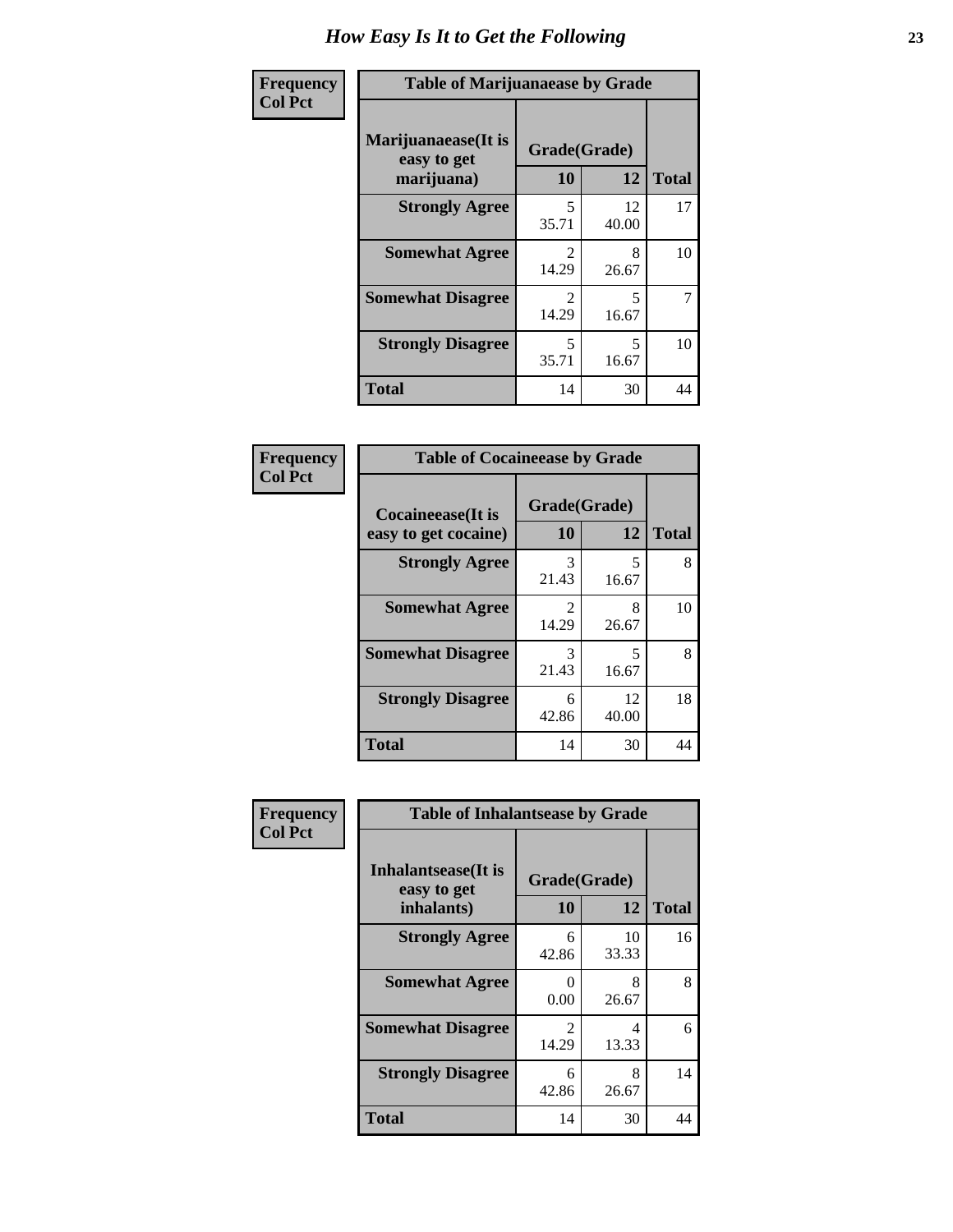| Frequency      | <b>Table of Steroidsease by Grade</b>               |                         |             |              |  |  |  |  |
|----------------|-----------------------------------------------------|-------------------------|-------------|--------------|--|--|--|--|
| <b>Col Pct</b> | <b>Steroidsease</b> (It is<br>easy to get steroids) | Grade(Grade)<br>10      | 12          | <b>Total</b> |  |  |  |  |
|                | <b>Strongly Agree</b>                               | $\mathfrak{D}$<br>14.29 | 23.33       | 9            |  |  |  |  |
|                | <b>Somewhat Agree</b>                               | $\mathfrak{D}$<br>14.29 | 5<br>16.67  | 7            |  |  |  |  |
|                | <b>Somewhat Disagree</b>                            | 7.14                    | 23.33       | 8            |  |  |  |  |
|                | <b>Strongly Disagree</b>                            | 9<br>64.29              | 11<br>36.67 | 20           |  |  |  |  |
|                | <b>Total</b>                                        | 14                      | 30          | 44           |  |  |  |  |

| Frequency      | <b>Table of Ecstasyease by Grade</b>              |                          |             |              |  |  |
|----------------|---------------------------------------------------|--------------------------|-------------|--------------|--|--|
| <b>Col Pct</b> | <b>Ecstasyease</b> (It is<br>easy to get ecstasy) | Grade(Grade)<br>10<br>12 |             | <b>Total</b> |  |  |
|                | <b>Strongly Agree</b>                             | 4<br>28.57               | 6<br>20.00  | 10           |  |  |
|                | <b>Somewhat Agree</b>                             | 7.14                     | 4<br>13.33  | 5            |  |  |
|                | <b>Somewhat Disagree</b>                          | 7.14                     | 9<br>30.00  | 10           |  |  |
|                | <b>Strongly Disagree</b>                          | 8<br>57.14               | 11<br>36.67 | 19           |  |  |
|                | <b>Total</b>                                      | 14                       | 30          | 44           |  |  |

| <b>Frequency</b> | <b>Table of Methease by Grade</b>                          |                    |                        |                |  |  |  |  |  |
|------------------|------------------------------------------------------------|--------------------|------------------------|----------------|--|--|--|--|--|
| <b>Col Pct</b>   | <b>Methease</b> (It is easy<br>to get<br>methamphetamines) | Grade(Grade)<br>10 | 12                     | <b>Total</b>   |  |  |  |  |  |
|                  | <b>Strongly Agree</b>                                      | 2<br>14.29         | 6<br>20.00             | 8              |  |  |  |  |  |
|                  | <b>Somewhat Agree</b>                                      | 2<br>14.29         | $\mathfrak{D}$<br>6.67 | $\overline{4}$ |  |  |  |  |  |
|                  | <b>Somewhat Disagree</b>                                   | 2<br>14.29         | 11<br>36.67            | 13             |  |  |  |  |  |
|                  | <b>Strongly Disagree</b>                                   | 8<br>57.14         | 11<br>36.67            | 19             |  |  |  |  |  |
|                  | <b>Total</b>                                               | 14                 | 30                     | 44             |  |  |  |  |  |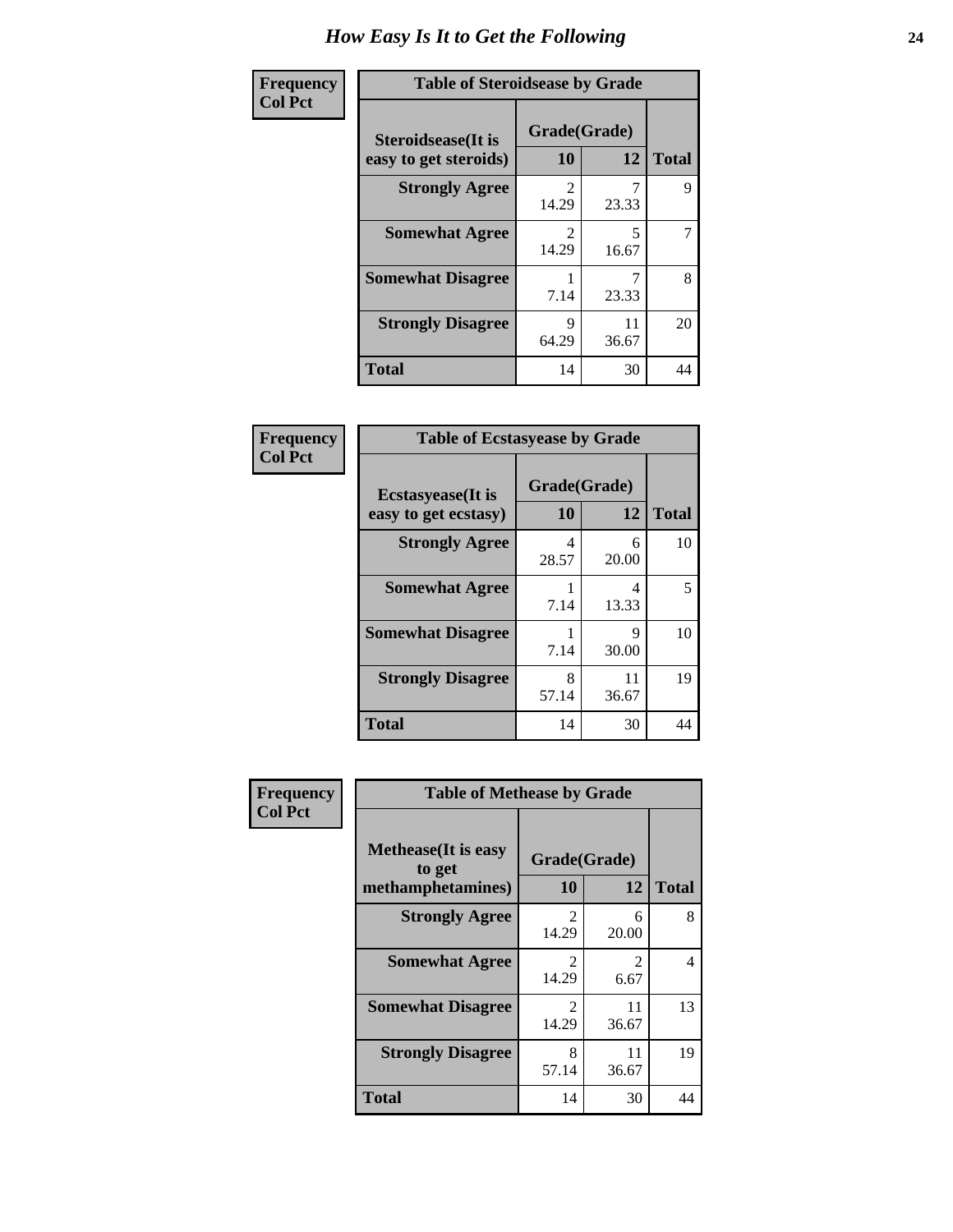| <b>Frequency</b> | <b>Table of Hallucinogensease by Grade</b>               |                                      |                       |              |  |  |  |
|------------------|----------------------------------------------------------|--------------------------------------|-----------------------|--------------|--|--|--|
| <b>Col Pct</b>   | Hallucinogensease(It<br>is easy to get<br>hallucinogens) | Grade(Grade)<br>10                   | 12                    | <b>Total</b> |  |  |  |
|                  | <b>Strongly Agree</b>                                    | 3<br>21.43                           | 6<br>20.00            | 9            |  |  |  |
|                  | <b>Somewhat Agree</b>                                    | $\mathcal{D}_{\mathcal{L}}$<br>14.29 | $\mathcal{L}$<br>6.67 | 4            |  |  |  |
|                  | <b>Somewhat Disagree</b>                                 | 7.14                                 | 10<br>33.33           | 11           |  |  |  |
|                  | <b>Strongly Disagree</b>                                 | 8<br>57.14                           | 12<br>40.00           | 20           |  |  |  |
|                  | <b>Total</b>                                             | 14                                   | 30                    | 44           |  |  |  |

| Frequency<br>  Col Pct |
|------------------------|

| <b>Table of Prescriptionease by Grade</b>                                                |                                      |             |              |  |  |  |
|------------------------------------------------------------------------------------------|--------------------------------------|-------------|--------------|--|--|--|
| <b>Prescriptionease</b> (It<br>is easy to get<br>prescription drugs<br>not prescribed to | Grade(Grade)                         |             |              |  |  |  |
| me)                                                                                      | 10                                   | 12          | <b>Total</b> |  |  |  |
| <b>Strongly Agree</b>                                                                    | 6<br>42.86                           | 11<br>36.67 | 17           |  |  |  |
| <b>Somewhat Agree</b>                                                                    | 0<br>0.00                            | 7<br>23.33  | 7            |  |  |  |
| <b>Somewhat Disagree</b>                                                                 | $\mathcal{D}_{\mathcal{L}}$<br>14.29 | Δ<br>13.33  | 6            |  |  |  |
| <b>Strongly Disagree</b>                                                                 | 6<br>42.86                           | 8<br>26.67  | 14           |  |  |  |
| <b>Total</b>                                                                             | 14                                   | 30          | 44           |  |  |  |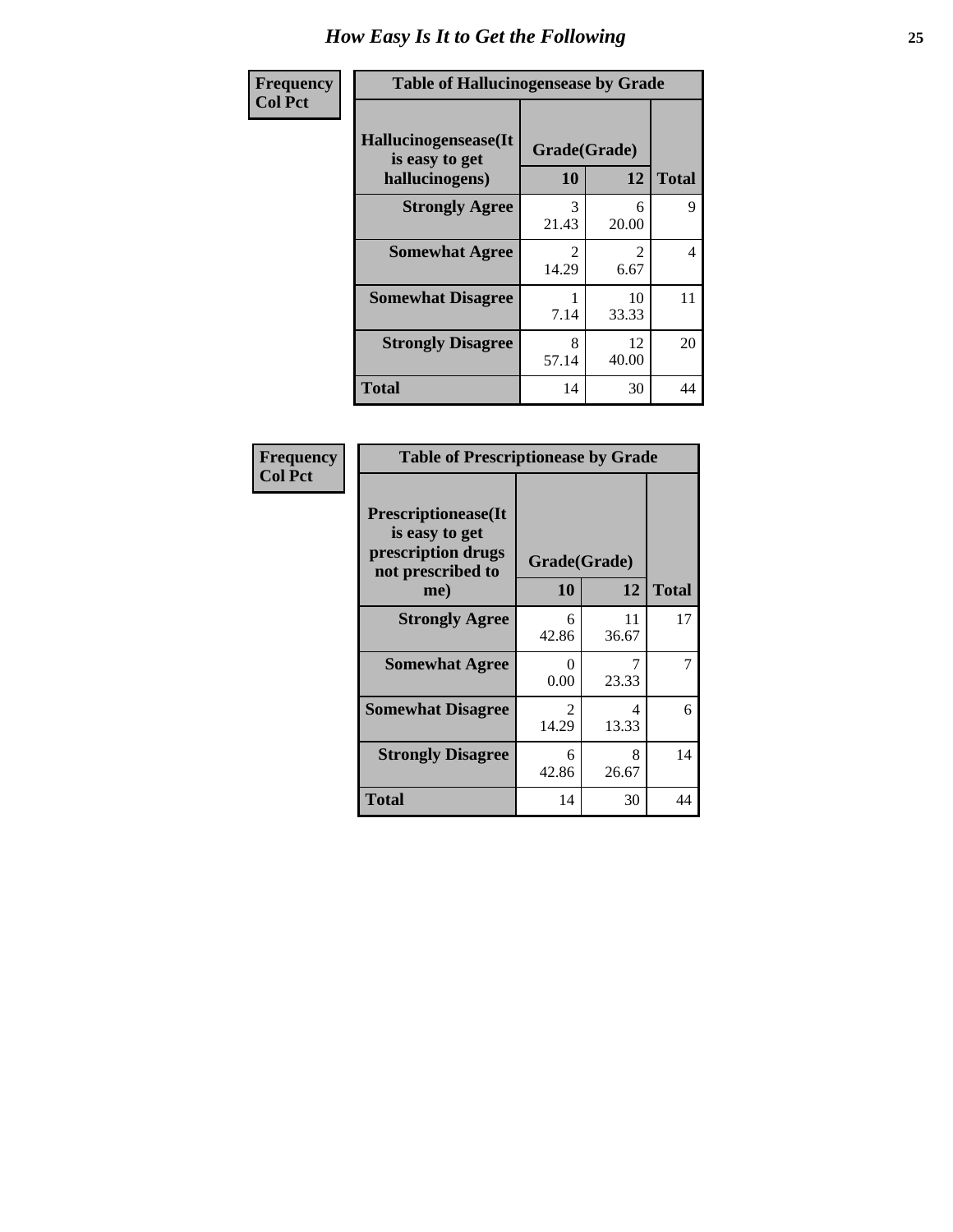#### *Age at Onset of Use* **26** *Results for "Age at Onset of Use" questions exclude students who said they did not use that substance*

| Frequency      | <b>Table of Grade by Alcoholinit</b> |           |                                                  |            |                               |                  |       |            |              |  |
|----------------|--------------------------------------|-----------|--------------------------------------------------|------------|-------------------------------|------------------|-------|------------|--------------|--|
| <b>Row Pct</b> |                                      |           | Alcoholinit (I started using alcohol when I was) |            |                               |                  |       |            |              |  |
|                | Grade(Grade)   younger               | 8 or      | <b>10</b>                                        | 13         | 14                            | 15               | 16    | 17         | <b>Total</b> |  |
|                | 10                                   | 16.67     | 16.67                                            | 2<br>33.33 | 2<br>33.33                    | $\Omega$<br>0.00 | 0.00  | 0.00       | 6            |  |
|                | 12                                   | 0<br>0.00 | $\Omega$<br>0.00                                 | 10.00      | $\theta$<br>0.00              | 10.00            | 20.00 | 6<br>60.00 | 10           |  |
|                | <b>Total</b>                         |           |                                                  | 3          | 2                             |                  | 2     | 6          | 16           |  |
|                |                                      |           |                                                  |            | <b>Frequency Missing = 28</b> |                  |       |            |              |  |

| <b>Frequency</b> |              | <b>Table of Grade by Cigarettesinit</b>                 |           |                          |                  |                  |                  |                         |              |
|------------------|--------------|---------------------------------------------------------|-----------|--------------------------|------------------|------------------|------------------|-------------------------|--------------|
| <b>Row Pct</b>   |              | Cigarettesinit(I started smoking tobacco<br>when I was) |           |                          |                  |                  |                  |                         |              |
|                  | Grade(Grade) | 10                                                      | 11        | 12                       | 13               | 14               | 15               | <b>16</b>               | <b>Total</b> |
|                  | <b>10</b>    | $\mathcal{D}$<br>40.00                                  | 20.00     | 20.00                    | $\theta$<br>0.00 | $\Omega$<br>0.00 | $\theta$<br>0.00 | 20.00                   |              |
|                  | 12           | 16.67                                                   | 0<br>0.00 | 0.00                     | 16.67            | 16.67            | 16.67            | $\mathfrak{D}$<br>33.33 | 6            |
|                  | <b>Total</b> | 3                                                       |           |                          |                  |                  |                  | 3                       | 11           |
|                  |              |                                                         |           | Frequency Missing $=$ 33 |                  |                  |                  |                         |              |

| Frequency      |              | <b>Table of Grade by Smokelessinit</b>                   |       |                  |                         |              |
|----------------|--------------|----------------------------------------------------------|-------|------------------|-------------------------|--------------|
| <b>Row Pct</b> |              | <b>Smokelessinit(I started</b><br>chewing tobacco when I |       |                  |                         |              |
|                | Grade(Grade) | <b>11</b>                                                | 13    | 15               | <b>16</b>               | <b>Total</b> |
|                | 10           | 100.00                                                   | 0.00  | $\Omega$<br>0.00 | 0.00                    |              |
|                | 12           | 0.00                                                     | 25.00 | 25.00            | $\mathfrak{D}$<br>50.00 | 4            |
|                | <b>Total</b> |                                                          |       |                  | 2                       | 5            |
|                |              | Frequency Missing $=$ 39                                 |       |                  |                         |              |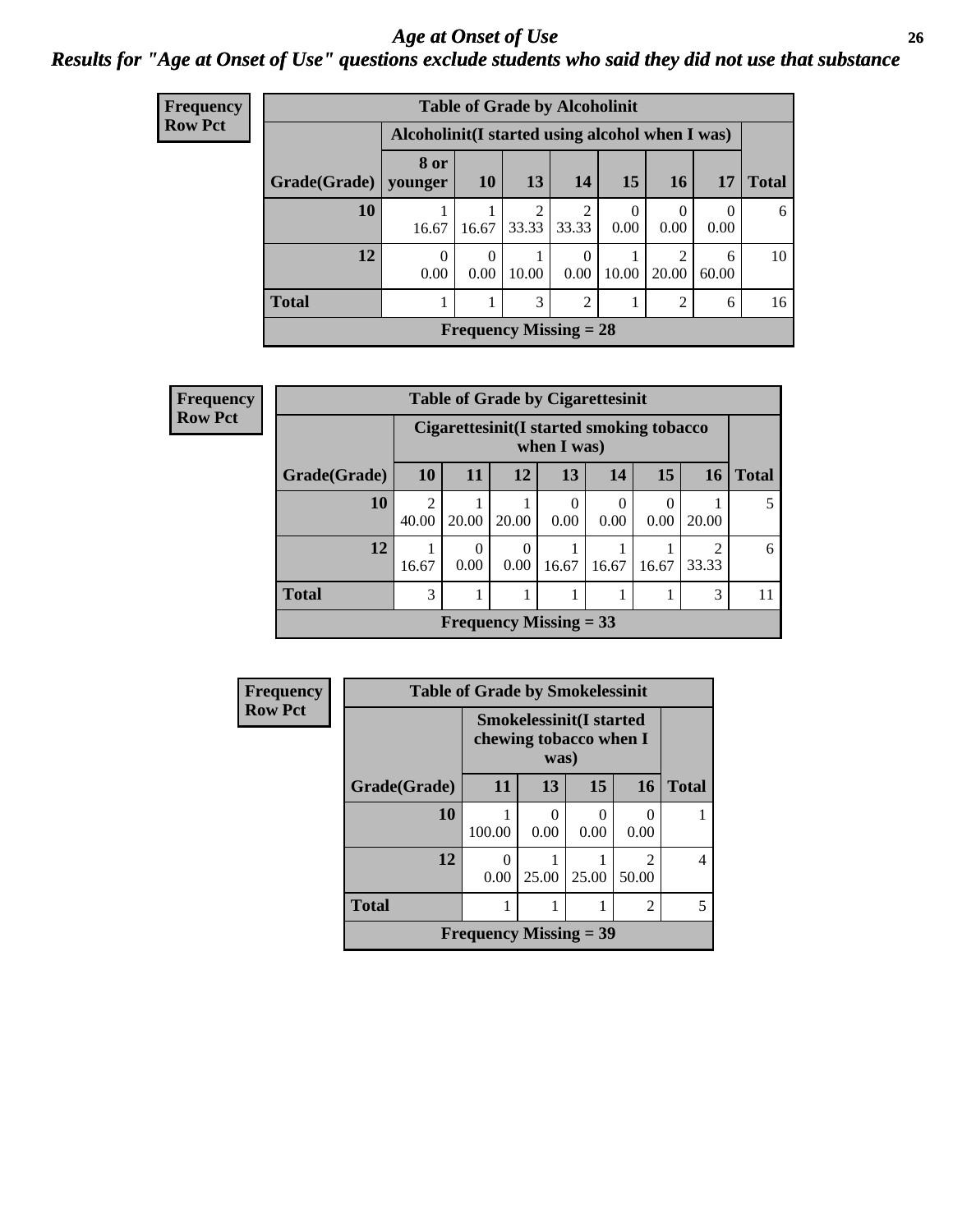#### *Age at Onset of Use* **27**

*Results for "Age at Onset of Use" questions exclude students who said they did not use that substance*

| <b>Frequency</b> | <b>Table of Grade by Marijuanainit</b> |                                                    |                  |                  |            |              |  |  |
|------------------|----------------------------------------|----------------------------------------------------|------------------|------------------|------------|--------------|--|--|
| <b>Row Pct</b>   |                                        | Marijuanainit (I started<br>using marijuana when I |                  |                  |            |              |  |  |
|                  | Grade(Grade)                           | 13                                                 | 14               | 15               | 16         | <b>Total</b> |  |  |
|                  | 10                                     | $\mathcal{D}$<br>50.00                             | $\Omega$<br>0.00 | 25.00            | 25.00      | 4            |  |  |
|                  | 12                                     | 20.00                                              | 2<br>40.00       | $\Omega$<br>0.00 | 2<br>40.00 | 5            |  |  |
|                  | <b>Total</b>                           | 3                                                  | $\overline{2}$   | 1                | 3          | $\mathbf Q$  |  |  |
|                  | Frequency Missing $= 35$               |                                                    |                  |                  |            |              |  |  |

#### *For Grade \* Cocaineinit all data are missing since all the levels of variable Cocaineinit are missing.*

| Frequency      | <b>Table of Grade by Inhalantsinit</b> |                          |              |  |  |  |  |
|----------------|----------------------------------------|--------------------------|--------------|--|--|--|--|
| <b>Row Pct</b> |                                        |                          |              |  |  |  |  |
|                | Grade(Grade)                           | 12                       | <b>Total</b> |  |  |  |  |
|                | 10                                     | 100.00                   |              |  |  |  |  |
|                | 12                                     | 0                        |              |  |  |  |  |
|                | <b>Total</b>                           |                          |              |  |  |  |  |
|                |                                        | Frequency Missing $= 43$ |              |  |  |  |  |

#### *For Grade \* Steroidsinit all data are missing since all the levels of variable Steroidsinit are missing.*

| <b>Frequency</b> | <b>Table of Grade by Ecstasyinit</b>       |                                                          |                |       |                |
|------------------|--------------------------------------------|----------------------------------------------------------|----------------|-------|----------------|
| <b>Row Pct</b>   |                                            | Ecstasyinit(I<br>started using<br>ecstasy when I<br>was) |                |       |                |
|                  | Grade(Grade)                               | 14                                                       | 16             | 17    | <b>Total</b>   |
|                  | 10                                         | 50.00                                                    | 50.00          | 0.00  | $\overline{2}$ |
|                  | 12                                         | 0<br>0.00                                                | 50.00          | 50.00 | $\overline{2}$ |
|                  | <b>Total</b>                               | 1                                                        | $\overline{2}$ |       | 4              |
|                  | <b>Frequency Missing <math>= 40</math></b> |                                                          |                |       |                |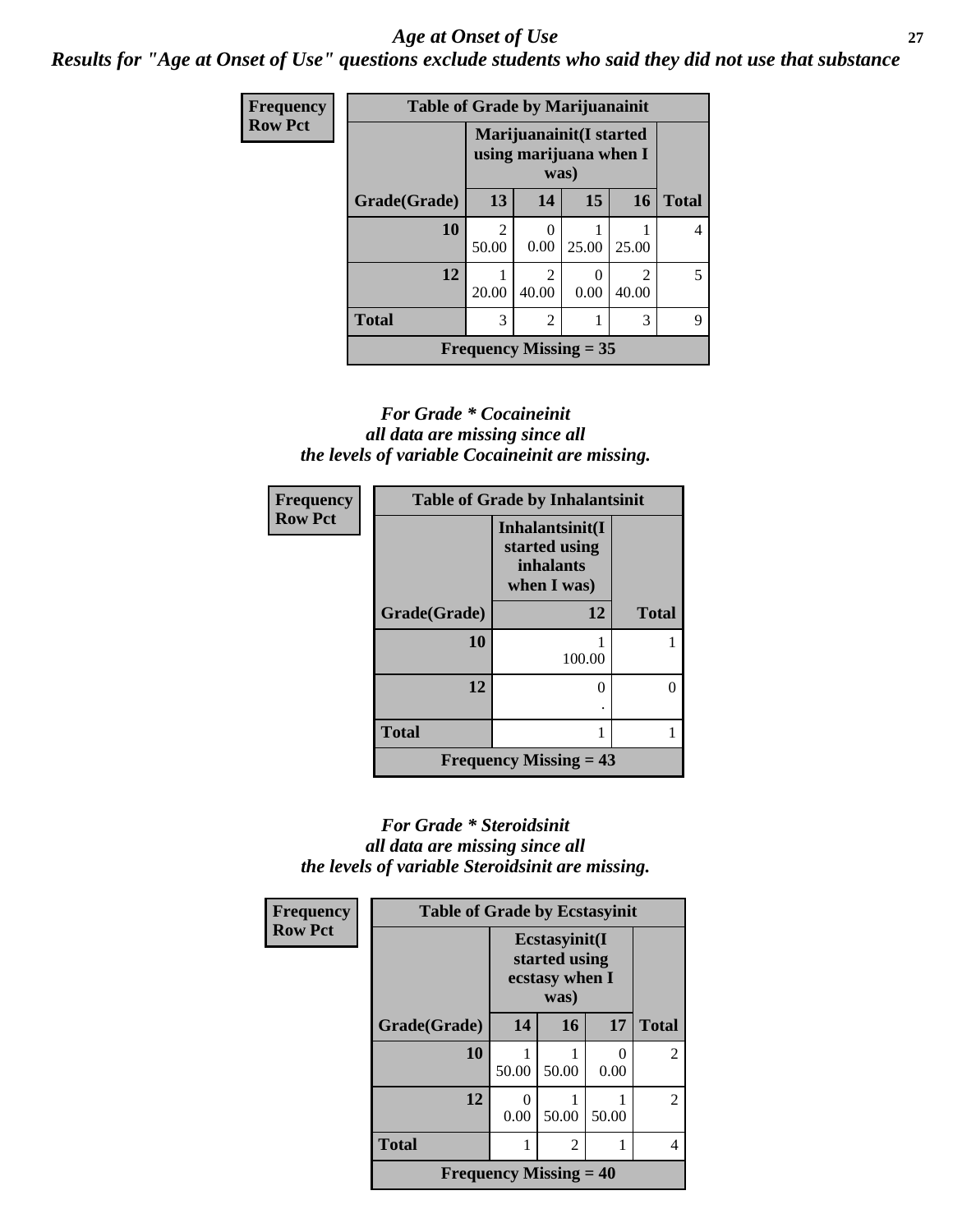#### *Age at Onset of Use* **28** *Results for "Age at Onset of Use" questions exclude students who said they did not use that substance*

*For Grade \* Methinit all data are missing since all the levels of variable Methinit are missing. For Grade \* Hallucinogensinit all data are missing since all the levels of variable Hallucinogensinit are missing.*

| Frequency      | <b>Table of Grade by Prescriptioninit</b> |                                                                                                          |                |                  |                |
|----------------|-------------------------------------------|----------------------------------------------------------------------------------------------------------|----------------|------------------|----------------|
| <b>Row Pct</b> |                                           | <b>Prescriptioninit(I)</b><br>started using<br>prescription drugs<br>not prescribed to me<br>when I was) |                |                  |                |
|                | Grade(Grade)                              | 13                                                                                                       | 15             | 17               | <b>Total</b>   |
|                | 10                                        | 50.00                                                                                                    | 50.00          | $\Omega$<br>0.00 | $\mathfrak{D}$ |
|                | 12                                        | 0<br>0.00                                                                                                | 50.00          | 50.00            | $\overline{2}$ |
|                | <b>Total</b>                              | 1                                                                                                        | $\overline{c}$ |                  | 4              |
|                |                                           | <b>Frequency Missing = 40</b>                                                                            |                |                  |                |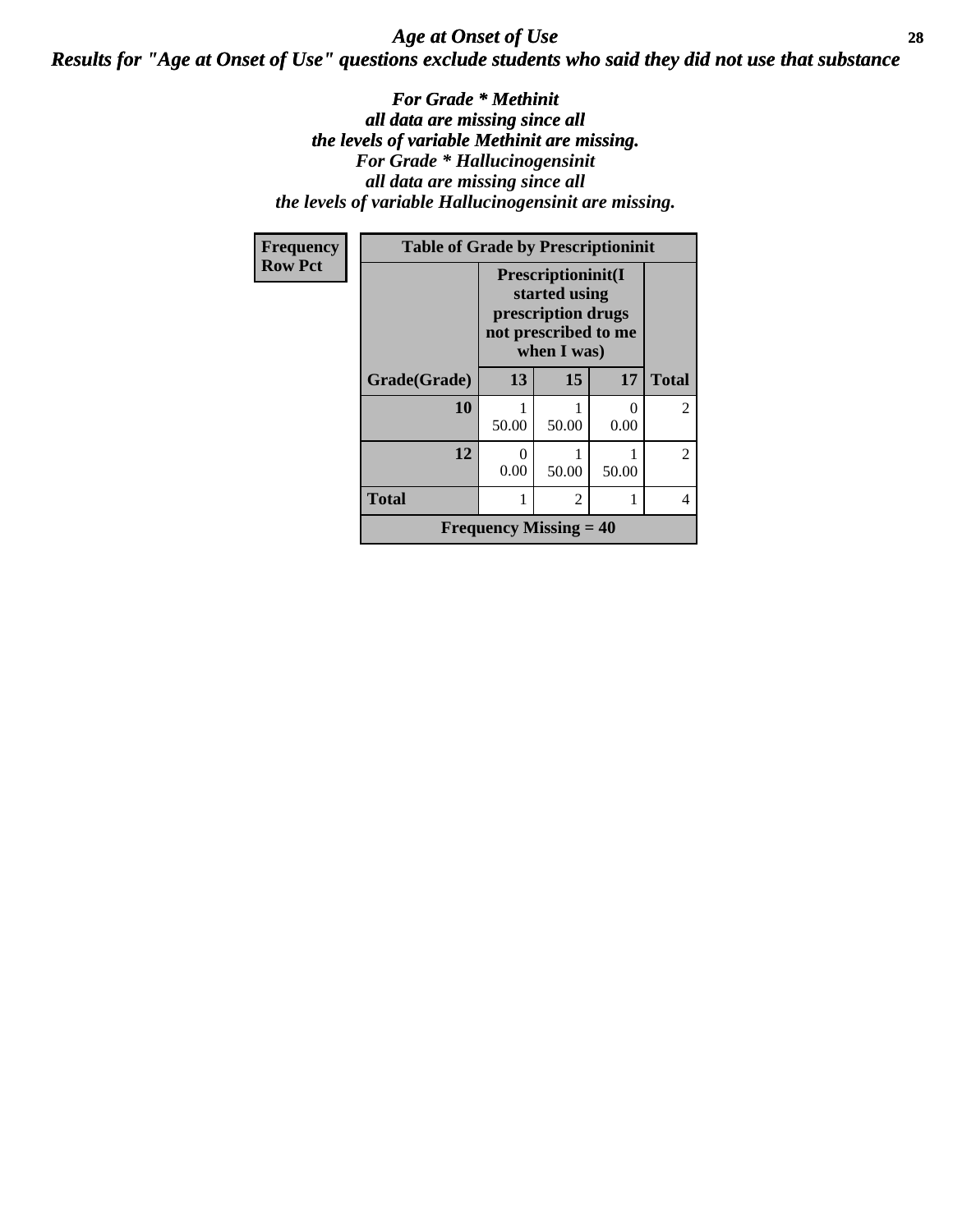| Frequency      | <b>Table of Alcoholharm by Grade</b>          |                         |                        |              |
|----------------|-----------------------------------------------|-------------------------|------------------------|--------------|
| <b>Col Pct</b> | Alcoholharm(I<br>think alcohol is<br>harmful) | Grade(Grade)<br>10      | 12                     | <b>Total</b> |
|                | <b>Strongly Agree</b>                         | 4<br>28.57              | 19<br>63.33            | 23           |
|                | <b>Somewhat Agree</b>                         | 7.14                    | 8<br>26.67             | 9            |
|                | <b>Somewhat Disagree</b>                      | $\mathfrak{D}$<br>14.29 | $\mathfrak{D}$<br>6.67 | 4            |
|                | <b>Strongly Disagree</b>                      | 50.00                   | 3.33                   | 8            |
|                | <b>Total</b>                                  | 14                      | 30                     | 44           |

| <b>Table of Cigarettesharm by Grade</b>                  |                    |             |              |  |  |
|----------------------------------------------------------|--------------------|-------------|--------------|--|--|
| Cigarettesharm(I<br>think smoking<br>tobacco is harmful) | Grade(Grade)<br>10 | 12          | <b>Total</b> |  |  |
| <b>Strongly Agree</b>                                    | 6<br>42.86         | 22<br>73.33 | 28           |  |  |
| <b>Somewhat Agree</b>                                    | 1<br>7.14          | 6<br>20.00  | 7            |  |  |
| <b>Somewhat Disagree</b>                                 | 1<br>7.14          | 3.33        | 2            |  |  |
| <b>Strongly Disagree</b>                                 | 6<br>42.86         | 3.33        | 7            |  |  |
| <b>Total</b>                                             | 14                 | 30          | 44           |  |  |

| Frequency      | <b>Table of Smokelessharm by Grade</b>         |                                      |             |              |  |
|----------------|------------------------------------------------|--------------------------------------|-------------|--------------|--|
| <b>Col Pct</b> | Smokelessharm(I<br>think chewing<br>tobacco is | Grade(Grade)                         |             |              |  |
|                | harmful)                                       | 10                                   | 12          | <b>Total</b> |  |
|                | <b>Strongly Agree</b>                          | 50.00                                | 20<br>66.67 | 27           |  |
|                | <b>Somewhat Agree</b>                          | $\mathcal{D}_{\mathcal{A}}$<br>14.29 | 23.33       | 9            |  |
|                | <b>Strongly Disagree</b>                       | 5<br>35.71                           | 3<br>10.00  | 8            |  |
|                | <b>Total</b>                                   | 14                                   | 30          |              |  |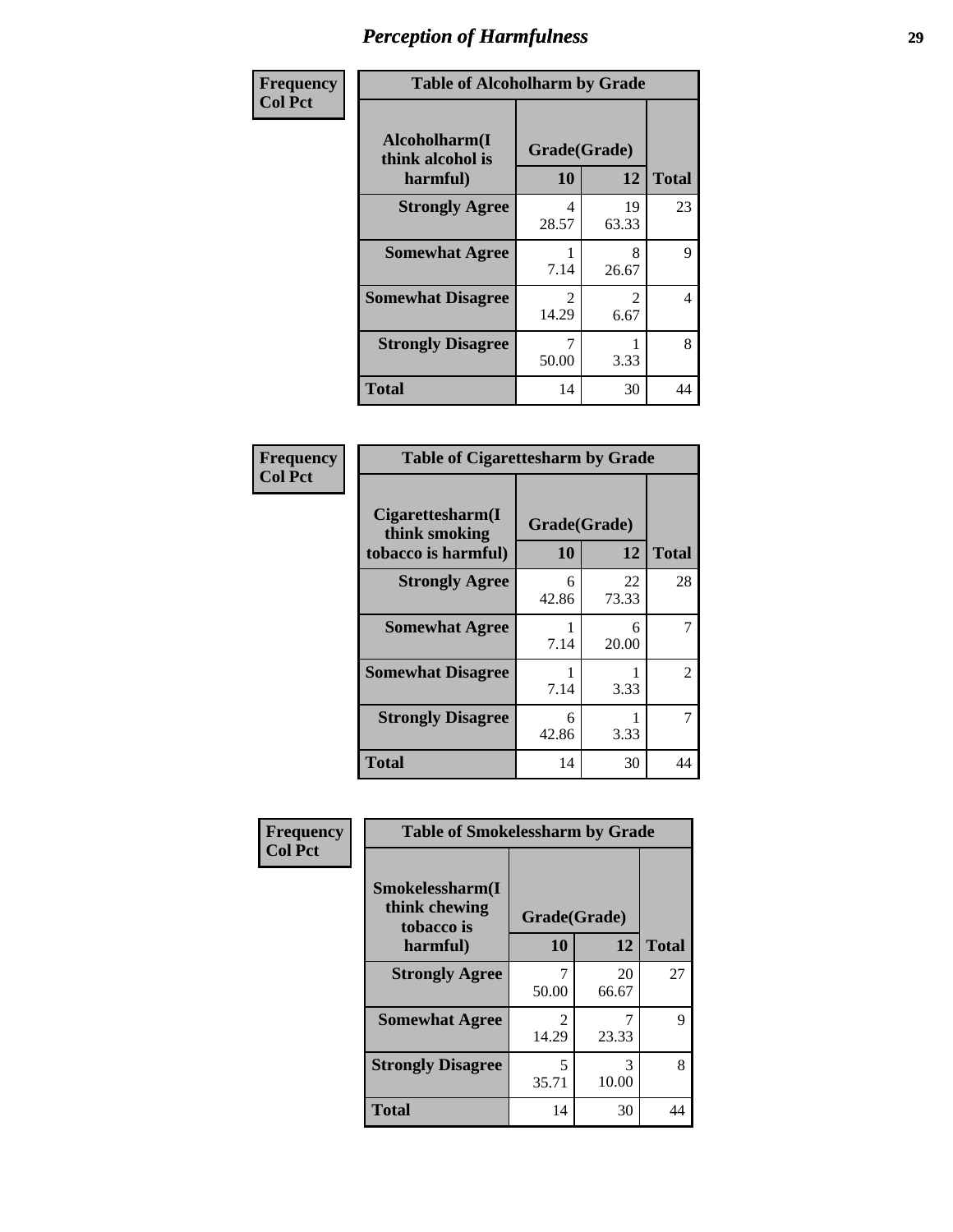| Frequency      | <b>Table of Marijuanaharm by Grade</b>            |                    |             |                |
|----------------|---------------------------------------------------|--------------------|-------------|----------------|
| <b>Col Pct</b> | Marijuanaharm(I<br>think marijuana is<br>harmful) | Grade(Grade)<br>10 | 12          | <b>Total</b>   |
|                | <b>Strongly Agree</b>                             | 6<br>42.86         | 23<br>76.67 | 29             |
|                | <b>Somewhat Agree</b>                             | 0<br>0.00          | 2<br>6.67   | 2              |
|                | <b>Somewhat Disagree</b>                          | 7.14               | 3.33        | $\overline{2}$ |
|                | <b>Strongly Disagree</b>                          | 50.00              | 4<br>13.33  | 11             |
|                | <b>Total</b>                                      | 14                 | 30          | 44             |

| <b>Table of Cocaineharm by Grade</b> |              |                        |              |  |  |
|--------------------------------------|--------------|------------------------|--------------|--|--|
| Cocaineharm(I<br>think cocaine is    | Grade(Grade) |                        |              |  |  |
| harmful)                             | 10           | 12                     | <b>Total</b> |  |  |
| <b>Strongly Agree</b>                | 8<br>57.14   | 27<br>90.00            | 35           |  |  |
| <b>Somewhat Disagree</b>             | 0.00         | 3.33                   |              |  |  |
| <b>Strongly Disagree</b>             | 6<br>42.86   | $\mathfrak{D}$<br>6.67 | 8            |  |  |
| <b>Total</b>                         | 14           | 30                     |              |  |  |

| Frequency      | <b>Table of Inhalantsharm by Grade</b>  |              |             |              |
|----------------|-----------------------------------------|--------------|-------------|--------------|
| <b>Col Pct</b> | Inhalantsharm(I)<br>think inhalants are | Grade(Grade) |             |              |
|                | harmful)                                | 10           | 12          | <b>Total</b> |
|                | <b>Strongly Agree</b>                   | 8<br>57.14   | 27<br>90.00 | 35           |
|                | <b>Somewhat Disagree</b>                | 0.00         | 3.33        |              |
|                | <b>Strongly Disagree</b>                | 6<br>42.86   | 2<br>6.67   | 8            |
|                | <b>Total</b>                            | 14           | 30          | 44           |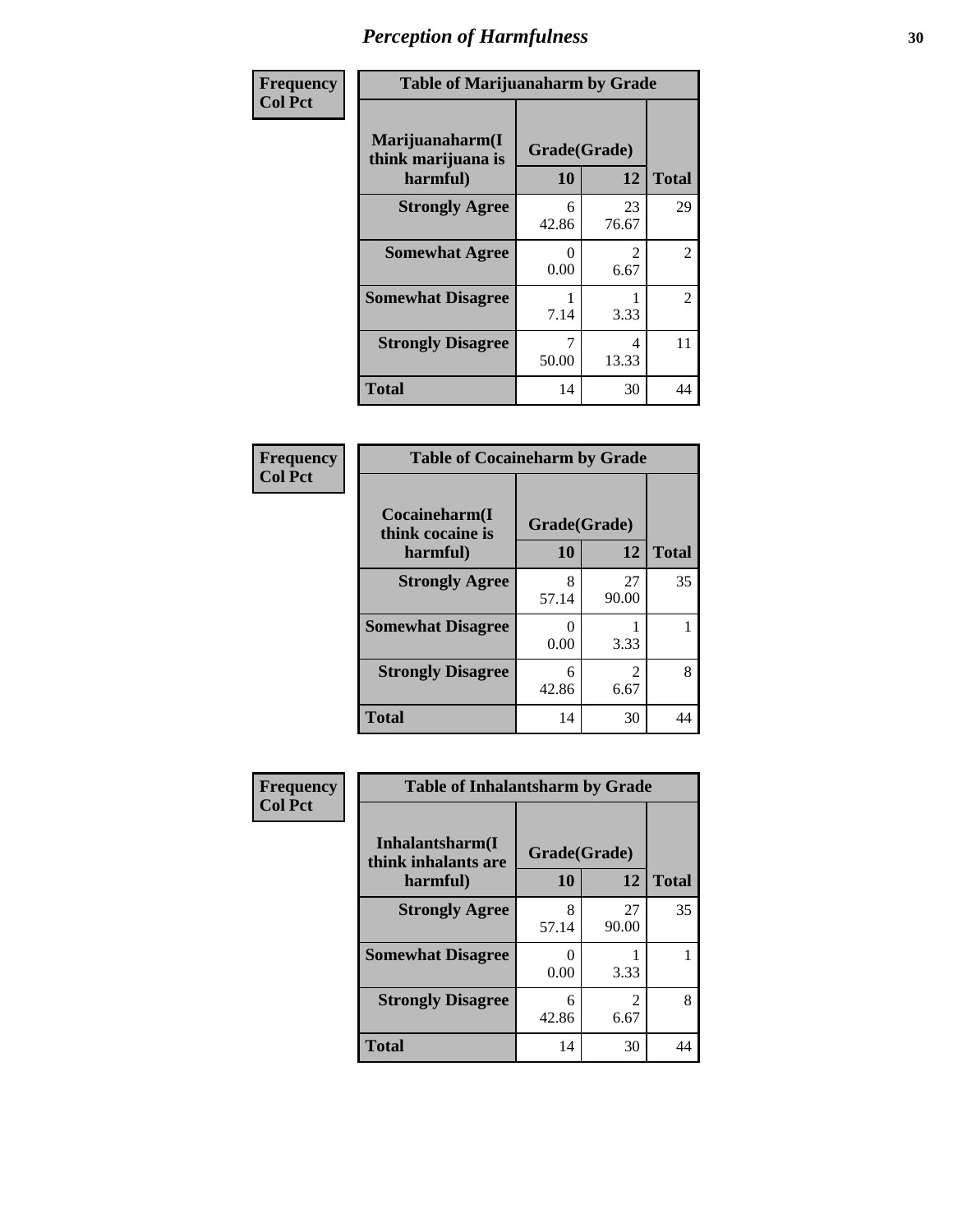| Frequency      | <b>Table of Steroidsharm by Grade</b>            |                    |                        |                |
|----------------|--------------------------------------------------|--------------------|------------------------|----------------|
| <b>Col Pct</b> | Steroidsharm(I<br>think steroids are<br>harmful) | Grade(Grade)<br>10 | 12                     | <b>Total</b>   |
|                | <b>Strongly Agree</b>                            | 50.00              | 26<br>86.67            | 33             |
|                | <b>Somewhat Agree</b>                            | 0<br>0.00          | 3.33                   |                |
|                | <b>Somewhat Disagree</b>                         | 7.14               | 3.33                   | $\mathfrak{D}$ |
|                | <b>Strongly Disagree</b>                         | 6<br>42.86         | $\mathfrak{D}$<br>6.67 | 8              |
|                | <b>Total</b>                                     | 14                 | 30                     | 44             |

| <b>Table of Ecstasyharm by Grade</b> |              |             |              |  |  |
|--------------------------------------|--------------|-------------|--------------|--|--|
| Ecstasyharm(I<br>think ecstasy is    | Grade(Grade) |             |              |  |  |
| harmful)                             | 10           | 12          | <b>Total</b> |  |  |
| <b>Strongly Agree</b>                | 8<br>57.14   | 27<br>90.00 | 35           |  |  |
| <b>Somewhat Disagree</b>             | 0<br>0.00    | 3.33        |              |  |  |
| <b>Strongly Disagree</b>             | 6<br>42.86   | 2<br>6.67   | 8            |  |  |
| <b>Total</b>                         | 14           | 30          |              |  |  |

| Frequency      | <b>Table of Methharm by Grade</b>            |              |                        |              |
|----------------|----------------------------------------------|--------------|------------------------|--------------|
| <b>Col Pct</b> | <b>Methharm</b> (I think<br>methamphetamines | Grade(Grade) |                        |              |
|                | are harmful)                                 | 10           | 12                     | <b>Total</b> |
|                | <b>Strongly Agree</b>                        | 9<br>64.29   | 27<br>90.00            | 36           |
|                | <b>Somewhat Disagree</b>                     | 0<br>0.00    | 3.33                   |              |
|                | <b>Strongly Disagree</b>                     | 5<br>35.71   | $\mathfrak{D}$<br>6.67 |              |
|                | <b>Total</b>                                 | 14           | 30                     | 44           |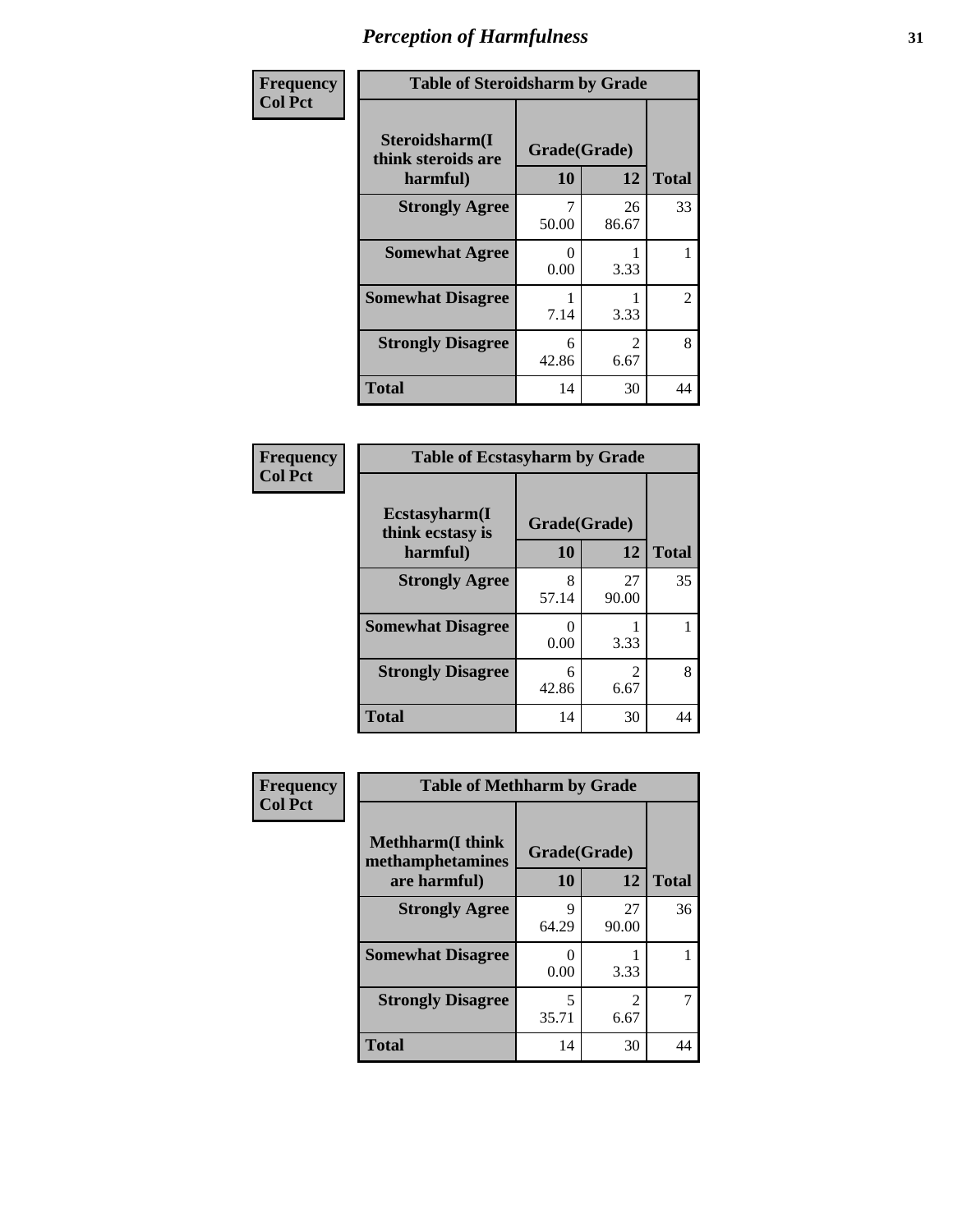| Frequency      | <b>Table of Hallucinogensharm by Grade</b> |              |                       |              |
|----------------|--------------------------------------------|--------------|-----------------------|--------------|
| <b>Col Pct</b> | Hallucinogensharm(I<br>think hallucinogens | Grade(Grade) |                       |              |
|                | are harmful)                               | 10           | 12                    | <b>Total</b> |
|                | <b>Strongly Agree</b>                      | 8<br>57.14   | 27<br>90.00           | 35           |
|                | <b>Somewhat Disagree</b>                   | 0.00         | 3.33                  |              |
|                | <b>Strongly Disagree</b>                   | 6<br>42.86   | $\mathcal{L}$<br>6.67 | 8            |
|                | <b>Total</b>                               | 14           | 30                    | 44           |

| Frequency      | <b>Table of Prescriptionharm by Grade</b>                                 |              |             |              |
|----------------|---------------------------------------------------------------------------|--------------|-------------|--------------|
| <b>Col Pct</b> | Prescriptionharm(I<br>think prescription<br>drugs not<br>prescribed to me | Grade(Grade) |             |              |
|                | are harmful)                                                              | 10           | 12          | <b>Total</b> |
|                | <b>Strongly Agree</b>                                                     | 5<br>35.71   | 25<br>83.33 | 30           |
|                | <b>Somewhat Agree</b>                                                     | 3<br>21.43   | 2<br>6.67   | 5            |
|                | <b>Somewhat Disagree</b>                                                  | 0<br>0.00    | 3.33        |              |
|                | <b>Strongly Disagree</b>                                                  | 6<br>42.86   | 2<br>6.67   | 8            |
|                | Total                                                                     | 14           | 30          | 44           |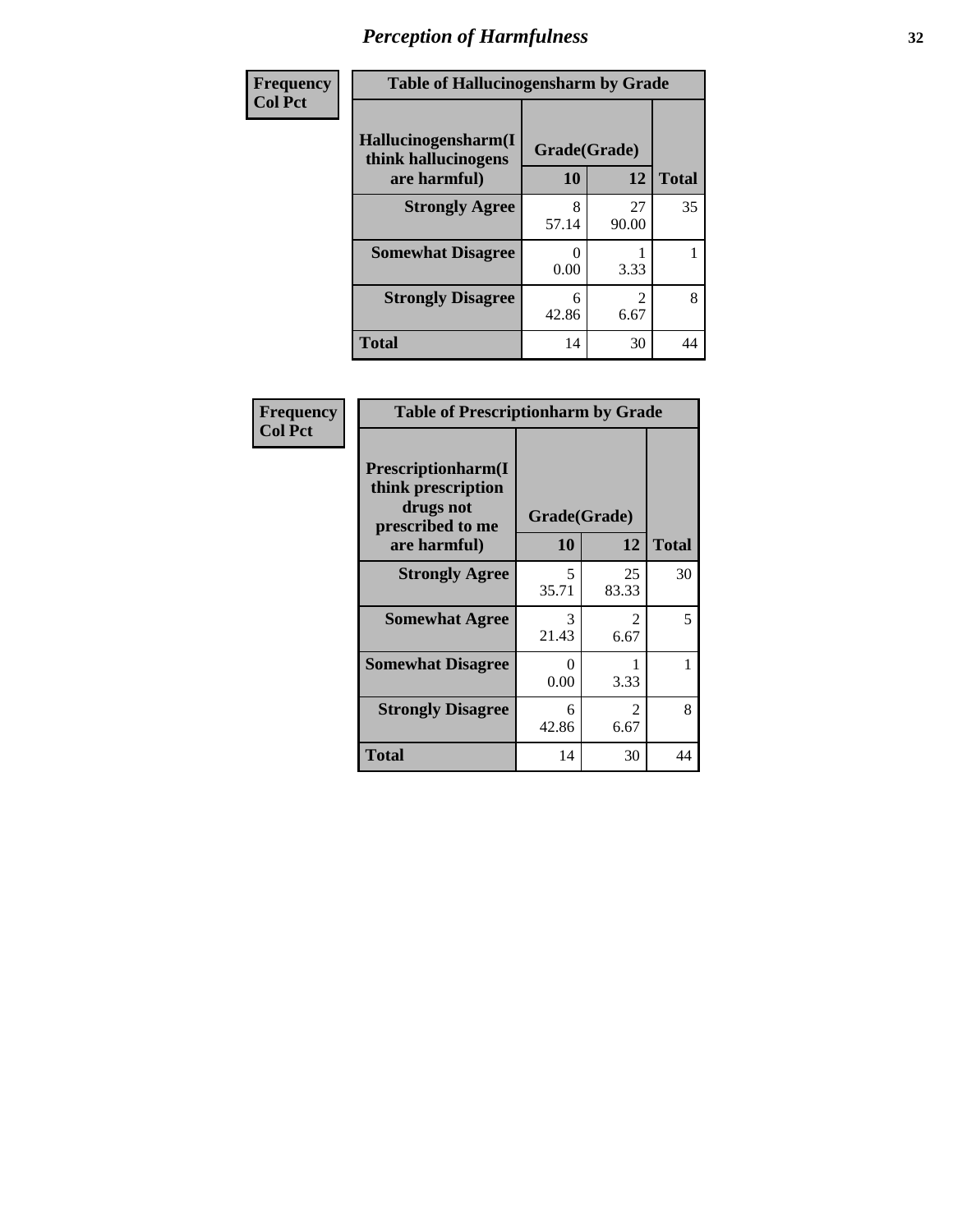### *Disapproval by Adults* **33**

| Frequency      | <b>Table of Alcoholadult by Grade</b>                                 |                    |                        |              |
|----------------|-----------------------------------------------------------------------|--------------------|------------------------|--------------|
| <b>Col Pct</b> | <b>Alcoholadult</b> (Adults<br>would disapprove if<br>I used alcohol) | Grade(Grade)<br>10 | 12                     | <b>Total</b> |
|                | <b>Strongly Agree</b>                                                 | 6<br>42.86         | 20<br>66.67            | 26           |
|                | <b>Somewhat Agree</b>                                                 | 3<br>21.43         | $\mathfrak{D}$<br>6.67 | 5            |
|                | <b>Somewhat Disagree</b>                                              | 0<br>0.00          | 4<br>13.33             | 4            |
|                | <b>Strongly Disagree</b>                                              | 5<br>35.71         | 4<br>13.33             | 9            |
|                | <b>Total</b>                                                          | 14                 | 30                     | 44           |

| <b>Table of Tobaccoadult by Grade</b>                                 |                                      |                       |    |  |  |
|-----------------------------------------------------------------------|--------------------------------------|-----------------------|----|--|--|
| <b>Tobaccoadult</b> (Adults<br>would disapprove if<br>I used tobacco) | Grade(Grade)<br>10                   | <b>Total</b>          |    |  |  |
| <b>Strongly Agree</b>                                                 | 6<br>42.86                           | 24<br>80.00           | 30 |  |  |
| <b>Somewhat Agree</b>                                                 | $\mathcal{D}_{\mathcal{L}}$<br>14.29 | 3.33                  | 3  |  |  |
| <b>Somewhat Disagree</b>                                              | 0<br>0.00                            | 3<br>10.00            | 3  |  |  |
| <b>Strongly Disagree</b>                                              | 6<br>42.86                           | $\mathcal{L}$<br>6.67 | 8  |  |  |
| <b>Total</b>                                                          | 14                                   | 30                    | 44 |  |  |

| Frequency      | <b>Table of Marijuanaadult by Grade</b>                           |                    |                        |              |
|----------------|-------------------------------------------------------------------|--------------------|------------------------|--------------|
| <b>Col Pct</b> | Marijuanaadult(Adults<br>would disapprove if I<br>used marijuana) | Grade(Grade)<br>10 | 12                     | <b>Total</b> |
|                | <b>Strongly Agree</b>                                             | 9<br>64.29         | 26<br>86.67            | 35           |
|                | <b>Somewhat Disagree</b>                                          | 0.00               | $\mathfrak{D}$<br>6.67 | 2            |
|                | <b>Strongly Disagree</b>                                          | 5<br>35.71         | $\mathfrak{D}$<br>6.67 |              |
|                | Total                                                             | 14                 | 30                     |              |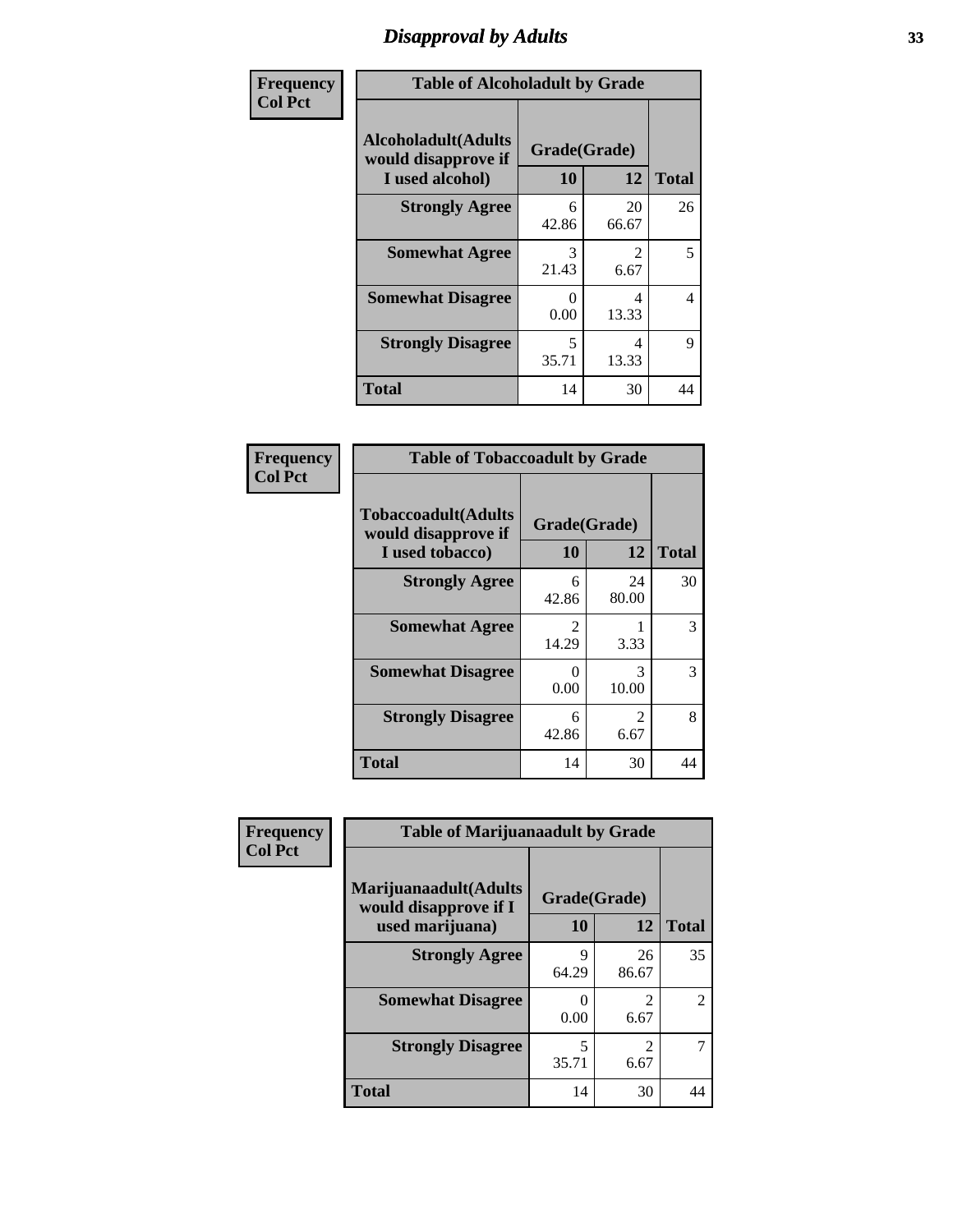### *Disapproval by Adults* **34**

| Frequency      | <b>Table of Otherdrugadult by Grade</b>                |              |             |              |
|----------------|--------------------------------------------------------|--------------|-------------|--------------|
| <b>Col Pct</b> | <b>Otherdrugadult</b> (Adults<br>would disapprove if I | Grade(Grade) |             |              |
|                | used other drugs)                                      | 10           | 12          | <b>Total</b> |
|                | <b>Strongly Agree</b>                                  | Q<br>64.29   | 29<br>96.67 | 38           |
|                | <b>Strongly Disagree</b>                               | 35.71        | 3.33        | 6            |
|                | <b>Total</b>                                           | 14           | 30          | 44           |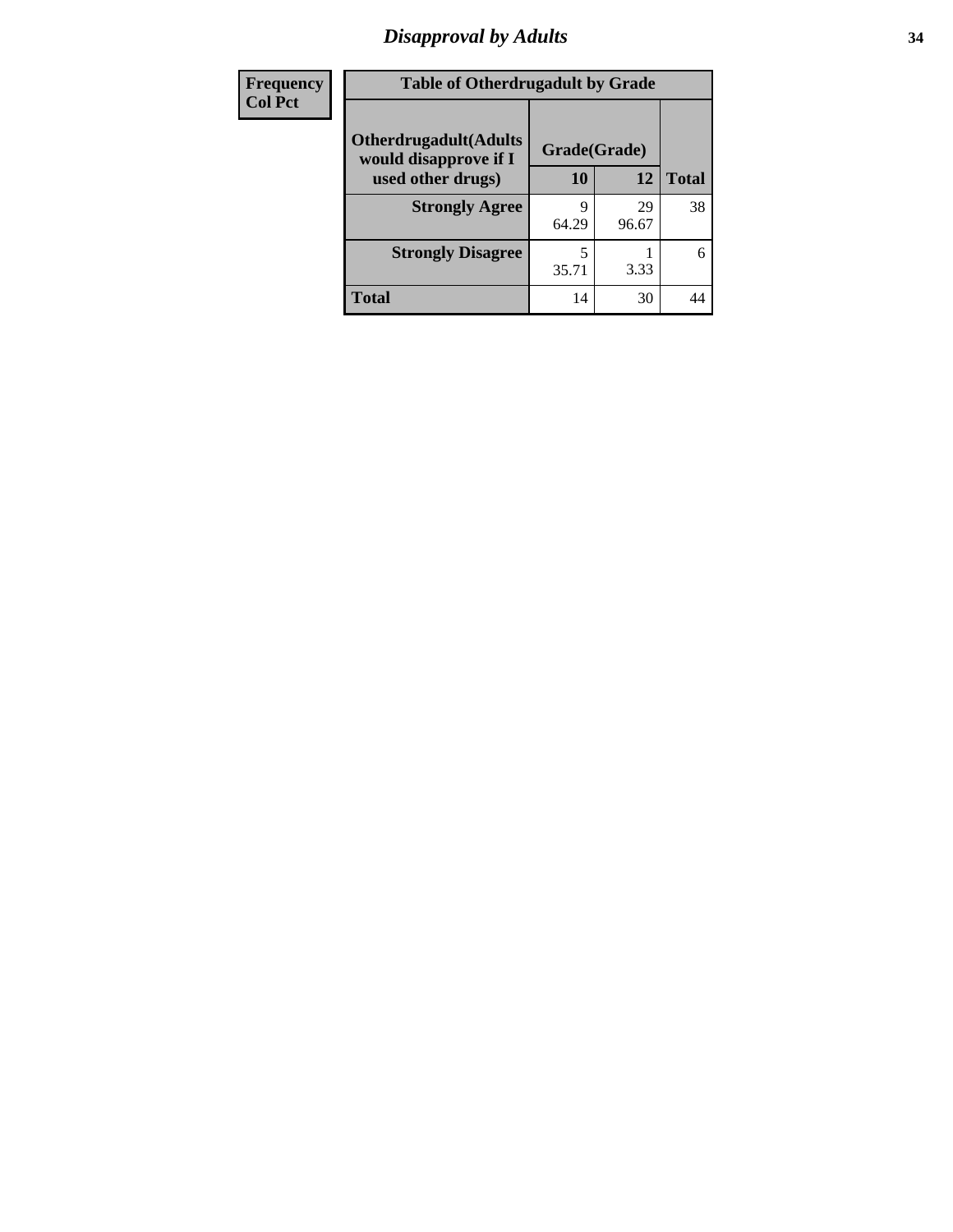### *Disapproval by Peers* **35**

| Frequency      | <b>Table of Alcoholpeer by Grade</b>                    |              |            |              |
|----------------|---------------------------------------------------------|--------------|------------|--------------|
| <b>Col Pct</b> | Alcoholpeer(My<br>friends would<br>disapprove if I used | Grade(Grade) |            |              |
|                | alcohol)                                                | 10           | 12         | <b>Total</b> |
|                | <b>Strongly Agree</b>                                   | 3<br>21.43   | 23.33      | 10           |
|                | <b>Somewhat Agree</b>                                   | 7.14         | 8<br>26.67 | 9            |
|                | <b>Somewhat Disagree</b>                                | 0<br>0.00    | 23.33      | 7            |
|                | <b>Strongly Disagree</b>                                | 10<br>71.43  | 8<br>26.67 | 18           |
|                | Total                                                   | 14           | 30         | 44           |

| Frequency      | <b>Table of Tobaccopeer by Grade</b>                                |                    |            |              |
|----------------|---------------------------------------------------------------------|--------------------|------------|--------------|
| <b>Col Pct</b> | Tobaccopeer(My<br>friends would<br>disapprove if I used<br>tobacco) | Grade(Grade)<br>10 | 12         | <b>Total</b> |
|                | <b>Strongly Agree</b>                                               | 3                  | 12         | 15           |
|                |                                                                     | 21.43              | 40.00      |              |
|                | <b>Somewhat Agree</b>                                               | 1<br>7.14          | 4<br>13.33 | 5            |
|                | <b>Somewhat Disagree</b>                                            | 0<br>0.00          | 9<br>30.00 | 9            |
|                | <b>Strongly Disagree</b>                                            | 10<br>71.43        | 5<br>16.67 | 15           |
|                | Total                                                               | 14                 | 30         | 44           |

| Frequency      | <b>Table of Marijuanapeer by Grade</b>                    |              |             |              |
|----------------|-----------------------------------------------------------|--------------|-------------|--------------|
| <b>Col Pct</b> | Marijuanapeer(My<br>friends would<br>disapprove if I used | Grade(Grade) |             |              |
|                | marijuana)                                                | 10           | 12          | <b>Total</b> |
|                | <b>Strongly Agree</b>                                     | 3<br>21.43   | 15<br>50.00 | 18           |
|                | <b>Somewhat Agree</b>                                     | 0<br>0.00    | 4<br>13.33  | 4            |
|                | <b>Somewhat Disagree</b>                                  | 7.14         | 5<br>16.67  | 6            |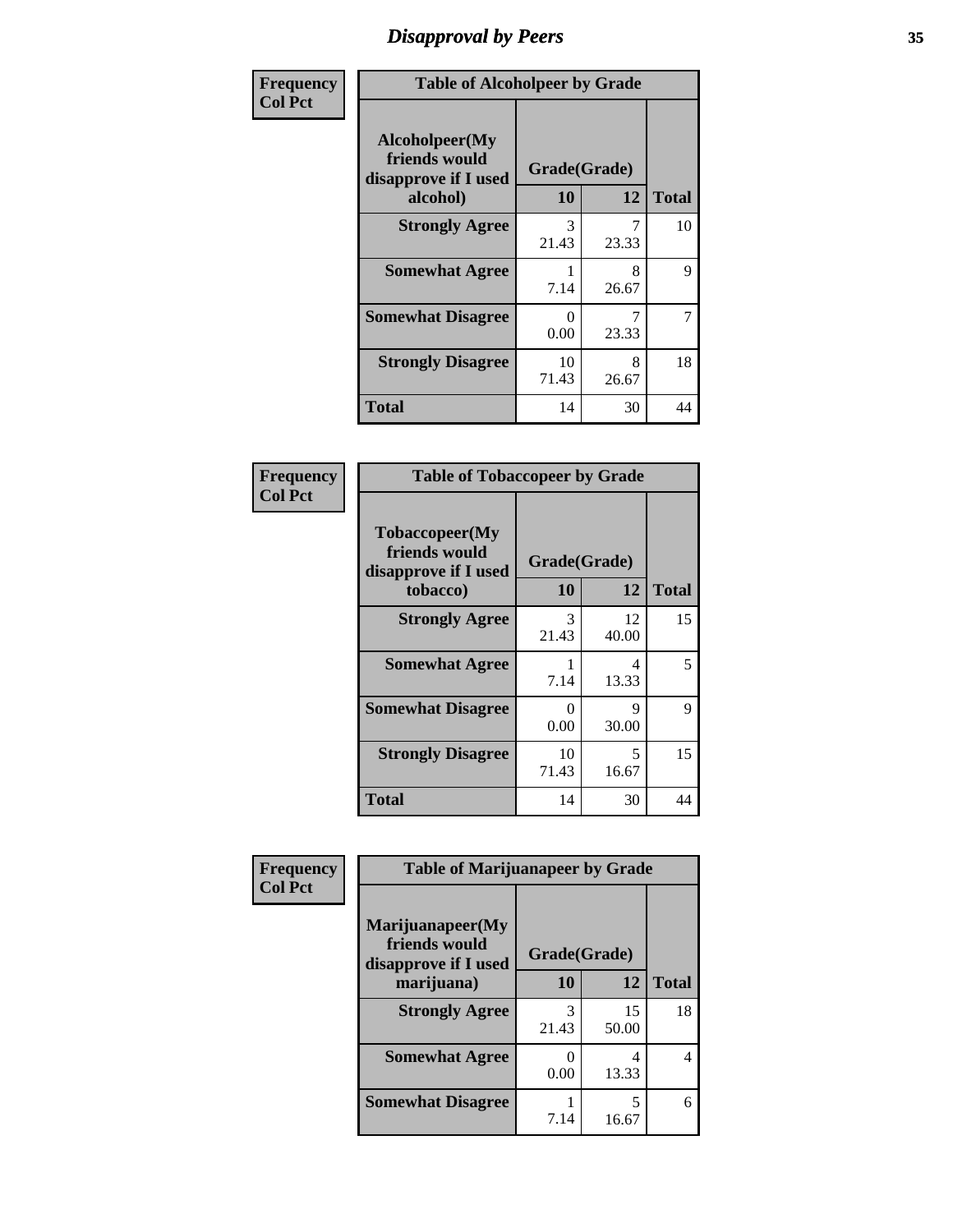# *Disapproval by Peers* **36**

| Frequency<br><b>Col Pct</b> | <b>Table of Marijuanapeer by Grade</b>                                  |                    |            |              |
|-----------------------------|-------------------------------------------------------------------------|--------------------|------------|--------------|
|                             | Marijuanapeer(My<br>friends would<br>disapprove if I used<br>marijuana) | Grade(Grade)<br>10 | 12         | <b>Total</b> |
|                             | <b>Strongly Disagree</b>                                                | 10<br>71.43        | 6<br>20.00 | 16           |
|                             | <b>Total</b>                                                            | 14                 | 30         | 44           |

| Frequency      | <b>Table of Otherdrugpeer by Grade</b>                                    |                    |             |              |
|----------------|---------------------------------------------------------------------------|--------------------|-------------|--------------|
| <b>Col Pct</b> | Otherdrugpeer(My<br>friends would<br>disapprove if I used<br>other drugs) | Grade(Grade)<br>10 | 12          | <b>Total</b> |
|                | <b>Strongly Agree</b>                                                     | 6<br>42.86         | 20<br>66.67 | 26           |
|                | <b>Somewhat Agree</b>                                                     | 0<br>0.00          | 3<br>10.00  | 3            |
|                | <b>Somewhat Disagree</b>                                                  | 7.14               | 4<br>13.33  | 5            |
|                | <b>Strongly Disagree</b>                                                  | 50.00              | 3<br>10.00  | 10           |
|                | Total                                                                     | 14                 | 30          | 44           |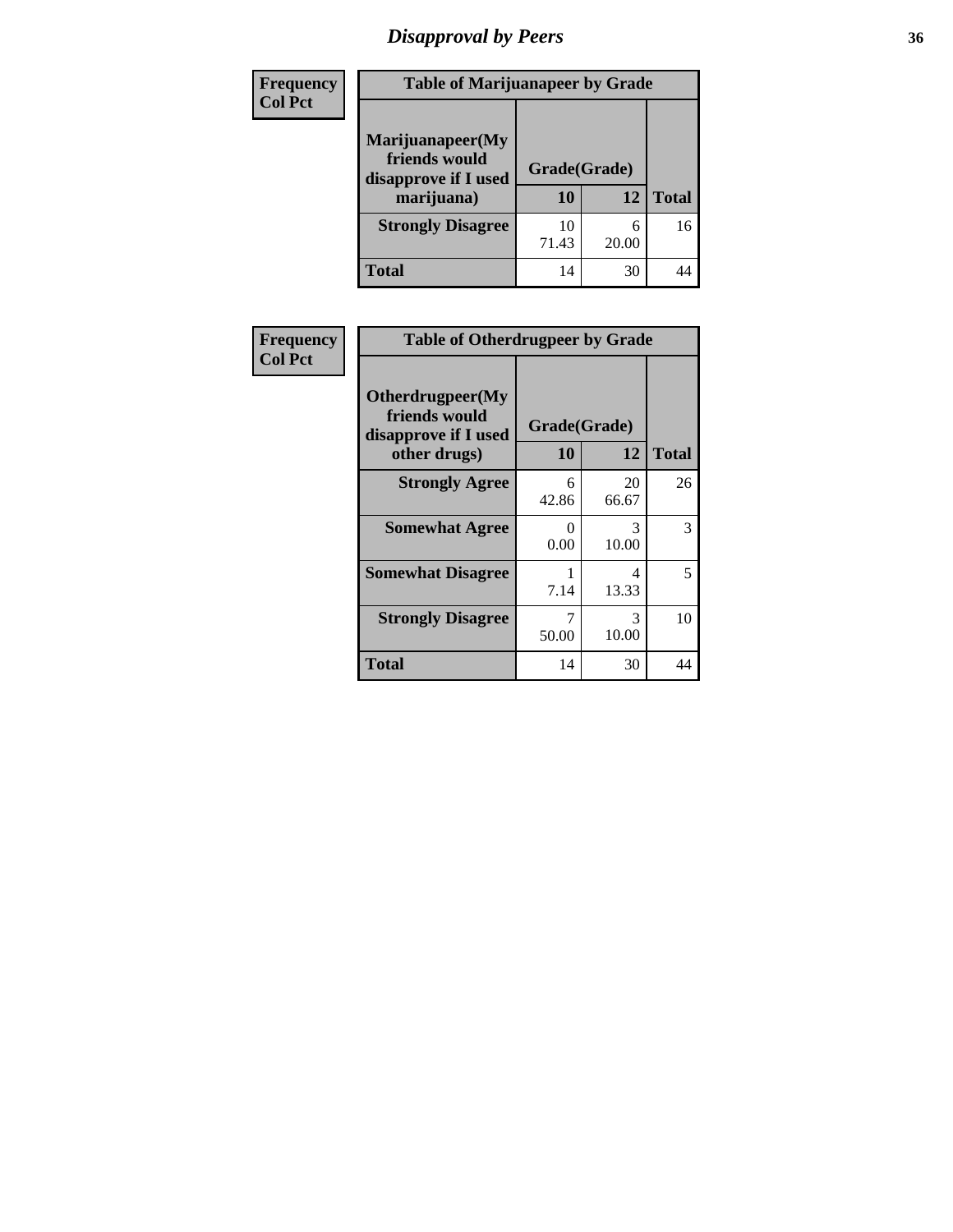| Frequency      | <b>Table of Alcohollocation1 by Grade</b> |              |             |              |  |
|----------------|-------------------------------------------|--------------|-------------|--------------|--|
| <b>Col Pct</b> | <b>Alcohollocation1(Places</b>            | Grade(Grade) |             |              |  |
|                | <b>Friends Use Alcohol)</b>               | 10           | 12          | <b>Total</b> |  |
|                |                                           | 8<br>57.14   | 17<br>56.67 | 25           |  |
|                | Do Not Use                                | 6<br>42.86   | 13<br>43.33 | 19           |  |
|                | <b>Total</b>                              | 14           | 30          | 44           |  |

| <b>Frequency</b> | <b>Table of Alcohollocation2 by Grade</b>                     |                    |             |              |
|------------------|---------------------------------------------------------------|--------------------|-------------|--------------|
| <b>Col Pct</b>   | <b>Alcohollocation2(Places</b><br><b>Friends Use Alcohol)</b> | Grade(Grade)<br>10 | 12          | <b>Total</b> |
|                  |                                                               | 50.00              | 21<br>70.00 | 28           |
|                  | Home                                                          | 50.00              | Q<br>30.00  | 16           |
|                  | <b>Total</b>                                                  | 14                 | 30          |              |

| Frequency<br><b>Col Pct</b> | <b>Table of Alcohollocation 3 by Grade</b>                    |                    |                       |              |
|-----------------------------|---------------------------------------------------------------|--------------------|-----------------------|--------------|
|                             | <b>Alcohollocation3(Places</b><br><b>Friends Use Alcohol)</b> | Grade(Grade)<br>10 | 12                    | <b>Total</b> |
|                             |                                                               | 12<br>85.71        | 28<br>93.33           | 40           |
|                             | <b>School</b>                                                 | 14.29              | $\mathcal{D}$<br>6.67 |              |
|                             | <b>Total</b>                                                  | 14                 | 30                    |              |

| <b>Frequency</b> | <b>Table of Alcohollocation4 by Grade</b> |              |             |              |
|------------------|-------------------------------------------|--------------|-------------|--------------|
| <b>Col Pct</b>   | <b>Alcohollocation4(Places</b>            | Grade(Grade) |             |              |
|                  | <b>Friends Use Alcohol)</b>               | 10           | 12          | <b>Total</b> |
|                  |                                           | 11<br>78.57  | 25<br>83.33 | 36           |
|                  | Car                                       | 3<br>21.43   | 5<br>16.67  | 8            |
|                  | <b>Total</b>                              | 14           | 30          | 44           |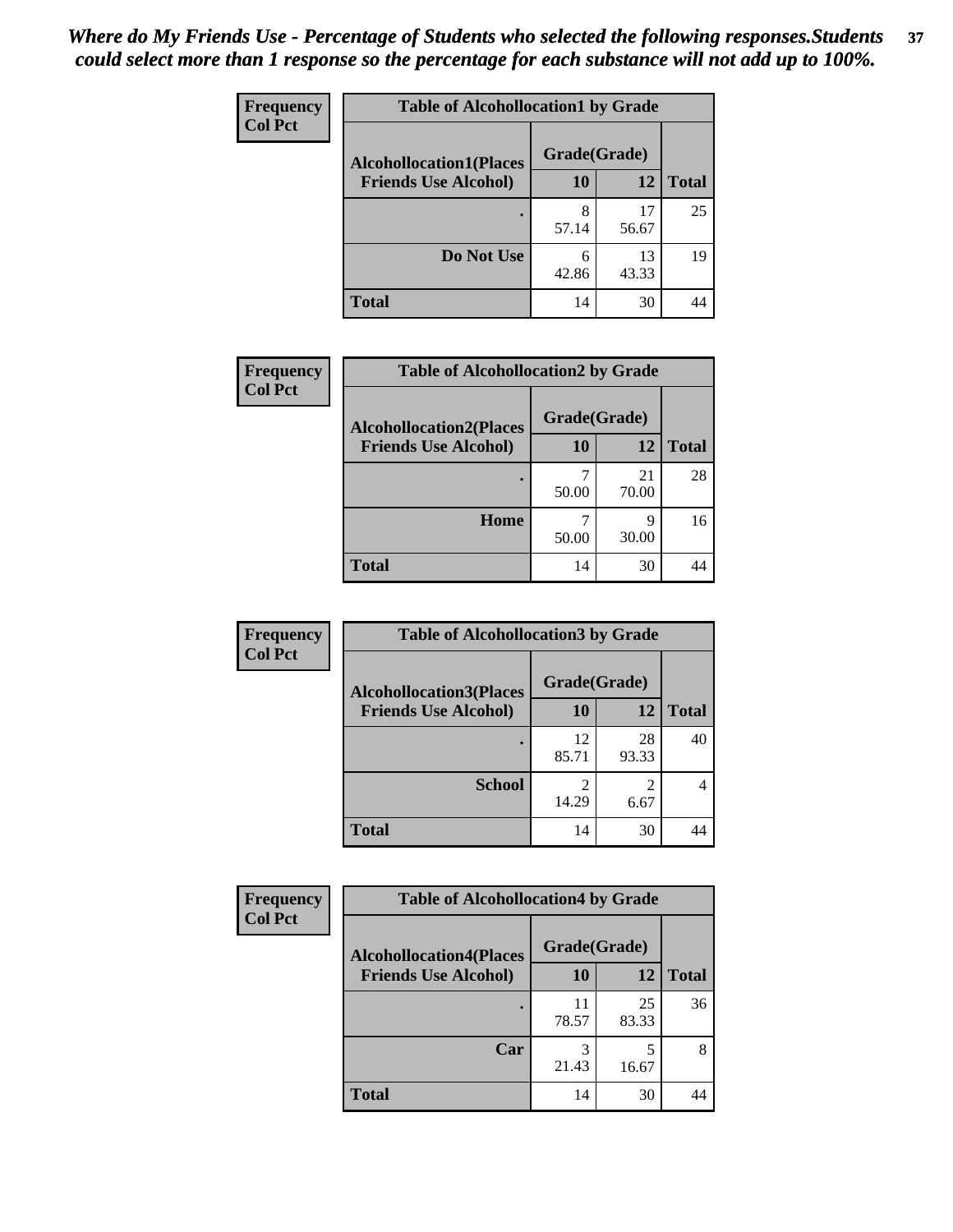| Frequency<br><b>Col Pct</b> | <b>Table of Alcohollocation5 by Grade</b> |              |             |              |  |
|-----------------------------|-------------------------------------------|--------------|-------------|--------------|--|
|                             | <b>Alcohollocation5(Places</b>            | Grade(Grade) |             |              |  |
|                             | <b>Friends Use Alcohol)</b>               | 10           | 12          | <b>Total</b> |  |
|                             |                                           | 50.00        | 15<br>50.00 | 22           |  |
|                             | <b>Friend's House</b>                     | 50.00        | 15<br>50.00 | 22           |  |
|                             | <b>Total</b>                              | 14           | 30          | 44           |  |

| <b>Frequency</b> | <b>Table of Alcohollocation6 by Grade</b>                     |                    |             |              |
|------------------|---------------------------------------------------------------|--------------------|-------------|--------------|
| <b>Col Pct</b>   | <b>Alcohollocation6(Places</b><br><b>Friends Use Alcohol)</b> | Grade(Grade)<br>10 | 12          | <b>Total</b> |
|                  |                                                               | 8<br>57.14         | 20<br>66.67 | 28           |
|                  | <b>Other</b>                                                  | 6<br>42.86         | 10<br>33.33 | 16           |
|                  | <b>Total</b>                                                  | 14                 | 30          |              |

| Frequency      | <b>Table of Tobaccolocation1 by Grade</b> |              |             |              |
|----------------|-------------------------------------------|--------------|-------------|--------------|
| <b>Col Pct</b> | <b>Tobaccolocation1(Places</b>            | Grade(Grade) |             |              |
|                | <b>Friends Use Tobacco)</b>               | 10           | <b>12</b>   | <b>Total</b> |
|                |                                           | 8<br>57.14   | 16<br>53.33 | 24           |
|                | Do Not Use                                | 6<br>42.86   | 14<br>46.67 | 20           |
|                | <b>Total</b>                              | 14           | 30          | 44           |

| Frequency      | <b>Table of Tobaccolocation2 by Grade</b> |              |             |              |  |
|----------------|-------------------------------------------|--------------|-------------|--------------|--|
| <b>Col Pct</b> | <b>Tobaccolocation2(Places</b>            | Grade(Grade) |             |              |  |
|                | <b>Friends Use Tobacco)</b>               | 10           | 12          | <b>Total</b> |  |
|                |                                           | 8<br>57.14   | 20<br>66.67 | 28           |  |
|                | Home                                      | 6<br>42.86   | 10<br>33.33 | 16           |  |
|                | <b>Total</b>                              | 14           | 30          | 44           |  |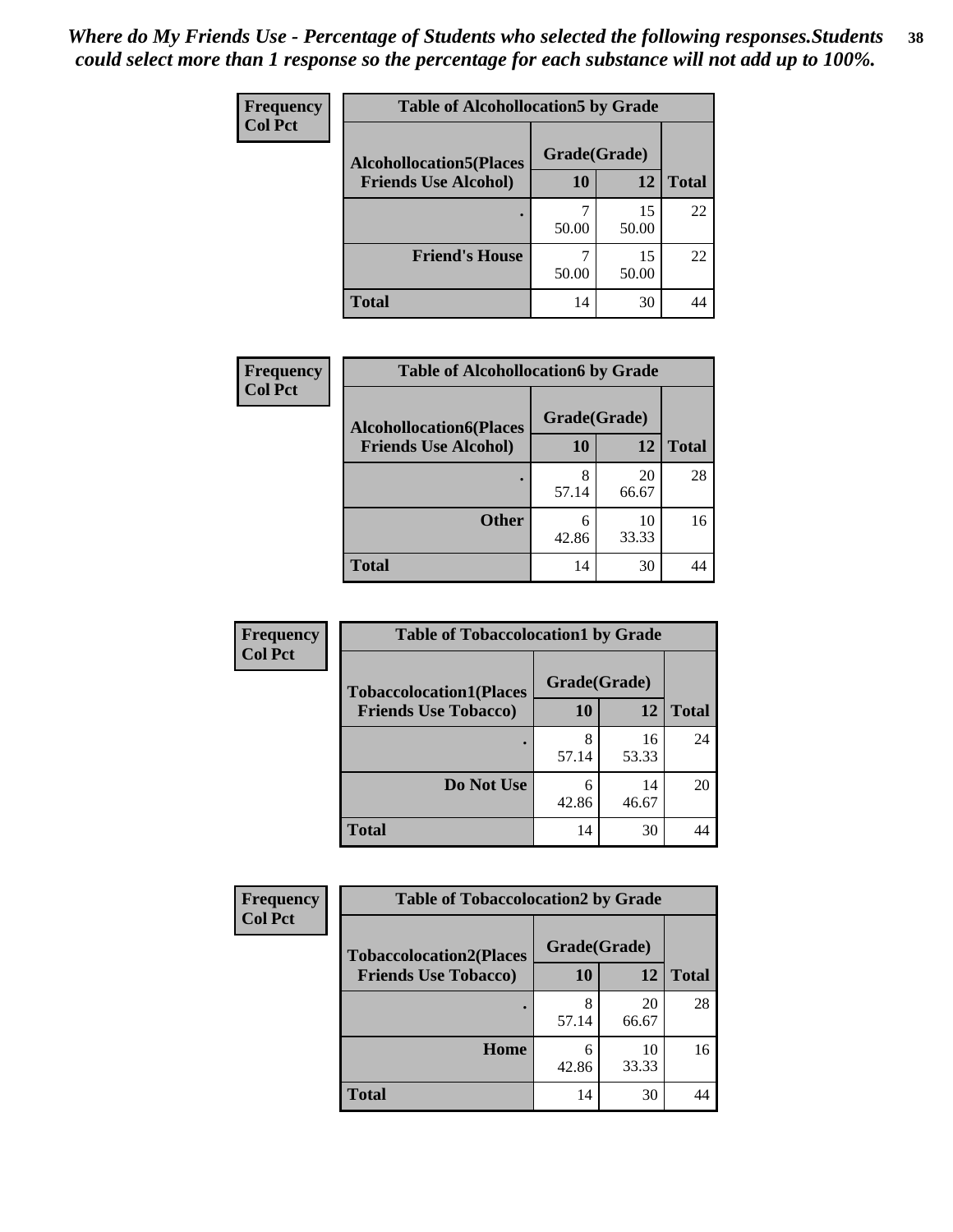| Frequency      | <b>Table of Tobaccolocation 3 by Grade</b> |              |             |              |
|----------------|--------------------------------------------|--------------|-------------|--------------|
| <b>Col Pct</b> | <b>Tobaccolocation3(Places</b>             | Grade(Grade) |             |              |
|                | <b>Friends Use Tobacco)</b>                | 10           | <b>12</b>   | <b>Total</b> |
|                |                                            | 10<br>71.43  | 21<br>70.00 | 31           |
|                | <b>School</b>                              | 4<br>28.57   | 9<br>30.00  | 13           |
|                | <b>Total</b>                               | 14           | 30          | 44           |

| <b>Frequency</b> | <b>Table of Tobaccolocation4 by Grade</b> |              |             |              |
|------------------|-------------------------------------------|--------------|-------------|--------------|
| <b>Col Pct</b>   | <b>Tobaccolocation4(Places</b>            | Grade(Grade) |             |              |
|                  | <b>Friends Use Tobacco)</b>               | 10           | 12          | <b>Total</b> |
|                  |                                           | q<br>64.29   | 19<br>63.33 | 28           |
|                  | Car                                       | 35.71        | 11<br>36.67 | 16           |
|                  | Total                                     | 14           | 30          |              |

| Frequency      | <b>Table of Tobaccolocation5 by Grade</b> |              |             |              |
|----------------|-------------------------------------------|--------------|-------------|--------------|
| <b>Col Pct</b> | <b>Tobaccolocation5(Places</b>            | Grade(Grade) |             |              |
|                | <b>Friends Use Tobacco)</b>               | 10           | 12          | <b>Total</b> |
|                |                                           | 8<br>57.14   | 19<br>63.33 | 27           |
|                | <b>Friend's House</b>                     | 6<br>42.86   | 11<br>36.67 | 17           |
|                | <b>Total</b>                              | 14           | 30          |              |

| <b>Frequency</b> | <b>Table of Tobaccolocation6 by Grade</b> |              |             |              |  |
|------------------|-------------------------------------------|--------------|-------------|--------------|--|
| <b>Col Pct</b>   | <b>Tobaccolocation6(Places</b>            | Grade(Grade) |             |              |  |
|                  | <b>Friends Use Tobacco)</b>               | 10           | 12          | <b>Total</b> |  |
|                  |                                           | 8<br>57.14   | 17<br>56.67 | 25           |  |
|                  | <b>Other</b>                              | 6<br>42.86   | 13<br>43.33 | 19           |  |
|                  | <b>Total</b>                              | 14           | 30          | 44           |  |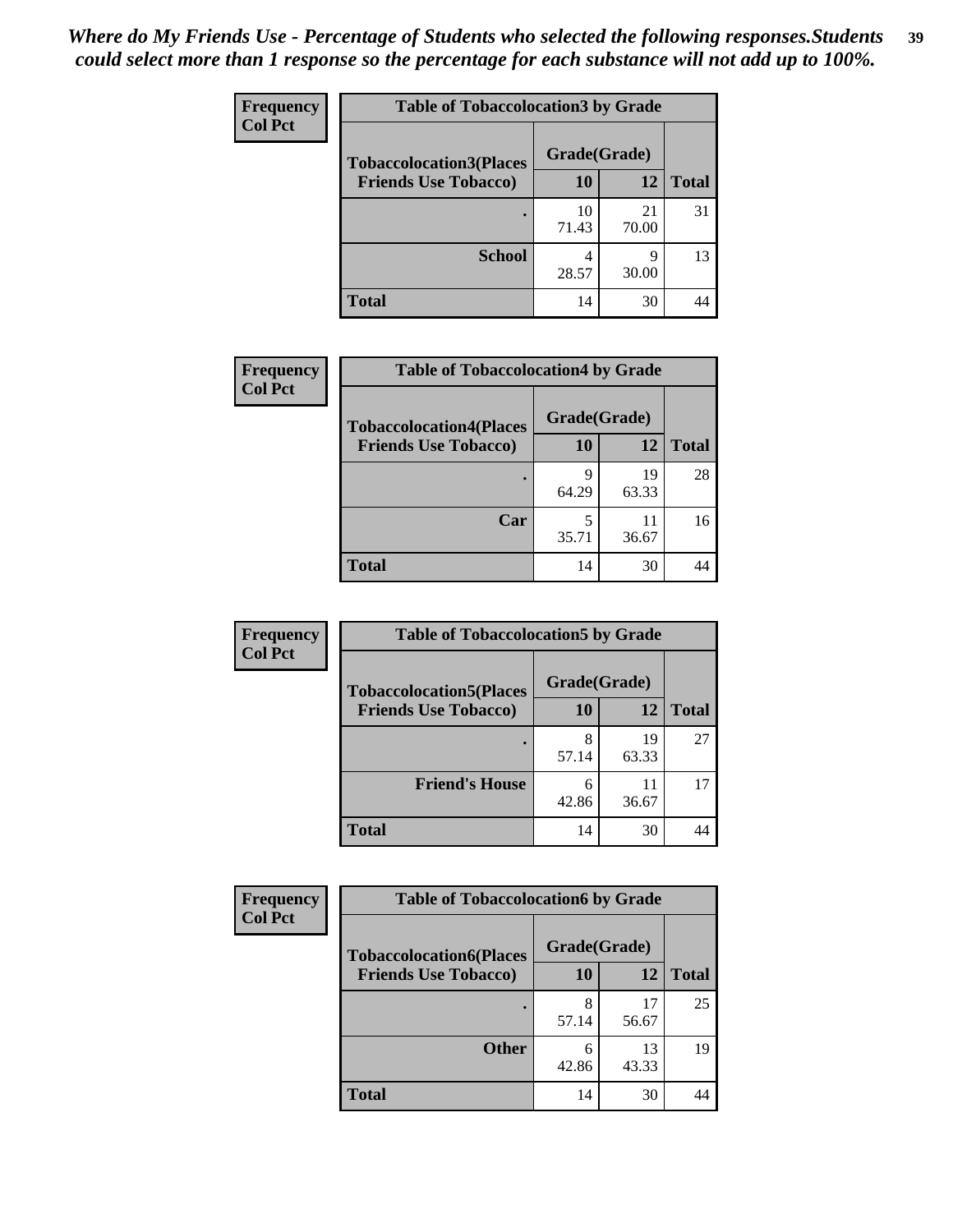| <b>Frequency</b> | <b>Table of Marijuanalocation1 by Grade</b> |            |              |              |
|------------------|---------------------------------------------|------------|--------------|--------------|
| <b>Col Pct</b>   | <b>Marijuanalocation1(Places</b>            |            | Grade(Grade) |              |
|                  | <b>Friends Use Marijuana</b> )              | 10         | 12           | <b>Total</b> |
|                  | ٠                                           | 8<br>57.14 | 10<br>33.33  | 18           |
|                  | Do Not Use                                  | 6<br>42.86 | 20<br>66.67  | 26           |
|                  | Total                                       | 14         | 30           |              |

| <b>Frequency</b> | <b>Table of Marijuanalocation2 by Grade</b>                        |                    |             |              |
|------------------|--------------------------------------------------------------------|--------------------|-------------|--------------|
| <b>Col Pct</b>   | <b>Marijuanalocation2(Places</b><br><b>Friends Use Marijuana</b> ) | Grade(Grade)<br>10 | 12          | <b>Total</b> |
|                  |                                                                    | 10<br>71.43        | 25<br>83.33 | 35           |
|                  | Home                                                               | 28.57              | 16.67       | Q            |
|                  | <b>Total</b>                                                       | 14                 | 30          |              |

| <b>Frequency</b><br><b>Col Pct</b> | <b>Table of Marijuanalocation3 by Grade</b> |              |             |              |
|------------------------------------|---------------------------------------------|--------------|-------------|--------------|
|                                    | <b>Marijuanalocation3(Places</b>            | Grade(Grade) |             |              |
|                                    | <b>Friends Use Marijuana</b> )              | 10           | 12          | <b>Total</b> |
|                                    |                                             | 11<br>78.57  | 28<br>93.33 | 39           |
|                                    | <b>School</b>                               | 21.43        | 6.67        |              |
|                                    | <b>Total</b>                                | 14           | 30          |              |

| <b>Frequency</b> | <b>Table of Marijuanalocation4 by Grade</b> |              |             |              |  |
|------------------|---------------------------------------------|--------------|-------------|--------------|--|
| <b>Col Pct</b>   | <b>Marijuanalocation4(Places</b>            | Grade(Grade) |             |              |  |
|                  | <b>Friends Use Marijuana</b> )              | <b>10</b>    | 12          | <b>Total</b> |  |
|                  |                                             | q<br>64.29   | 26<br>86.67 | 35           |  |
|                  | Car                                         | 35.71        | 13.33       | 9            |  |
|                  | <b>Total</b>                                | 14           | 30          | 44           |  |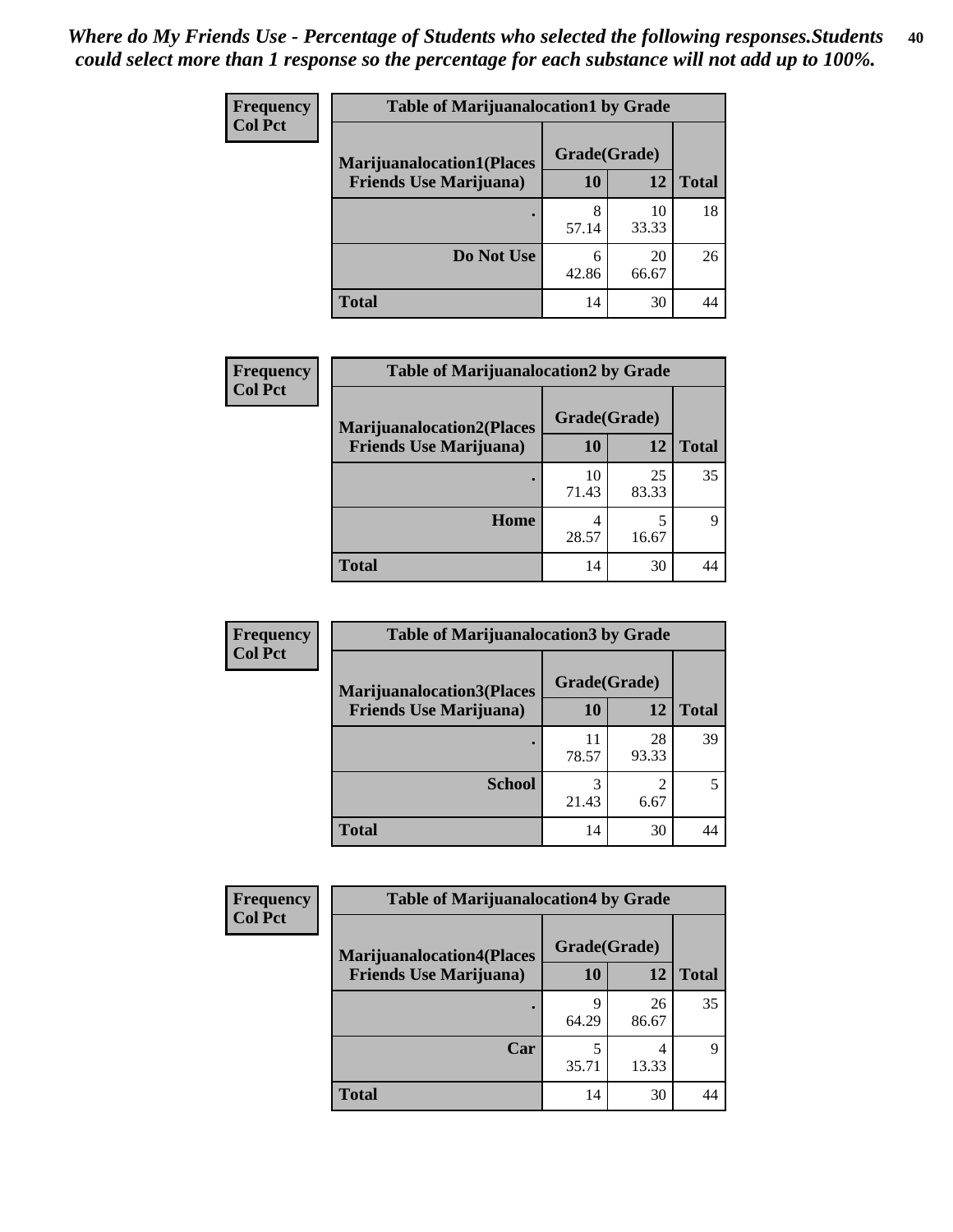| <b>Frequency</b> | <b>Table of Marijuanalocation5 by Grade</b> |              |             |              |
|------------------|---------------------------------------------|--------------|-------------|--------------|
| <b>Col Pct</b>   | <b>Marijuanalocation5(Places)</b>           | Grade(Grade) |             |              |
|                  | <b>Friends Use Marijuana</b> )              | 10           | 12          | <b>Total</b> |
|                  |                                             | q<br>64.29   | 24<br>80.00 | 33           |
|                  | <b>Friend's House</b>                       | 5<br>35.71   | 6<br>20.00  |              |
|                  | <b>Total</b>                                | 14           | 30          |              |

| <b>Frequency</b> | <b>Table of Marijuanalocation6 by Grade</b>                        |                    |             |              |
|------------------|--------------------------------------------------------------------|--------------------|-------------|--------------|
| <b>Col Pct</b>   | <b>Marijuanalocation6(Places</b><br><b>Friends Use Marijuana</b> ) | Grade(Grade)<br>10 | 12          | <b>Total</b> |
|                  |                                                                    | q<br>64.29         | 23<br>76.67 | 32           |
|                  | <b>Other</b>                                                       | 35.71              | 23.33       | 12           |
|                  | <b>Total</b>                                                       | 14                 | 30          |              |

| Frequency      | <b>Table of Otherdruglocation1 by Grade</b>                          |            |              |              |
|----------------|----------------------------------------------------------------------|------------|--------------|--------------|
| <b>Col Pct</b> | <b>Otherdruglocation1(Places</b><br><b>Friends Use Other Illegal</b> |            | Grade(Grade) |              |
|                | Drugs)                                                               | 10         | 12           | <b>Total</b> |
|                |                                                                      | 35.71      | 9<br>30.00   | 14           |
|                | Do Not Use                                                           | q<br>64.29 | 21<br>70.00  | 30           |
|                | <b>Total</b>                                                         | 14         | 30           |              |

| <b>Frequency</b> | <b>Table of Otherdruglocation2 by Grade</b>                          |              |             |              |
|------------------|----------------------------------------------------------------------|--------------|-------------|--------------|
| <b>Col Pct</b>   | <b>Otherdruglocation2(Places</b><br><b>Friends Use Other Illegal</b> | Grade(Grade) |             |              |
|                  | Drugs)                                                               | 10           | 12          | <b>Total</b> |
|                  |                                                                      | 11<br>78.57  | 25<br>83.33 | 36           |
|                  | Home                                                                 | 3<br>21.43   | 5<br>16.67  | 8            |
|                  | <b>Total</b>                                                         | 14           | 30          | 44           |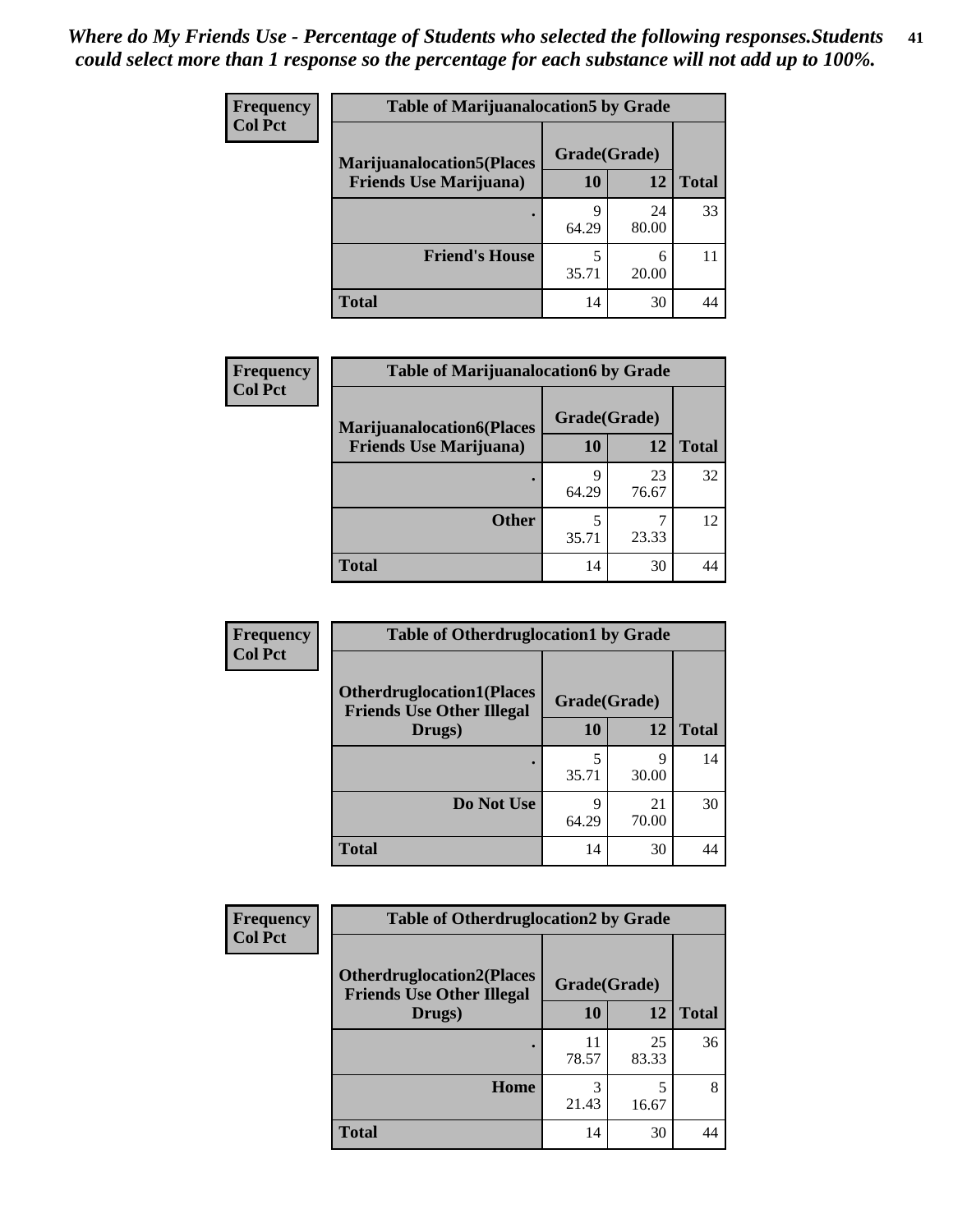| <b>Frequency</b> | <b>Table of Otherdruglocation 3 by Grade</b>                         |              |             |              |
|------------------|----------------------------------------------------------------------|--------------|-------------|--------------|
| <b>Col Pct</b>   | <b>Otherdruglocation3(Places</b><br><b>Friends Use Other Illegal</b> | Grade(Grade) |             |              |
|                  | Drugs)                                                               | 10           | 12          | <b>Total</b> |
|                  |                                                                      | 11<br>78.57  | 28<br>93.33 | 39           |
|                  | <b>School</b>                                                        | 3<br>21.43   | っ<br>6.67   |              |
|                  | <b>Total</b>                                                         | 14           | 30          |              |

| Frequency      | <b>Table of Otherdruglocation4 by Grade</b>                          |              |             |              |
|----------------|----------------------------------------------------------------------|--------------|-------------|--------------|
| <b>Col Pct</b> | <b>Otherdruglocation4(Places</b><br><b>Friends Use Other Illegal</b> | Grade(Grade) |             |              |
|                | Drugs)                                                               | 10           | 12          | <b>Total</b> |
|                |                                                                      | 11<br>78.57  | 25<br>83.33 | 36           |
|                | Car                                                                  | 21.43        | 16.67       | 8            |
|                | <b>Total</b>                                                         | 14           | 30          |              |

| Frequency      | <b>Table of Otherdruglocation5 by Grade</b>                          |              |             |              |
|----------------|----------------------------------------------------------------------|--------------|-------------|--------------|
| <b>Col Pct</b> | <b>Otherdruglocation5(Places</b><br><b>Friends Use Other Illegal</b> | Grade(Grade) |             |              |
|                | Drugs)                                                               | <b>10</b>    | 12          | <b>Total</b> |
|                |                                                                      | 10<br>71.43  | 23<br>76.67 | 33           |
|                | <b>Friend's House</b>                                                | 28.57        | 23.33       | 11           |
|                | <b>Total</b>                                                         | 14           | 30          | 44           |

| Frequency      | <b>Table of Otherdruglocation6 by Grade</b>                          |              |             |              |
|----------------|----------------------------------------------------------------------|--------------|-------------|--------------|
| <b>Col Pct</b> | <b>Otherdruglocation6(Places</b><br><b>Friends Use Other Illegal</b> | Grade(Grade) |             |              |
|                | Drugs)                                                               | <b>10</b>    | 12          | <b>Total</b> |
|                |                                                                      | 11<br>78.57  | 22<br>73.33 | 33           |
|                | <b>Other</b>                                                         | 21.43        | 8<br>26.67  | 11           |
|                | <b>Total</b>                                                         | 14           | 30          | 44           |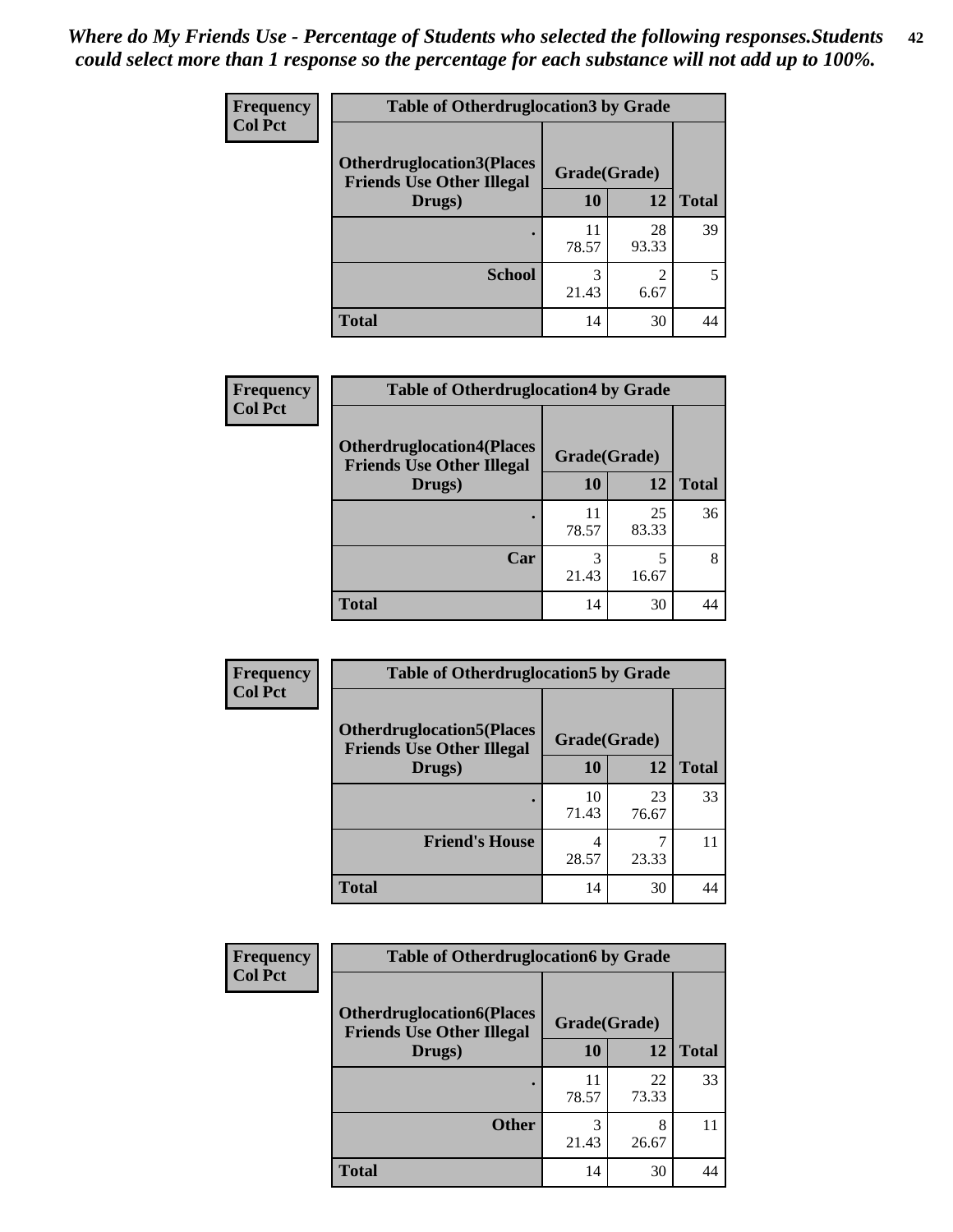| Frequency      | <b>Table of Alcoholtime1 by Grade</b>           |              |             |              |
|----------------|-------------------------------------------------|--------------|-------------|--------------|
| <b>Col Pct</b> | <b>Alcoholtime1(Times</b><br><b>Friends Use</b> | Grade(Grade) |             |              |
|                | Alcohol)                                        | 10           | <b>12</b>   | <b>Total</b> |
|                |                                                 | 50.00        | 17<br>56.67 | 24           |
|                | Do Not Use                                      | 50.00        | 13<br>43.33 | 20           |
|                | <b>Total</b>                                    | 14           | 30          | 44           |

| <b>Frequency</b> | <b>Table of Alcoholtime2 by Grade</b>           |              |             |              |
|------------------|-------------------------------------------------|--------------|-------------|--------------|
| <b>Col Pct</b>   | <b>Alcoholtime2(Times</b><br><b>Friends Use</b> | Grade(Grade) |             |              |
|                  | Alcohol)                                        | <b>10</b>    | 12          | <b>Total</b> |
|                  |                                                 | 12<br>85.71  | 29<br>96.67 | 41           |
|                  | <b>On Way to School</b>                         | 2<br>14.29   | 3.33        | 3            |
|                  | <b>Total</b>                                    | 14           | 30          |              |

| Frequency<br><b>Col Pct</b> | <b>Table of Alcoholtime3 by Grade</b>                           |             |                       |              |
|-----------------------------|-----------------------------------------------------------------|-------------|-----------------------|--------------|
|                             | <b>Alcoholtime3(Times</b><br>Grade(Grade)<br><b>Friends Use</b> |             |                       |              |
|                             | Alcohol)                                                        | 10          | <b>12</b>             | <b>Total</b> |
|                             |                                                                 | 11<br>78.57 | 28<br>93.33           | 39           |
|                             | <b>During School</b>                                            | 3<br>21.43  | $\mathcal{D}$<br>6.67 | 5            |
|                             | <b>Total</b>                                                    | 14          | 30                    | 44           |

| <b>Frequency</b> | <b>Table of Alcoholtime4 by Grade</b> |              |             |              |
|------------------|---------------------------------------|--------------|-------------|--------------|
| <b>Col Pct</b>   | <b>Alcoholtime4(Times</b>             | Grade(Grade) |             |              |
|                  | <b>Friends Use Alcohol)</b>           | 10           | 12          | <b>Total</b> |
|                  | ٠                                     | 12<br>85.71  | 29<br>96.67 | 41           |
|                  | <b>On Way Home From School</b>        | 2<br>14.29   | 3.33        | 3            |
|                  | <b>Total</b>                          | 14           | 30          |              |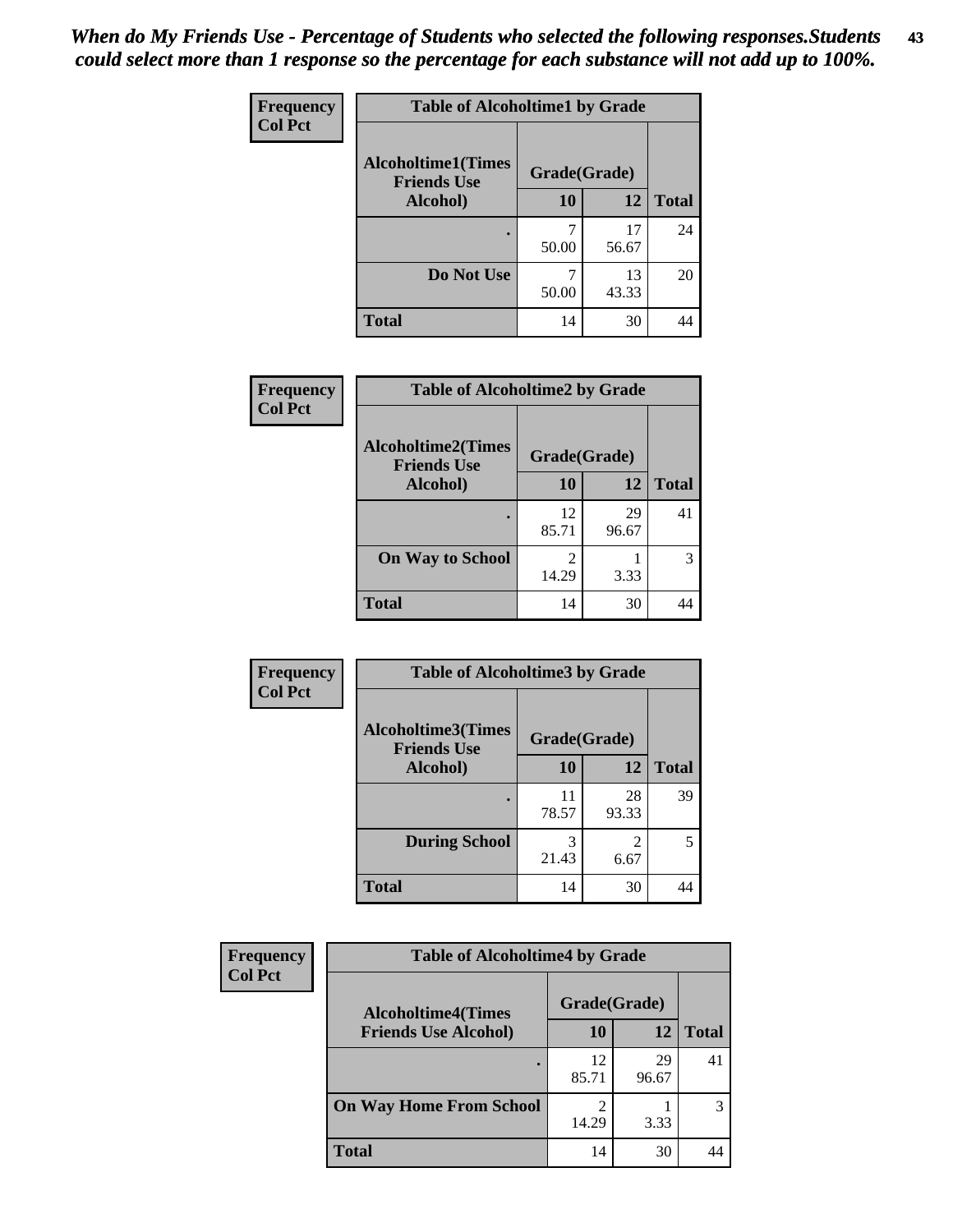*When do My Friends Use - Percentage of Students who selected the following responses.Students could select more than 1 response so the percentage for each substance will not add up to 100%.* **44**

| Frequency      | <b>Table of Alcoholtime5 by Grade</b>           |              |             |              |
|----------------|-------------------------------------------------|--------------|-------------|--------------|
| <b>Col Pct</b> | <b>Alcoholtime5(Times</b><br><b>Friends Use</b> | Grade(Grade) |             |              |
|                | Alcohol)                                        | 10           | <b>12</b>   | <b>Total</b> |
|                |                                                 | 12<br>85.71  | 27<br>90.00 | 39           |
|                | <b>Weeknights</b>                               | 2<br>14.29   | 3<br>10.00  | 5            |
|                | <b>Total</b>                                    | 14           | 30          | 44           |

| Frequency      | <b>Table of Alcoholtime6 by Grade</b>           |              |             |              |
|----------------|-------------------------------------------------|--------------|-------------|--------------|
| <b>Col Pct</b> | <b>Alcoholtime6(Times</b><br><b>Friends Use</b> | Grade(Grade) |             |              |
|                | Alcohol)                                        | 10           | 12          | <b>Total</b> |
|                | ٠                                               | 50.00        | 12<br>40.00 | 19           |
|                | Weekends                                        | 50.00        | 18<br>60.00 | 25           |
|                | <b>Total</b>                                    | 14           | 30          | 44           |

| Frequency<br><b>Col Pct</b> | <b>Table of Tobaccotime1 by Grade</b>           |              |             |              |
|-----------------------------|-------------------------------------------------|--------------|-------------|--------------|
|                             | <b>Tobaccotime1(Times</b><br><b>Friends Use</b> | Grade(Grade) |             |              |
|                             | <b>Tobacco</b> )                                | 10           | 12          | <b>Total</b> |
|                             |                                                 | 50.00        | 14<br>46.67 | 21           |
|                             | Do Not Use                                      | 50.00        | 16<br>53.33 | 23           |
|                             | <b>Total</b>                                    | 14           | 30          | 44           |

| <b>Frequency</b> | <b>Table of Tobaccotime2 by Grade</b>           |              |             |              |
|------------------|-------------------------------------------------|--------------|-------------|--------------|
| <b>Col Pct</b>   | <b>Tobaccotime2(Times</b><br><b>Friends Use</b> | Grade(Grade) |             |              |
|                  | <b>Tobacco</b> )                                | 10           | 12          | <b>Total</b> |
|                  |                                                 | 11<br>78.57  | 20<br>66.67 | 31           |
|                  | <b>On Way to School</b>                         | 3<br>21.43   | 10<br>33.33 | 13           |
|                  | <b>Total</b>                                    | 14           | 30          | 44           |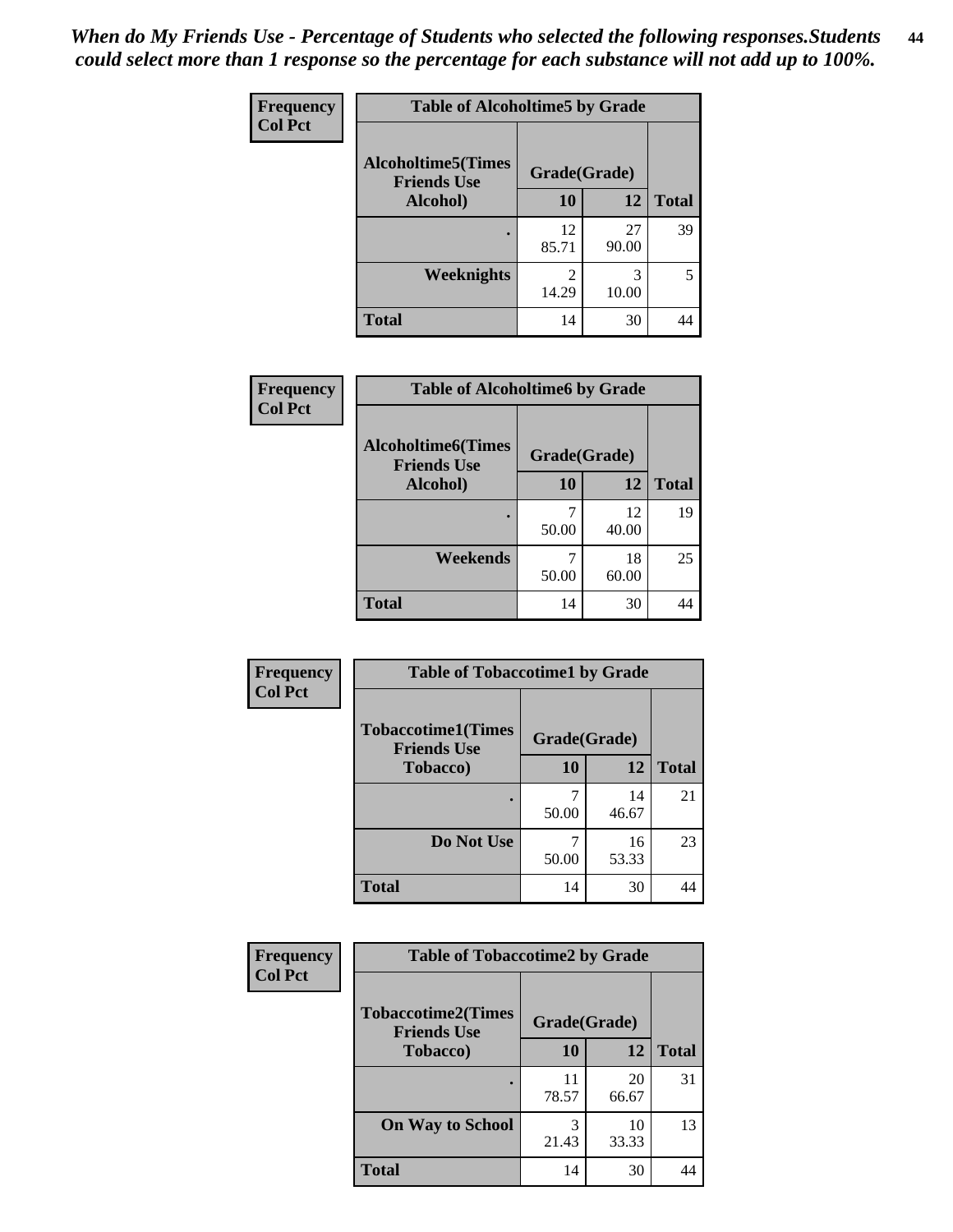*When do My Friends Use - Percentage of Students who selected the following responses.Students could select more than 1 response so the percentage for each substance will not add up to 100%.* **45**

| <b>Frequency</b> | <b>Table of Tobaccotime3 by Grade</b>           |              |             |              |
|------------------|-------------------------------------------------|--------------|-------------|--------------|
| <b>Col Pct</b>   | <b>Tobaccotime3(Times</b><br><b>Friends Use</b> | Grade(Grade) |             |              |
|                  | Tobacco)                                        | 10           | 12          | <b>Total</b> |
|                  |                                                 | 10<br>71.43  | 22<br>73.33 | 32           |
|                  | <b>During School</b>                            | 28.57        | 8<br>26.67  | 12           |
|                  | <b>Total</b>                                    | 14           | 30          | 44           |

| Frequency<br><b>Col Pct</b> | <b>Table of Tobaccotime4 by Grade</b> |              |             |              |
|-----------------------------|---------------------------------------|--------------|-------------|--------------|
|                             | <b>Tobaccotime4(Times</b>             | Grade(Grade) |             |              |
|                             | <b>Friends Use Tobacco)</b>           | 10           | 12          | <b>Total</b> |
|                             |                                       | 12<br>85.71  | 29<br>96.67 | 41           |
|                             | <b>On Way Home From School</b>        | ∍<br>14.29   | 3.33        |              |
|                             | Total                                 | 14           | 30          |              |

| Frequency      | <b>Table of Tobaccotime5 by Grade</b>            |              |             |              |
|----------------|--------------------------------------------------|--------------|-------------|--------------|
| <b>Col Pct</b> | <b>Tobaccotime5</b> (Times<br><b>Friends Use</b> | Grade(Grade) |             |              |
|                | <b>Tobacco</b> )                                 | 10           | 12          | <b>Total</b> |
|                |                                                  | 50.00        | 20<br>66.67 | 27           |
|                | Weeknights                                       | 50.00        | 10<br>33.33 | 17           |
|                | <b>Total</b>                                     | 14           | 30          | 44           |

| Frequency      | <b>Table of Tobaccotime6 by Grade</b>           |              |             |              |
|----------------|-------------------------------------------------|--------------|-------------|--------------|
| <b>Col Pct</b> | <b>Tobaccotime6(Times</b><br><b>Friends Use</b> | Grade(Grade) |             |              |
|                | <b>Tobacco</b> )                                | 10           | 12          | <b>Total</b> |
|                |                                                 | 50.00        | 15<br>50.00 | 22           |
|                | Weekends                                        | 50.00        | 15<br>50.00 | 22           |
|                | <b>Total</b>                                    | 14           | 30          | 44           |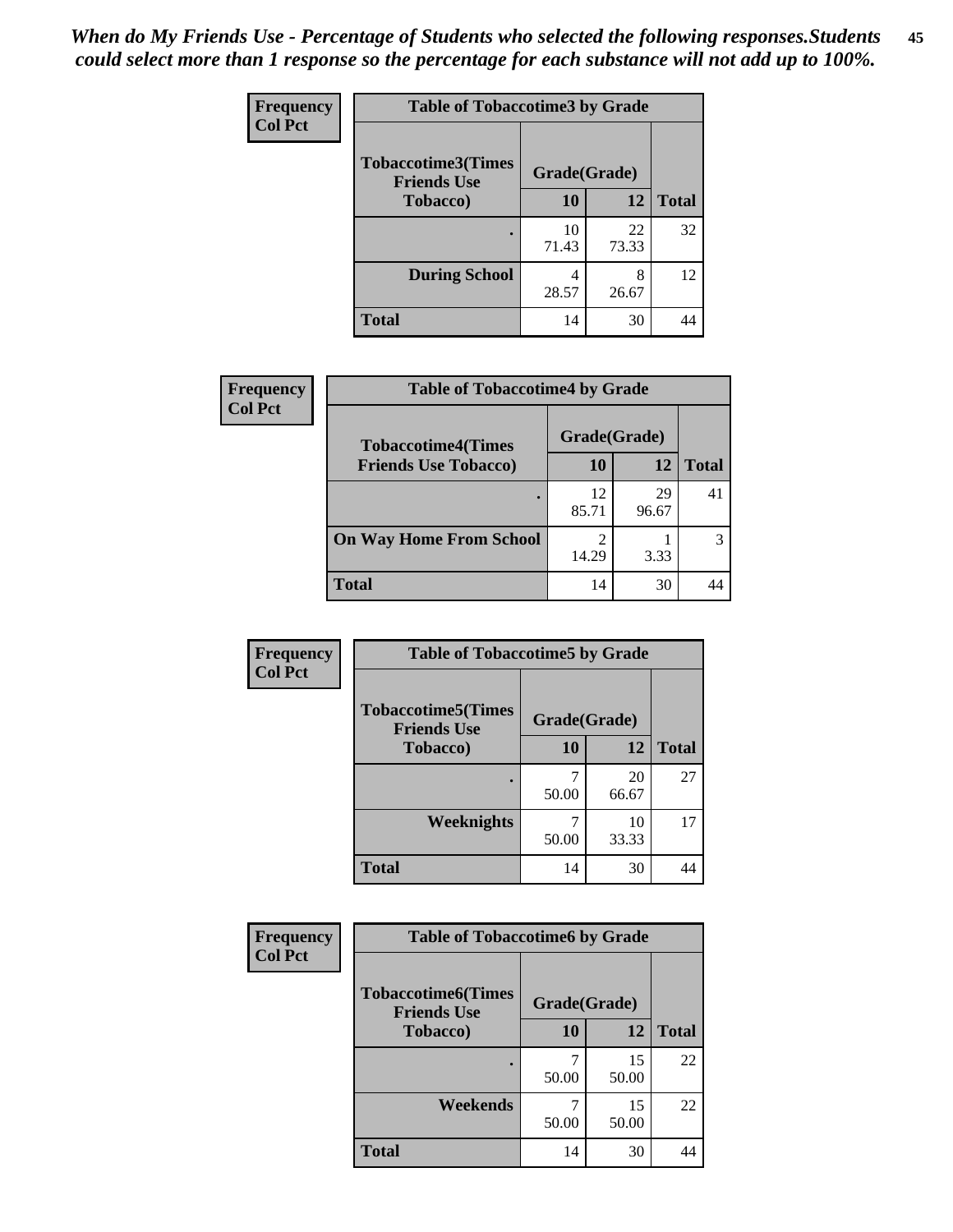| Frequency      | <b>Table of Marijuanatime1 by Grade</b>           |              |             |              |
|----------------|---------------------------------------------------|--------------|-------------|--------------|
| <b>Col Pct</b> | <b>Marijuanatime1(Times</b><br><b>Friends Use</b> | Grade(Grade) |             |              |
|                | Marijuana)                                        | 10           | 12          | <b>Total</b> |
|                |                                                   | 6<br>42.86   | 10<br>33.33 | 16           |
|                | Do Not Use                                        | 8<br>57.14   | 20<br>66.67 | 28           |
|                | <b>Total</b>                                      | 14           | 30          | 44           |

| <b>Frequency</b> | <b>Table of Marijuanatime2 by Grade</b>           |              |             |              |
|------------------|---------------------------------------------------|--------------|-------------|--------------|
| <b>Col Pct</b>   | <b>Marijuanatime2(Times</b><br><b>Friends Use</b> | Grade(Grade) |             |              |
|                  | Marijuana)                                        | 10           | 12          | <b>Total</b> |
|                  |                                                   | 11<br>78.57  | 29<br>96.67 | 40           |
|                  | <b>On Way to School</b>                           | 3<br>21.43   | 3.33        | 4            |
|                  | <b>Total</b>                                      | 14           | 30          | 44           |

| Frequency      | <b>Table of Marijuanatime3 by Grade</b>    |              |             |              |
|----------------|--------------------------------------------|--------------|-------------|--------------|
| <b>Col Pct</b> | Marijuanatime3(Times<br><b>Friends Use</b> | Grade(Grade) |             |              |
|                | Marijuana)                                 | 10           | 12          | <b>Total</b> |
|                |                                            | 10<br>71.43  | 29<br>96.67 | 39           |
|                | <b>During School</b>                       | 4<br>28.57   | 3.33        | 5            |
|                | <b>Total</b>                               | 14           | 30          | 44           |

| <b>Frequency</b> | <b>Table of Marijuanatime4 by Grade</b> |              |             |              |
|------------------|-----------------------------------------|--------------|-------------|--------------|
| <b>Col Pct</b>   | <b>Marijuanatime4(Times</b>             | Grade(Grade) |             |              |
|                  | <b>Friends Use Marijuana</b> )          | 10           | 12          | <b>Total</b> |
|                  |                                         | 11<br>78.57  | 28<br>93.33 | 39           |
|                  | <b>On Way Home From School</b>          | 3<br>21.43   | 6.67        |              |
|                  | <b>Total</b>                            | 14           | 30          |              |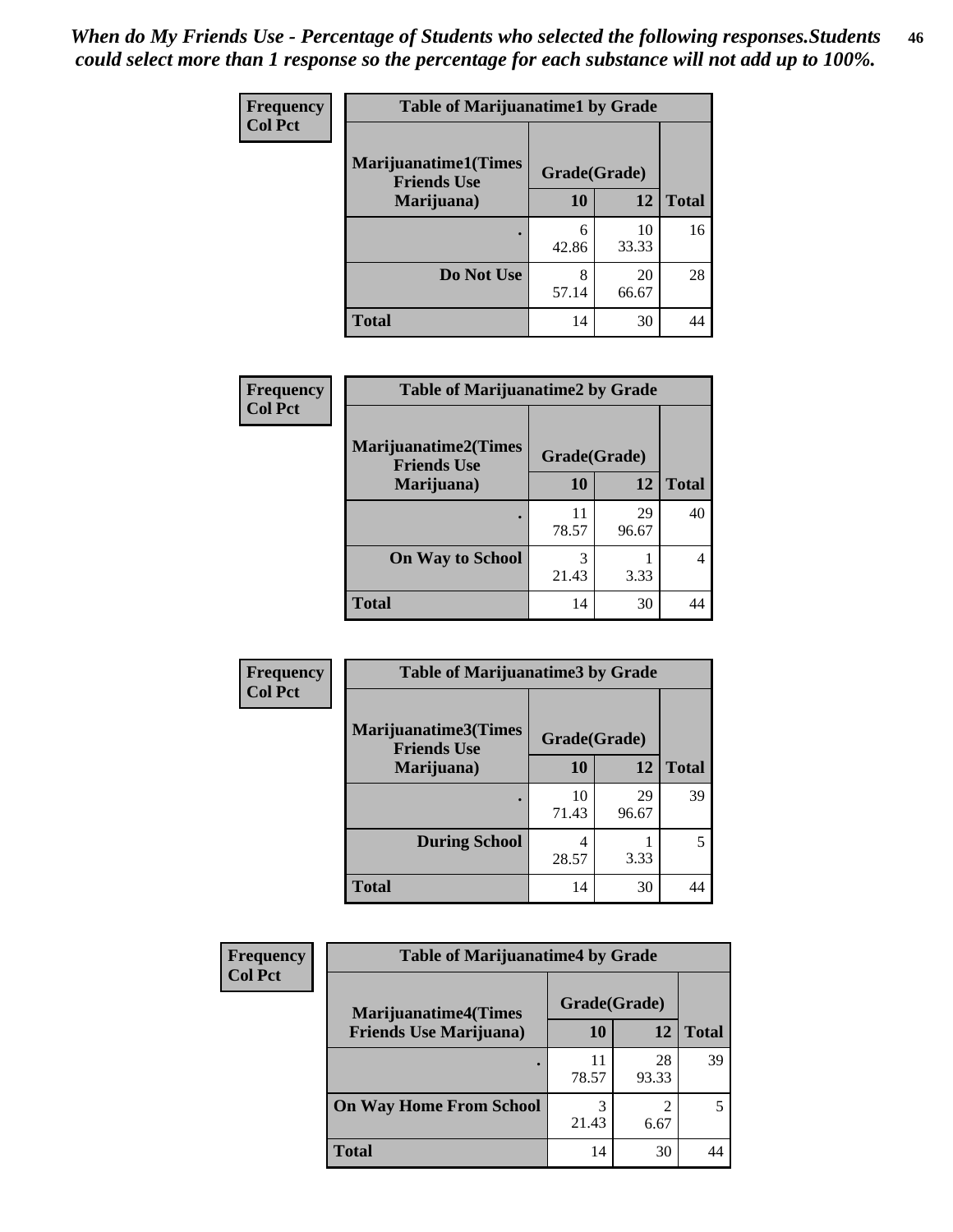| Frequency      | <b>Table of Marijuanatime5 by Grade</b>            |              |             |              |
|----------------|----------------------------------------------------|--------------|-------------|--------------|
| <b>Col Pct</b> | <b>Marijuanatime5</b> (Times<br><b>Friends Use</b> | Grade(Grade) |             |              |
|                | Marijuana)                                         | 10           | 12          | <b>Total</b> |
|                |                                                    | 10<br>71.43  | 25<br>83.33 | 35           |
|                | Weeknights                                         | 4<br>28.57   | 5<br>16.67  | Q            |
|                | <b>Total</b>                                       | 14           | 30          | 44           |

| Frequency      | <b>Table of Marijuanatime6 by Grade</b>           |              |             |              |
|----------------|---------------------------------------------------|--------------|-------------|--------------|
| <b>Col Pct</b> | <b>Marijuanatime6(Times</b><br><b>Friends Use</b> | Grade(Grade) |             |              |
|                | Marijuana)                                        | 10           | 12          | <b>Total</b> |
|                |                                                   | 8<br>57.14   | 20<br>66.67 | 28           |
|                | Weekends                                          | 6<br>42.86   | 10<br>33.33 | 16           |
|                | <b>Total</b>                                      | 14           | 30          | 44           |

| Frequency      | <b>Table of Otherdrugtime1 by Grade</b>                 |              |             |              |
|----------------|---------------------------------------------------------|--------------|-------------|--------------|
| <b>Col Pct</b> | <b>Otherdrugtime1(Times</b><br><b>Friends Use Other</b> | Grade(Grade) |             |              |
|                | <b>Illegal Drugs</b> )                                  | 10           | 12          | <b>Total</b> |
|                |                                                         | 4<br>28.57   | 6<br>20.00  | 10           |
|                | Do Not Use                                              | 10<br>71.43  | 24<br>80.00 | 34           |
|                | <b>Total</b>                                            | 14           | 30          | 44           |

| Frequency      | <b>Table of Otherdrugtime2 by Grade</b>                 |              |             |              |
|----------------|---------------------------------------------------------|--------------|-------------|--------------|
| <b>Col Pct</b> | <b>Otherdrugtime2(Times</b><br><b>Friends Use Other</b> | Grade(Grade) |             |              |
|                | <b>Illegal Drugs</b> )                                  | 10           | 12          | <b>Total</b> |
|                |                                                         | 12<br>85.71  | 29<br>96.67 | 41           |
|                | <b>On Way to School</b>                                 | 14.29        | 3.33        | 3            |
|                | <b>Total</b>                                            | 14           | 30          | 44           |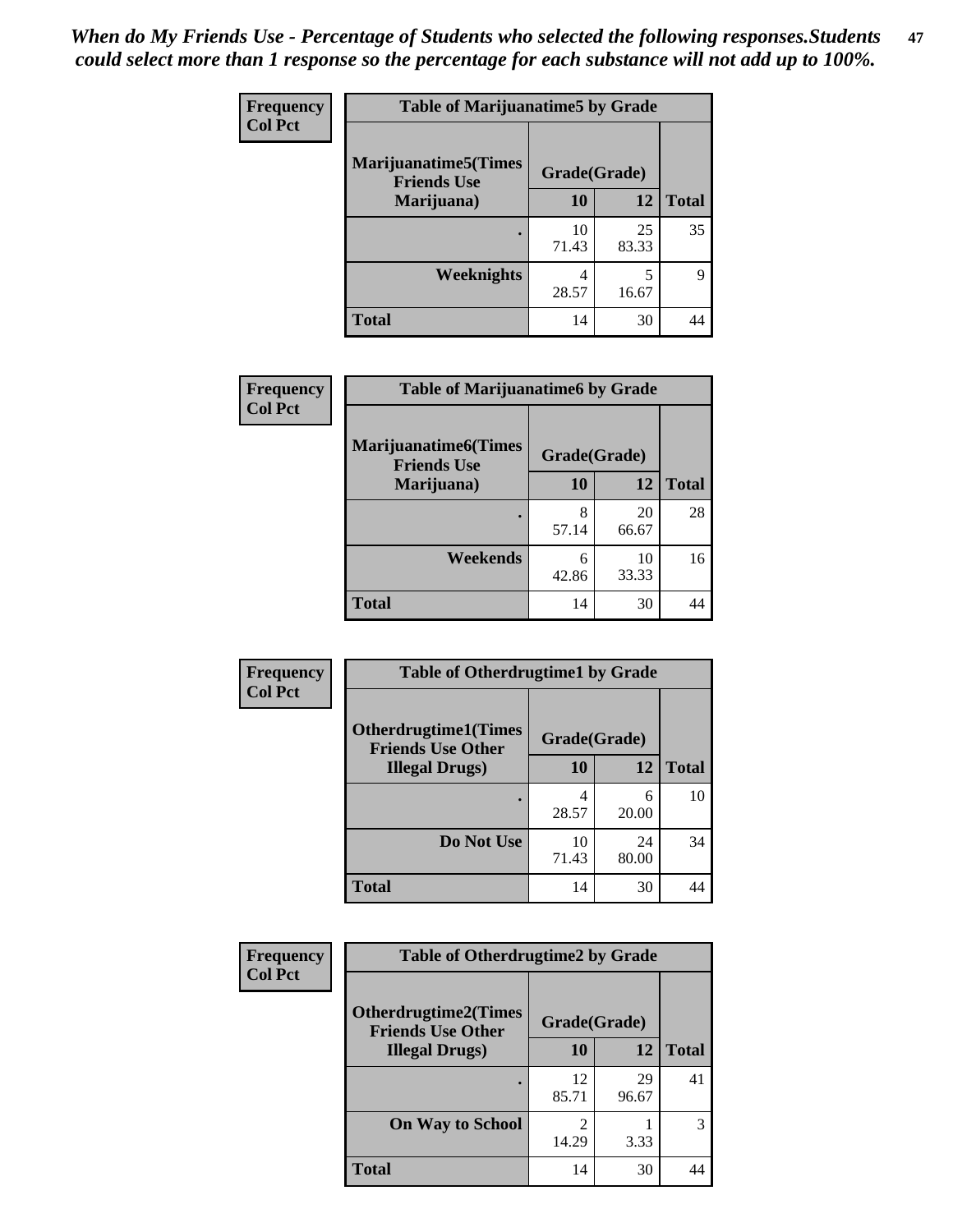| <b>Frequency</b> | <b>Table of Otherdrugtime3 by Grade</b>          |              |             |              |
|------------------|--------------------------------------------------|--------------|-------------|--------------|
| <b>Col Pct</b>   | Otherdrugtime3(Times<br><b>Friends Use Other</b> | Grade(Grade) |             |              |
|                  | <b>Illegal Drugs</b> )                           | 10           | 12          | <b>Total</b> |
|                  |                                                  | 11<br>78.57  | 29<br>96.67 | 40           |
|                  | <b>During School</b>                             | 3<br>21.43   | 3.33        | 4            |
|                  | Total                                            | 14           | 30          |              |

| Frequency      | <b>Table of Otherdrugtime4 by Grade</b>                         |                         |             |              |
|----------------|-----------------------------------------------------------------|-------------------------|-------------|--------------|
| <b>Col Pct</b> | <b>Otherdrugtime4(Times</b><br><b>Friends Use Other Illegal</b> | Grade(Grade)            |             |              |
|                | Drugs)                                                          | 10                      | 12          | <b>Total</b> |
|                | $\bullet$                                                       | 12<br>85.71             | 29<br>96.67 | 41           |
|                | <b>On Way Home From School</b>                                  | $\mathfrak{D}$<br>14.29 | 3.33        | 3            |
|                | <b>Total</b>                                                    | 14                      | 30          | 44           |

| <b>Frequency</b> | <b>Table of Otherdrugtime5 by Grade</b>                  |              |                        |              |
|------------------|----------------------------------------------------------|--------------|------------------------|--------------|
| <b>Col Pct</b>   | <b>Otherdrugtime5</b> (Times<br><b>Friends Use Other</b> | Grade(Grade) |                        |              |
|                  | <b>Illegal Drugs</b> )                                   | 10           | 12                     | <b>Total</b> |
|                  |                                                          | 12<br>85.71  | 28<br>93.33            | 40           |
|                  | Weeknights                                               | 2<br>14.29   | $\overline{c}$<br>6.67 | 4            |
|                  | <b>Total</b>                                             | 14           | 30                     | 44           |

| <b>Frequency</b> | <b>Table of Otherdrugtime6 by Grade</b>                 |              |             |              |
|------------------|---------------------------------------------------------|--------------|-------------|--------------|
| <b>Col Pct</b>   | <b>Otherdrugtime6(Times</b><br><b>Friends Use Other</b> | Grade(Grade) |             |              |
|                  | <b>Illegal Drugs</b> )                                  | 10           | 12          | <b>Total</b> |
|                  |                                                         | 10<br>71.43  | 23<br>76.67 | 33           |
|                  | Weekends                                                | 4<br>28.57   | ℸ<br>23.33  | 11           |
|                  | <b>Total</b>                                            | 14           | 30          | 44           |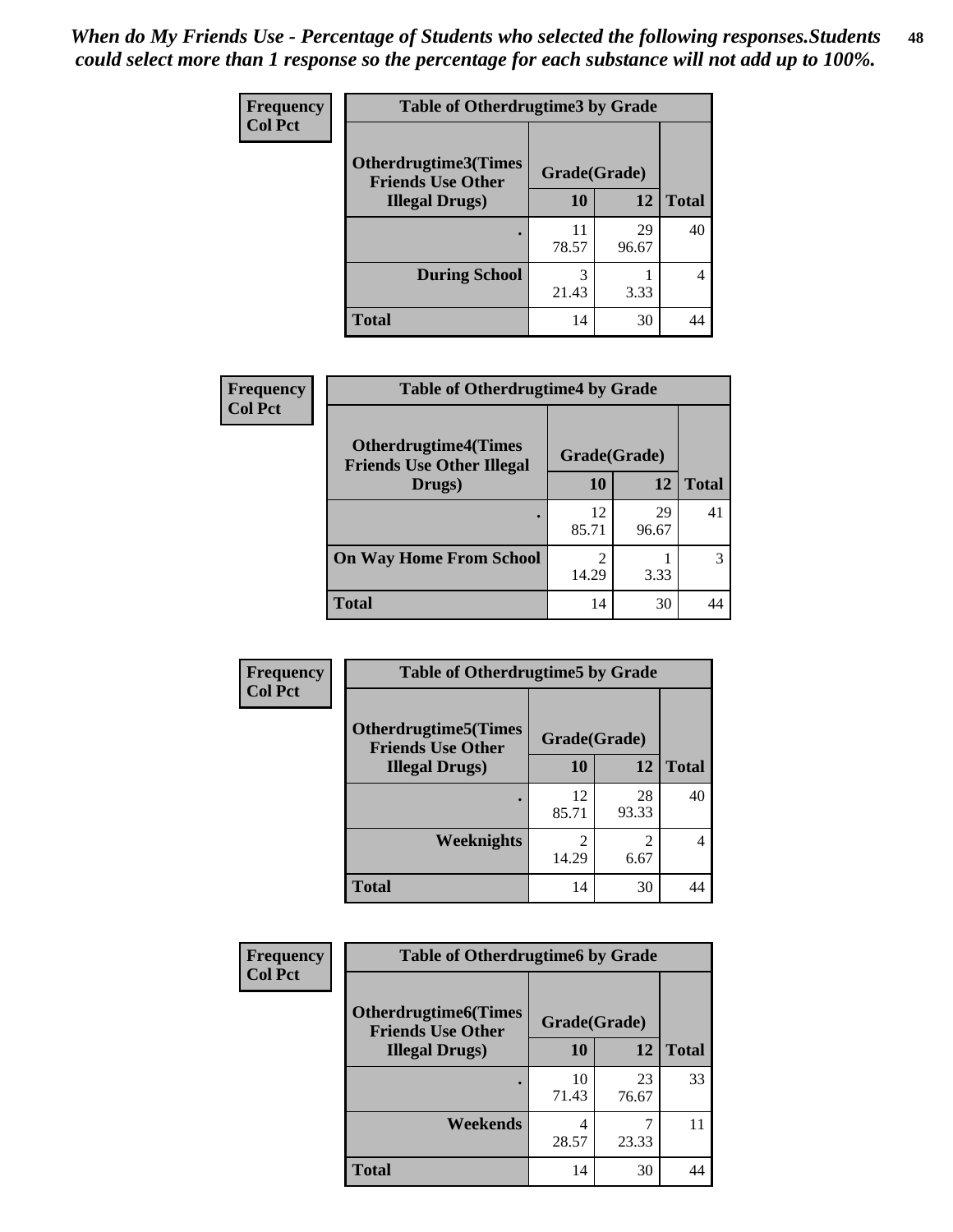| Frequency      | <b>Table of Educationalcohol by Grade</b>                                                                  |              |             |              |  |  |
|----------------|------------------------------------------------------------------------------------------------------------|--------------|-------------|--------------|--|--|
| <b>Col Pct</b> | Educationalcohol(I<br>have been taught<br>about alcohol,<br>tobacco,<br>and other drugs<br>within the last | Grade(Grade) |             |              |  |  |
|                | year at school)                                                                                            | 10           | 12          | <b>Total</b> |  |  |
|                | Yes                                                                                                        | 8<br>57.14   | 13<br>43.33 | 21           |  |  |
|                | N <sub>0</sub>                                                                                             | 6<br>42.86   | 17<br>56.67 | 23           |  |  |
|                | <b>Total</b>                                                                                               | 14           | 30          | 44           |  |  |

| Frequency      | <b>Table of Eversmoked by Grade</b> |            |             |              |  |  |
|----------------|-------------------------------------|------------|-------------|--------------|--|--|
| <b>Col Pct</b> | Eversmoked(I<br>have smoked         |            |             |              |  |  |
|                | a cigarette)                        | 10         | 12          | <b>Total</b> |  |  |
|                | Yes                                 | 5<br>35.71 | 11<br>36.67 | 16           |  |  |
|                | N <sub>0</sub>                      | 9<br>64.29 | 19<br>63.33 | 28           |  |  |
|                | <b>Total</b>                        | 14         | 30          | 44           |  |  |

| Frequency      | <b>Table of Drovedrinking by Grade</b>                                                                              |                    |                        |              |  |  |
|----------------|---------------------------------------------------------------------------------------------------------------------|--------------------|------------------------|--------------|--|--|
| <b>Col Pct</b> | Drovedrinking(In<br>the past 30 days I<br>have driven a car<br>or other vehicle<br>while I was<br>drinking alcohol) | Grade(Grade)<br>10 | 12                     | <b>Total</b> |  |  |
|                | <b>Yes</b>                                                                                                          | 7.14               | $\mathfrak{D}$<br>6.67 | 3            |  |  |
|                | N <sub>0</sub>                                                                                                      | 13<br>92.86        | 28<br>93.33            | 41           |  |  |
|                | <b>Total</b>                                                                                                        | 14                 | 30                     | 44           |  |  |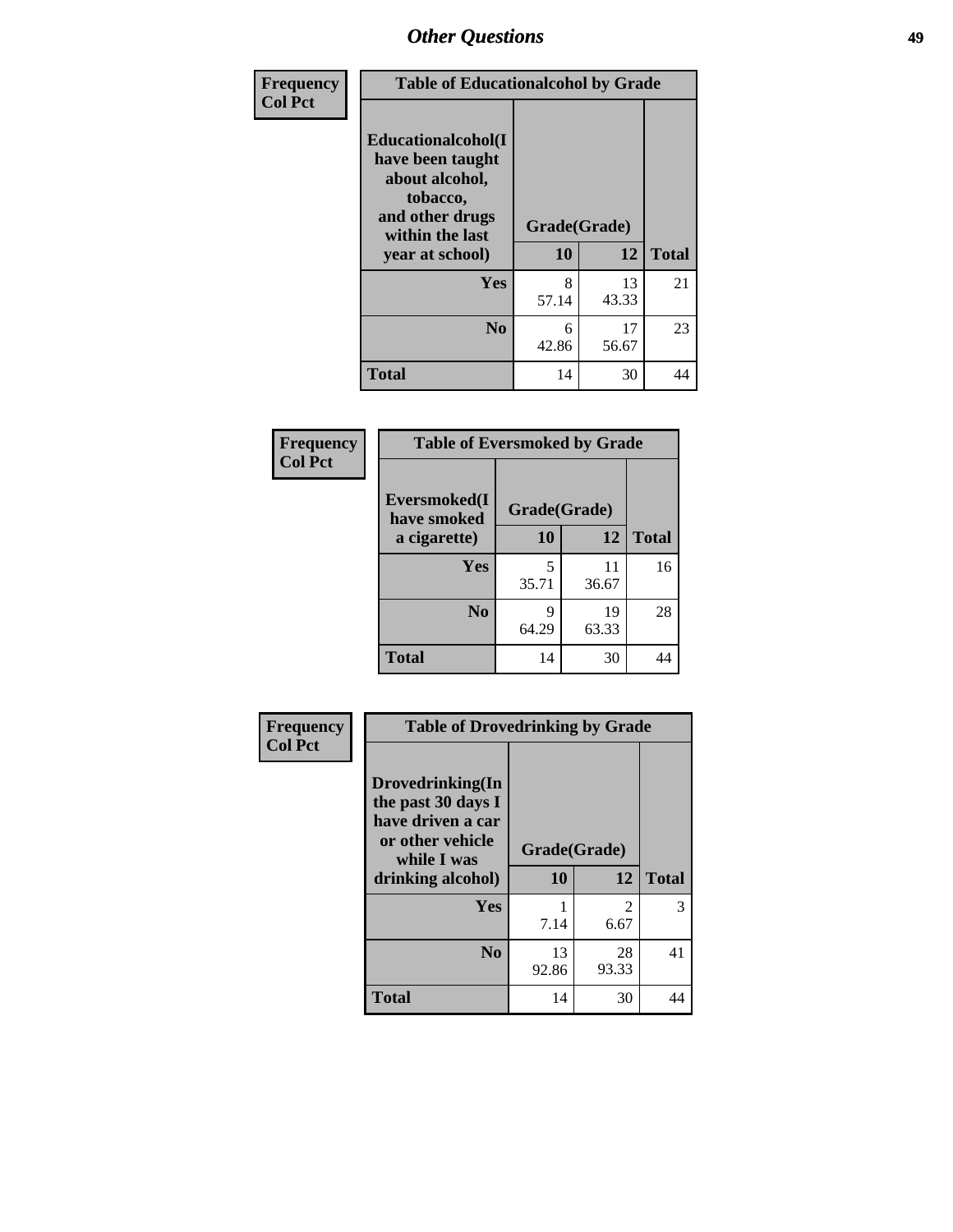| Frequency<br><b>Col Pct</b> | <b>Table of Rodedrinking by Grade</b>                                                                      |              |             |              |  |  |
|-----------------------------|------------------------------------------------------------------------------------------------------------|--------------|-------------|--------------|--|--|
|                             | Rodedrinking(In<br>the past 30 days<br>I have ridden in<br>a car with a<br>driver who had<br>been drinking | Grade(Grade) |             |              |  |  |
|                             | alcohol)                                                                                                   | 10           | 12          | <b>Total</b> |  |  |
|                             | <b>Yes</b>                                                                                                 | 4<br>28.57   | 3.33        | 5            |  |  |
|                             | N <sub>0</sub>                                                                                             | 10<br>71.43  | 29<br>96.67 | 39           |  |  |
|                             | <b>Total</b>                                                                                               | 14           | 30          | 44           |  |  |

#### **Frequency Col Pct**

| <b>Table of Drugsschool by Grade</b>                                                                              |              |             |              |  |  |
|-------------------------------------------------------------------------------------------------------------------|--------------|-------------|--------------|--|--|
| Drugsschool(During<br>the past 12 months,<br>I have been offered,<br>sold,<br>or given illegal<br>drugs on school | Grade(Grade) |             |              |  |  |
| property)                                                                                                         | 10           | 12          | <b>Total</b> |  |  |
| Yes                                                                                                               | 3<br>21.43   | 2<br>6.67   | 5            |  |  |
| N <sub>0</sub>                                                                                                    | 11<br>78.57  | 28<br>93.33 | 39           |  |  |
| <b>Total</b>                                                                                                      | 14           | 30          |              |  |  |

| Frequency      | <b>Table of Helpbullied by Grade</b>            |              |             |              |  |  |
|----------------|-------------------------------------------------|--------------|-------------|--------------|--|--|
| <b>Col Pct</b> | Helpbullied(I)<br>would help<br>someone who was | Grade(Grade) | 12          | <b>Total</b> |  |  |
|                | being bullied)                                  | <b>10</b>    |             |              |  |  |
|                | <b>Strongly Agree</b>                           | 6<br>42.86   | 16<br>53.33 | 22           |  |  |
|                | <b>Somewhat Agree</b>                           | 7.14         | 11<br>36.67 | 12           |  |  |
|                | <b>Somewhat Disagree</b>                        | 0<br>0.00    | 3.33        |              |  |  |
|                | <b>Strongly Disagree</b>                        | 50.00        | 2<br>6.67   | 9            |  |  |
|                | <b>Total</b>                                    | 14           | 30          | 44           |  |  |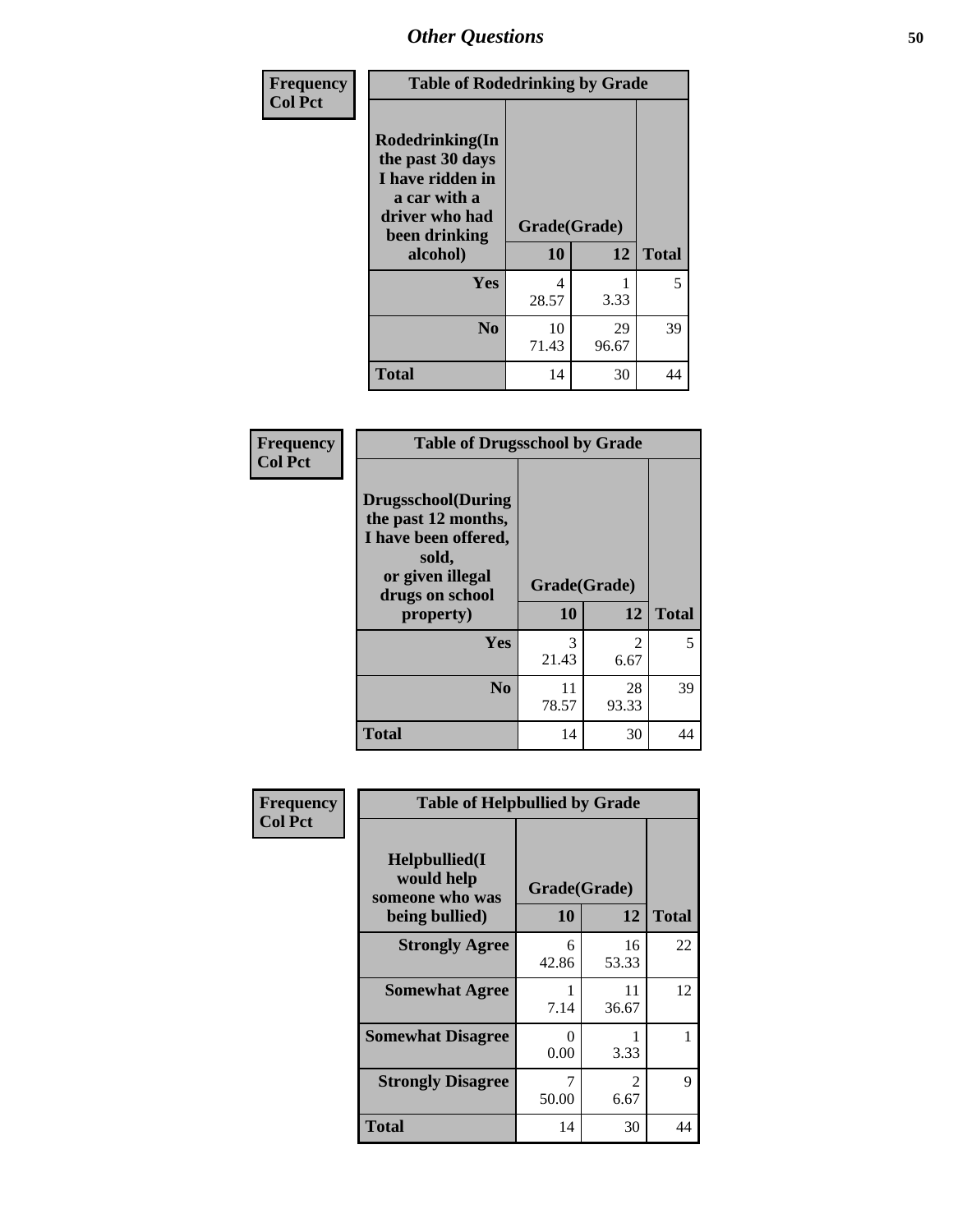*Other Questions* **51**

| <b>Frequency</b> | <b>Table of Grade by Bingedrinking</b> |                                                                                                                       |           |           |                |              |
|------------------|----------------------------------------|-----------------------------------------------------------------------------------------------------------------------|-----------|-----------|----------------|--------------|
| <b>Row Pct</b>   |                                        | <b>Bingedrinking</b> (I have<br>drunk five or more<br>drinks of alcohol at one<br>sitting during the last<br>30 days) |           |           |                |              |
|                  |                                        | 0                                                                                                                     | 1 or<br>2 | 6 to<br>9 | 10<br>to<br>19 |              |
|                  | Grade(Grade)                           | <b>Days</b>                                                                                                           | days      | days      | days           | <b>Total</b> |
|                  | 10                                     | 12<br>85.71                                                                                                           | 7.14      | 7.14      | 0<br>0.00      | 14           |
|                  | 12                                     | 28<br>93.33                                                                                                           | 0<br>0.00 | 3.33      | 3.33           | 30           |
|                  | <b>Total</b>                           | 40                                                                                                                    |           | 2         |                | 44           |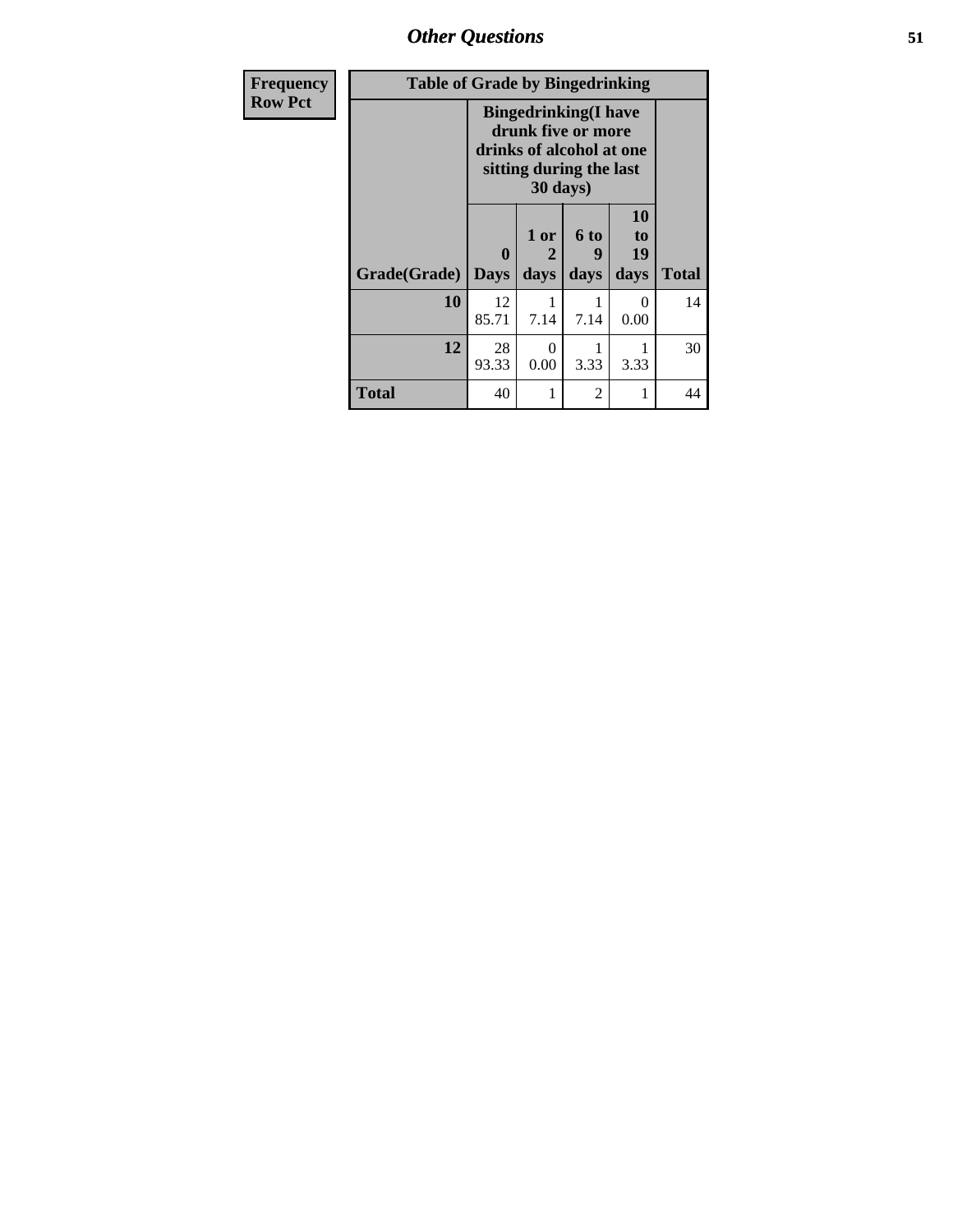## *Nutrition* **52**

| <b>Frequency</b> |  |
|------------------|--|
| Row Pct          |  |

| <b>Table of Grade by Dairy</b> |                          |                                                                                              |            |            |    |  |  |  |
|--------------------------------|--------------------------|----------------------------------------------------------------------------------------------|------------|------------|----|--|--|--|
|                                |                          | Dairy (I eat at least 3 servings of dairy<br>products each day)                              |            |            |    |  |  |  |
| Grade(Grade)                   | <b>Strongly</b><br>Agree | Somewhat Somewhat<br><b>Strongly</b><br><b>Disagree</b><br>Disagree<br><b>Total</b><br>Agree |            |            |    |  |  |  |
| 10                             | 4<br>28.57               | 7.14                                                                                         | 21.43      | 6<br>42.86 | 14 |  |  |  |
| 12                             | 9<br>30.00               | Q<br>30.00                                                                                   | 5<br>16.67 | 23.33      | 30 |  |  |  |
| <b>Total</b>                   | 13                       | 10                                                                                           | 8          | 13         |    |  |  |  |

| <b>Frequency</b> |
|------------------|
| <b>Row Pct</b>   |

| $C\bar{V}$ | <b>Table of Grade by Fruitveg</b> |                                                                          |                                                                                      |            |            |    |  |  |
|------------|-----------------------------------|--------------------------------------------------------------------------|--------------------------------------------------------------------------------------|------------|------------|----|--|--|
|            |                                   | Fruitveg(I eat at least 5 servings of fruits<br>and vegetables each day) |                                                                                      |            |            |    |  |  |
|            | Grade(Grade)                      | <b>Strongly</b><br>Agree                                                 | Somewhat Somewhat<br><b>Strongly</b><br>Disagree   Disagree<br><b>Total</b><br>Agree |            |            |    |  |  |
|            | 10                                | $\overline{2}$<br>14.29                                                  | 14.29                                                                                | 14.29      | 8<br>57.14 | 14 |  |  |
|            | 12                                | 4<br>13.33                                                               | 8<br>26.67                                                                           | q<br>30.00 | 9<br>30.00 | 30 |  |  |
|            | <b>Total</b>                      | 6                                                                        | 10                                                                                   | 11         | 17         | 44 |  |  |

| <b>Frequency</b> | <b>Table of Grade by Cafeteriahealthy</b> |                          |            |                                                                       |                                    |              |
|------------------|-------------------------------------------|--------------------------|------------|-----------------------------------------------------------------------|------------------------------------|--------------|
| <b>Row Pct</b>   |                                           |                          |            | Cafeteriahealthy (School meals in my<br>school cafeteria are healthy) |                                    |              |
|                  | Grade(Grade)                              | <b>Strongly</b><br>Agree | Agree      | Somewhat Somewhat<br><b>Disagree</b>                                  | <b>Strongly</b><br><b>Disagree</b> | <b>Total</b> |
|                  | <b>10</b>                                 | 0.00                     | 7.14       | 14.29                                                                 | 11<br>78.57                        | 14           |
|                  | 12                                        | ◠<br>6.67                | ┑<br>23.33 | Q<br>30.00                                                            | 12<br>40.00                        | 30           |
|                  | Total                                     | ◠                        | 8          | 11                                                                    | 23                                 |              |

| <b>Frequency</b> | <b>Table of Grade by Cafeterianutrition</b> |                                                                                           |            |                                   |                                    |              |  |  |
|------------------|---------------------------------------------|-------------------------------------------------------------------------------------------|------------|-----------------------------------|------------------------------------|--------------|--|--|
| <b>Row Pct</b>   |                                             | <b>Cafeterianutrition</b> (Facts about nutrition<br>are available in my school cafeteria) |            |                                   |                                    |              |  |  |
|                  | Grade(Grade)                                | <b>Strongly</b><br>Agree                                                                  | Agree      | Somewhat   Somewhat  <br>Disagree | <b>Strongly</b><br><b>Disagree</b> | <b>Total</b> |  |  |
|                  | 10                                          | 7.14                                                                                      | 3<br>21.43 | 21.43                             | 50.00                              | 14           |  |  |
|                  | 12                                          | 3<br>10.00                                                                                | 5<br>16.67 | 10<br>33.33                       | 12<br>40.00                        | 30           |  |  |
|                  | <b>Total</b>                                | 4                                                                                         | 8          | 13                                | 19                                 | 44           |  |  |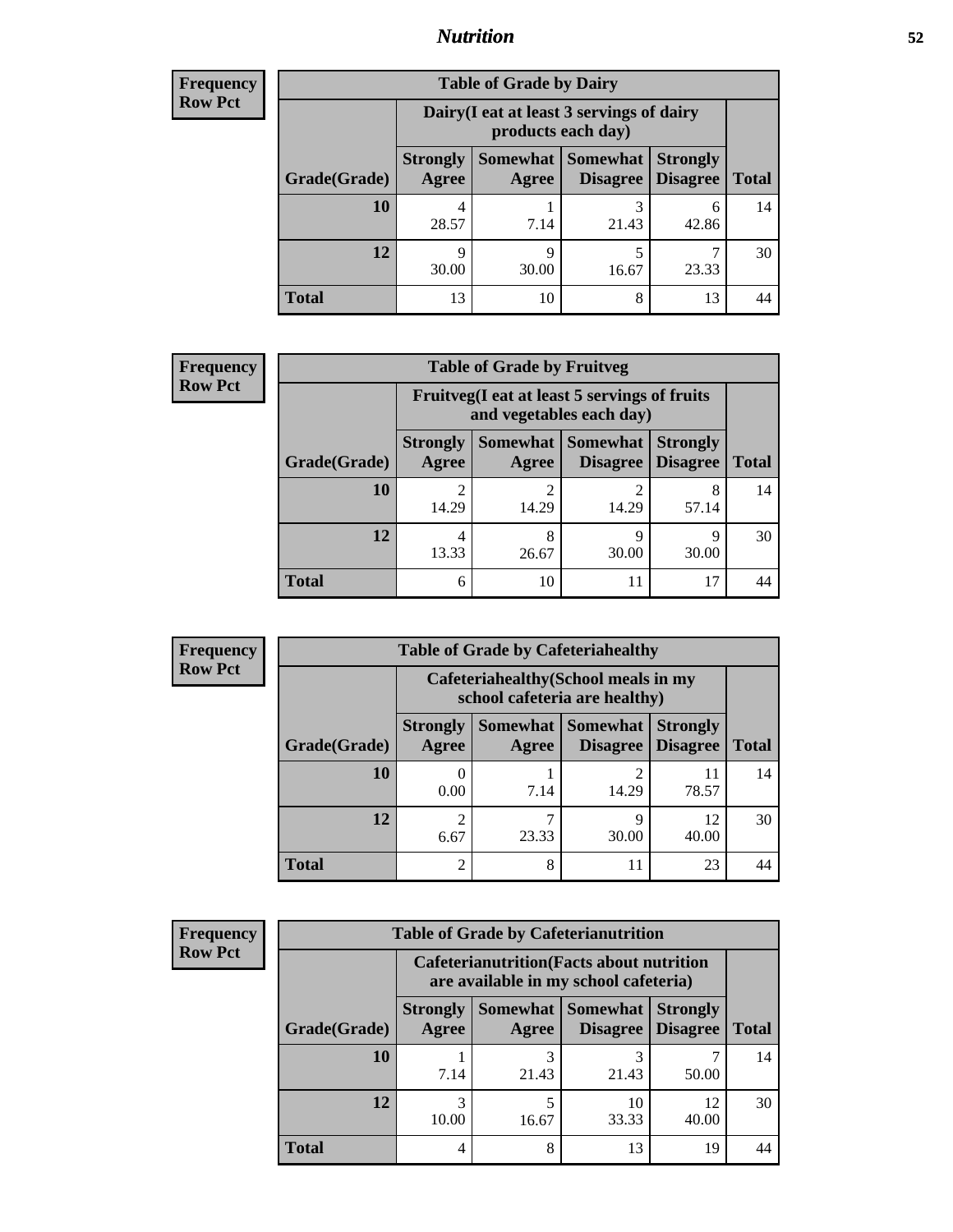## *Nutrition* **53**

| Frequency      |
|----------------|
| <b>Row Pct</b> |

| <b>Table of Grade by Schoollunch</b> |             |                                                                                                                                                                                                 |            |            |    |  |
|--------------------------------------|-------------|-------------------------------------------------------------------------------------------------------------------------------------------------------------------------------------------------|------------|------------|----|--|
|                                      |             | Schoollunch(I eat school lunch three or<br>more times per week)<br>Somewhat   Somewhat  <br><b>Strongly</b><br><b>Strongly</b><br><b>Disagree</b><br>Agree<br>Disagree<br><b>Total</b><br>Agree |            |            |    |  |
| Grade(Grade)                         |             |                                                                                                                                                                                                 |            |            |    |  |
| 10                                   | 21.43       | 28.57                                                                                                                                                                                           | 7.14       | 6<br>42.86 | 14 |  |
| 12                                   | 11<br>36.67 | 23.33                                                                                                                                                                                           | 3<br>10.00 | Q<br>30.00 | 30 |  |
| <b>Total</b>                         | 14          | 11                                                                                                                                                                                              | 4          | 15         |    |  |

| <b>Frequency</b> |  |
|------------------|--|
| <b>Row Pct</b>   |  |

| $\mathbf{y}$ | <b>Table of Grade by Foodchoices</b> |                          |                                                                     |                                              |                 |              |  |
|--------------|--------------------------------------|--------------------------|---------------------------------------------------------------------|----------------------------------------------|-----------------|--------------|--|
|              |                                      |                          | Foodchoices (I make healthy food choices in<br>my school cafeteria) |                                              |                 |              |  |
|              | Grade(Grade)                         | <b>Strongly</b><br>Agree | Agree                                                               | Somewhat   Somewhat  <br>Disagree   Disagree | <b>Strongly</b> | <b>Total</b> |  |
|              | 10                                   | 0.00                     | 3<br>21.43                                                          | 14.29                                        | 9<br>64.29      | 14           |  |
|              | 12                                   | 6<br>20.00               | 10<br>33.33                                                         | 16.67                                        | 9<br>30.00      | 30           |  |
|              | <b>Total</b>                         | 6                        | 13                                                                  |                                              | 18              | 44           |  |

| <b>Frequency</b> | <b>Table of Grade by Wholewheat</b> |                                                                                                             |             |                     |                                        |              |  |  |
|------------------|-------------------------------------|-------------------------------------------------------------------------------------------------------------|-------------|---------------------|----------------------------------------|--------------|--|--|
| <b>Row Pct</b>   |                                     | Wholewheat (There are whole wheat and<br>multigrain breads and cereals available in<br>my school cafeteria) |             |                     |                                        |              |  |  |
|                  | Grade(Grade)                        | <b>Strongly</b><br>Agree                                                                                    | Agree       | Somewhat   Somewhat | <b>Strongly</b><br>Disagree   Disagree | <b>Total</b> |  |  |
|                  | 10                                  | 0.00                                                                                                        | 3<br>21.43  | 21.43               | 8<br>57.14                             | 14           |  |  |
|                  | 12                                  | 8<br>26.67                                                                                                  | 10<br>33.33 | 4<br>13.33          | 8<br>26.67                             | 30           |  |  |
|                  | <b>Total</b>                        | 8                                                                                                           | 13          |                     | 16                                     | 44           |  |  |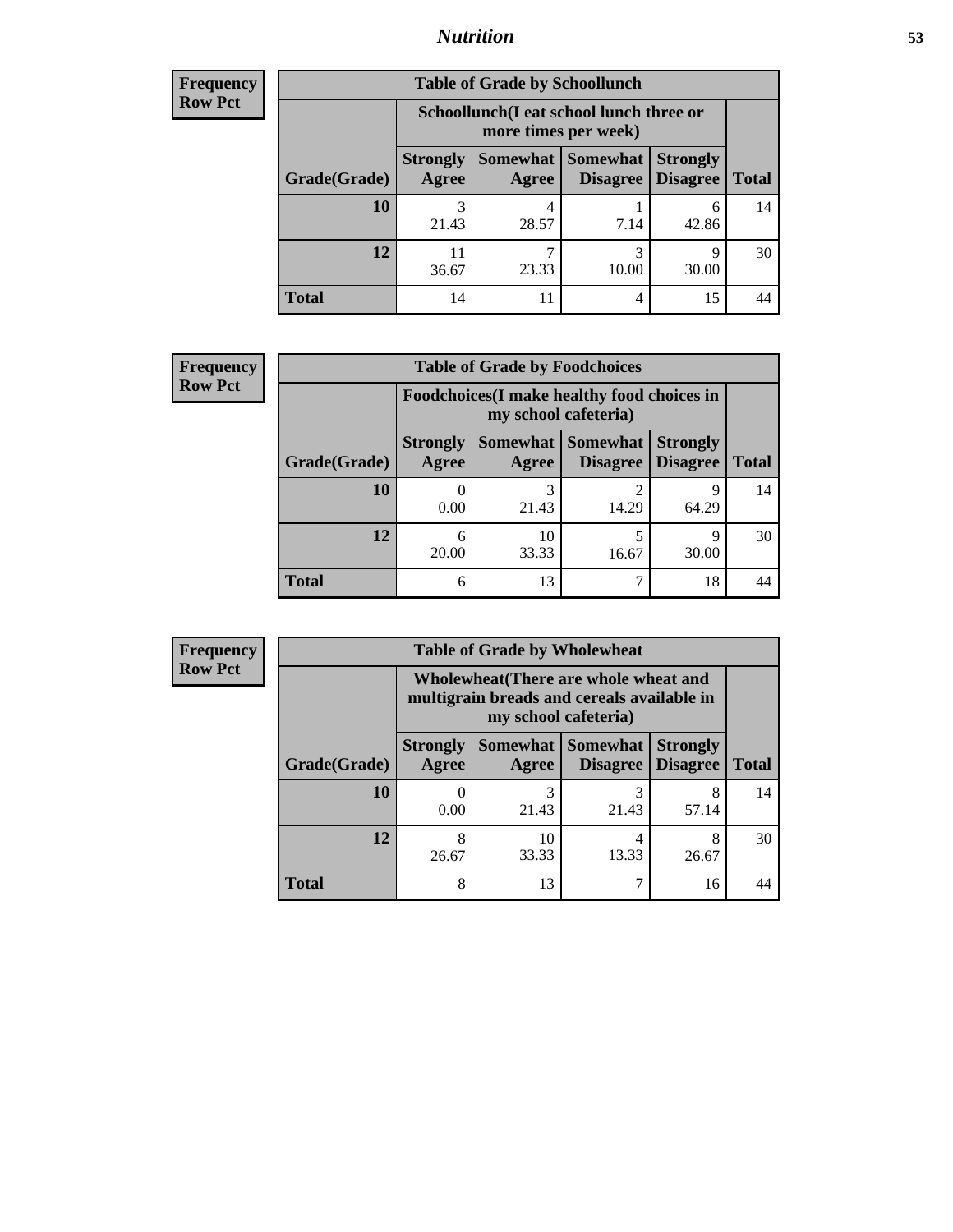## *Nutrition* **54**

**Frequency Row Pct**

| <b>Table of Grade by Healthyvending</b> |                                                                                                                                               |                          |                             |                                    |              |  |
|-----------------------------------------|-----------------------------------------------------------------------------------------------------------------------------------------------|--------------------------|-----------------------------|------------------------------------|--------------|--|
|                                         | Healthyvending (If only healthy snacks and<br>beverages were available in the vending<br>machines during the school day,<br>I would buy them) |                          |                             |                                    |              |  |
| Grade(Grade)                            | <b>Strongly</b><br>Agree                                                                                                                      | <b>Somewhat</b><br>Agree | <b>Somewhat</b><br>Disagree | <b>Strongly</b><br><b>Disagree</b> | <b>Total</b> |  |
| 10                                      | 7.14                                                                                                                                          | $\mathfrak{D}$<br>14.29  | $\mathfrak{D}$<br>14.29     | 9<br>64.29                         | 14           |  |
| 12                                      | 10<br>33.33                                                                                                                                   | $\mathfrak{D}$<br>6.67   | 10<br>33.33                 | 8<br>26.67                         | 30           |  |
| <b>Total</b>                            | 11                                                                                                                                            | 4                        | 12                          | 17                                 |              |  |

**Frequency Row Pct**

| <b>Table of Grade by Schoolbreakfast</b> |                                                                                                                                        |            |                     |                                        |              |  |
|------------------------------------------|----------------------------------------------------------------------------------------------------------------------------------------|------------|---------------------|----------------------------------------|--------------|--|
|                                          | Schoolbreakfast(If breakfast were<br>available at school,<br>but outside the cafeteria,<br>I would eat breakfast at school more often) |            |                     |                                        |              |  |
| Grade(Grade)                             | <b>Strongly</b><br>Agree                                                                                                               | Agree      | Somewhat   Somewhat | <b>Strongly</b><br>Disagree   Disagree | <b>Total</b> |  |
| 10                                       | 3<br>21.43                                                                                                                             | っ<br>14.29 | 7.14                | 8<br>57.14                             | 14           |  |
| 12                                       | 12<br>40.00                                                                                                                            | 8<br>26.67 | 3.33                | Q<br>30.00                             | 30           |  |
| <b>Total</b>                             | 15                                                                                                                                     | 10         | $\mathfrak{D}$      | 17                                     | 44           |  |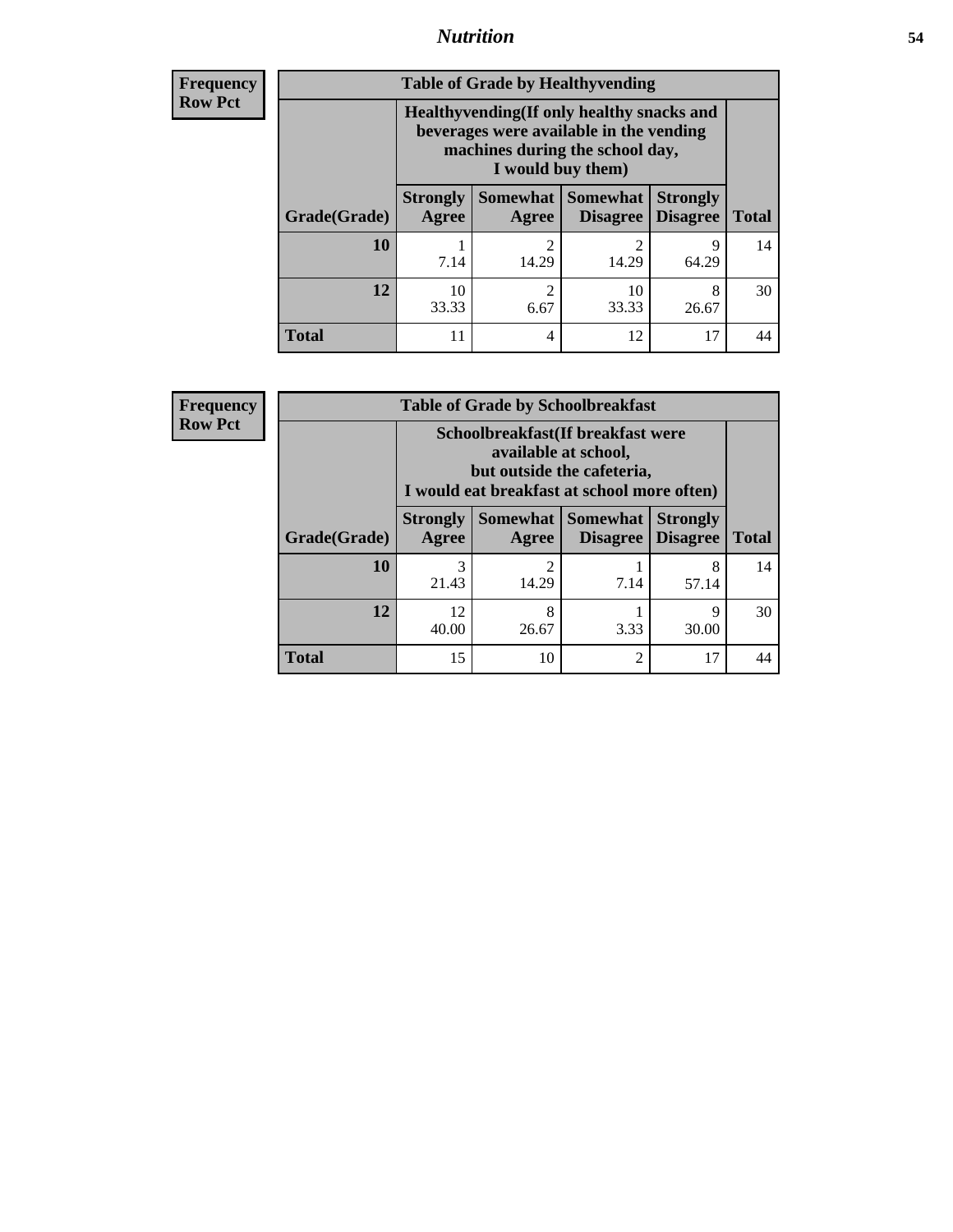| Frequency<br><b>Col Pct</b> | <b>Table of Educationaids by Grade</b>                                                                    |                                   |             |              |  |
|-----------------------------|-----------------------------------------------------------------------------------------------------------|-----------------------------------|-------------|--------------|--|
|                             | <b>Educationaids</b> (I<br>have been<br>taught about<br><b>HIV/AIDS</b> at<br>school in the<br>past year) | Grade(Grade)<br>10                | 12          | <b>Total</b> |  |
|                             | Yes                                                                                                       | 9<br>64.29                        | 15<br>50.00 | 24           |  |
|                             | N <sub>0</sub>                                                                                            | $\overline{\phantom{0}}$<br>35.71 | 15<br>50.00 | 20           |  |
|                             | <b>Total</b>                                                                                              | 14                                | 30          | 44           |  |

| Frequency      | <b>Table of Educationcharacter by Grade</b>                 |              |             |              |  |  |
|----------------|-------------------------------------------------------------|--------------|-------------|--------------|--|--|
| <b>Col Pct</b> | Educationcharacter(I<br>have been taught<br>about character | Grade(Grade) |             |              |  |  |
|                | education in the past<br>year at school)                    | 10           | 12          | <b>Total</b> |  |  |
|                | Yes                                                         | q<br>64.29   | 20<br>66.67 | 29           |  |  |
|                | N <sub>0</sub>                                              | 5<br>35.71   | 10<br>33.33 | 15           |  |  |
|                | <b>Total</b>                                                | 14           | 30          | 44           |  |  |

| <b>Frequency</b> | <b>Table of Gradcoach1 by Grade</b>              |              |             |              |  |
|------------------|--------------------------------------------------|--------------|-------------|--------------|--|
| <b>Col Pct</b>   | Gradcoach1(I<br>know who my<br><b>Graduation</b> | Grade(Grade) |             |              |  |
|                  | Coach is)                                        | 10           | 12          | <b>Total</b> |  |
|                  | Yes                                              | 4<br>28.57   | 12<br>40.00 | 16           |  |
|                  | N <sub>0</sub>                                   | 10<br>71.43  | 18<br>60.00 | 28           |  |
|                  | <b>Total</b>                                     | 14           | 30          | 44           |  |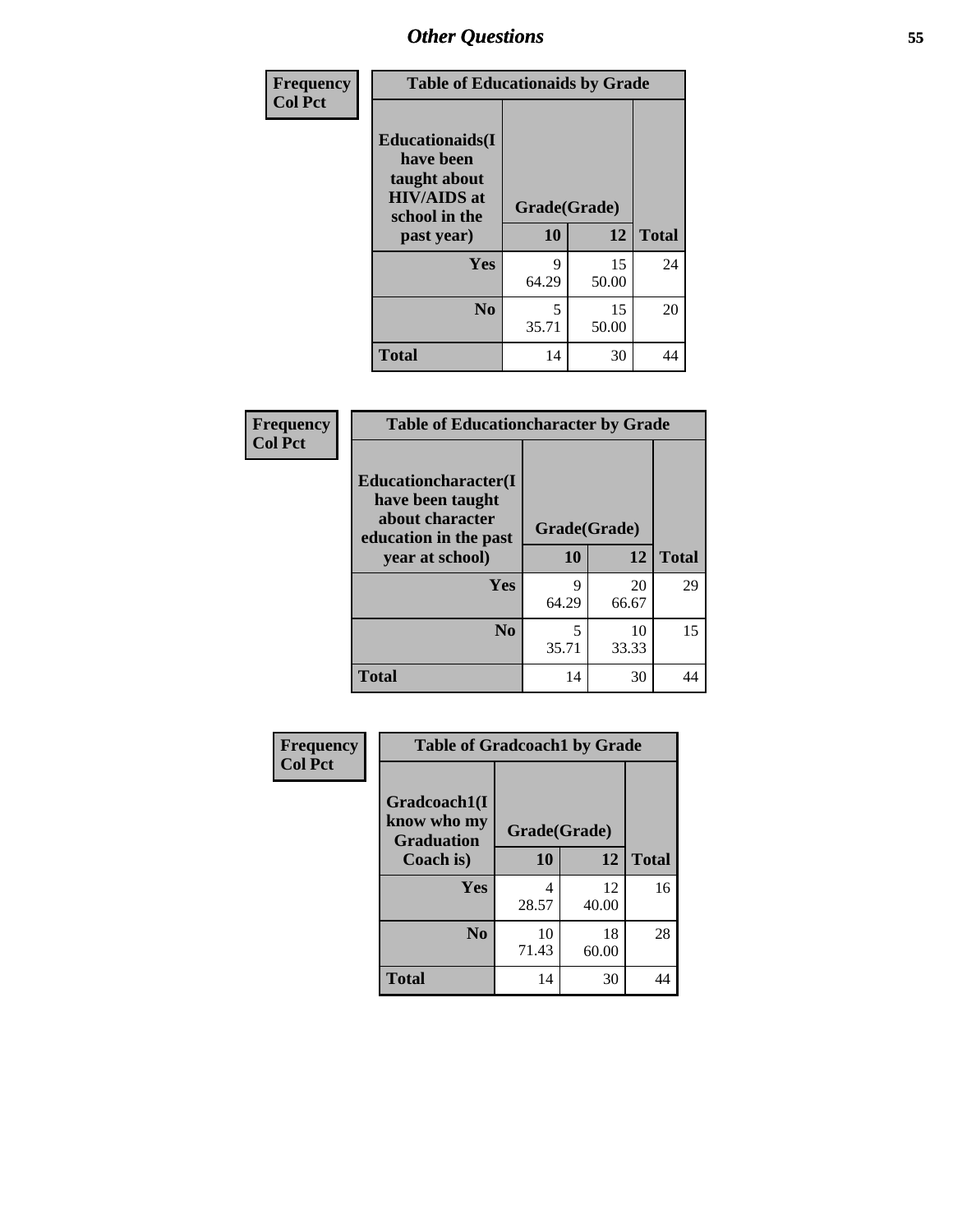| Frequency      | <b>Table of Gradcoach2 by Grade</b> |              |             |              |  |
|----------------|-------------------------------------|--------------|-------------|--------------|--|
| <b>Col Pct</b> |                                     |              |             |              |  |
|                | Gradcoach2(I<br>have                |              |             |              |  |
|                | contacted my<br><b>Graduation</b>   | Grade(Grade) |             |              |  |
|                | Coach)                              | 10           | 12          | <b>Total</b> |  |
|                | Yes                                 | 2<br>14.29   | 6<br>20.00  | 8            |  |
|                | N <sub>0</sub>                      | 12<br>85.71  | 24<br>80.00 | 36           |  |
|                | <b>Total</b>                        | 14           | 30          | 44           |  |

| Frequency<br><b>Col Pct</b> | <b>Table of Gradcoach3 by Grade</b>                                         |              |             |              |
|-----------------------------|-----------------------------------------------------------------------------|--------------|-------------|--------------|
|                             | Gradcoach3(I<br>have received<br>assistance<br>from my<br><b>Graduation</b> | Grade(Grade) |             |              |
|                             | Coach)                                                                      | 10           | 12          | <b>Total</b> |
|                             | <b>Yes</b>                                                                  | 2<br>14.29   | 5<br>16.67  | 7            |
|                             | N <sub>0</sub>                                                              | 4<br>28.57   | 10<br>33.33 | 14           |
|                             | Don't know                                                                  | 8<br>57.14   | 15<br>50.00 | 23           |
|                             | <b>Total</b>                                                                | 14           | 30          | 44           |

| Frequency<br><b>Col Pct</b> | <b>Table of Selfharm by Grade</b>                                                                                                                                                      |                    |             |              |
|-----------------------------|----------------------------------------------------------------------------------------------------------------------------------------------------------------------------------------|--------------------|-------------|--------------|
|                             | <b>Selfharm</b> (During<br>the past 12<br>months,<br>I harmed myself<br>on purpose<br><b>Suicideconsider</b><br>During the past<br>12 months,<br>I seriously<br>considered<br>suicide) | Grade(Grade)<br>10 | 12          | <b>Total</b> |
|                             | Yes                                                                                                                                                                                    | 2<br>14.29         | 2<br>6.67   | 4            |
|                             | N <sub>0</sub>                                                                                                                                                                         | 12<br>85.71        | 28<br>93.33 | 40           |
|                             | Total                                                                                                                                                                                  | 14                 | 30          | 44           |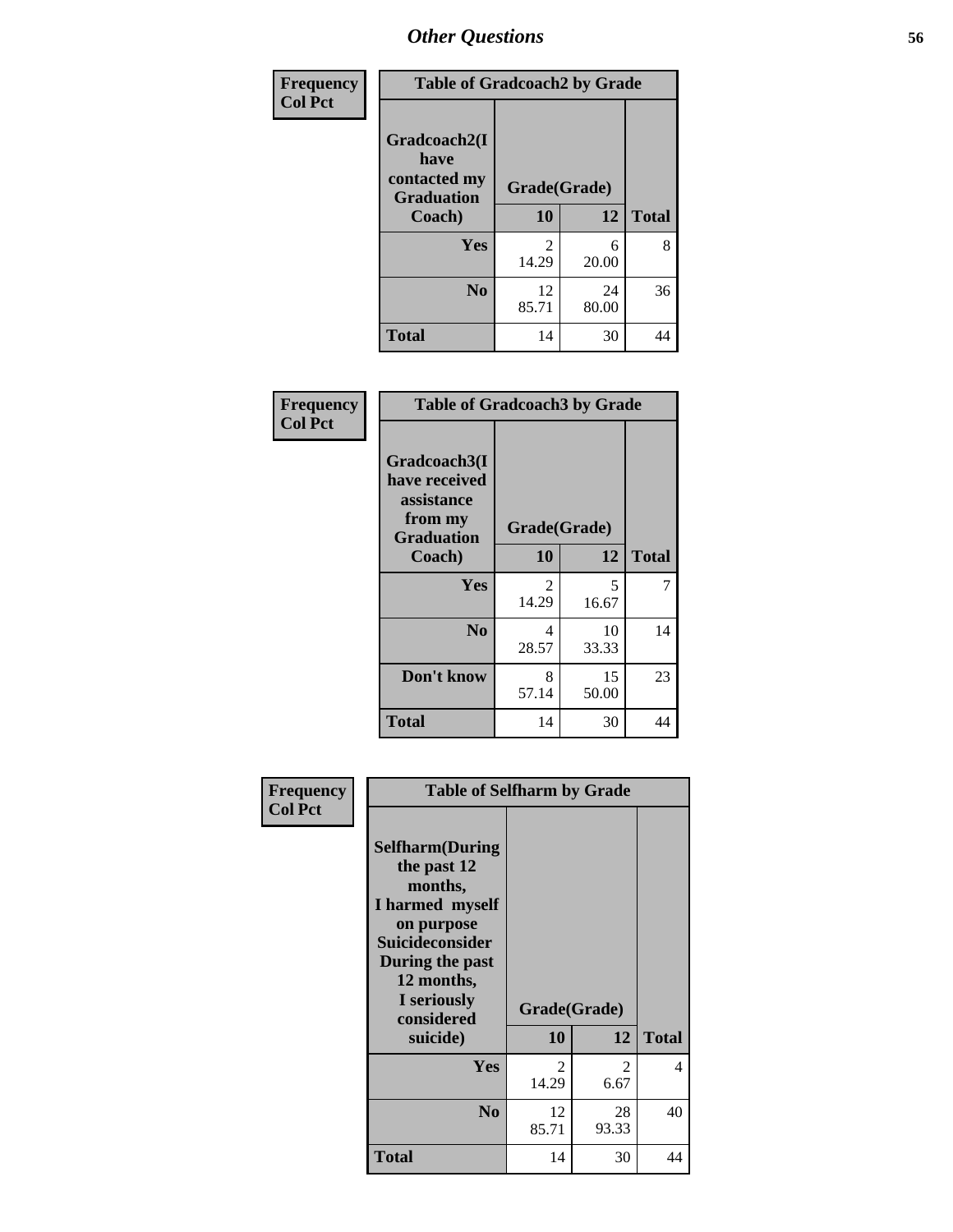| <b>Frequency</b> | <b>Table of Suicideconsider by Grade</b> |              |             |              |  |
|------------------|------------------------------------------|--------------|-------------|--------------|--|
| <b>Col Pct</b>   |                                          | Grade(Grade) |             |              |  |
|                  | Suicideconsider                          | <b>10</b>    | 12          | <b>Total</b> |  |
|                  | <b>Yes</b>                               | 14.29        | 6.67        | 4            |  |
|                  | N <sub>0</sub>                           | 12<br>85.71  | 28<br>93.33 | 40           |  |
|                  | <b>Total</b>                             | 14           | 30          | 44           |  |

| Frequency      | <b>Table of Suicideattempt by Grade</b>              |              |              |              |
|----------------|------------------------------------------------------|--------------|--------------|--------------|
| <b>Col Pct</b> | Suicideattempt(I<br>have attempted<br>suicide in the | Grade(Grade) |              |              |
|                | last year)                                           | 10           | 12           | <b>Total</b> |
|                | Yes                                                  | 7.14         | 0.00         |              |
|                | N <sub>0</sub>                                       | 13<br>92.86  | 30<br>100.00 | 43           |
|                | <b>Total</b>                                         | 14           | 30           | 44           |

| Frequency      | <b>Table of Instantmessaged by Grade</b>               |              |             |              |
|----------------|--------------------------------------------------------|--------------|-------------|--------------|
| <b>Col Pct</b> | Instantmessaged(I<br>have instant<br>messaged people I | Grade(Grade) |             |              |
|                | do not even know)                                      | 10           | 12          | <b>Total</b> |
|                | Yes                                                    | 8<br>57.14   | 8<br>26.67  | 16           |
|                | N <sub>0</sub>                                         | 6<br>42.86   | 22<br>73.33 | 28           |
|                | <b>Total</b>                                           | 14           | 30          | 44           |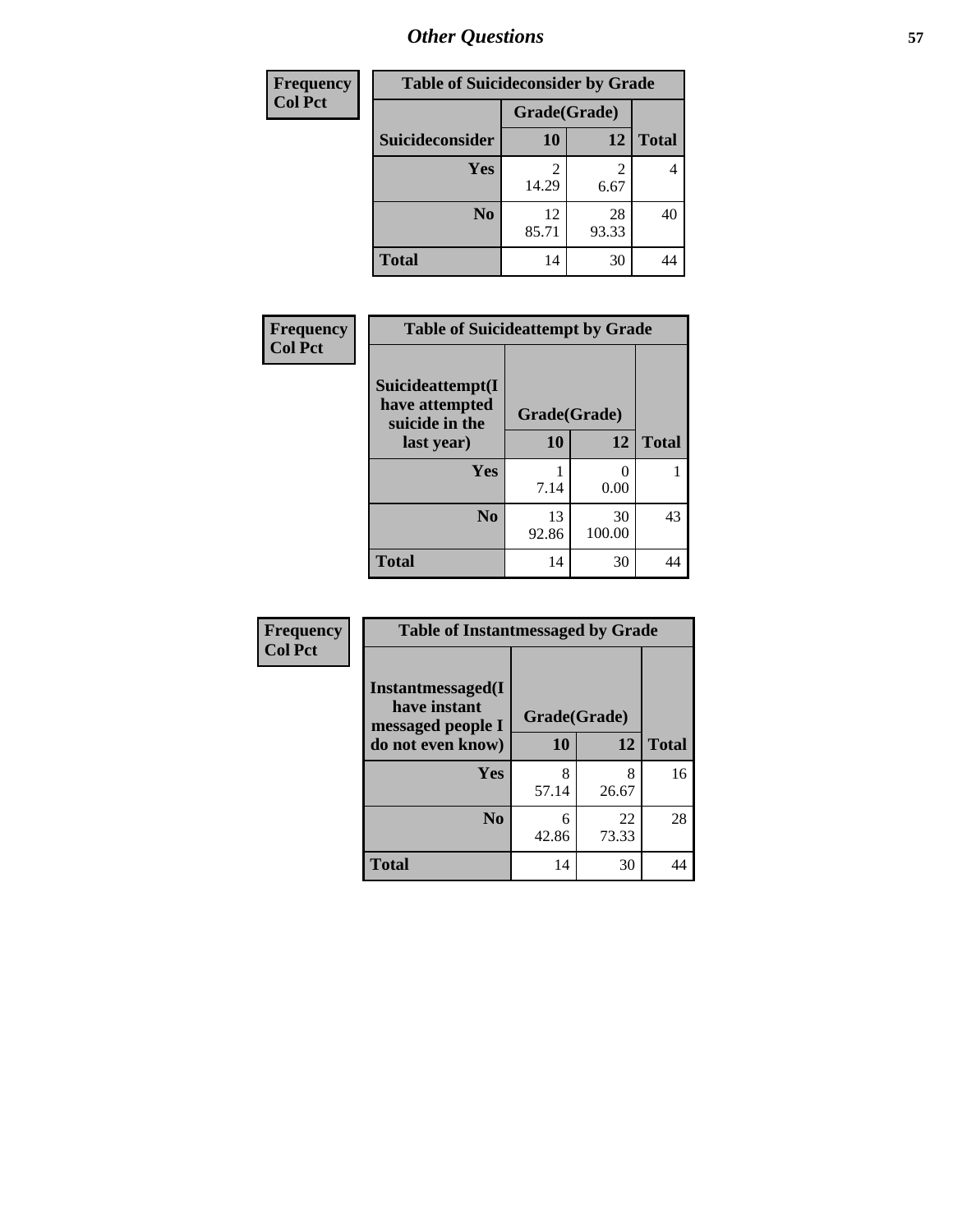| Frequency      | <b>Table of Getsalong by Grade</b>                  |            |                        |                |  |  |  |  |
|----------------|-----------------------------------------------------|------------|------------------------|----------------|--|--|--|--|
| <b>Col Pct</b> | Getsalong(I get<br>along with other<br>students and |            | Grade(Grade)           |                |  |  |  |  |
|                | adults)                                             | 10         | 12                     | <b>Total</b>   |  |  |  |  |
|                | <b>Strongly Agree</b>                               | 5<br>35.71 | 18<br>60.00            | 23             |  |  |  |  |
|                | <b>Somewhat Agree</b>                               | 3<br>21.43 | 9<br>30.00             | 12             |  |  |  |  |
|                | <b>Somewhat Disagree</b>                            | 0<br>0.00  | $\overline{2}$<br>6.67 | $\overline{2}$ |  |  |  |  |
|                | <b>Strongly Disagree</b>                            | 6<br>42.86 | 3.33                   |                |  |  |  |  |
|                | <b>Total</b>                                        | 14         | 30                     | 44             |  |  |  |  |

| Frequency      | <b>Table of Safehome by Grade</b> |                    |                        |              |  |  |
|----------------|-----------------------------------|--------------------|------------------------|--------------|--|--|
| <b>Col Pct</b> | Safehome(I feel<br>safe at home)  | Grade(Grade)<br>10 | 12                     | <b>Total</b> |  |  |
|                | <b>Strongly Agree</b>             | 5<br>35.71         | 20<br>66.67            | 25           |  |  |
|                | <b>Somewhat Agree</b>             | 7.14               | 7<br>23.33             | 8            |  |  |
|                | <b>Somewhat Disagree</b>          | 7.14               | 3.33                   | 2            |  |  |
|                | <b>Strongly Disagree</b>          | 50.00              | $\mathfrak{D}$<br>6.67 | 9            |  |  |
|                | <b>Total</b>                      | 14                 | 30                     | 44           |  |  |

| Frequency      | <b>Table of Adulttalk by Grade</b>                                                                 |                    |             |              |  |  |
|----------------|----------------------------------------------------------------------------------------------------|--------------------|-------------|--------------|--|--|
| <b>Col Pct</b> | <b>Adulttalk</b> (I<br>know an<br>adult at<br>school that<br>I can talk<br>with if I<br>need help) | Grade(Grade)<br>10 | 12          | <b>Total</b> |  |  |
|                | Yes                                                                                                | 6<br>42.86         | 20<br>66.67 | 26           |  |  |
|                | N <sub>0</sub>                                                                                     | 8<br>57.14         | 10<br>33.33 | 18           |  |  |
|                | <b>Total</b>                                                                                       | 14                 | 30          | 44           |  |  |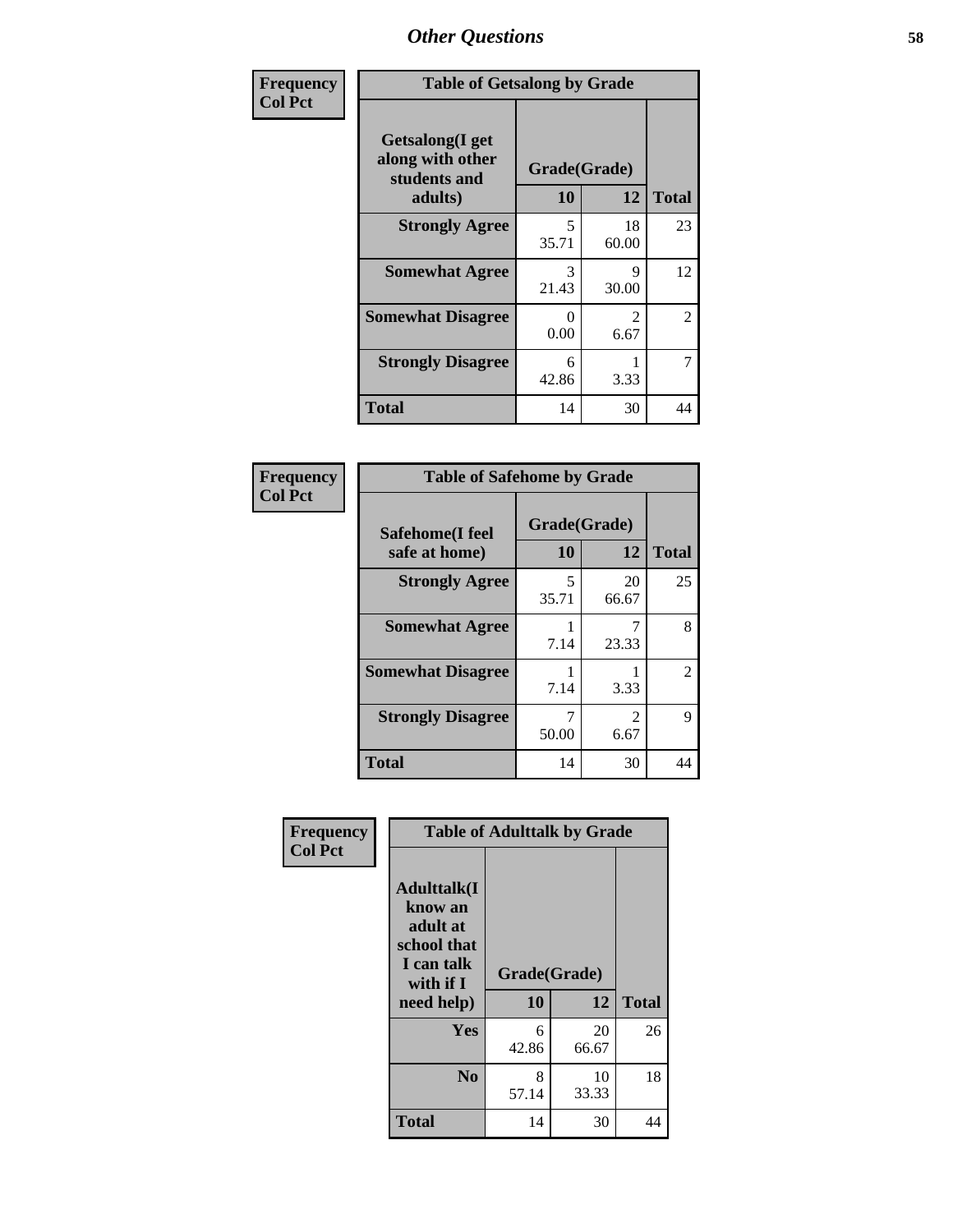| <b>Frequency</b> |
|------------------|
| <b>Row Pct</b>   |

| <b>Table of Grade by Tytime</b> |            |                                                                                        |          |                      |                      |                   |              |  |
|---------------------------------|------------|----------------------------------------------------------------------------------------|----------|----------------------|----------------------|-------------------|--------------|--|
|                                 |            | Tvtime(On an average school day,<br>how much unsupervised time do I spend watching TV) |          |                      |                      |                   |              |  |
| Grade(Grade)                    |            | <b>Less that</b><br>None   hour/day                                                    | hour/day | $2 - 3$<br>hours/day | $4 - 5$<br>hours/day | $6+$<br>hours/day | <b>Total</b> |  |
| 10                              | 5<br>35.71 | 7.14                                                                                   | 14.29    | 14.29                | 0.00                 | 28.57             | 14           |  |
| 12                              | 8<br>26.67 | 23.33                                                                                  | 3.33     | 6<br>20.00           | 13.33                | 13.33             | 30           |  |
| <b>Total</b>                    | 13         | 8                                                                                      | 3        | 8                    |                      | 8                 |              |  |

#### **Frequency Row Pct**

| <b>Table of Grade by Computertime</b> |       |                                                                                                   |                     |           |           |           |              |  |
|---------------------------------------|-------|---------------------------------------------------------------------------------------------------|---------------------|-----------|-----------|-----------|--------------|--|
|                                       |       | Computertime (On an average school day,<br>how much unsupervised time do I spend on the computer) |                     |           |           |           |              |  |
|                                       |       | <b>Less that</b>                                                                                  |                     | $2 - 3$   | $4 - 5$   | $6+$      |              |  |
| Grade(Grade)   None                   |       |                                                                                                   | hour/day   hour/day | hours/day | hours/day | hours/day | <b>Total</b> |  |
| 10                                    | 35.71 | າ<br>14.29                                                                                        | 7.14                | 14.29     | 0.00      | 28.57     | 14           |  |
| 12                                    | 23.33 | 23.33                                                                                             | 13.33               | 10.00     | 6.67      | 23.33     | 30           |  |
| <b>Total</b>                          | 12    | 9                                                                                                 |                     |           |           |           |              |  |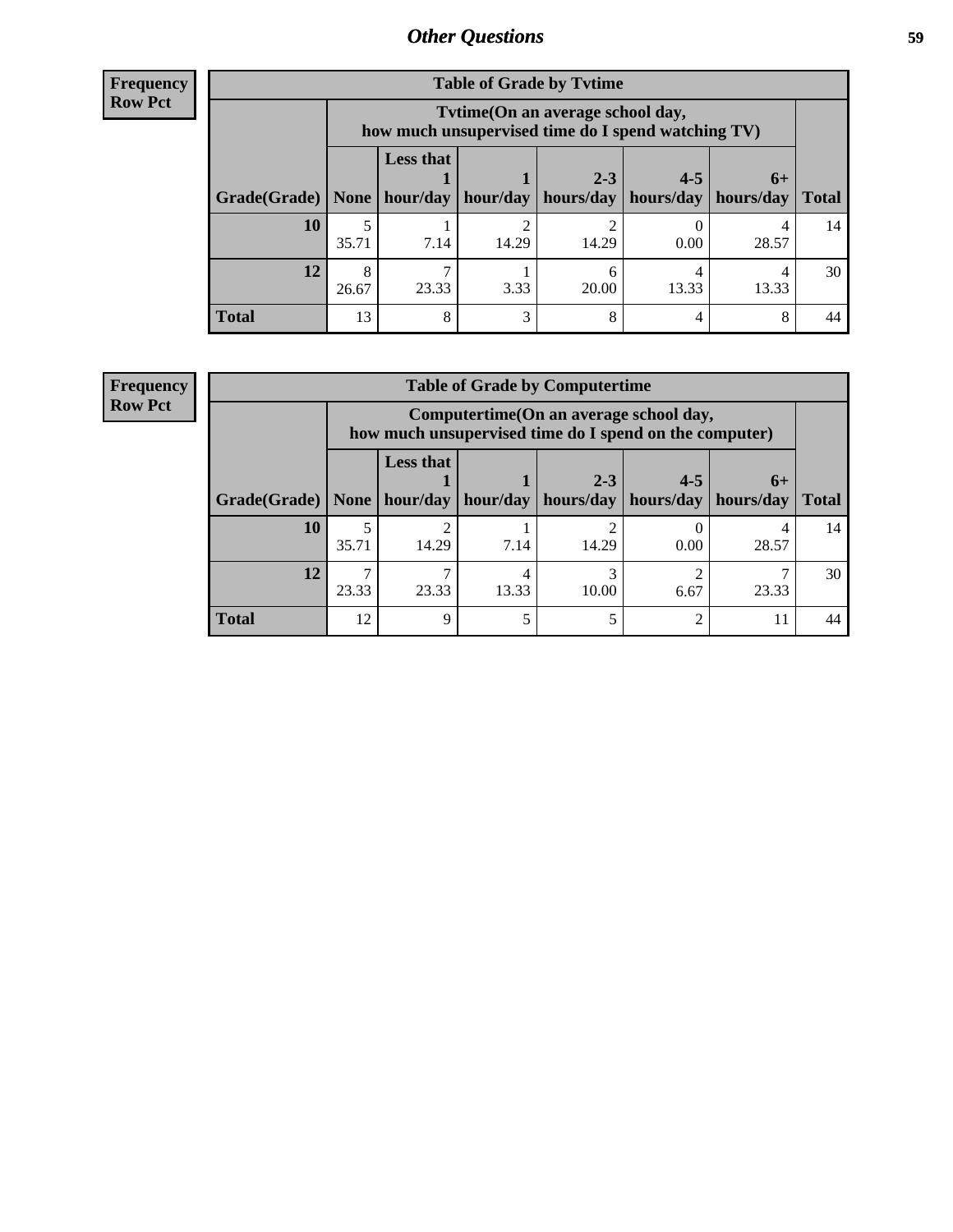### *Questions about Driving Laws* **60** *Driving Questions were asked only of high school students.*

| <b>Frequency</b> | <b>Table of Grade by License1</b> |                                                                                                                                           |             |                        |                      |              |  |  |
|------------------|-----------------------------------|-------------------------------------------------------------------------------------------------------------------------------------------|-------------|------------------------|----------------------|--------------|--|--|
| <b>Row Pct</b>   |                                   | License1(During the first 6 months of<br>driving with a provisional license,<br>the only passengers who can ride with<br>the driver are:) |             |                        |                      |              |  |  |
|                  | Grade(Grade)                      | <b>Parent or</b><br><b>Guardian   Members</b>                                                                                             | Family      | Anyone                 | Don't<br><b>Know</b> | <b>Total</b> |  |  |
|                  | 10                                | 3<br>21.43                                                                                                                                | 5<br>35.71  | 3<br>21.43             | 3<br>21.43           | 14           |  |  |
|                  | 12                                | 9<br>30.00                                                                                                                                | 12<br>40.00 | $\mathfrak{D}$<br>6.67 | 23.33                | 30           |  |  |
|                  | <b>Total</b>                      | 12                                                                                                                                        | 17          | 5                      | 10                   | 44           |  |  |

| Frequency      | <b>Table of Grade by License2</b> |                                                                                                          |                         |                         |                                                      |               |              |
|----------------|-----------------------------------|----------------------------------------------------------------------------------------------------------|-------------------------|-------------------------|------------------------------------------------------|---------------|--------------|
| <b>Row Pct</b> |                                   | License2(17 yr old drivers with a<br>provisional driver's license cannot<br>drive between the hours of:) |                         |                         |                                                      |               |              |
|                | Grade(Grade)                      | <b>Midnight</b><br>to 6am                                                                                | 1am<br>to<br>5am        | 1am<br>to<br><b>6am</b> | N <sub>0</sub><br>curfew<br>for $17$<br>year<br>olds | Don't<br>Know | <b>Total</b> |
|                | 10                                | 50.00                                                                                                    | 7.14                    | $\Omega$<br>0.00        | 7.14                                                 | 5<br>35.71    | 14           |
|                | 12                                | 12<br>40.00                                                                                              | $\overline{4}$<br>13.33 | 5<br>16.67              | 3.33                                                 | 8<br>26.67    | 30           |
|                | <b>Total</b>                      | 19                                                                                                       | 5                       | 5                       | $\mathfrak{D}$                                       | 13            | 44           |

| <b>Frequency</b> | <b>Table of Grade by License3</b> |                                                                           |                  |                   |            |               |              |
|------------------|-----------------------------------|---------------------------------------------------------------------------|------------------|-------------------|------------|---------------|--------------|
| <b>Row Pct</b>   |                                   | License3(For drivers under the age<br>what level of alcohol is considered |                  | of 21,<br>$DUI$ ? |            |               |              |
|                  | Grade(Grade)                      | Any<br><b>Amount</b>                                                      | 0.02             | 0.04              | 0.08       | Don't<br>know | <b>Total</b> |
|                  | 10                                | 4<br>28.57                                                                | $\left($<br>0.00 | 3<br>21.43        | 4<br>28.57 | 21.43         | 14           |
|                  | 12                                | 3<br>10.00                                                                | 8<br>26.67       | 3<br>10.00        | 3<br>10.00 | 13<br>43.33   | 30           |
|                  | <b>Total</b>                      | 7                                                                         | 8                | 6                 | 7          | 16            | 44           |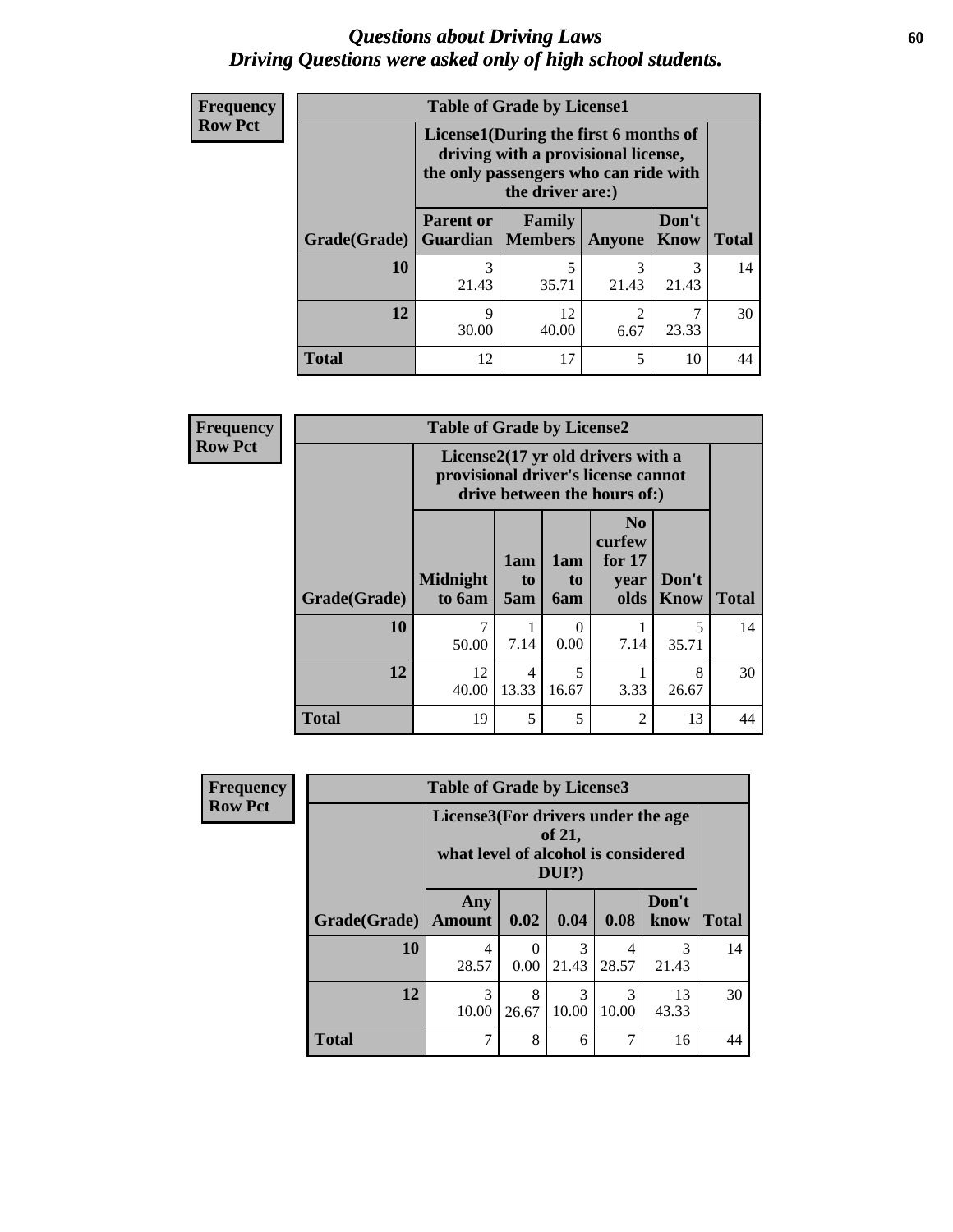### *Questions about Driving Laws* **61** *Driving Questions were asked only of high school students.*

| <b>Frequency</b> | <b>Table of Grade by License4</b> |                         |                                                                                                                         |              |                               |               |              |  |
|------------------|-----------------------------------|-------------------------|-------------------------------------------------------------------------------------------------------------------------|--------------|-------------------------------|---------------|--------------|--|
| <b>Row Pct</b>   |                                   |                         | License4(A driver under 21<br>automatically loses his/her license if<br>caught exceeding the posted speet<br>limit by:) |              |                               |               |              |  |
|                  | Grade(Grade)                      | $15+$<br>mph            | $25+$<br>mph                                                                                                            | $35+$<br>mph | <b>Depends</b><br>on<br>judge | Don't<br>know | <b>Total</b> |  |
|                  | 10                                | $\overline{2}$<br>14.29 | 0<br>0.00                                                                                                               | 4<br>28.57   | 7.14                          | 50.00         | 14           |  |
|                  | 12                                | 8<br>26.67              | 5<br>16.67                                                                                                              | 3<br>10.00   | $\theta$<br>0.00              | 14<br>46.67   | 30           |  |
|                  | <b>Total</b>                      | 10                      | 5                                                                                                                       | 7            |                               | 21            | 44           |  |

| Frequency      | <b>Table of Grade by License5</b> |            |                                                                                                                                                             |               |              |
|----------------|-----------------------------------|------------|-------------------------------------------------------------------------------------------------------------------------------------------------------------|---------------|--------------|
| <b>Row Pct</b> |                                   |            | License5(A)<br>Georgia teenager<br>with family<br>connections or a<br>good lawyer can<br>break a teen<br>driving law and<br>keep their driver's<br>license) |               |              |
|                | Grade(Grade)                      | Yes        | N <sub>0</sub>                                                                                                                                              | Don't<br>know | <b>Total</b> |
|                | 10                                | 5<br>35.71 | 5<br>35.71                                                                                                                                                  | 4<br>28.57    | 14           |
|                | 12                                | 9<br>30.00 | 9<br>30.00                                                                                                                                                  | 12<br>40.00   | 30           |
|                | <b>Total</b>                      | 14         | 14                                                                                                                                                          | 16            | 44           |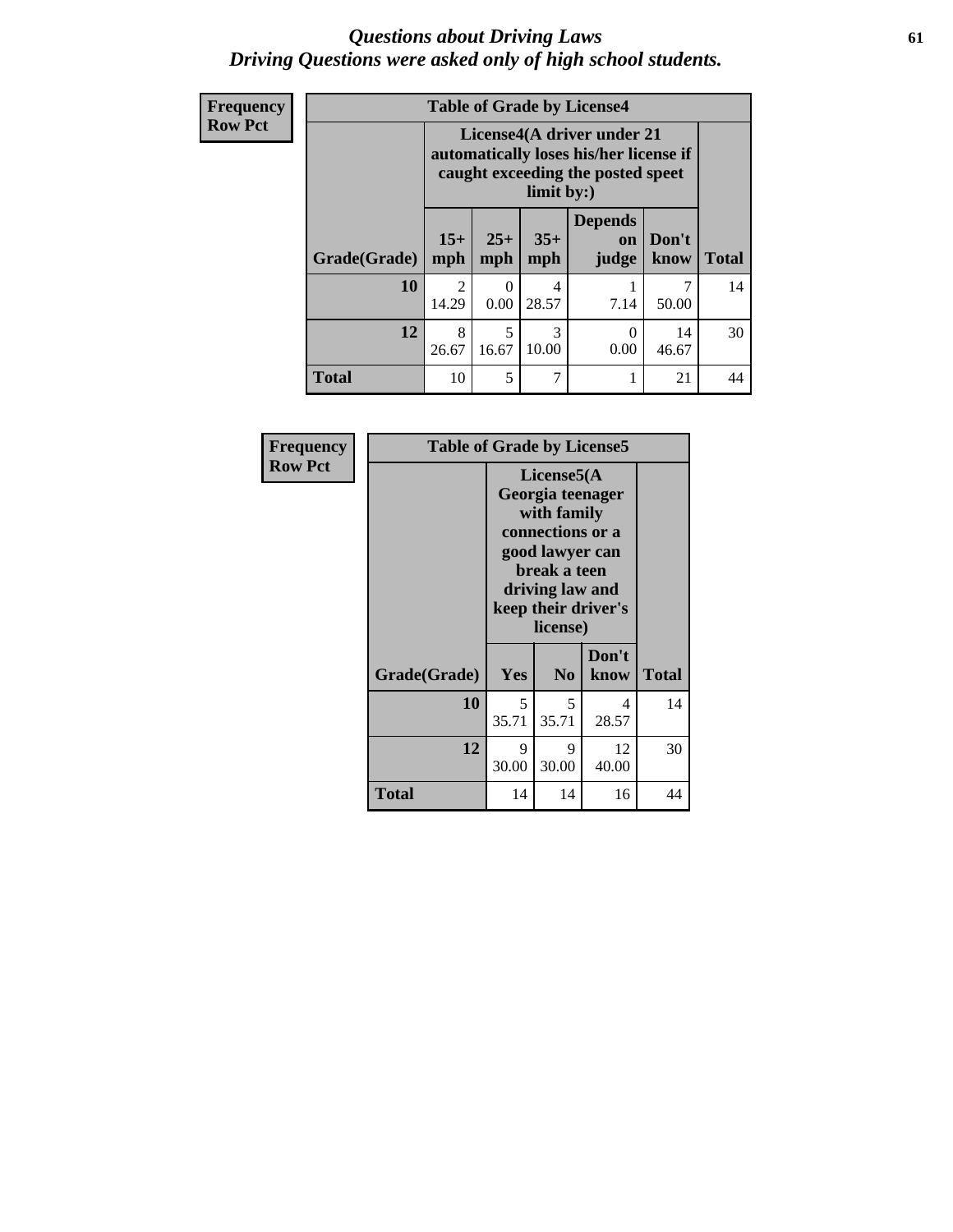### *Questions about Driving Laws* **62** *Driving Questions were asked only of high school students.*

| Frequency      |              | <b>Table of Grade by License6</b> |                                                                                                                                                 |               |              |
|----------------|--------------|-----------------------------------|-------------------------------------------------------------------------------------------------------------------------------------------------|---------------|--------------|
| <b>Row Pct</b> |              |                                   | License <sub>6</sub> (I know a<br>friend or<br>classmate that<br>broke a teen<br>driving law,<br>but was allowed to<br>keep his/her<br>license) |               |              |
|                | Grade(Grade) | Yes                               | N <sub>0</sub>                                                                                                                                  | Don't<br>know | <b>Total</b> |
|                | 10           | 2<br>14.29                        | 7<br>50.00                                                                                                                                      | 5<br>35.71    | 14           |
|                | 12           | 12<br>40.00                       | 7<br>23.33                                                                                                                                      | 11<br>36.67   | 30           |
|                | <b>Total</b> | 14                                | 14                                                                                                                                              | 16            | 44           |

| <b>Frequency</b> |              |                                   | <b>Table of Grade by License7</b>                                                                |                          |              |  |  |
|------------------|--------------|-----------------------------------|--------------------------------------------------------------------------------------------------|--------------------------|--------------|--|--|
| <b>Row Pct</b>   |              |                                   | License7(A student under the age of 18<br>cam loser his/her driving privileges if he<br>or she:) |                          |              |  |  |
|                  | Grade(Grade) | Drop out<br>without<br>graduating | <b>Bring</b><br>alcohol/drugs/weapon<br>to school                                                | All of<br>the<br>  above | <b>Total</b> |  |  |
|                  | 10           | 14.29                             | $\left( \right)$<br>0.00                                                                         | 12<br>85.71              | 14           |  |  |
|                  | 12           | 6.67                              | 3.33                                                                                             | 27<br>90.00              | 30           |  |  |
|                  | <b>Total</b> | 4                                 |                                                                                                  | 39                       | 44           |  |  |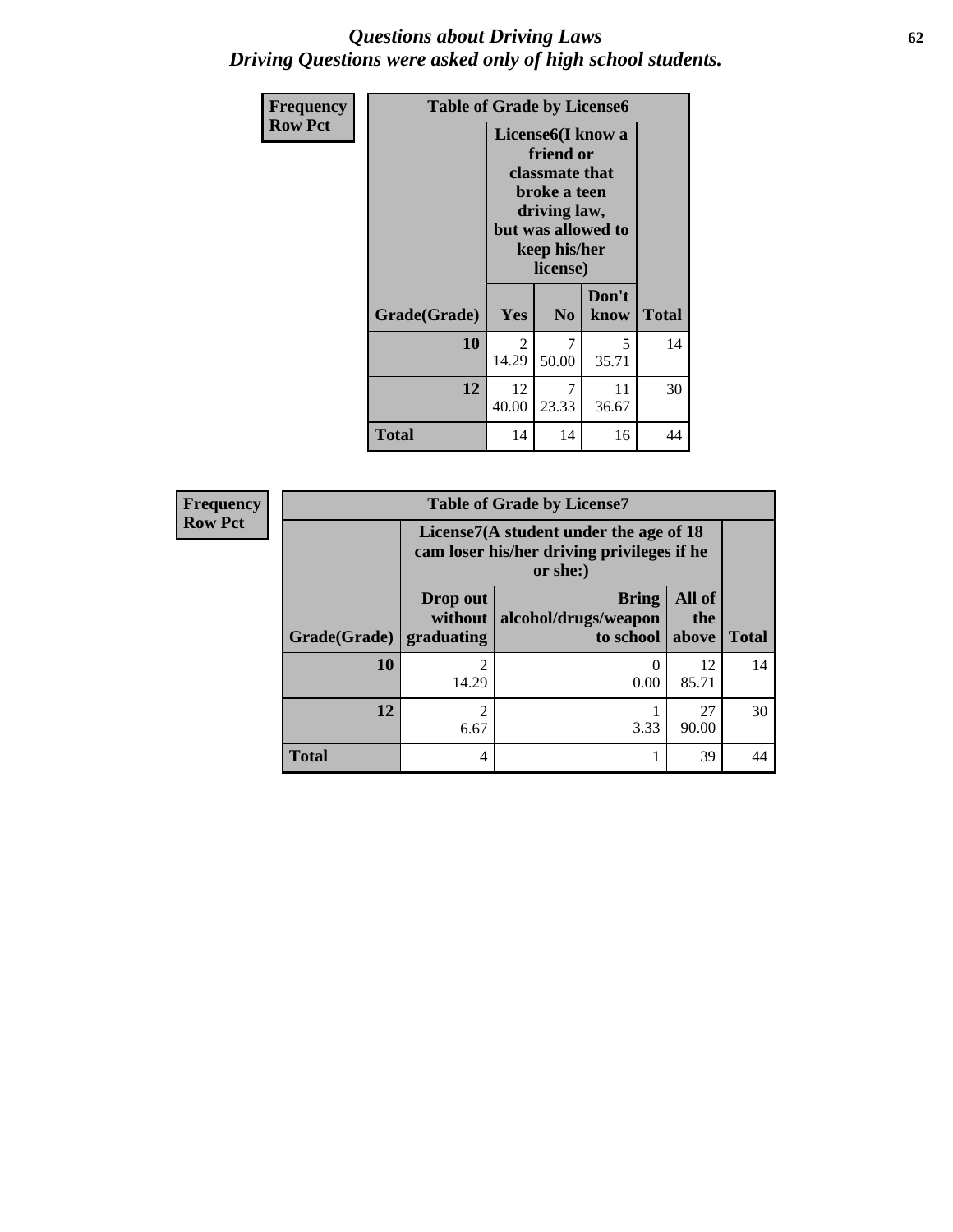# *Select Results by Gender* **63**

| Frequency      | <b>Table of SchoolClimate2 by Gender</b>          |                                 |             |              |  |  |
|----------------|---------------------------------------------------|---------------------------------|-------------|--------------|--|--|
| <b>Col Pct</b> | SchoolClimate2(I<br>feel successful at<br>school) | Gender(Gender)<br><b>Female</b> | <b>Male</b> | <b>Total</b> |  |  |
|                | <b>Strongly Agree</b>                             | 6<br>28.57                      | 6<br>26.09  | 12           |  |  |
|                | <b>Somewhat Agree</b>                             | 13<br>61.90                     | 12<br>52.17 | 25           |  |  |
|                | <b>Somewhat Disagree</b>                          | 4.76                            | 0<br>0.00   |              |  |  |
|                | <b>Strongly Disagree</b>                          | 4.76                            | 5<br>21.74  | 6            |  |  |
|                | <b>Total</b>                                      | 21                              | 23          | 44           |  |  |

| <b>Frequency</b> | <b>Table of SchoolClimate6 by Gender</b>                 |                        |              |    |
|------------------|----------------------------------------------------------|------------------------|--------------|----|
| <b>Col Pct</b>   | <b>SchoolClimate6(Teachers</b><br>treat me with respect) | Gender(Gender)         | <b>Total</b> |    |
|                  |                                                          | <b>Female</b>          | <b>Male</b>  |    |
|                  | <b>Strongly Agree</b>                                    | 4<br>19.05             | 4<br>17.39   | 8  |
|                  | <b>Somewhat Agree</b>                                    | 9<br>42.86             | Q<br>39.13   | 18 |
|                  | <b>Somewhat Disagree</b>                                 | 6<br>28.57             | 3<br>13.04   | 9  |
|                  | <b>Strongly Disagree</b>                                 | $\mathfrak{D}$<br>9.52 | 30.43        | 9  |
|                  | <b>Total</b>                                             | 21                     | 23           | 44 |

| <b>Frequency</b> | <b>Table of SchoolClimate8 by Gender</b>                                             |               |                               |              |  |  |
|------------------|--------------------------------------------------------------------------------------|---------------|-------------------------------|--------------|--|--|
| <b>Col Pct</b>   | <b>SchoolClimate8(Students</b><br>are frequently<br>recognized for good<br>behavior) | <b>Female</b> | Gender(Gender)<br><b>Male</b> | <b>Total</b> |  |  |
|                  | <b>Strongly Agree</b>                                                                | $\Omega$      | 4                             | 4            |  |  |
|                  | <b>Somewhat Agree</b>                                                                | 0.00<br>10    | 17.39<br>10                   | 20           |  |  |
|                  |                                                                                      | 47.62         | 43.48                         |              |  |  |
|                  | <b>Somewhat Disagree</b>                                                             | 7<br>33.33    | 4<br>17.39                    | 11           |  |  |
|                  | <b>Strongly Disagree</b>                                                             | 4<br>19.05    | 5<br>21.74                    | 9            |  |  |
|                  | Total                                                                                | 21            | 23                            | 44           |  |  |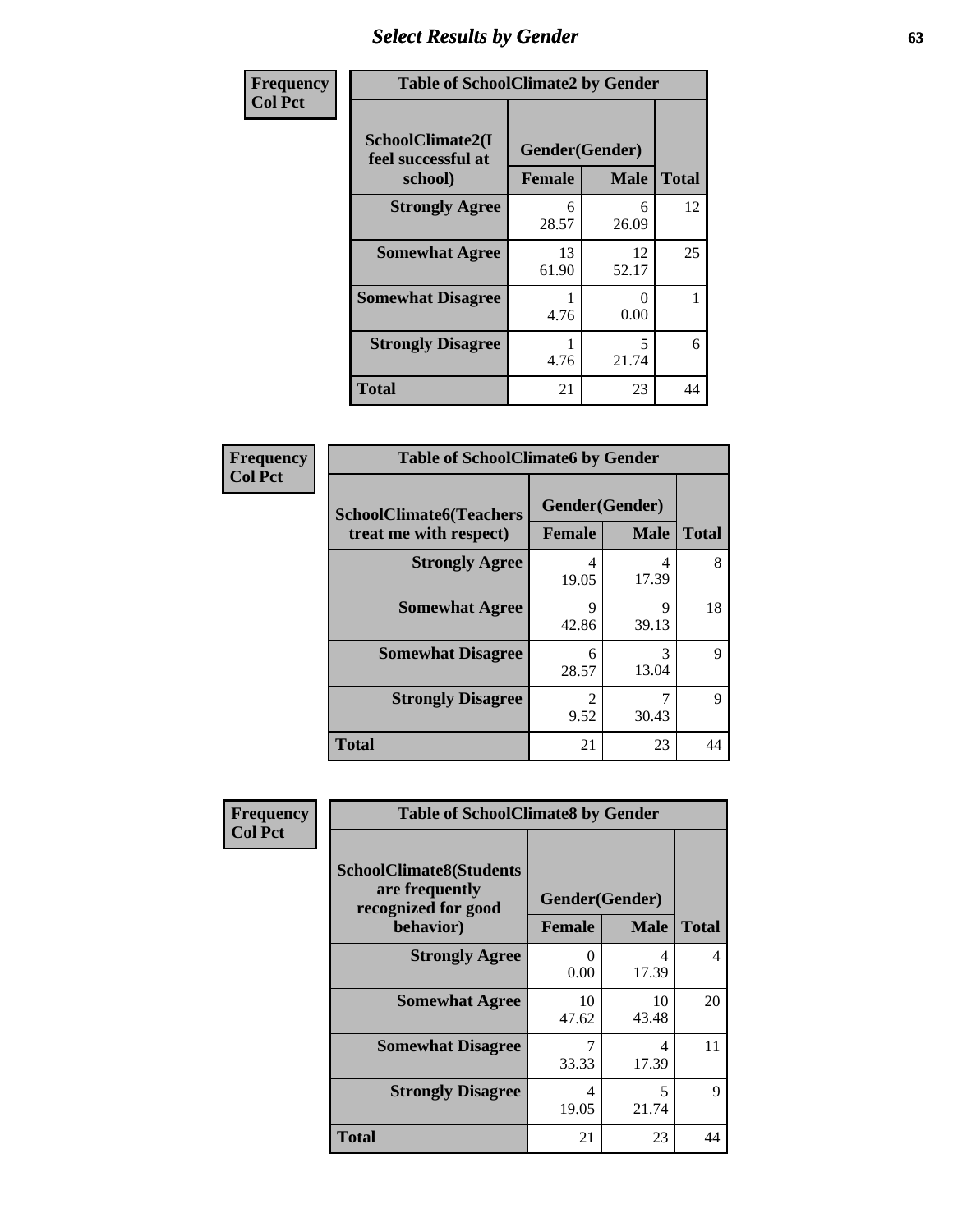# *Select Results by Gender* **64**

| Frequency      |                | <b>Table of Gender by Dropout</b>                            |                |              |  |
|----------------|----------------|--------------------------------------------------------------|----------------|--------------|--|
| <b>Row Pct</b> |                | Dropout(I<br>have<br>thought<br>about<br>dropping<br>school) | out of         |              |  |
|                | Gender(Gender) | Yes                                                          | N <sub>0</sub> | <b>Total</b> |  |
|                | <b>Female</b>  | 7<br>33.33                                                   | 14<br>66.67    | 21           |  |
|                | <b>Male</b>    | 9<br>39.13                                                   | 14<br>60.87    | 23           |  |
|                | <b>Total</b>   | 16                                                           | 28             | 44           |  |

| <b>Frequency</b> | <b>Table of Gender by Dropoutreason</b> |                             |                                                                    |                          |                                |              |              |
|------------------|-----------------------------------------|-----------------------------|--------------------------------------------------------------------|--------------------------|--------------------------------|--------------|--------------|
| <b>Row Pct</b>   |                                         |                             | Dropoutreason(If I dropped out the<br>reason would most likely be) |                          |                                |              |              |
|                  | <b>Gender(Gender)</b>                   | Won't<br><b>Drop</b><br>out | <b>Bored</b>                                                       | Family<br><b>Reasons</b> | <b>Being</b><br><b>Bullied</b> | <b>Other</b> | <b>Total</b> |
|                  | <b>Female</b>                           | 23.81                       | 4.76                                                               | 6<br>28.57               | 4.76                           | 8<br>38.10   | 21           |
|                  | <b>Male</b>                             | 10<br>43.48                 | $\mathfrak{D}$<br>8.70                                             | 2<br>8.70                | ↑<br>8.70                      | 30.43        | 23           |
|                  | <b>Total</b>                            | 15                          | 3                                                                  | 8                        | 3                              | 15           | 44           |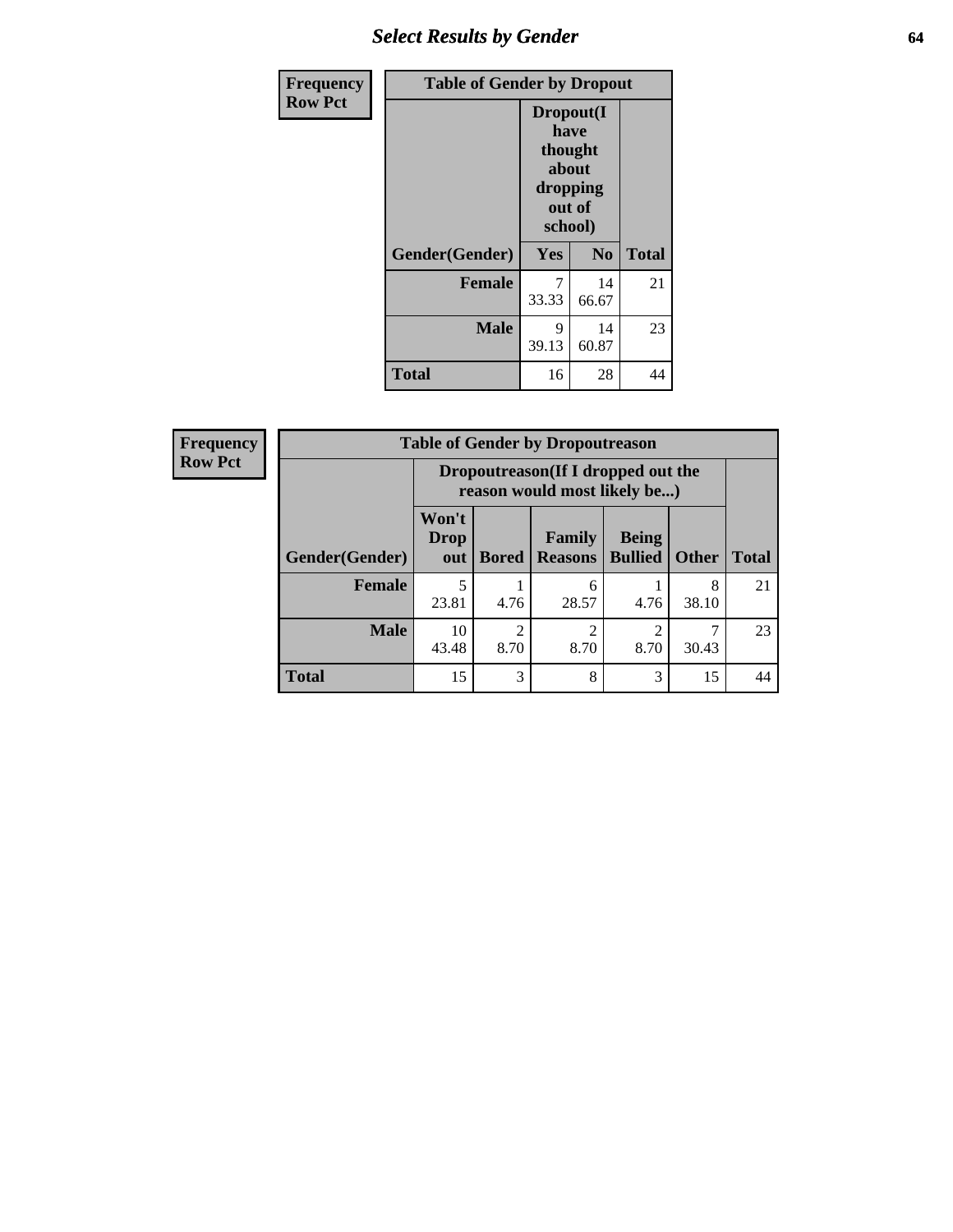*School Safety* **65**

| Frequency      | <b>Table of Gender by Bullied2</b> |                 |                |              |
|----------------|------------------------------------|-----------------|----------------|--------------|
| <b>Row Pct</b> |                                    | <b>Bullied2</b> |                |              |
|                | Gender(Gender)                     | Yes             | N <sub>0</sub> | <b>Total</b> |
|                | <b>Female</b>                      | 5<br>23.81      | 16<br>76.19    | 21           |
|                | <b>Male</b>                        | 21.74           | 18<br>78.26    | 23           |
|                | <b>Total</b>                       | 10              | 34             |              |

| Frequency      | <b>Table of Gender by Bulliedothers2</b> |                       |                |              |
|----------------|------------------------------------------|-----------------------|----------------|--------------|
| <b>Row Pct</b> |                                          | <b>Bulliedothers2</b> |                |              |
|                | Gender(Gender)                           | Yes                   | N <sub>0</sub> | <b>Total</b> |
|                | <b>Female</b>                            | 0.00                  | 21<br>100.00   | 21           |
|                | <b>Male</b>                              | 21.74                 | 18<br>78.26    | 23           |
|                | <b>Total</b>                             | 5                     | 39             | 44           |

| <b>Frequency</b> | <b>Table of Gender by Weaponschool2</b> |                      |                |              |
|------------------|-----------------------------------------|----------------------|----------------|--------------|
| <b>Row Pct</b>   |                                         | <b>Weaponschool2</b> |                |              |
|                  | Gender(Gender)                          | Yes                  | N <sub>0</sub> | <b>Total</b> |
|                  | <b>Female</b>                           | 0.00                 | 21<br>100.00   | 21           |
|                  | <b>Male</b>                             | 8.70                 | 21<br>91.30    | 23           |
|                  | <b>Total</b>                            | 2                    | 42             | 44           |

| <b>Frequency</b> | <b>Table of Gender by Absentunsafe2</b> |               |                |              |
|------------------|-----------------------------------------|---------------|----------------|--------------|
| <b>Row Pct</b>   |                                         | Absentunsafe2 |                |              |
|                  | Gender(Gender)                          | Yes           | N <sub>0</sub> | <b>Total</b> |
|                  | <b>Female</b>                           | 10<br>47.62   | 11<br>52.38    | 21           |
|                  | <b>Male</b>                             | 10<br>43.48   | 13<br>56.52    | 23           |
|                  | <b>Total</b>                            | 20            | 24             | 44           |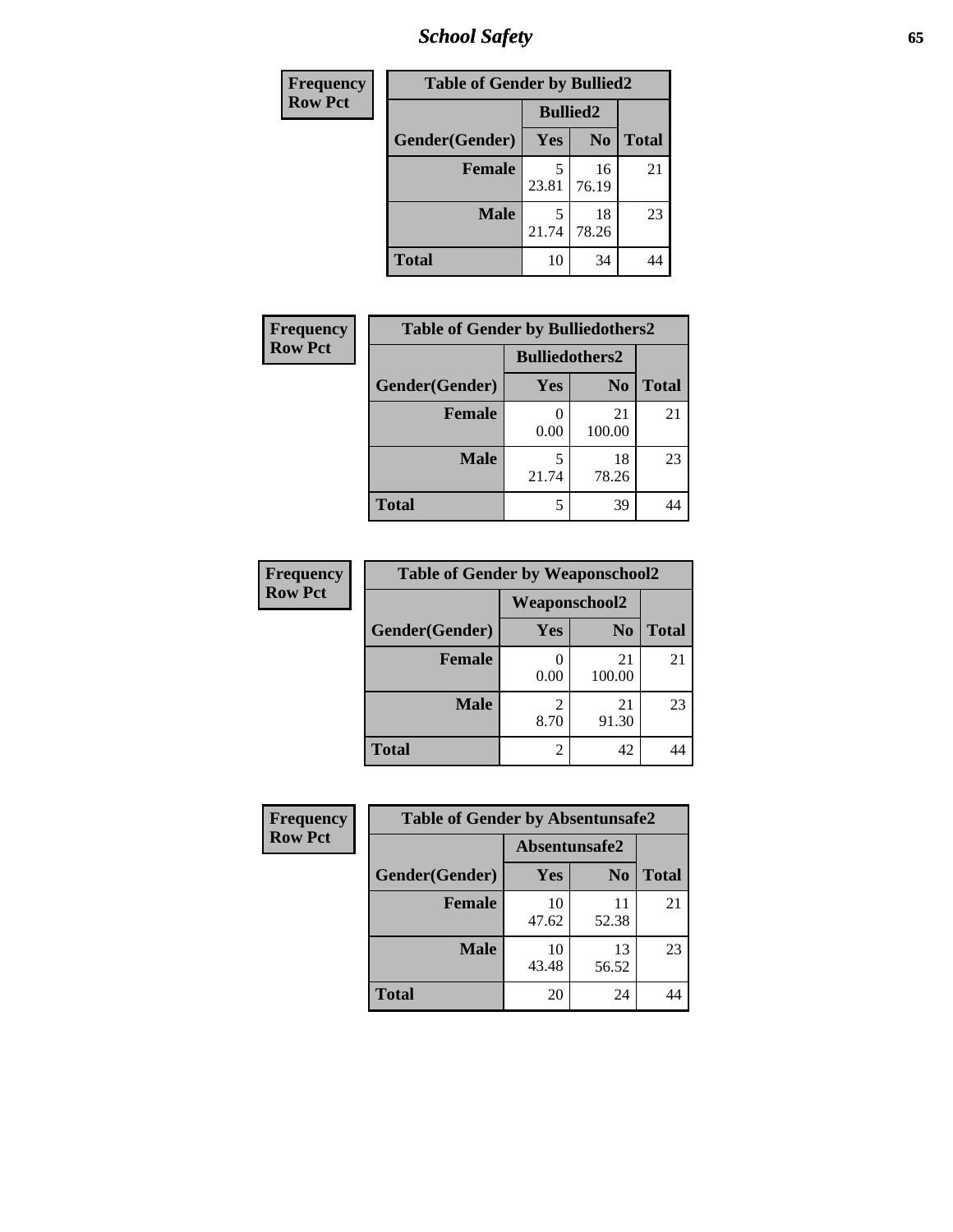*School Safety* **66**

| Frequency      | <b>Table of Gender by Gangself</b> |                                                                                                |                |              |
|----------------|------------------------------------|------------------------------------------------------------------------------------------------|----------------|--------------|
| <b>Row Pct</b> |                                    | Gangself(I<br>have<br>participated<br>in illegal gang<br>activities in<br>the past 30<br>days) |                |              |
|                | Gender(Gender)                     | Yes                                                                                            | N <sub>0</sub> | <b>Total</b> |
|                | <b>Female</b>                      | 3<br>14.29                                                                                     | 18<br>85.71    | 21           |
|                | <b>Male</b>                        | 4<br>17.39                                                                                     | 19<br>82.61    | 23           |
|                | <b>Total</b>                       | 7                                                                                              | 37             | 44           |

| Frequency      | <b>Table of Gender by Gangpeers</b> |                                                                                                                             |                |              |
|----------------|-------------------------------------|-----------------------------------------------------------------------------------------------------------------------------|----------------|--------------|
| <b>Row Pct</b> |                                     | <b>Gangpeers</b> (I<br>have friends<br>who have<br>participated<br>in illegal gang<br>activities in<br>the past 30<br>days) |                |              |
|                | Gender(Gender)                      | Yes                                                                                                                         | N <sub>0</sub> | <b>Total</b> |
|                | <b>Female</b>                       | 8<br>38.10                                                                                                                  | 13<br>61.90    | 21           |
|                | <b>Male</b>                         | 9<br>39.13                                                                                                                  | 14<br>60.87    | 23           |
|                | Total                               | 17                                                                                                                          | 27             | 44           |

| Frequency      | <b>Table of Gender by Pickedon2</b> |           |                |              |
|----------------|-------------------------------------|-----------|----------------|--------------|
| <b>Row Pct</b> |                                     | Pickedon2 |                |              |
|                | Gender(Gender)                      | Yes       | N <sub>0</sub> | <b>Total</b> |
|                | <b>Female</b>                       | 38.10     | 13<br>61.90    | 21           |
|                | <b>Male</b>                         | 21.74     | 18<br>78.26    | 23           |
|                | <b>Total</b>                        | 13        | 31             | 44           |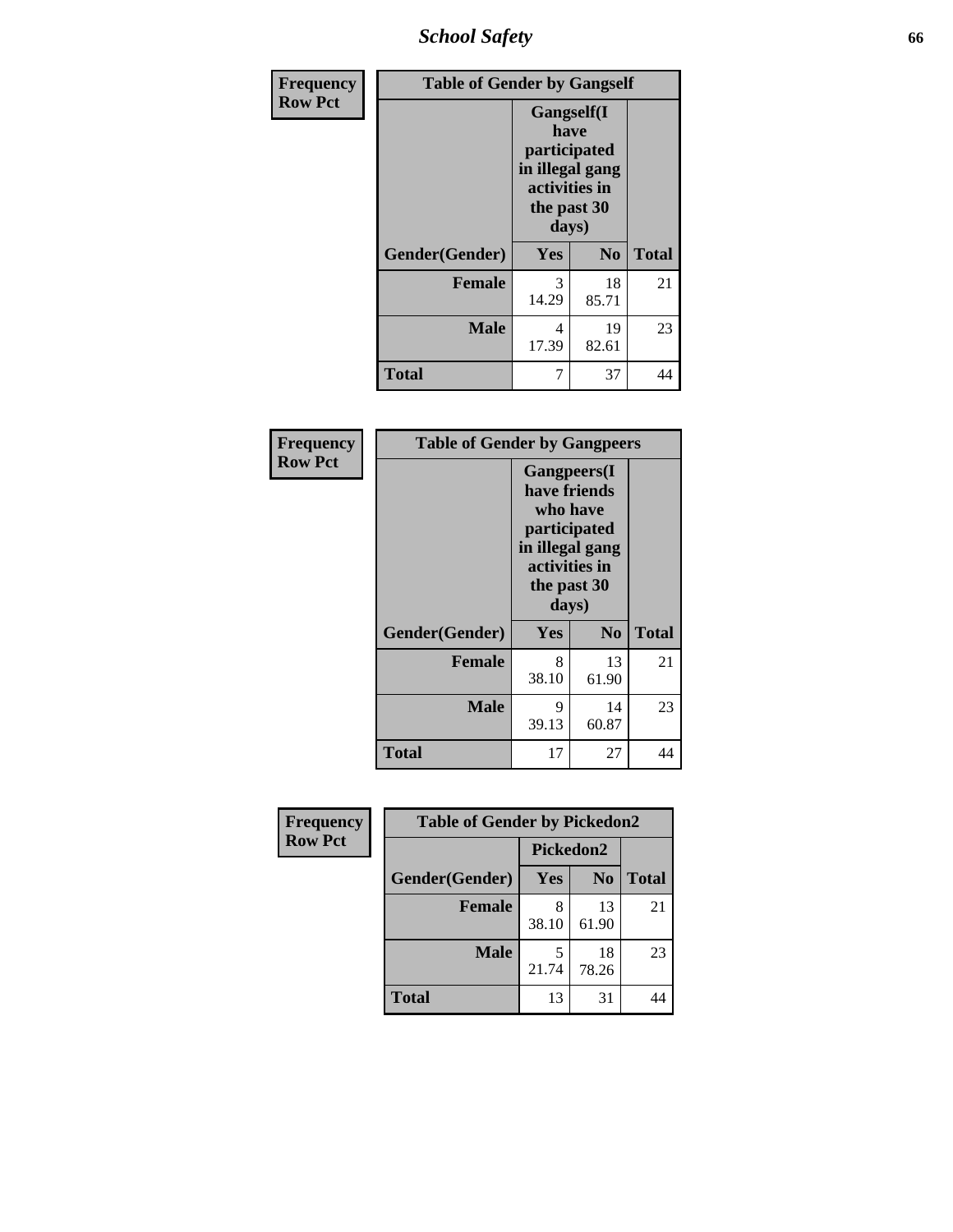*School Safety* **67**

| Frequency      | <b>Table of Gender by Safeschool2</b> |             |                |              |  |
|----------------|---------------------------------------|-------------|----------------|--------------|--|
| <b>Row Pct</b> | Safeschool2                           |             |                |              |  |
|                | Gender(Gender)                        | <b>Yes</b>  | N <sub>0</sub> | <b>Total</b> |  |
|                | <b>Female</b>                         | 38.10       | 13<br>61.90    | 21           |  |
|                | <b>Male</b>                           | 11<br>47.83 | 12<br>52.17    | 23           |  |
|                | <b>Total</b>                          | 19          | 25             | 44           |  |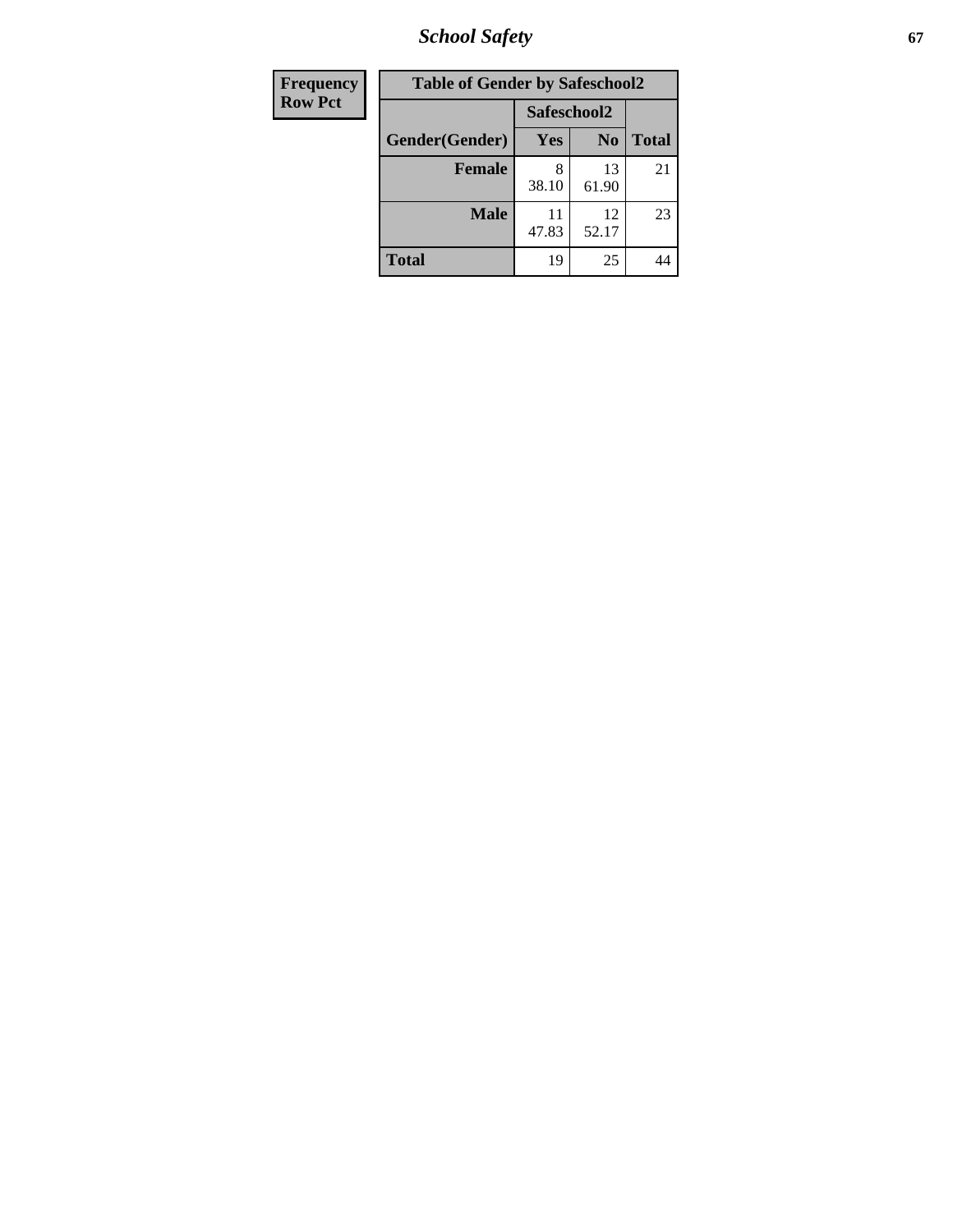# *Incidence of Drug Use* 68

| <b>Frequency</b> | <b>Table of Gender by AlcoholAlt</b> |                                          |                |              |  |  |
|------------------|--------------------------------------|------------------------------------------|----------------|--------------|--|--|
| <b>Row Pct</b>   |                                      | AlcoholAlt(Alcohol<br>use, past 30 days) |                |              |  |  |
|                  | Gender(Gender)                       | <b>Yes</b>                               | N <sub>0</sub> | <b>Total</b> |  |  |
|                  | <b>Female</b>                        | 4<br>19.05                               | 17<br>80.95    | 21           |  |  |
|                  | <b>Male</b>                          | 4<br>17.39                               | 19<br>82.61    | 23           |  |  |
|                  | <b>Total</b>                         | 8                                        | 36             | 44           |  |  |

| <b>Frequency</b> | <b>Table of Gender by TobaccoAny</b> |            |                                          |              |
|------------------|--------------------------------------|------------|------------------------------------------|--------------|
| <b>Row Pct</b>   |                                      |            | TobaccoAny(Tobacco<br>use, past 30 days) |              |
|                  | Gender(Gender)                       | Yes        | N <sub>0</sub>                           | <b>Total</b> |
|                  | Female                               | 4<br>19.05 | 17<br>80.95                              | 21           |
|                  | <b>Male</b>                          | 6<br>26.09 | 17<br>73.91                              | 23           |
|                  | <b>Total</b>                         | 10         | 34                                       |              |

| <b>Frequency</b> | <b>Table of Gender by MarijuanaAlt</b> |                        |                                              |              |
|------------------|----------------------------------------|------------------------|----------------------------------------------|--------------|
| <b>Row Pct</b>   |                                        |                        | MarijuanaAlt(Marijuana<br>use, past 30 days) |              |
|                  | Gender(Gender)                         | Yes                    | N <sub>0</sub>                               | <b>Total</b> |
|                  | Female                                 | 4.76                   | 20<br>95.24                                  | 21           |
|                  | <b>Male</b>                            | $\mathfrak{D}$<br>8.70 | 21<br>91.30                                  | 23           |
|                  | <b>Total</b>                           | 3                      | 41                                           |              |

| <b>Frequency</b> | <b>Table of Gender by OtherDrugAny</b> |                         |                           |              |
|------------------|----------------------------------------|-------------------------|---------------------------|--------------|
| <b>Row Pct</b>   |                                        | drug use, past 30 days) | <b>OtherDrugAny(Other</b> |              |
|                  | Gender(Gender)                         | <b>Yes</b>              | N <sub>0</sub>            | <b>Total</b> |
|                  | <b>Female</b>                          | 4.76                    | 20<br>95.24               | 21           |
|                  | <b>Male</b>                            | 3<br>13.04              | 20<br>86.96               | 23           |
|                  | <b>Total</b>                           | 4                       | 40                        | 44           |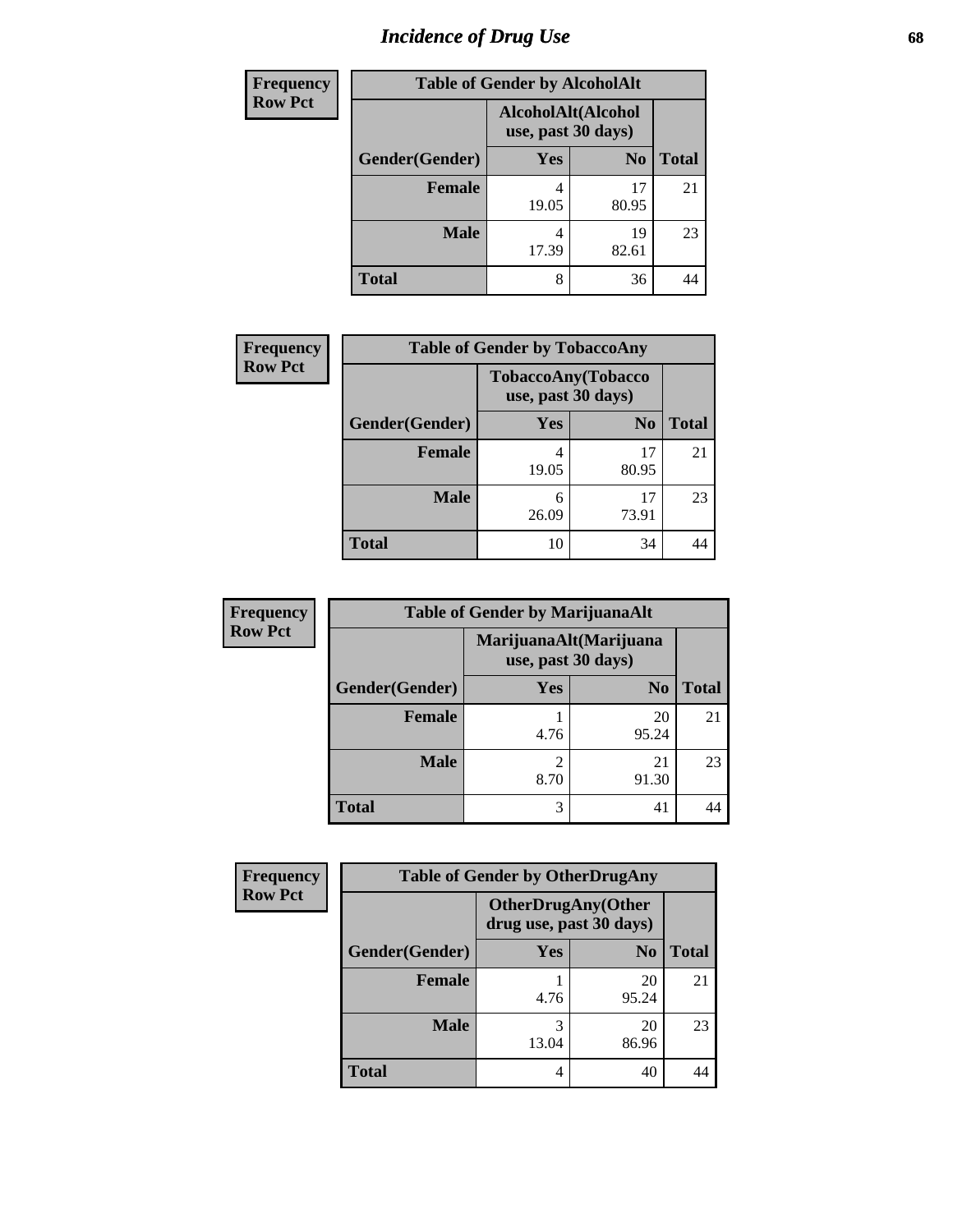## *Average Age at Onset of Use* **69** *Results for "Average Age at Onset of Use" questions exclude students who said they did not use that substance*

### **Gender=Female**

| <b>Variable</b>    | <b>Label</b>                                                       | <b>Mean</b> |
|--------------------|--------------------------------------------------------------------|-------------|
| Alcoholinit2       | I started using alcohol when I was                                 | 15.20       |
| Cigarettesinit2    | I started smoking tobacco when I was                               | 13.71       |
| Smokelessinit2     | I started chewing tobacco when I was                               | 14.50       |
| Marijuanainit2     | I started using marijuana when I was                               | 14.33       |
| Cocaineinit2       | I started using cocaine when I was                                 |             |
| Inhalantsinit2     | I started using inhalants when I was                               | 12.00       |
| Steroidsinit2      | I started using steroids when I was                                |             |
| Ecstasyinit2       | I started using ecstasy when I was                                 | 16.33       |
| Methinit2          | I started using methamphetamines when I was                        |             |
| Hallucinogensinit2 | I started using hallucinogens when I was                           |             |
| Prescription in t2 | I started using prescription drugs not prescribed to me when I was | 15.00       |

#### **Gender=Male**

| <b>Variable</b>    | Label                                                              | <b>Mean</b> |
|--------------------|--------------------------------------------------------------------|-------------|
| Alcoholinit2       | I started using alcohol when I was                                 | 13.67       |
| Cigarettesinit2    | I started smoking tobacco when I was                               | 11.75       |
| Smokelessinit2     | I started chewing tobacco when I was                               | 14.00       |
| Marijuanainit2     | I started using marijuana when I was                               | 14.67       |
| Cocaineinit2       | I started using cocaine when I was                                 |             |
| Inhalantsinit2     | I started using inhalants when I was                               |             |
| Steroidsinit2      | I started using steroids when I was                                |             |
| Ecstasyinit2       | I started using ecstasy when I was                                 | 14.00       |
| Methinit2          | I started using methamphetamines when I was                        |             |
| Hallucinogensinit2 | I started using hallucinogens when I was                           |             |
| Prescriptioninit2  | I started using prescription drugs not prescribed to me when I was | 15.00       |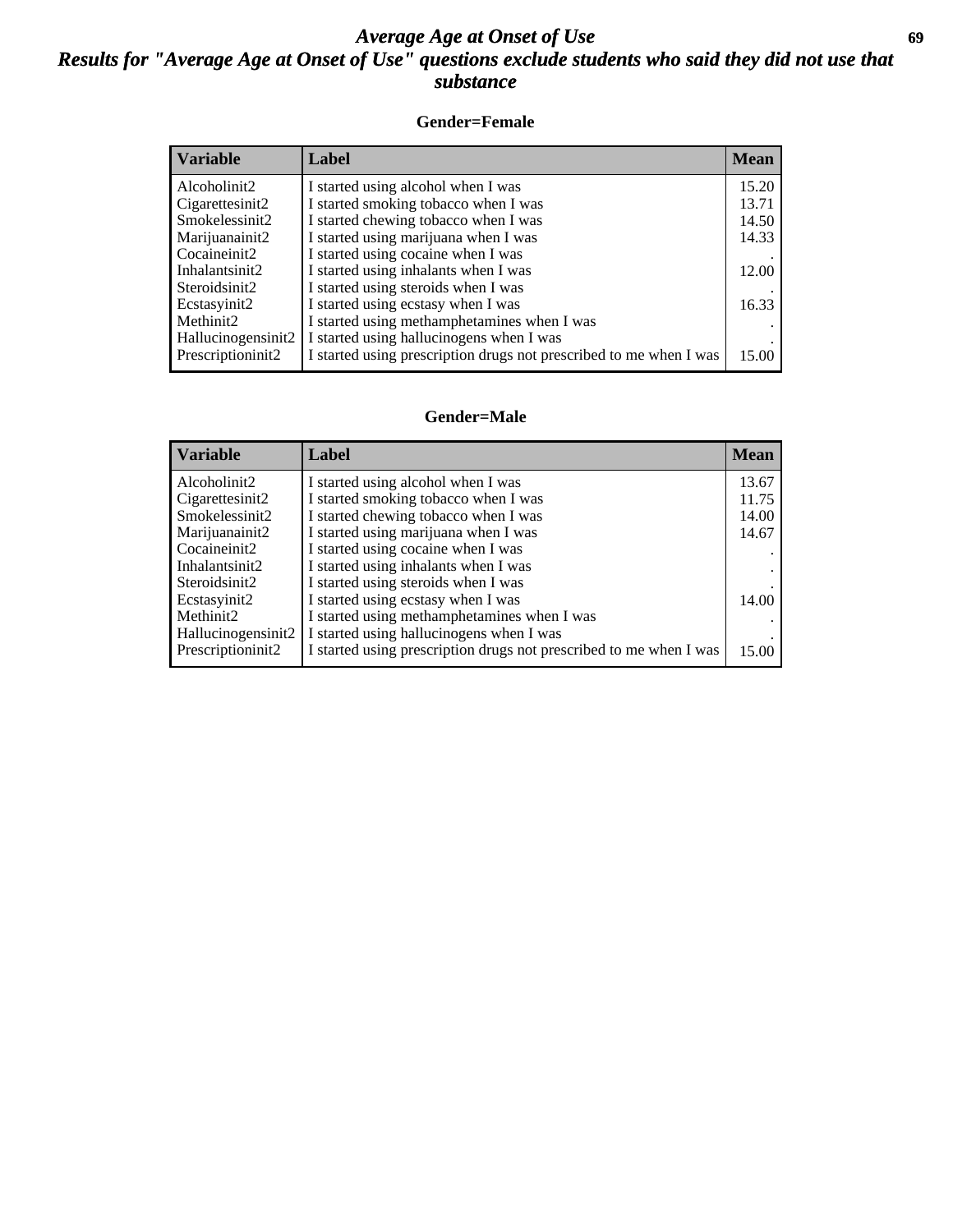# *I Think These Drugs are Harmful* **70**

| <b>Frequency</b> | <b>Table of Gender by Alcoholharmdich</b> |                                                   |                        |              |
|------------------|-------------------------------------------|---------------------------------------------------|------------------------|--------------|
| <b>Row Pct</b>   |                                           | Alcoholharmdich(I<br>think alcohol is<br>harmful) |                        |              |
|                  | Gender(Gender)                            | <b>Yes</b>                                        | N <sub>0</sub>         | <b>Total</b> |
|                  | <b>Female</b>                             | 19<br>90.48                                       | $\mathfrak{D}$<br>9.52 | 21           |
|                  | <b>Male</b>                               | 13<br>56.52                                       | 10<br>43.48            | 23           |
|                  | <b>Total</b>                              | 32                                                | 12                     | 44           |

| Frequency      | <b>Table of Gender by Tobaccoharmdich</b> |                              |                   |              |
|----------------|-------------------------------------------|------------------------------|-------------------|--------------|
| <b>Row Pct</b> |                                           | think tobacco is<br>harmful) | Tobaccoharmdich(I |              |
|                | Gender(Gender)                            | Yes                          | N <sub>0</sub>    | <b>Total</b> |
|                | <b>Female</b>                             | 21<br>100.00                 | 0.00              | 21           |
|                | <b>Male</b>                               | 17<br>73.91                  | 6<br>26.09        | 23           |
|                | <b>Total</b>                              | 38                           | 6                 |              |

| Frequency      | <b>Table of Gender by Marijuanaharmdich</b> |                                                       |                        |              |
|----------------|---------------------------------------------|-------------------------------------------------------|------------------------|--------------|
| <b>Row Pct</b> |                                             | Marijuanaharmdich(I<br>think marijuana is<br>harmful) |                        |              |
|                | Gender(Gender)                              | <b>Yes</b>                                            | N <sub>0</sub>         | <b>Total</b> |
|                | <b>Female</b>                               | 19<br>90.48                                           | $\mathfrak{D}$<br>9.52 | 21           |
|                | <b>Male</b>                                 | 12<br>52.17                                           | 11<br>47.83            | 23           |
|                | <b>Total</b>                                | 31                                                    | 13                     | 44           |

| Frequency      | <b>Table of Gender by Otherdrugharmdich</b> |                                                          |                |              |
|----------------|---------------------------------------------|----------------------------------------------------------|----------------|--------------|
| <b>Row Pct</b> |                                             | Otherdrugharmdich(I<br>think other drugs are<br>harmful) |                |              |
|                | Gender(Gender)                              | <b>Yes</b>                                               | N <sub>0</sub> | <b>Total</b> |
|                | <b>Female</b>                               | 20<br>95.24                                              | 4.76           | 21           |
|                | <b>Male</b>                                 | 16<br>69.57                                              | 30.43          | 23           |
|                | <b>Total</b>                                | 36                                                       | 8              | 44           |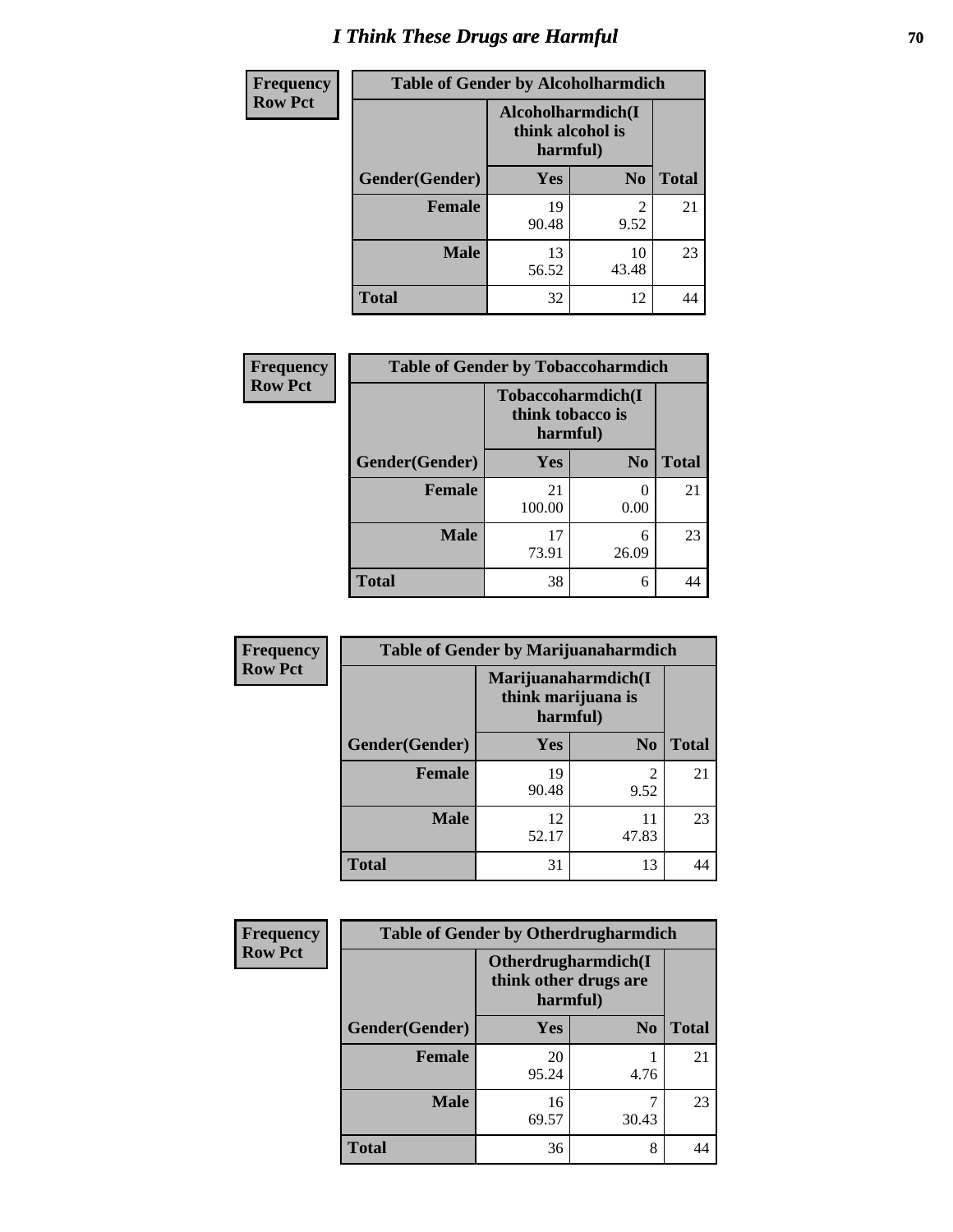| <b>Frequency</b> | <b>Table of Gender by Alcohollocation1</b> |                                                               |             |              |
|------------------|--------------------------------------------|---------------------------------------------------------------|-------------|--------------|
| <b>Row Pct</b>   |                                            | <b>Alcohollocation1(Places</b><br><b>Friends Use Alcohol)</b> |             |              |
|                  | Gender(Gender)                             |                                                               | Do Not Use  | <b>Total</b> |
|                  | <b>Female</b>                              | 13<br>61.90                                                   | 8<br>38.10  | 21           |
|                  | <b>Male</b>                                | 12<br>52.17                                                   | 11<br>47.83 | 23           |
|                  | Total                                      | 25                                                            | 19          |              |

| <b>Frequency</b> | <b>Table of Gender by Alcohollocation2</b> |             |                                                               |              |
|------------------|--------------------------------------------|-------------|---------------------------------------------------------------|--------------|
| <b>Row Pct</b>   |                                            |             | <b>Alcohollocation2(Places</b><br><b>Friends Use Alcohol)</b> |              |
|                  | Gender(Gender)                             |             | <b>Home</b>                                                   | <b>Total</b> |
|                  | <b>Female</b>                              | 52.38       | 10<br>47.62                                                   | 21           |
|                  | <b>Male</b>                                | 17<br>73.91 | 6<br>26.09                                                    | 23           |
|                  | <b>Total</b>                               | 28          | 16                                                            |              |

| Frequency      | <b>Table of Gender by Alcohollocation3</b> |                                                               |                                     |              |
|----------------|--------------------------------------------|---------------------------------------------------------------|-------------------------------------|--------------|
| <b>Row Pct</b> |                                            | <b>Alcohollocation3(Places</b><br><b>Friends Use Alcohol)</b> |                                     |              |
|                | Gender(Gender)                             |                                                               | <b>School</b>                       | <b>Total</b> |
|                | <b>Female</b>                              | 19<br>90.48                                                   | $\overline{2}$<br>9.52              | 21           |
|                | <b>Male</b>                                | 21<br>91.30                                                   | $\mathcal{D}_{\mathcal{A}}$<br>8.70 | 23           |
|                | <b>Total</b>                               | 40                                                            | 4                                   | 44           |

| Frequency      |                | <b>Table of Gender by Alcohollocation4</b>                    |       |              |
|----------------|----------------|---------------------------------------------------------------|-------|--------------|
| <b>Row Pct</b> |                | <b>Alcohollocation4(Places</b><br><b>Friends Use Alcohol)</b> |       |              |
|                | Gender(Gender) |                                                               | Car   | <b>Total</b> |
|                | <b>Female</b>  | 18<br>85.71                                                   | 14.29 | 21           |
|                | <b>Male</b>    | 18<br>78.26                                                   | 21.74 | 23           |
|                | <b>Total</b>   | 36                                                            | 8     |              |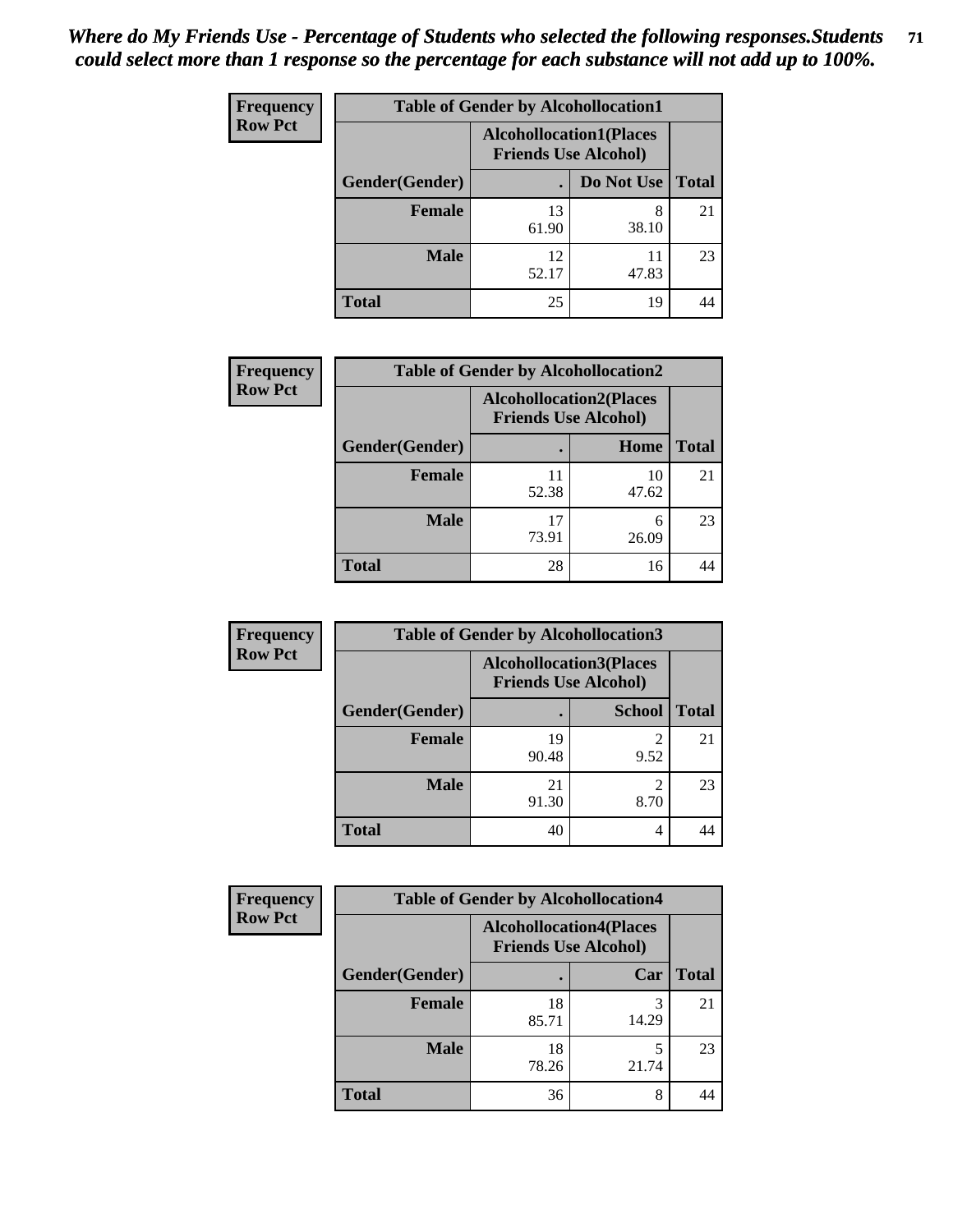| <b>Frequency</b> | <b>Table of Gender by Alcohollocation5</b>                     |             |                                 |              |
|------------------|----------------------------------------------------------------|-------------|---------------------------------|--------------|
| <b>Row Pct</b>   | <b>Alcohollocation5</b> (Places<br><b>Friends Use Alcohol)</b> |             |                                 |              |
|                  | Gender(Gender)                                                 | $\bullet$   | <b>Friend's</b><br><b>House</b> | <b>Total</b> |
|                  | <b>Female</b>                                                  | 8<br>38.10  | 13<br>61.90                     | 21           |
|                  | <b>Male</b>                                                    | 14<br>60.87 | 9<br>39.13                      | 23           |
|                  | <b>Total</b>                                                   | 22          | 22                              |              |

| Frequency      | <b>Table of Gender by Alcohollocation6</b> |                                                               |              |              |
|----------------|--------------------------------------------|---------------------------------------------------------------|--------------|--------------|
| <b>Row Pct</b> |                                            | <b>Alcohollocation6(Places</b><br><b>Friends Use Alcohol)</b> |              |              |
|                | Gender(Gender)                             |                                                               | <b>Other</b> | <b>Total</b> |
|                | <b>Female</b>                              | 14<br>66.67                                                   | 33.33        | 21           |
|                | <b>Male</b>                                | 14<br>60.87                                                   | Q<br>39.13   | 23           |
|                | <b>Total</b>                               | 28                                                            | 16           |              |

| Frequency      | <b>Table of Gender by Tobaccolocation1</b> |                                                               |             |              |
|----------------|--------------------------------------------|---------------------------------------------------------------|-------------|--------------|
| <b>Row Pct</b> |                                            | <b>Tobaccolocation1(Places</b><br><b>Friends Use Tobacco)</b> |             |              |
|                | Gender(Gender)                             |                                                               | Do Not Use  | <b>Total</b> |
|                | Female                                     | 11<br>52.38                                                   | 10<br>47.62 | 21           |
|                | <b>Male</b>                                | 13<br>56.52                                                   | 10<br>43.48 | 23           |
|                | <b>Total</b>                               | 24                                                            | 20          | 44           |

| <b>Frequency</b> | <b>Table of Gender by Tobaccolocation2</b> |                                                               |            |              |
|------------------|--------------------------------------------|---------------------------------------------------------------|------------|--------------|
| <b>Row Pct</b>   |                                            | <b>Tobaccolocation2(Places</b><br><b>Friends Use Tobacco)</b> |            |              |
|                  | Gender(Gender)                             |                                                               | Home       | <b>Total</b> |
|                  | Female                                     | 12<br>57.14                                                   | Q<br>42.86 | 21           |
|                  | <b>Male</b>                                | 16<br>69.57                                                   | 30.43      | 23           |
|                  | <b>Total</b>                               | 28                                                            | 16         | 44           |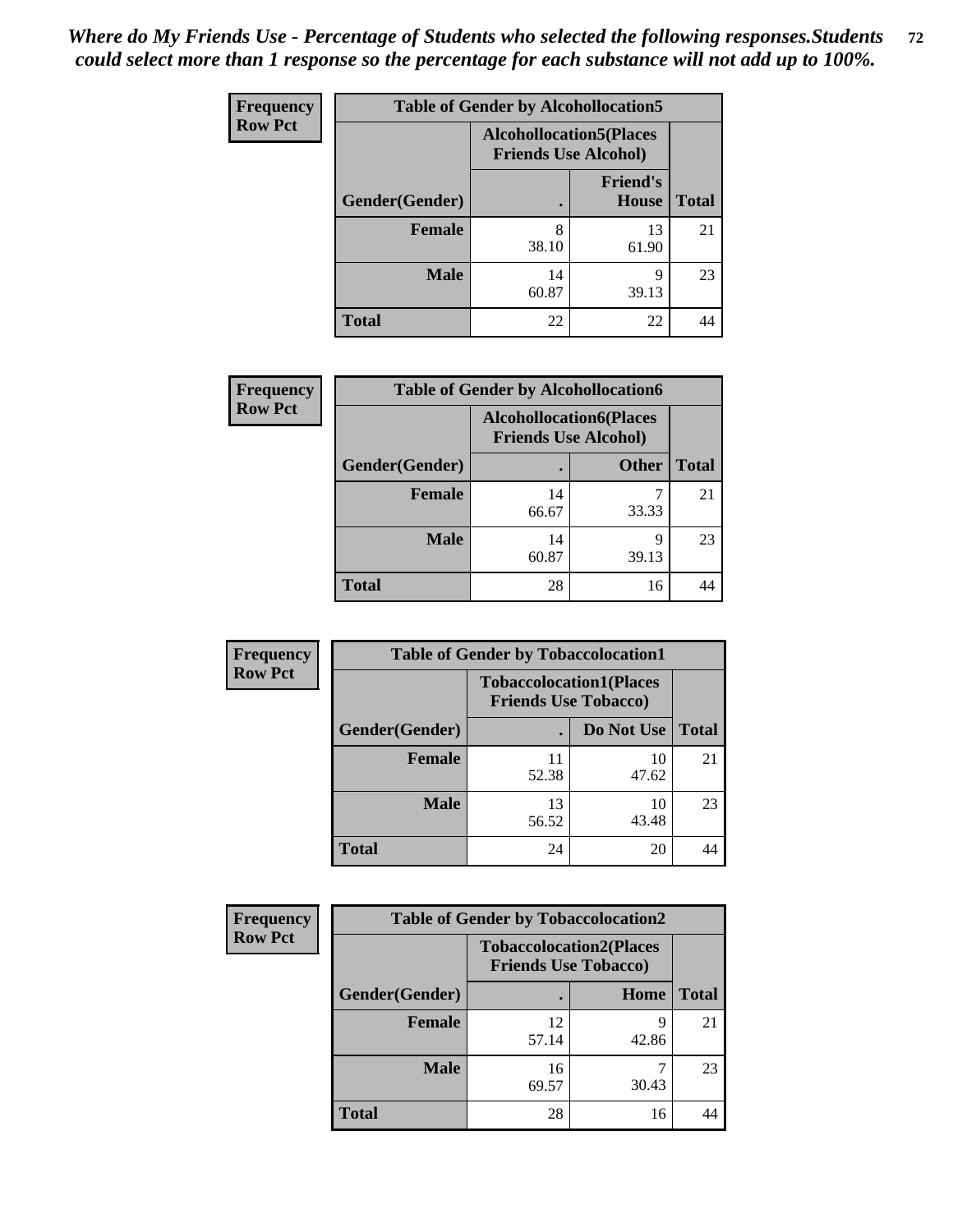| <b>Frequency</b> |                | <b>Table of Gender by Tobaccolocation3</b> |                                                               |              |
|------------------|----------------|--------------------------------------------|---------------------------------------------------------------|--------------|
| <b>Row Pct</b>   |                |                                            | <b>Tobaccolocation3(Places</b><br><b>Friends Use Tobacco)</b> |              |
|                  | Gender(Gender) |                                            | <b>School</b>                                                 | <b>Total</b> |
|                  | <b>Female</b>  | 15<br>71.43                                | 6<br>28.57                                                    | 21           |
|                  | <b>Male</b>    | 16<br>69.57                                | 30.43                                                         | 23           |
|                  | <b>Total</b>   | 31                                         | 13                                                            |              |

| <b>Frequency</b> | <b>Table of Gender by Tobaccolocation4</b> |             |                                                               |              |
|------------------|--------------------------------------------|-------------|---------------------------------------------------------------|--------------|
| <b>Row Pct</b>   |                                            |             | <b>Tobaccolocation4(Places</b><br><b>Friends Use Tobacco)</b> |              |
|                  | Gender(Gender)                             |             | Car                                                           | <b>Total</b> |
|                  | <b>Female</b>                              | 12<br>57.14 | Q<br>42.86                                                    | 21           |
|                  | <b>Male</b>                                | 16<br>69.57 | 30.43                                                         | 23           |
|                  | <b>Total</b>                               | 28          | 16                                                            |              |

| <b>Frequency</b> | <b>Table of Gender by Tobaccolocation5</b>                    |             |                                 |              |
|------------------|---------------------------------------------------------------|-------------|---------------------------------|--------------|
| <b>Row Pct</b>   | <b>Tobaccolocation5(Places</b><br><b>Friends Use Tobacco)</b> |             |                                 |              |
|                  | Gender(Gender)                                                |             | <b>Friend's</b><br><b>House</b> | <b>Total</b> |
|                  | <b>Female</b>                                                 | 12<br>57.14 | q<br>42.86                      | 21           |
|                  | <b>Male</b>                                                   | 15<br>65.22 | 8<br>34.78                      | 23           |
|                  | <b>Total</b>                                                  | 27          | 17                              | 44           |

| <b>Frequency</b> | <b>Table of Gender by Tobaccolocation6</b> |                                                               |              |              |
|------------------|--------------------------------------------|---------------------------------------------------------------|--------------|--------------|
| <b>Row Pct</b>   |                                            | <b>Tobaccolocation6(Places</b><br><b>Friends Use Tobacco)</b> |              |              |
|                  | Gender(Gender)                             |                                                               | <b>Other</b> | <b>Total</b> |
|                  | Female                                     | 13<br>61.90                                                   | 8<br>38.10   | 21           |
|                  | <b>Male</b>                                | 12<br>52.17                                                   | 11<br>47.83  | 23           |
|                  | <b>Total</b>                               | 25                                                            | 19           | 44           |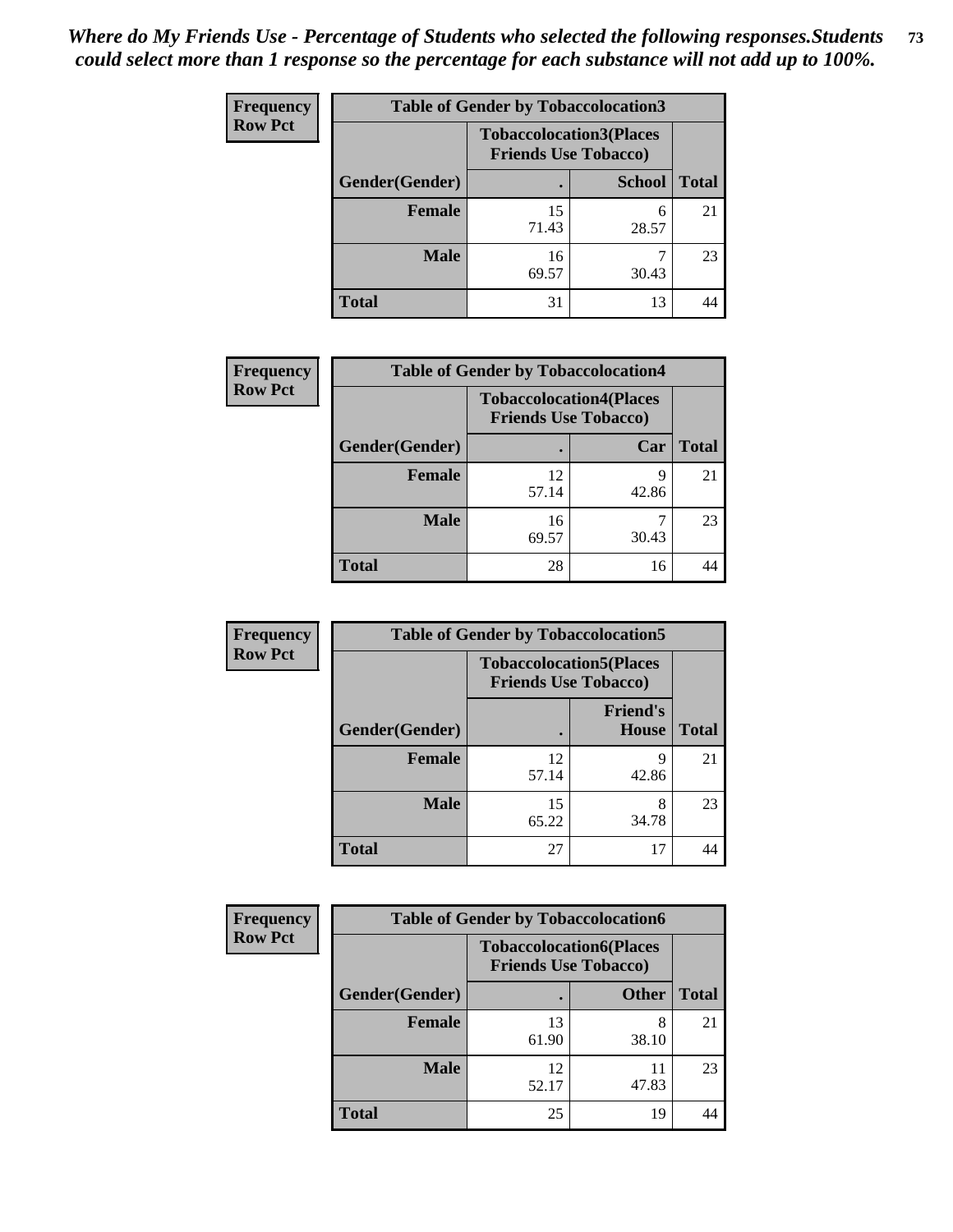| <b>Frequency</b> | <b>Table of Gender by Marijuanalocation1</b> |                                                                    |             |              |  |
|------------------|----------------------------------------------|--------------------------------------------------------------------|-------------|--------------|--|
| <b>Row Pct</b>   |                                              | <b>Marijuanalocation1(Places</b><br><b>Friends Use Marijuana</b> ) |             |              |  |
|                  | Gender(Gender)                               |                                                                    | Do Not Use  | <b>Total</b> |  |
|                  | <b>Female</b>                                | q<br>42.86                                                         | 12<br>57.14 | 21           |  |
|                  | <b>Male</b>                                  | Q<br>39.13                                                         | 14<br>60.87 | 23           |  |
|                  | <b>Total</b>                                 | 18                                                                 | 26          |              |  |

| <b>Frequency</b> | <b>Table of Gender by Marijuanalocation2</b> |             |                                                                    |              |
|------------------|----------------------------------------------|-------------|--------------------------------------------------------------------|--------------|
| <b>Row Pct</b>   |                                              |             | <b>Marijuanalocation2(Places</b><br><b>Friends Use Marijuana</b> ) |              |
|                  | Gender(Gender)                               |             | Home                                                               | <b>Total</b> |
|                  | <b>Female</b>                                | 15<br>71.43 | 6<br>28.57                                                         | 21           |
|                  | <b>Male</b>                                  | 20<br>86.96 | 13.04                                                              | 23           |
|                  | <b>Total</b>                                 | 35          | 9                                                                  |              |

| Frequency      | <b>Table of Gender by Marijuanalocation3</b> |                                                                    |               |              |
|----------------|----------------------------------------------|--------------------------------------------------------------------|---------------|--------------|
| <b>Row Pct</b> |                                              | <b>Marijuanalocation3(Places</b><br><b>Friends Use Marijuana</b> ) |               |              |
|                | Gender(Gender)                               |                                                                    | <b>School</b> | <b>Total</b> |
|                | Female                                       | 18<br>85.71                                                        | 3<br>14.29    | 21           |
|                | <b>Male</b>                                  | 21<br>91.30                                                        | 8.70          | 23           |
|                | <b>Total</b>                                 | 39                                                                 | 5             | 44           |

| Frequency      | <b>Table of Gender by Marijuanalocation4</b> |                                |                                  |              |  |
|----------------|----------------------------------------------|--------------------------------|----------------------------------|--------------|--|
| <b>Row Pct</b> |                                              | <b>Friends Use Marijuana</b> ) | <b>Marijuanalocation4(Places</b> |              |  |
|                | Gender(Gender)                               |                                | Car                              | <b>Total</b> |  |
|                | <b>Female</b>                                | 16<br>76.19                    | 23.81                            | 21           |  |
|                | <b>Male</b>                                  | 19<br>82.61                    | 17.39                            | 23           |  |
|                | <b>Total</b>                                 | 35                             | q                                |              |  |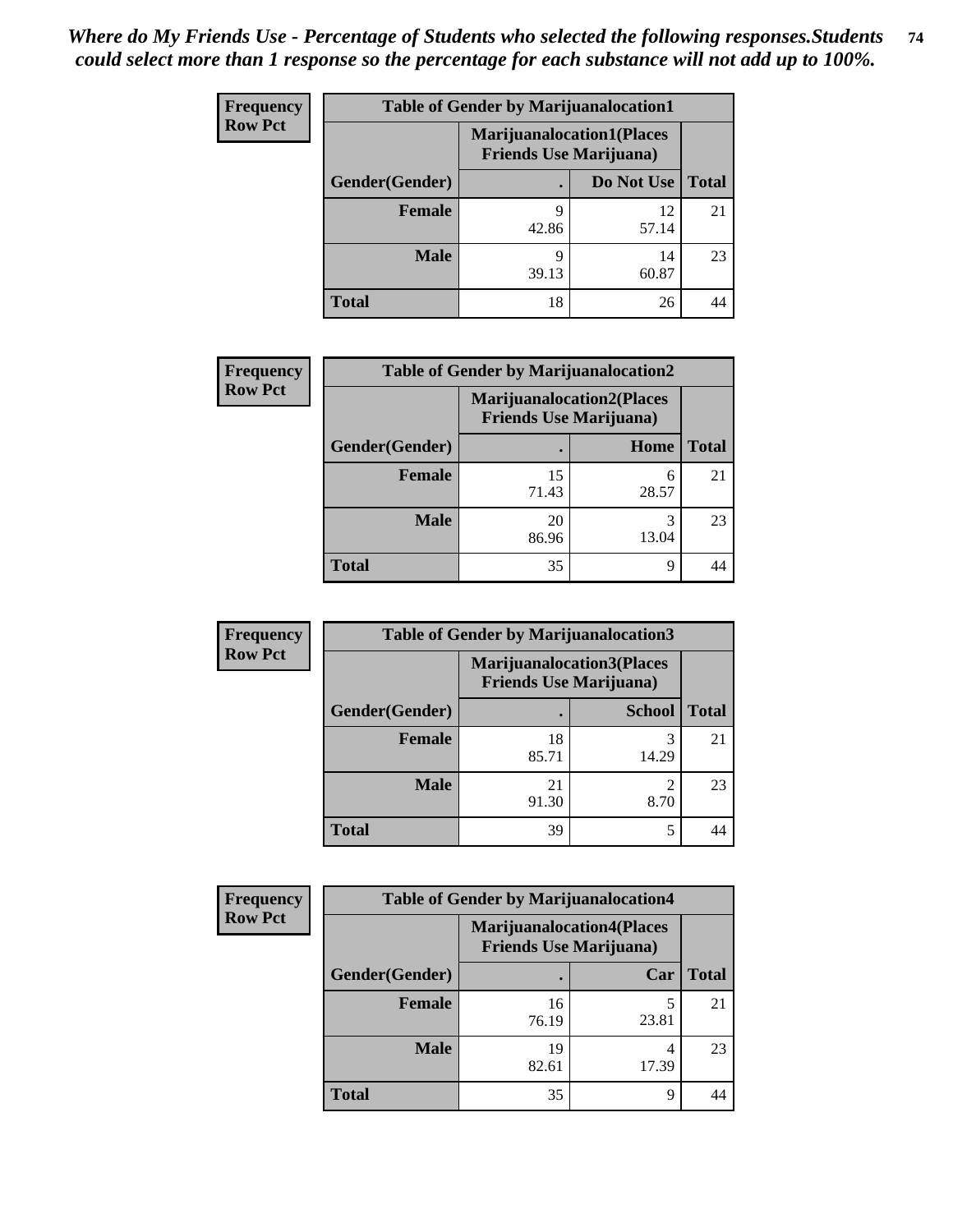| <b>Frequency</b> | <b>Table of Gender by Marijuanalocation5</b> |                                                                     |                          |              |
|------------------|----------------------------------------------|---------------------------------------------------------------------|--------------------------|--------------|
| <b>Row Pct</b>   |                                              | <b>Marijuanalocation5</b> (Places<br><b>Friends Use Marijuana</b> ) |                          |              |
|                  | Gender(Gender)                               |                                                                     | <b>Friend's</b><br>House | <b>Total</b> |
|                  | <b>Female</b>                                | 15<br>71.43                                                         | 6<br>28.57               | 21           |
|                  | <b>Male</b>                                  | 18<br>78.26                                                         | 21.74                    | 23           |
|                  | <b>Total</b>                                 | 33                                                                  | 11                       | 44           |

| <b>Frequency</b> | <b>Table of Gender by Marijuanalocation6</b> |                                                                    |              |              |
|------------------|----------------------------------------------|--------------------------------------------------------------------|--------------|--------------|
| <b>Row Pct</b>   |                                              | <b>Marijuanalocation6(Places</b><br><b>Friends Use Marijuana</b> ) |              |              |
|                  | Gender(Gender)                               |                                                                    | <b>Other</b> | <b>Total</b> |
|                  | <b>Female</b>                                | 16<br>76.19                                                        | 23.81        | 21           |
|                  | <b>Male</b>                                  | 16<br>69.57                                                        | 30.43        | 23           |
|                  | Total                                        | 32                                                                 | 12           |              |

| <b>Frequency</b> | <b>Table of Gender by Otherdruglocation1</b> |                                                                                |             |              |
|------------------|----------------------------------------------|--------------------------------------------------------------------------------|-------------|--------------|
| <b>Row Pct</b>   |                                              | <b>Otherdruglocation1(Places</b><br><b>Friends Use Other Illegal</b><br>Drugs) |             |              |
|                  | Gender(Gender)                               |                                                                                | Do Not Use  | <b>Total</b> |
|                  | Female                                       | 8<br>38.10                                                                     | 13<br>61.90 | 21           |
|                  | <b>Male</b>                                  | 6<br>26.09                                                                     | 17<br>73.91 | 23           |
|                  | <b>Total</b>                                 | 14                                                                             | 30          |              |

| <b>Frequency</b> | <b>Table of Gender by Otherdruglocation2</b>                                   |             |            |              |
|------------------|--------------------------------------------------------------------------------|-------------|------------|--------------|
| <b>Row Pct</b>   | <b>Otherdruglocation2(Places</b><br><b>Friends Use Other Illegal</b><br>Drugs) |             |            |              |
|                  | Gender(Gender)                                                                 |             | Home       | <b>Total</b> |
|                  | Female                                                                         | 16<br>76.19 | 23.81      | 21           |
|                  | <b>Male</b>                                                                    | 20<br>86.96 | 3<br>13.04 | 23           |
|                  | <b>Total</b>                                                                   | 36          | 8          | 44           |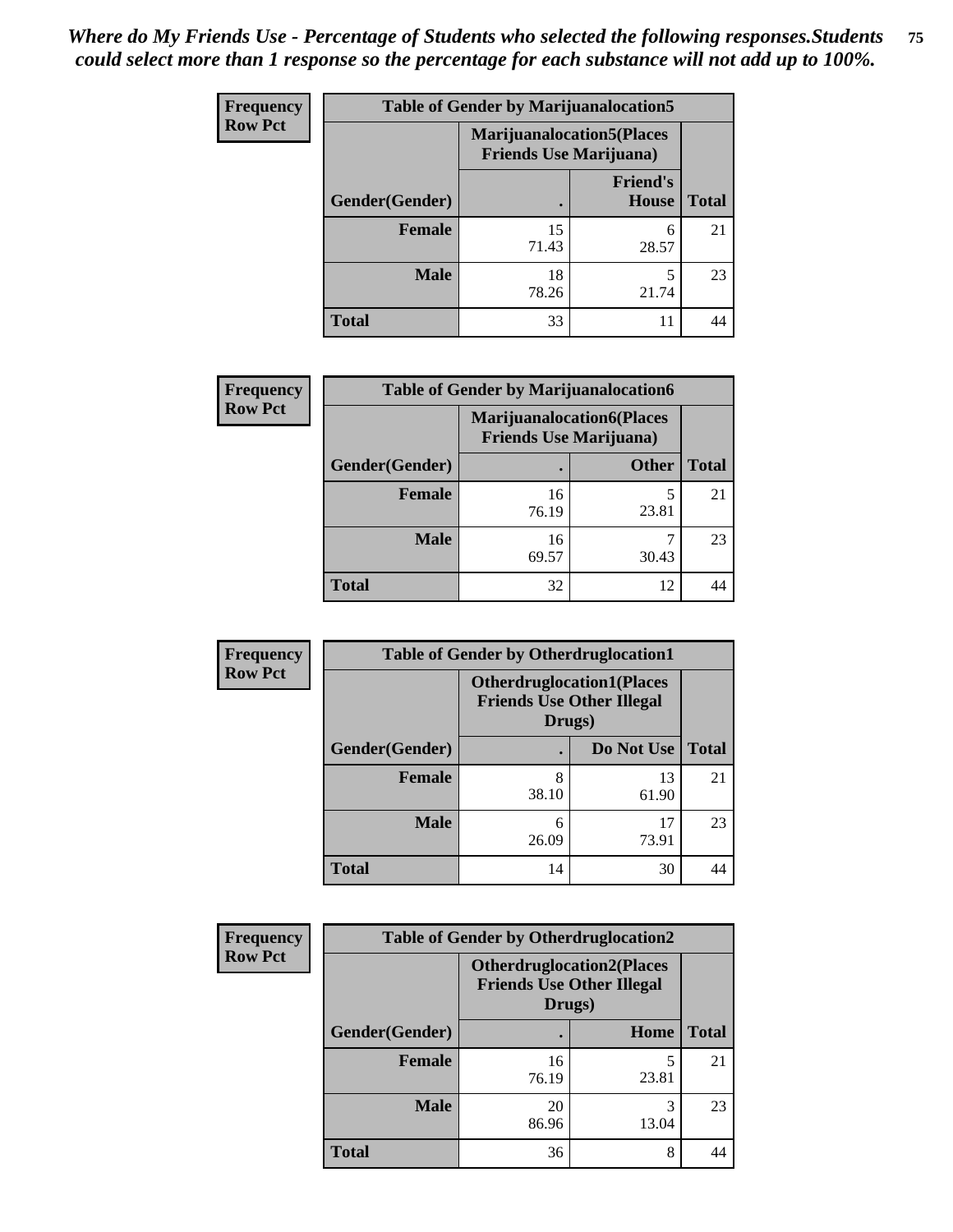| <b>Frequency</b> | <b>Table of Gender by Otherdruglocation3</b> |                                                                                |               |              |
|------------------|----------------------------------------------|--------------------------------------------------------------------------------|---------------|--------------|
| <b>Row Pct</b>   |                                              | <b>Otherdruglocation3(Places</b><br><b>Friends Use Other Illegal</b><br>Drugs) |               |              |
|                  | Gender(Gender)                               |                                                                                | <b>School</b> | <b>Total</b> |
|                  | <b>Female</b>                                | 18<br>85.71                                                                    | 3<br>14.29    | 21           |
|                  | <b>Male</b>                                  | 21<br>91.30                                                                    | ◠<br>8.70     | 23           |
|                  | <b>Total</b>                                 | 39                                                                             | 5             |              |

| Frequency      | <b>Table of Gender by Otherdruglocation4</b> |                                                                                |                        |              |  |
|----------------|----------------------------------------------|--------------------------------------------------------------------------------|------------------------|--------------|--|
| <b>Row Pct</b> |                                              | <b>Otherdruglocation4(Places</b><br><b>Friends Use Other Illegal</b><br>Drugs) |                        |              |  |
|                | Gender(Gender)                               |                                                                                | Car                    | <b>Total</b> |  |
|                | <b>Female</b>                                | 15<br>71.43                                                                    | 6<br>28.57             | 21           |  |
|                | <b>Male</b>                                  | 21<br>91.30                                                                    | $\mathfrak{D}$<br>8.70 | 23           |  |
|                | <b>Total</b>                                 | 36                                                                             | 8                      |              |  |

| <b>Frequency</b> | <b>Table of Gender by Otherdruglocation5</b> |             |                                                                                 |              |
|------------------|----------------------------------------------|-------------|---------------------------------------------------------------------------------|--------------|
| <b>Row Pct</b>   |                                              |             | <b>Otherdruglocation5(Places)</b><br><b>Friends Use Other Illegal</b><br>Drugs) |              |
|                  | Gender(Gender)                               |             | <b>Friend's</b><br>House                                                        | <b>Total</b> |
|                  | <b>Female</b>                                | 14<br>66.67 | 33.33                                                                           | 21           |
|                  | <b>Male</b>                                  | 19<br>82.61 | 4<br>17.39                                                                      | 23           |
|                  | <b>Total</b>                                 | 33          | 11                                                                              |              |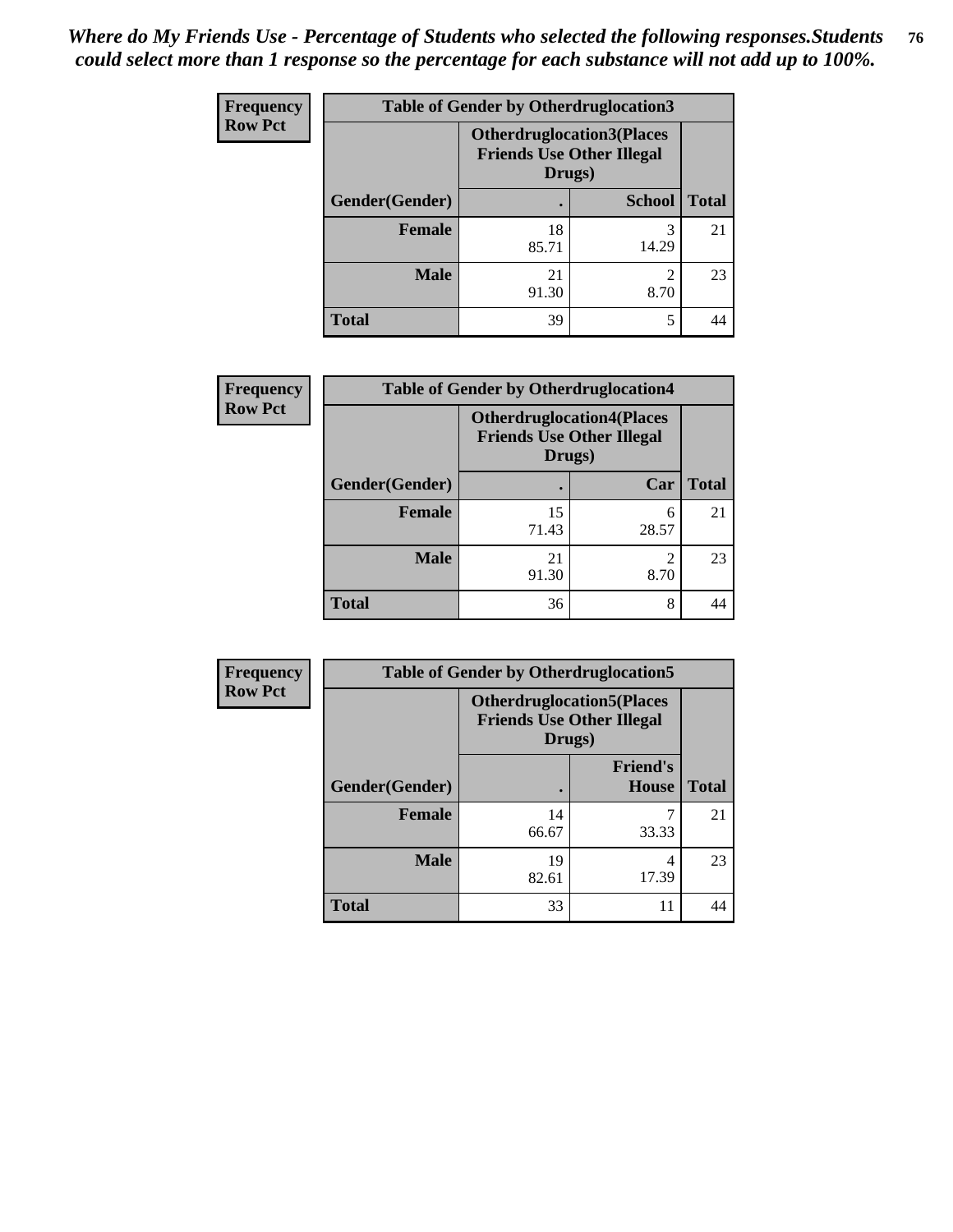| <b>Frequency</b> | <b>Table of Gender by Otherdruglocation6</b> |                                                                                |              |              |
|------------------|----------------------------------------------|--------------------------------------------------------------------------------|--------------|--------------|
| <b>Row Pct</b>   |                                              | <b>Otherdruglocation6(Places</b><br><b>Friends Use Other Illegal</b><br>Drugs) |              |              |
|                  | Gender(Gender)                               |                                                                                | <b>Other</b> | <b>Total</b> |
|                  | <b>Female</b>                                | 15<br>71.43                                                                    | 6<br>28.57   | 21           |
|                  | <b>Male</b>                                  | 18<br>78.26                                                                    | 21.74        | 23           |
|                  | <b>Total</b>                                 | 33                                                                             | 11           | 44           |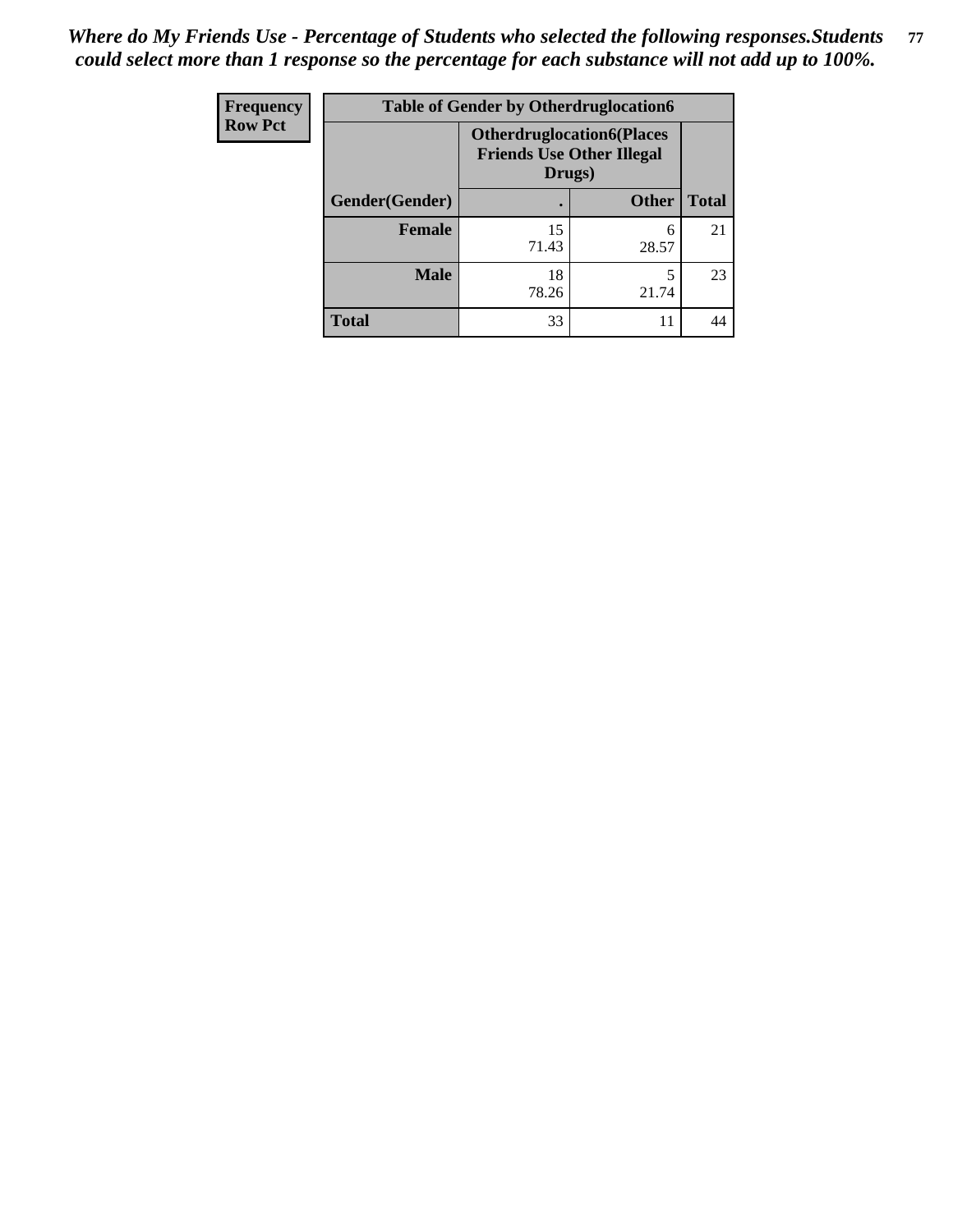| <b>Frequency</b> | <b>Table of Gender by Alcoholtime1</b> |                                                          |                      |              |
|------------------|----------------------------------------|----------------------------------------------------------|----------------------|--------------|
| <b>Row Pct</b>   |                                        | <b>Alcoholtime1(Times</b><br><b>Friends Use Alcohol)</b> |                      |              |
|                  | Gender(Gender)                         | $\bullet$                                                | Do Not<br><b>Use</b> | <b>Total</b> |
|                  | <b>Female</b>                          | 13<br>61.90                                              | 8<br>38.10           | 21           |
|                  | <b>Male</b>                            | 47.83                                                    | 12<br>52.17          | 23           |
|                  | <b>Total</b>                           | 24                                                       | 20                   | 44           |

| <b>Frequency</b> | <b>Table of Gender by Alcoholtime2</b> |                                                          |                            |              |
|------------------|----------------------------------------|----------------------------------------------------------|----------------------------|--------------|
| <b>Row Pct</b>   |                                        | <b>Alcoholtime2(Times</b><br><b>Friends Use Alcohol)</b> |                            |              |
|                  | Gender(Gender)                         |                                                          | <b>On Way</b><br>to School | <b>Total</b> |
|                  | <b>Female</b>                          | 20<br>95.24                                              | 4.76                       | 21           |
|                  | <b>Male</b>                            | 21<br>91.30                                              | 2<br>8.70                  | 23           |
|                  | <b>Total</b>                           | 41                                                       | 3                          |              |

| <b>Frequency</b> | <b>Table of Gender by Alcoholtime3</b> |                                                          |                                |              |
|------------------|----------------------------------------|----------------------------------------------------------|--------------------------------|--------------|
| <b>Row Pct</b>   |                                        | <b>Alcoholtime3(Times</b><br><b>Friends Use Alcohol)</b> |                                |              |
|                  | <b>Gender</b> (Gender)                 |                                                          | <b>During</b><br><b>School</b> | <b>Total</b> |
|                  | Female                                 | 18<br>85.71                                              | 3<br>14.29                     | 21           |
|                  | <b>Male</b>                            | 21<br>91.30                                              | $\mathfrak{D}$<br>8.70         | 23           |
|                  | <b>Total</b>                           | 39                                                       | 5                              | 44           |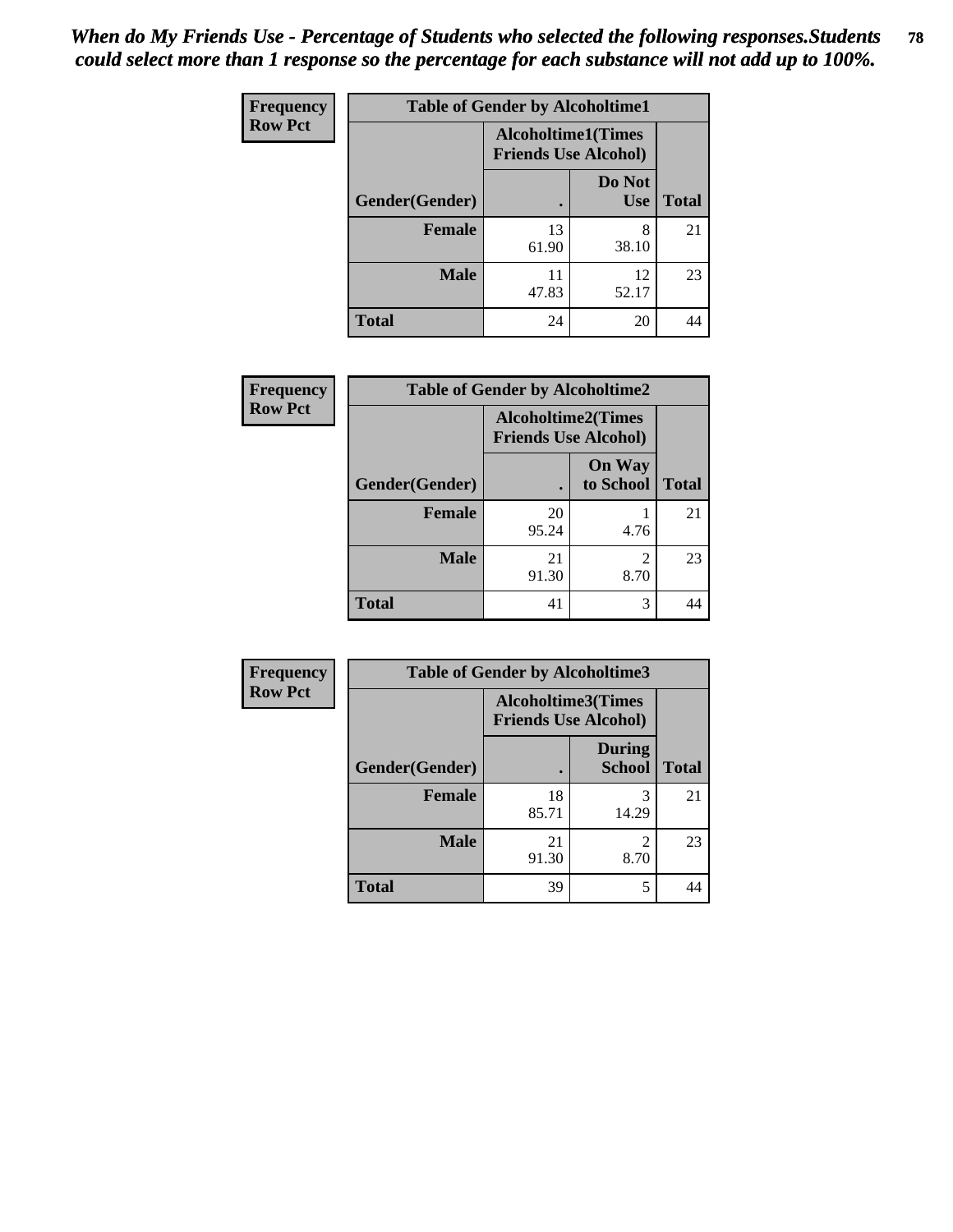*When do My Friends Use - Percentage of Students who selected the following responses.Students could select more than 1 response so the percentage for each substance will not add up to 100%.* **79**

| <b>Frequency</b> | <b>Table of Gender by Alcoholtime4</b> |                                                          |                                         |              |
|------------------|----------------------------------------|----------------------------------------------------------|-----------------------------------------|--------------|
| <b>Row Pct</b>   |                                        | <b>Alcoholtime4(Times</b><br><b>Friends Use Alcohol)</b> |                                         |              |
|                  | Gender(Gender)                         |                                                          | <b>On Way</b><br>Home<br>From<br>School | <b>Total</b> |
|                  | <b>Female</b>                          | 20<br>95.24                                              | 4.76                                    | 21           |
|                  | <b>Male</b>                            | 21<br>91.30                                              | $\overline{c}$<br>8.70                  | 23           |
|                  | <b>Total</b>                           | 41                                                       | 3                                       | 44           |

| <b>Frequency</b> | <b>Table of Gender by Alcoholtime5</b> |             |                                                           |              |
|------------------|----------------------------------------|-------------|-----------------------------------------------------------|--------------|
| <b>Row Pct</b>   |                                        |             | <b>Alcoholtime5</b> (Times<br><b>Friends Use Alcohol)</b> |              |
|                  | Gender(Gender)                         |             | Weeknights                                                | <b>Total</b> |
|                  | <b>Female</b>                          | 19<br>90.48 | $\overline{c}$<br>9.52                                    | 21           |
|                  | <b>Male</b>                            | 20<br>86.96 | 3<br>13.04                                                | 23           |
|                  | <b>Total</b>                           | 39          | 5                                                         | 44           |

| <b>Frequency</b> | <b>Table of Gender by Alcoholtime6</b> |                                                          |             |              |
|------------------|----------------------------------------|----------------------------------------------------------|-------------|--------------|
| <b>Row Pct</b>   |                                        | <b>Alcoholtime6(Times</b><br><b>Friends Use Alcohol)</b> |             |              |
|                  | Gender(Gender)                         |                                                          | Weekends    | <b>Total</b> |
|                  | Female                                 | 33.33                                                    | 14<br>66.67 | 21           |
|                  | <b>Male</b>                            | 12<br>52.17                                              | 47.83       | 23           |
|                  | <b>Total</b>                           | 19                                                       | 25          | 44           |

| Frequency      | <b>Table of Gender by Tobaccotime1</b> |                             |                           |              |
|----------------|----------------------------------------|-----------------------------|---------------------------|--------------|
| <b>Row Pct</b> |                                        | <b>Friends Use Tobacco)</b> | <b>Tobaccotime1(Times</b> |              |
|                | Gender(Gender)                         |                             | Do Not<br><b>Use</b>      | <b>Total</b> |
|                | Female                                 | 11<br>52.38                 | 10<br>47.62               | 21           |
|                | <b>Male</b>                            | 10<br>43.48                 | 13<br>56.52               | 23           |
|                | <b>Total</b>                           | 21                          | 23                        | 44           |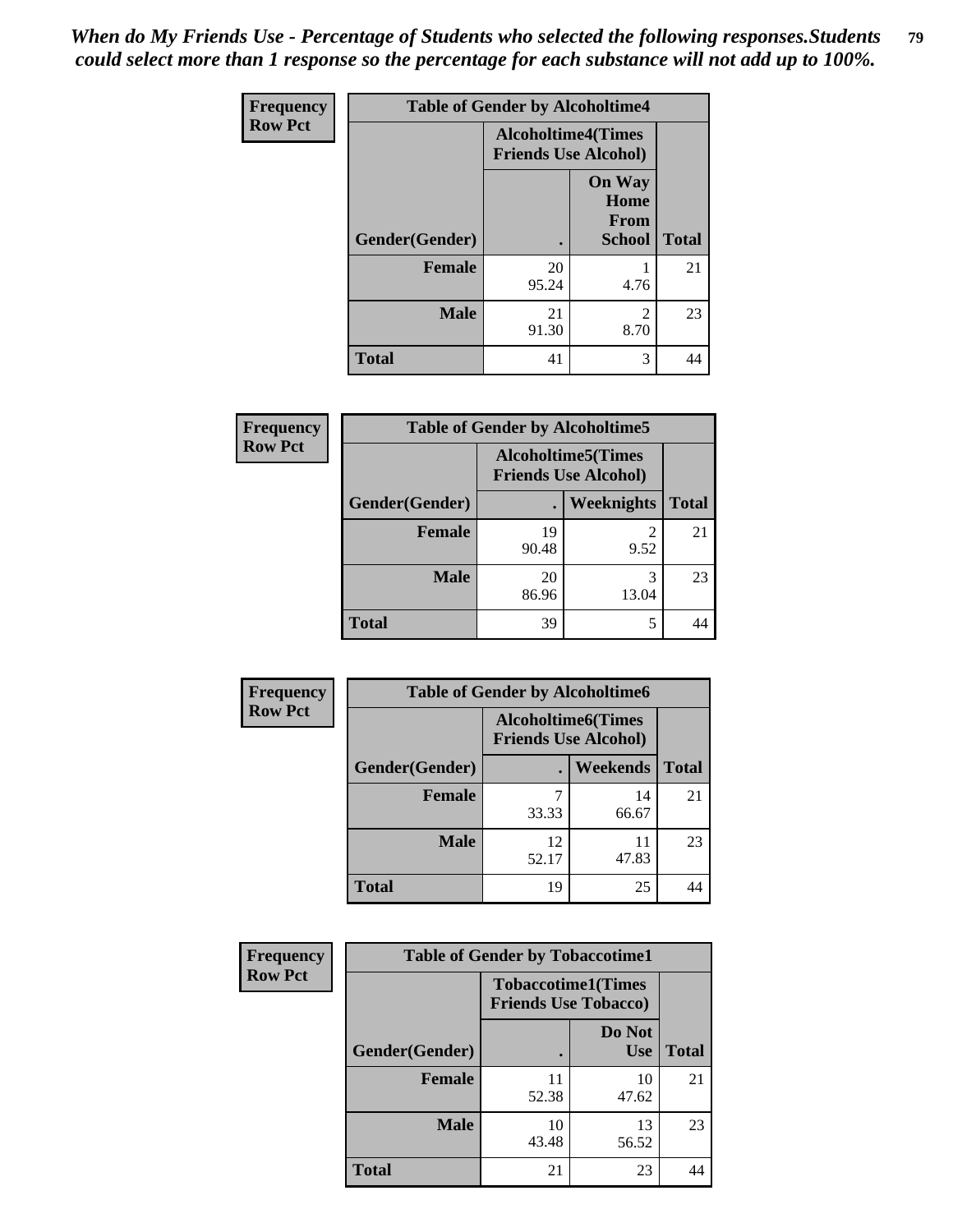| <b>Frequency</b> |                | <b>Table of Gender by Tobaccotime2</b>                   |                            |              |
|------------------|----------------|----------------------------------------------------------|----------------------------|--------------|
| <b>Row Pct</b>   |                | <b>Tobaccotime2(Times</b><br><b>Friends Use Tobacco)</b> |                            |              |
|                  | Gender(Gender) |                                                          | <b>On Way</b><br>to School | <b>Total</b> |
|                  | <b>Female</b>  | 14<br>66.67                                              | 33.33                      | 21           |
|                  | <b>Male</b>    | 17<br>73.91                                              | 6<br>26.09                 | 23           |
|                  | <b>Total</b>   | 31                                                       | 13                         | 44           |

| Frequency      | <b>Table of Gender by Tobaccotime3</b> |                                                          |                                |              |
|----------------|----------------------------------------|----------------------------------------------------------|--------------------------------|--------------|
| <b>Row Pct</b> |                                        | <b>Tobaccotime3(Times</b><br><b>Friends Use Tobacco)</b> |                                |              |
|                | Gender(Gender)                         |                                                          | <b>During</b><br><b>School</b> | <b>Total</b> |
|                | Female                                 | 15<br>71.43                                              | 6<br>28.57                     | 21           |
|                | <b>Male</b>                            | 17<br>73.91                                              | 6<br>26.09                     | 23           |
|                | <b>Total</b>                           | 32                                                       | 12                             |              |

| Frequency      | <b>Table of Gender by Tobaccotime4</b> |                                                          |                                                |              |
|----------------|----------------------------------------|----------------------------------------------------------|------------------------------------------------|--------------|
| <b>Row Pct</b> |                                        | <b>Tobaccotime4(Times</b><br><b>Friends Use Tobacco)</b> |                                                |              |
|                | Gender(Gender)                         |                                                          | <b>On Way</b><br>Home<br>From<br><b>School</b> | <b>Total</b> |
|                | <b>Female</b>                          | 20<br>95.24                                              | 4.76                                           | 21           |
|                | <b>Male</b>                            | 21<br>91.30                                              | 2<br>8.70                                      | 23           |
|                | <b>Total</b>                           | 41                                                       | 3                                              | 44           |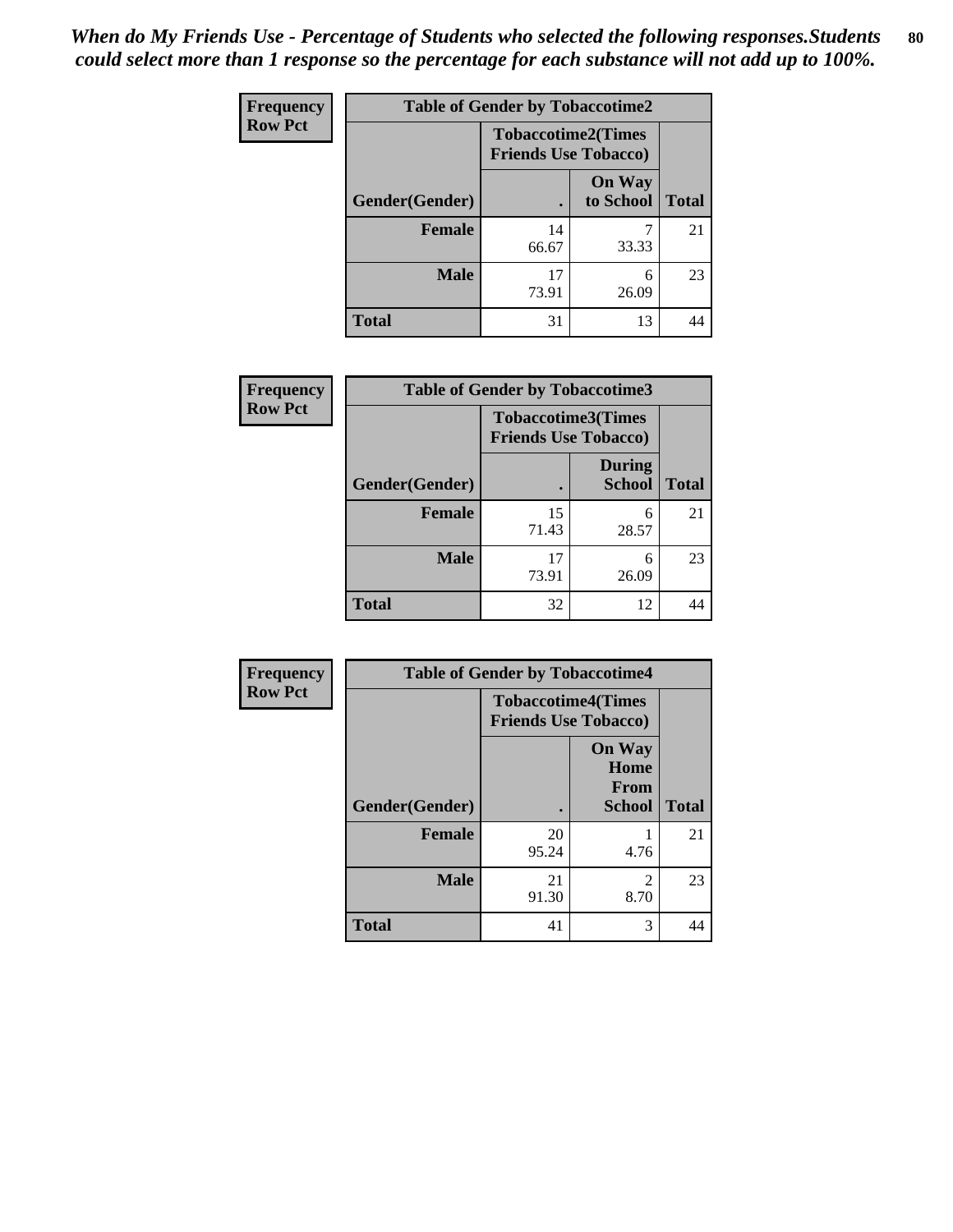| <b>Frequency</b> | <b>Table of Gender by Tobaccotime5</b> |                                                           |                   |              |  |
|------------------|----------------------------------------|-----------------------------------------------------------|-------------------|--------------|--|
| <b>Row Pct</b>   |                                        | <b>Tobaccotime5</b> (Times<br><b>Friends Use Tobacco)</b> |                   |              |  |
|                  | Gender(Gender)                         |                                                           | <b>Weeknights</b> | <b>Total</b> |  |
|                  | <b>Female</b>                          | 11<br>52.38                                               | 10<br>47.62       | 21           |  |
|                  | <b>Male</b>                            | 16<br>69.57                                               | 30.43             | 23           |  |
|                  | <b>Total</b>                           | 27                                                        | 17                | 44           |  |

| <b>Frequency</b> | <b>Table of Gender by Tobaccotime6</b> |                                                          |                 |              |
|------------------|----------------------------------------|----------------------------------------------------------|-----------------|--------------|
| <b>Row Pct</b>   |                                        | <b>Tobaccotime6(Times</b><br><b>Friends Use Tobacco)</b> |                 |              |
|                  | Gender(Gender)                         |                                                          | <b>Weekends</b> | <b>Total</b> |
|                  | Female                                 | q<br>42.86                                               | 12<br>57.14     | 21           |
|                  | <b>Male</b>                            | 13<br>56.52                                              | 10<br>43.48     | 23           |
|                  | <b>Total</b>                           | 22                                                       | 22              |              |

| <b>Frequency</b> | <b>Table of Gender by Marijuanatime1</b> |                                |                             |              |
|------------------|------------------------------------------|--------------------------------|-----------------------------|--------------|
| <b>Row Pct</b>   |                                          | <b>Friends Use Marijuana</b> ) | <b>Marijuanatime1(Times</b> |              |
|                  | Gender(Gender)                           |                                | Do Not Use                  | <b>Total</b> |
|                  | <b>Female</b>                            | q<br>42.86                     | 12<br>57.14                 | 21           |
|                  | <b>Male</b>                              | 30.43                          | 16<br>69.57                 | 23           |
|                  | <b>Total</b>                             | 16                             | 28                          | 44           |

| <b>Frequency</b> | <b>Table of Gender by Marijuanatime2</b>                      |             |                            |              |
|------------------|---------------------------------------------------------------|-------------|----------------------------|--------------|
| <b>Row Pct</b>   | <b>Marijuanatime2(Times</b><br><b>Friends Use Marijuana</b> ) |             |                            |              |
|                  | Gender(Gender)                                                |             | On Way to<br><b>School</b> | <b>Total</b> |
|                  | Female                                                        | 20<br>95.24 | 4.76                       | 21           |
|                  | <b>Male</b>                                                   | 20<br>86.96 | 3<br>13.04                 | 23           |
|                  | <b>Total</b>                                                  | 40          | 4                          | 44           |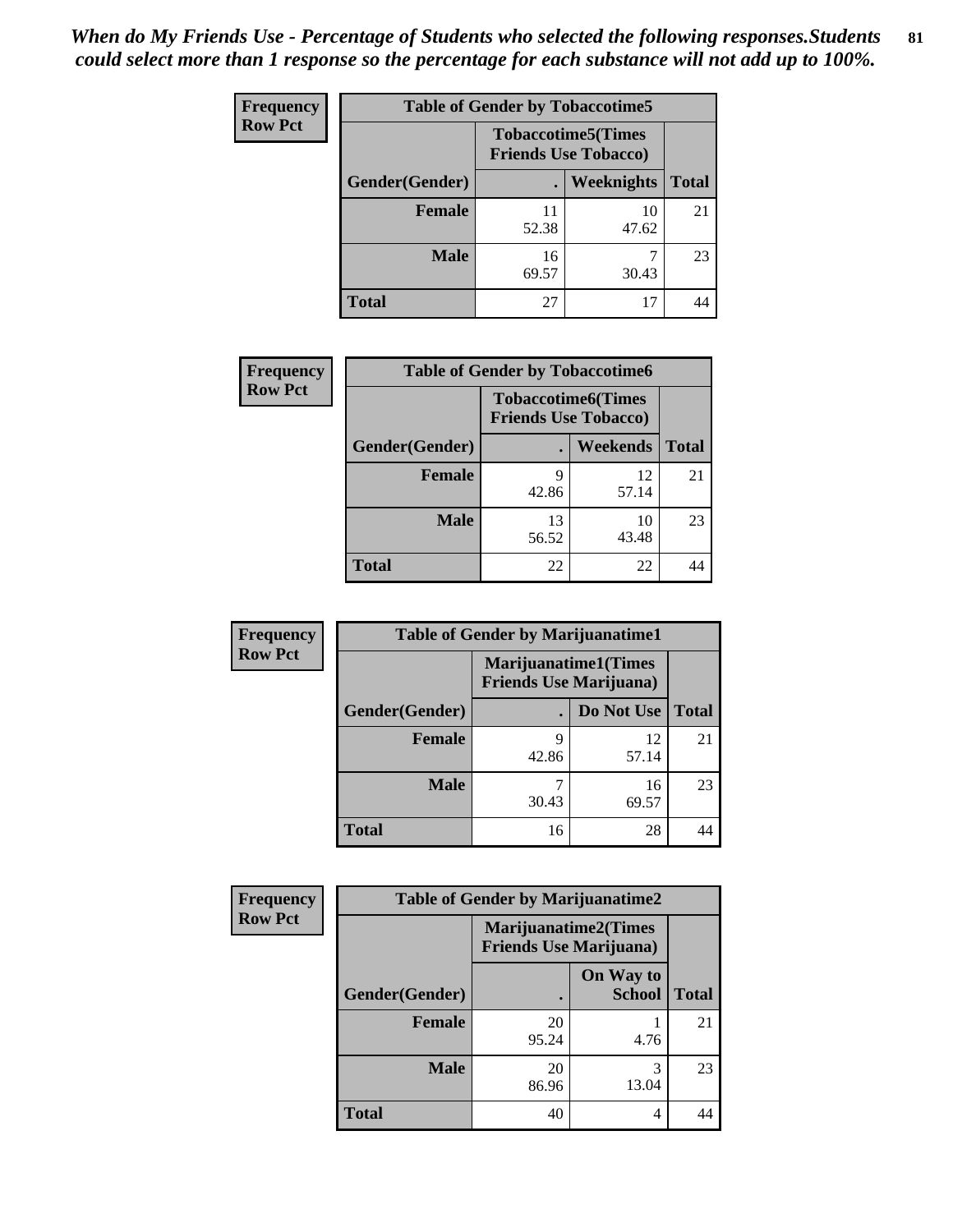| <b>Frequency</b> | Table of Gender by Marijuanatime3 |                                                        |                                |              |
|------------------|-----------------------------------|--------------------------------------------------------|--------------------------------|--------------|
| <b>Row Pct</b>   |                                   | Marijuanatime3(Times<br><b>Friends Use Marijuana</b> ) |                                |              |
|                  | Gender(Gender)                    |                                                        | <b>During</b><br><b>School</b> | <b>Total</b> |
|                  | <b>Female</b>                     | 19<br>90.48                                            | $\mathfrak{D}$<br>9.52         | 21           |
|                  | <b>Male</b>                       | 20<br>86.96                                            | 3<br>13.04                     | 23           |
|                  | <b>Total</b>                      | 39                                                     | 5                              | 44           |

| Frequency      | <b>Table of Gender by Marijuanatime4</b> |                                |                                      |              |
|----------------|------------------------------------------|--------------------------------|--------------------------------------|--------------|
| <b>Row Pct</b> |                                          | <b>Friends Use Marijuana</b> ) | <b>Marijuanatime4</b> (Times         |              |
|                |                                          |                                | <b>On Way</b><br>Home<br><b>From</b> |              |
|                | Gender(Gender)                           |                                | <b>School</b>                        | <b>Total</b> |
|                | <b>Female</b>                            | 19<br>90.48                    | $\mathfrak{D}$<br>9.52               | 21           |
|                | <b>Male</b>                              | 20<br>86.96                    | 3<br>13.04                           | 23           |
|                | <b>Total</b>                             | 39                             | 5                                    | 44           |

| Frequency      | <b>Table of Gender by Marijuanatime5</b> |             |                                                                |              |  |
|----------------|------------------------------------------|-------------|----------------------------------------------------------------|--------------|--|
| <b>Row Pct</b> |                                          |             | <b>Marijuanatime5</b> (Times<br><b>Friends Use Marijuana</b> ) |              |  |
|                | Gender(Gender)                           |             | <b>Weeknights</b>                                              | <b>Total</b> |  |
|                | <b>Female</b>                            | 16<br>76.19 | 23.81                                                          | 21           |  |
|                | <b>Male</b>                              | 19<br>82.61 | 4<br>17.39                                                     | 23           |  |
|                | <b>Total</b>                             | 35          | 9                                                              | 44           |  |

| Frequency      |                | <b>Table of Gender by Marijuanatime6</b>                      |                 |              |
|----------------|----------------|---------------------------------------------------------------|-----------------|--------------|
| <b>Row Pct</b> |                | <b>Marijuanatime6(Times</b><br><b>Friends Use Marijuana</b> ) |                 |              |
|                | Gender(Gender) |                                                               | <b>Weekends</b> | <b>Total</b> |
|                | <b>Female</b>  | 12<br>57.14                                                   | q<br>42.86      | 21           |
|                | <b>Male</b>    | 16<br>69.57                                                   | 30.43           | 23           |
|                | <b>Total</b>   | 28                                                            | 16              | 44           |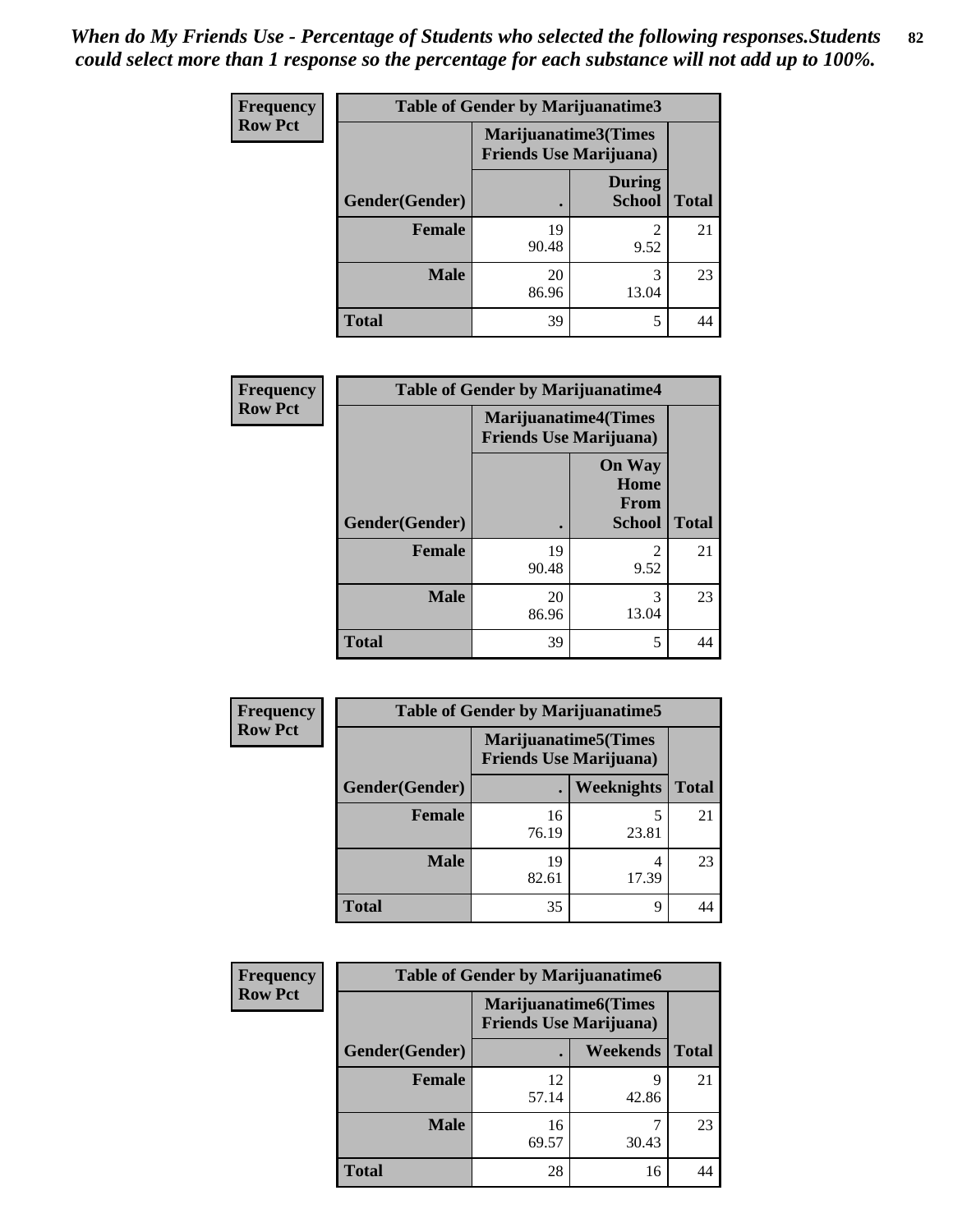*When do My Friends Use - Percentage of Students who selected the following responses.Students could select more than 1 response so the percentage for each substance will not add up to 100%.* **83**

| <b>Frequency</b> | <b>Table of Gender by Otherdrugtime1</b> |                                                                                    |                    |    |  |
|------------------|------------------------------------------|------------------------------------------------------------------------------------|--------------------|----|--|
| <b>Row Pct</b>   |                                          | <b>Otherdrugtime1</b> (Times<br><b>Friends Use Other</b><br><b>Illegal Drugs</b> ) |                    |    |  |
|                  | Gender(Gender)                           |                                                                                    | Do Not Use   Total |    |  |
|                  | <b>Female</b>                            | 6<br>28.57                                                                         | 15<br>71.43        | 21 |  |
|                  | <b>Male</b>                              | 4<br>17.39                                                                         | 19<br>82.61        | 23 |  |
|                  | <b>Total</b>                             | 10                                                                                 | 34                 |    |  |

| Frequency      | <b>Table of Gender by Otherdrugtime2</b> |                                                                                   |                            |              |
|----------------|------------------------------------------|-----------------------------------------------------------------------------------|----------------------------|--------------|
| <b>Row Pct</b> |                                          | <b>Otherdrugtime2(Times</b><br><b>Friends Use Other</b><br><b>Illegal Drugs</b> ) |                            |              |
|                | Gender(Gender)                           |                                                                                   | On Way to<br><b>School</b> | <b>Total</b> |
|                | <b>Female</b>                            | 20<br>95.24                                                                       | 4.76                       | 21           |
|                | <b>Male</b>                              | 21<br>91.30                                                                       | $\mathfrak{D}$<br>8.70     | 23           |
|                | <b>Total</b>                             | 41                                                                                | 3                          | 44           |

| Frequency      | <b>Table of Gender by Otherdrugtime3</b> |                        |                                                  |              |
|----------------|------------------------------------------|------------------------|--------------------------------------------------|--------------|
| <b>Row Pct</b> |                                          | <b>Illegal Drugs</b> ) | Otherdrugtime3(Times<br><b>Friends Use Other</b> |              |
|                | Gender(Gender)                           |                        | <b>During</b><br><b>School</b>                   | <b>Total</b> |
|                | <b>Female</b>                            | 19<br>90.48            | 2<br>9.52                                        | 21           |
|                | <b>Male</b>                              | 21<br>91.30            | $\overline{c}$<br>8.70                           | 23           |
|                | <b>Total</b>                             | 40                     | 4                                                | 44           |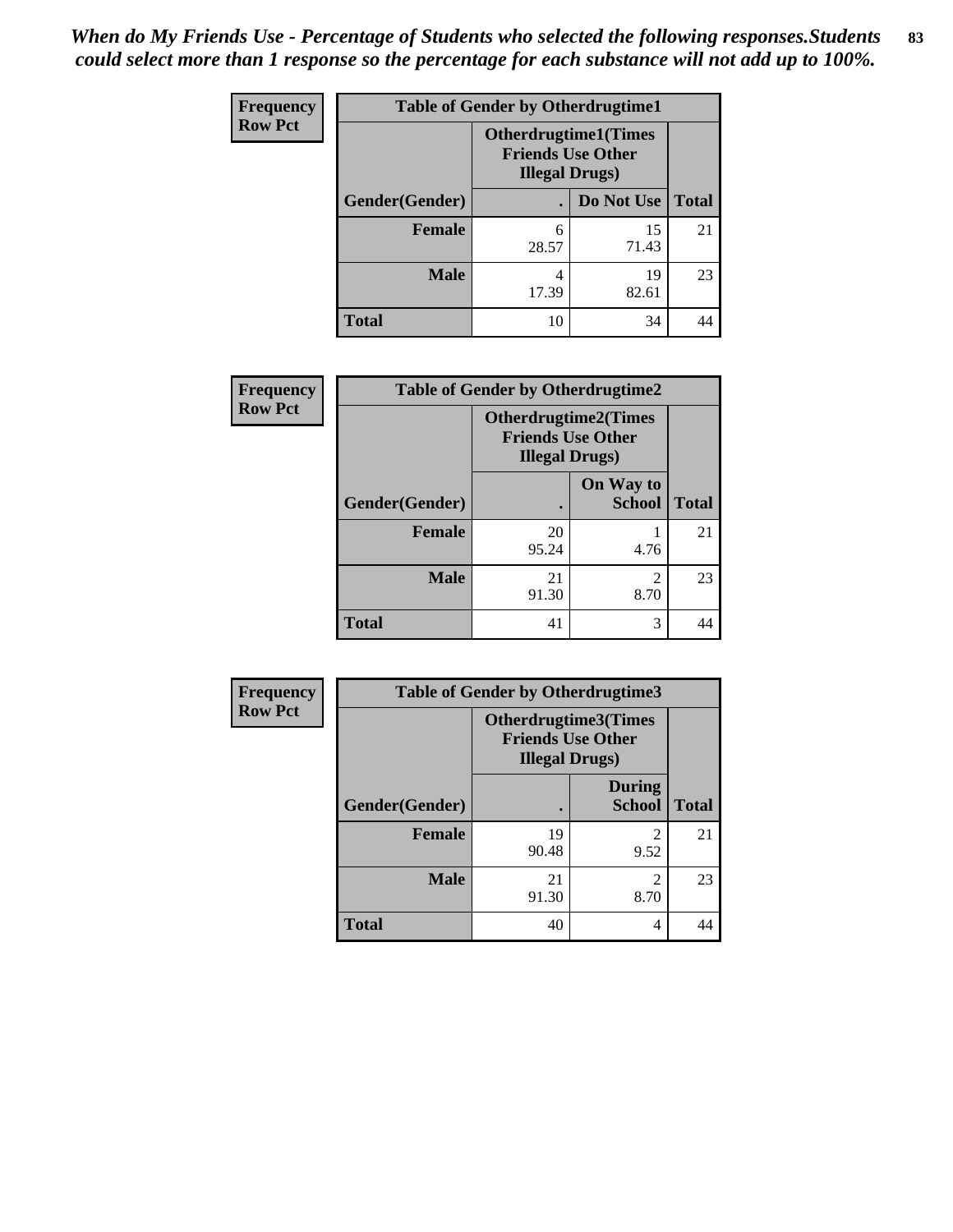*When do My Friends Use - Percentage of Students who selected the following responses.Students could select more than 1 response so the percentage for each substance will not add up to 100%.* **84**

| <b>Frequency</b> | <b>Table of Gender by Otherdrugtime4</b> |                                                                                   |                                                |              |  |
|------------------|------------------------------------------|-----------------------------------------------------------------------------------|------------------------------------------------|--------------|--|
| <b>Row Pct</b>   |                                          | <b>Otherdrugtime4(Times</b><br><b>Friends Use Other</b><br><b>Illegal Drugs</b> ) |                                                |              |  |
|                  | Gender(Gender)                           |                                                                                   | <b>On Way</b><br>Home<br>From<br><b>School</b> | <b>Total</b> |  |
|                  | <b>Female</b>                            | 20<br>95.24                                                                       | 4.76                                           | 21           |  |
|                  | <b>Male</b>                              | 21<br>91.30                                                                       | $\mathfrak{D}$<br>8.70                         | 23           |  |
|                  | <b>Total</b>                             | 41                                                                                | 3                                              | 44           |  |

| <b>Frequency</b> | <b>Table of Gender by Otherdrugtime5</b> |                                                                                    |                        |              |
|------------------|------------------------------------------|------------------------------------------------------------------------------------|------------------------|--------------|
| <b>Row Pct</b>   |                                          | <b>Otherdrugtime5</b> (Times<br><b>Friends Use Other</b><br><b>Illegal Drugs</b> ) |                        |              |
|                  | Gender(Gender)                           |                                                                                    | Weeknights             | <b>Total</b> |
|                  | <b>Female</b>                            | 19<br>90.48                                                                        | $\mathfrak{D}$<br>9.52 | 21           |
|                  | <b>Male</b>                              | 21<br>91.30                                                                        | ↑<br>8.70              | 23           |
|                  | <b>Total</b>                             | 40                                                                                 | 4                      |              |

| <b>Frequency</b> |                | <b>Table of Gender by Otherdrugtime6</b>                                          |            |              |  |
|------------------|----------------|-----------------------------------------------------------------------------------|------------|--------------|--|
| <b>Row Pct</b>   |                | <b>Otherdrugtime6(Times</b><br><b>Friends Use Other</b><br><b>Illegal Drugs</b> ) |            |              |  |
|                  | Gender(Gender) |                                                                                   | Weekends   | <b>Total</b> |  |
|                  | <b>Female</b>  | 14<br>66.67                                                                       | 33.33      | 21           |  |
|                  | <b>Male</b>    | 19<br>82.61                                                                       | 4<br>17.39 | 23           |  |
|                  | <b>Total</b>   | 33                                                                                | 11         | 44           |  |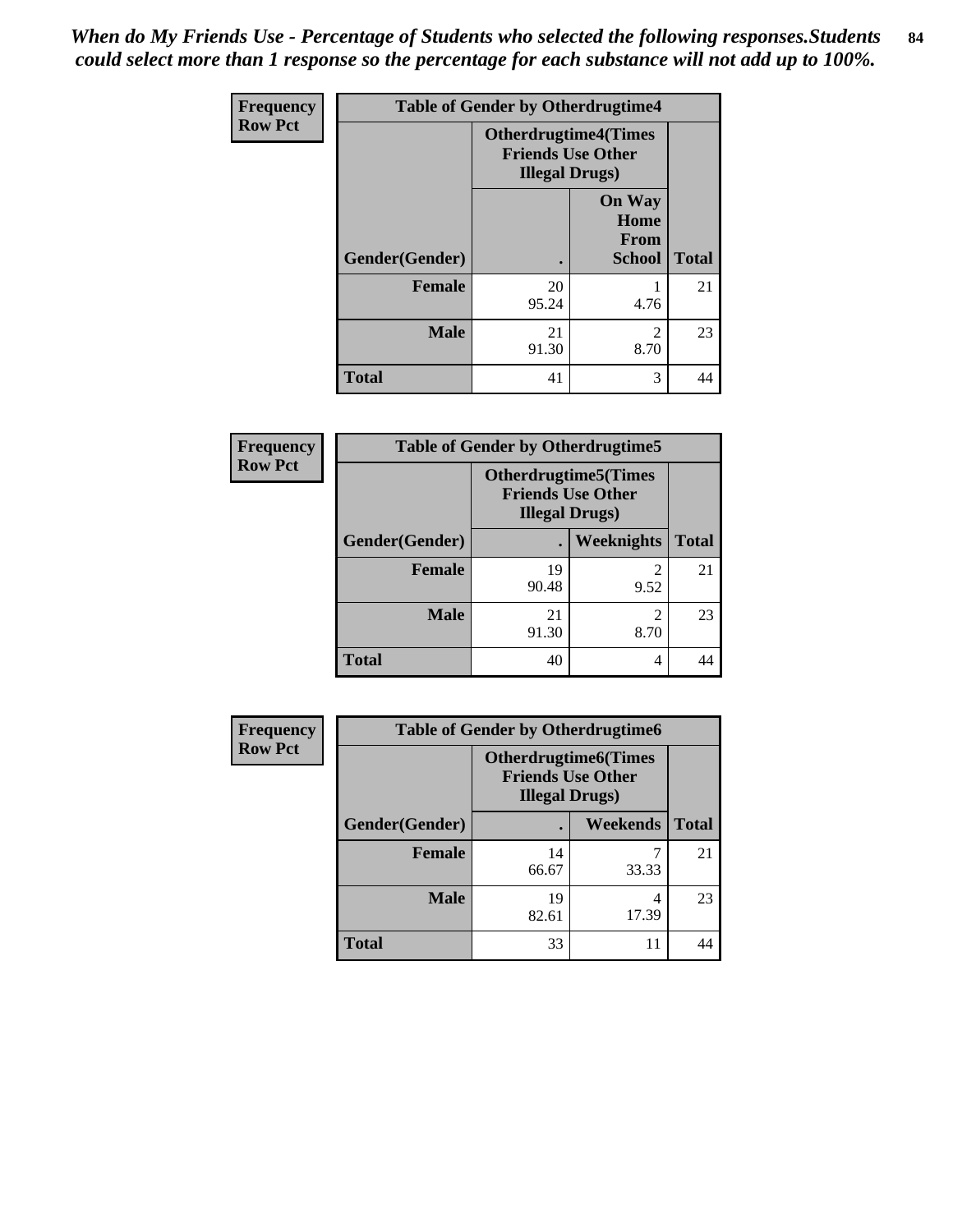## *Other Questions* **85**

| Frequency      |                | <b>Table of Gender by Educationalcohol</b>                                                                                    |                |              |  |
|----------------|----------------|-------------------------------------------------------------------------------------------------------------------------------|----------------|--------------|--|
| <b>Row Pct</b> |                | Educationalcohol(I<br>have been taught<br>about alcohol,<br>tobacco,<br>and other drugs<br>within the last year<br>at school) |                |              |  |
|                | Gender(Gender) | Yes                                                                                                                           | N <sub>0</sub> | <b>Total</b> |  |
|                | Female         | 14<br>66.67                                                                                                                   | 7<br>33.33     | 21           |  |
|                | <b>Male</b>    | 7<br>30.43                                                                                                                    | 16<br>69.57    | 23           |  |
|                | Total          | 21                                                                                                                            | 23             | 44           |  |

| Frequency      | <b>Table of Gender by Rodedrinking</b> |                                                                                                                     |                |              |
|----------------|----------------------------------------|---------------------------------------------------------------------------------------------------------------------|----------------|--------------|
| <b>Row Pct</b> |                                        | Rodedrinking(In<br>the past 30 days I<br>have ridden in a<br>car with a driver<br>who had been<br>drinking alcohol) |                |              |
|                | Gender(Gender)                         | Yes                                                                                                                 | N <sub>0</sub> | <b>Total</b> |
|                | <b>Female</b>                          | 4.76                                                                                                                | 20<br>95.24    | 21           |
|                | <b>Male</b>                            | 4<br>17.39                                                                                                          | 19<br>82.61    | 23           |
|                | <b>Total</b>                           | 5                                                                                                                   | 39             | 44           |

| Frequency      | <b>Table of Gender by Drugsschool</b> |                                                                                                                                     |                |              |
|----------------|---------------------------------------|-------------------------------------------------------------------------------------------------------------------------------------|----------------|--------------|
| <b>Row Pct</b> |                                       | <b>Drugsschool</b> (During<br>the past 12 months,<br>I have been offered,<br>sold,<br>or given illegal drugs<br>on school property) |                |              |
|                | Gender(Gender)                        | Yes                                                                                                                                 | N <sub>0</sub> | <b>Total</b> |
|                | <b>Female</b>                         | 3<br>14.29                                                                                                                          | 18<br>85.71    | 21           |
|                | <b>Male</b>                           | 2<br>8.70                                                                                                                           | 21<br>91.30    | 23           |
|                | <b>Total</b>                          | 5                                                                                                                                   | 39             |              |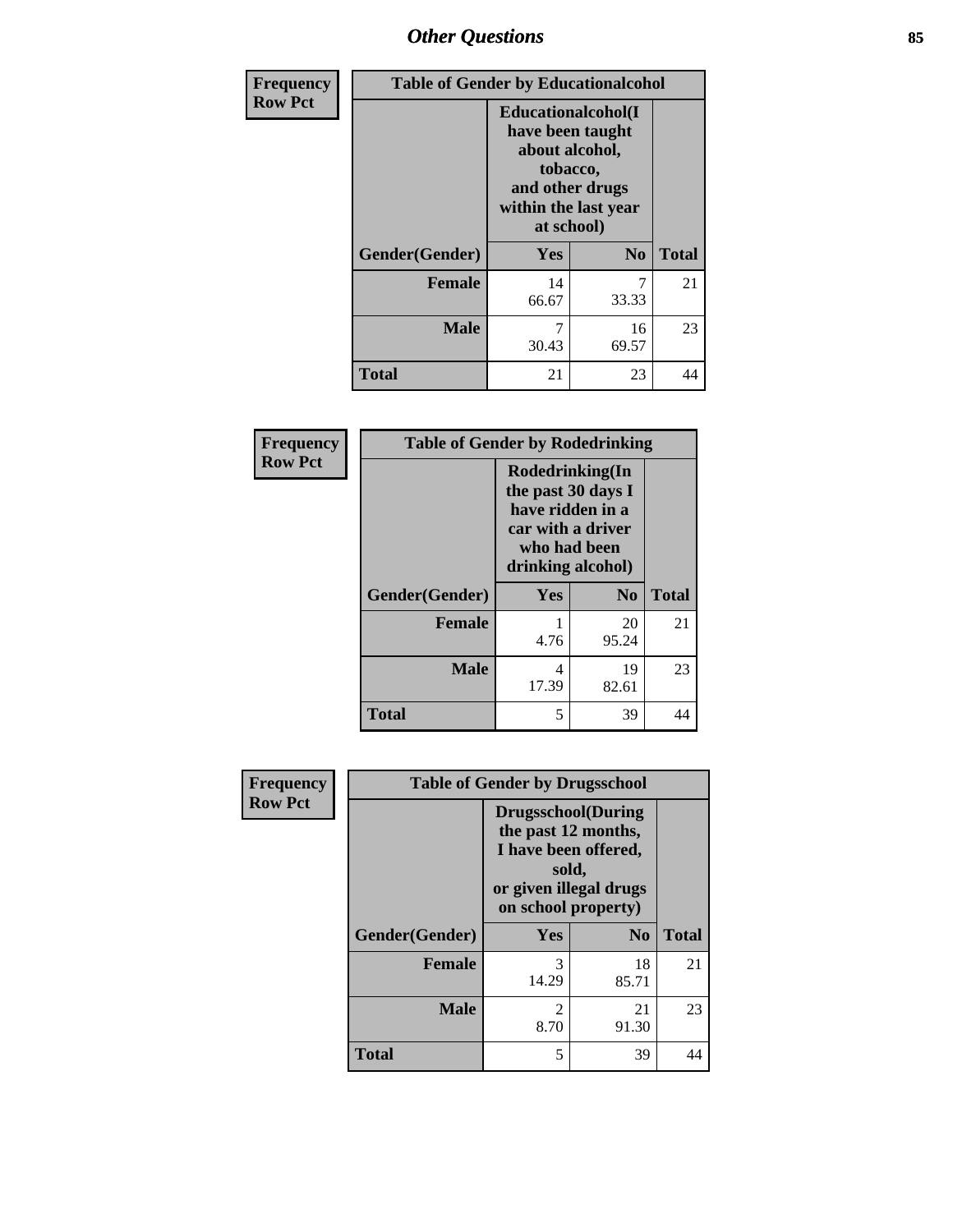*Other Questions* **86**

| <b>Frequency</b> | <b>Table of Gender by Bingedrinking</b> |                                                                                                                       |              |                        |                               |              |
|------------------|-----------------------------------------|-----------------------------------------------------------------------------------------------------------------------|--------------|------------------------|-------------------------------|--------------|
| <b>Row Pct</b>   |                                         | <b>Bingedrinking</b> (I have<br>drunk five or more<br>drinks of alcohol at one<br>sitting during the last<br>30 days) |              |                        |                               |              |
|                  | Gender(Gender)                          | $\mathbf{0}$<br><b>Days</b>                                                                                           | 1 or<br>days | 6 to<br>9<br>days      | <b>10</b><br>to<br>19<br>days | <b>Total</b> |
|                  | <b>Female</b>                           | 20<br>95.24                                                                                                           | 0<br>0.00    | $\Omega$<br>0.00       | 4.76                          | 21           |
|                  | Male                                    | 20<br>86.96                                                                                                           | 4.35         | $\mathfrak{D}$<br>8.70 | 0<br>0.00                     | 23           |
|                  | <b>Total</b>                            | 40                                                                                                                    | 1            | 2                      | 1                             | 44           |

| Frequency<br><b>Row Pct</b> | <b>Table of Gender by Educationaids</b> |                                                                                                 |                |              |
|-----------------------------|-----------------------------------------|-------------------------------------------------------------------------------------------------|----------------|--------------|
|                             |                                         | <b>Educationaids</b> (I<br>have been taught<br>about HIV/AIDS<br>at school in the<br>past year) |                |              |
|                             | Gender(Gender)                          | <b>Yes</b>                                                                                      | N <sub>0</sub> | <b>Total</b> |
|                             | <b>Female</b>                           | 14<br>66.67                                                                                     | 7<br>33.33     | 21           |
|                             | <b>Male</b>                             | 10<br>43.48                                                                                     | 13<br>56.52    | 23           |
|                             | <b>Total</b>                            | 24                                                                                              | 20             | 44           |

| Frequency      | <b>Table of Gender by Suicideconsider</b> |                 |                |              |  |
|----------------|-------------------------------------------|-----------------|----------------|--------------|--|
| <b>Row Pct</b> |                                           | Suicideconsider |                |              |  |
|                | Gender(Gender)                            | Yes             | N <sub>0</sub> | <b>Total</b> |  |
|                | <b>Female</b>                             | 14.29           | 18<br>85.71    | 21           |  |
|                | <b>Male</b>                               | 4.35            | 22<br>95.65    | 23           |  |
|                | <b>Total</b>                              |                 | 40             | 44           |  |